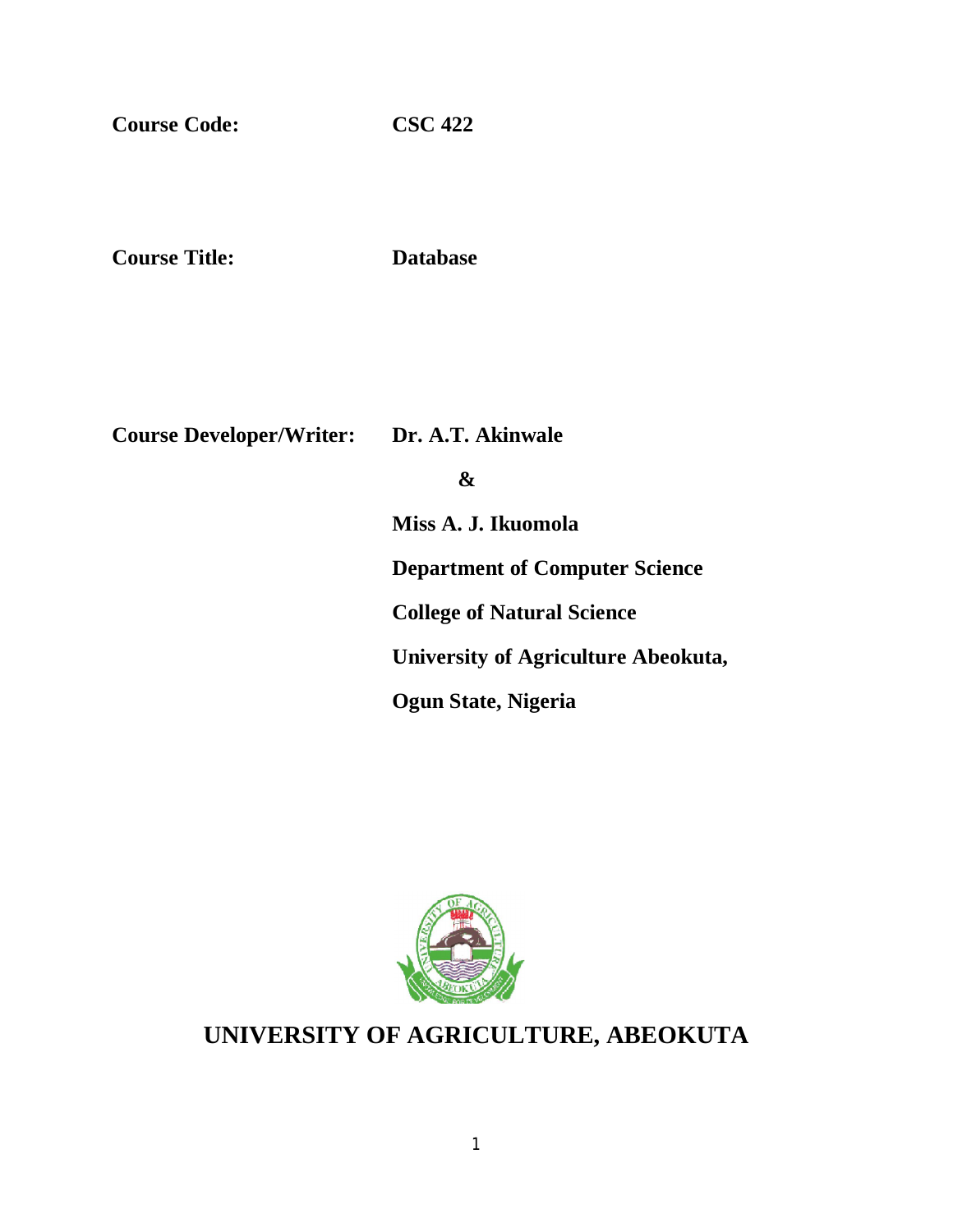# **WEEK – ONE DATABASE DESIGN**

Designing a database is an art process similar to building a house. There are many techniques professionals via design databases. Before proceeding forward on database, there is a need to know the basic concepts of database.

### **WHAT IS DATABASE?**

A database is a representation of facts, concepts or instruction in a formalized manner suitable for communication, interpretation or processing by human or automatic means.

A database can be defined as central pool of data which is shared by various user of an organization.

A database system can be defined as a representation of an information system in a computer. A database system consists of the data structure, the suite of programs and the base used to put an information system on a computer.

Database management: comprises prises of software, hardware and organizational techniques to manage a database.

Data processing: is the execution of systematic sequence of operations performed upon data.

By Daniel Martin- He defines database as a collection of data that obeys three criteria:

- Exhaustively
- Non \_redundancy
- Appropriate structure
- Exhaustively means that all the data about the subject are actually present in the database.
- $\bullet$  Non-redundancy means that each individual piece of data exit only once in the database.
- $\triangle$  Appropriate structure means that the data are stored in such a way as to minimized the cost of the expected processing and storage.

Some author says that database is with an "open" structure such database that is open database allow for easy change of field dimension (e.g. increasing a given field size from six to seven digits)

- $\triangle$  For easy addition of new fields
- For easy change in data linkage (for example, link a customer record to all transactions performed on his account: invoices, payments e.t.c)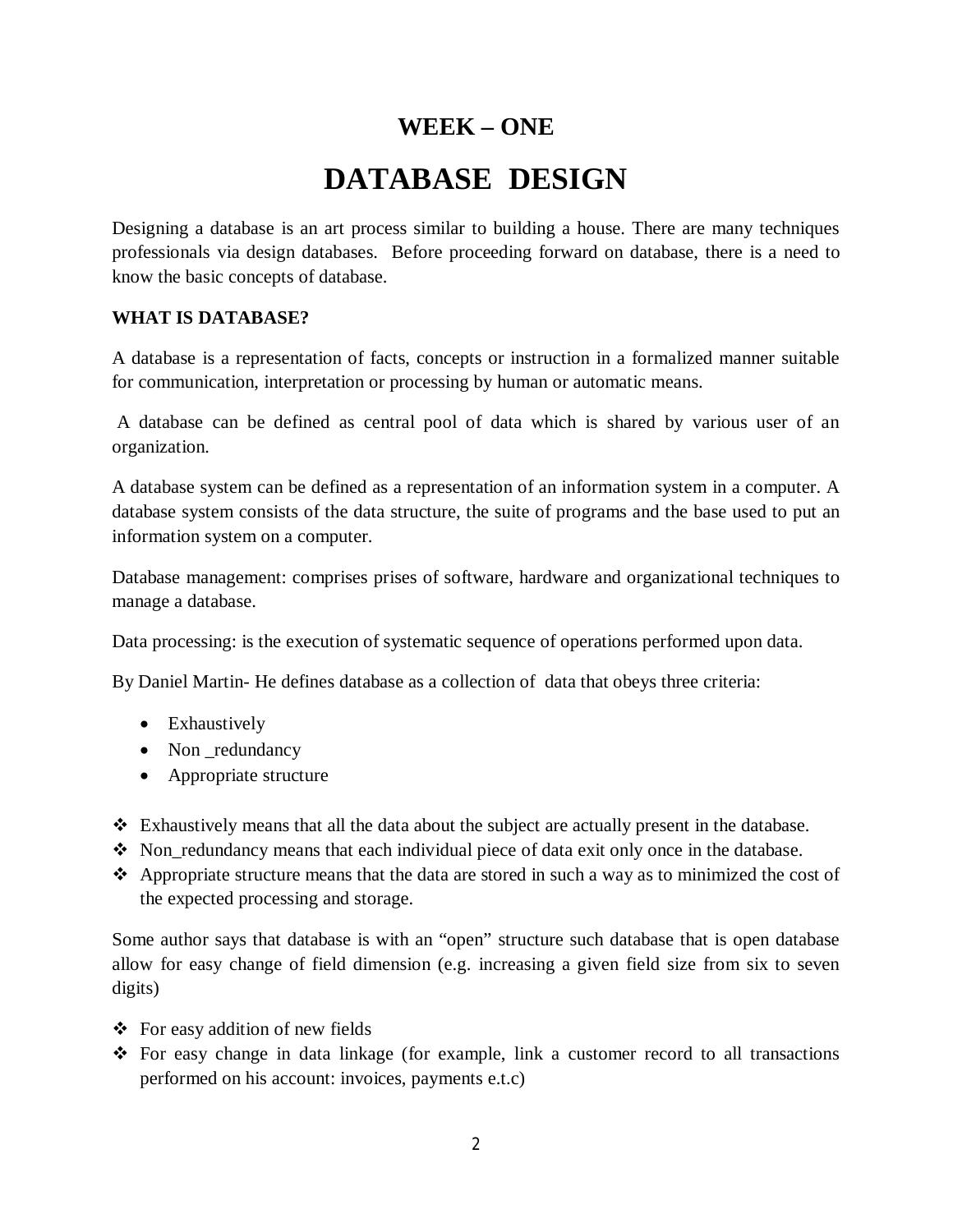The problem with open database is that, it is very costly in terms of processing time, memory space and disk storage.

| Customer file  | payment_due_file |
|----------------|------------------|
| Name           | vendor number    |
| Address        | vendor name      |
| Credit balance | vendor address   |
| Cash payment   | invoice amount   |
| Amount due     | date payment due |
| Current amount |                  |

| Name   Address | Credit<br><b>Balance</b> | Cash<br>Payment | Amount<br>Due | Current<br>Amount |
|----------------|--------------------------|-----------------|---------------|-------------------|
|                |                          |                 |               |                   |

| Vendor no   Vendor name   Vend |            | Invoice   Date |     |
|--------------------------------|------------|----------------|-----|
|                                | or address | amount payment |     |
|                                |            |                | due |
|                                |            |                |     |

Exhaustively implies the presence within the database of all information pertaining to a given customer or to a payment. Non\_redundancy exclude the possibility that certain pieces of data exist more than once within a database. For example, if the payment \_due\_ file of the database contains the name and the address of each debtor. And this information is already stored in "customer file", it is therefore redundant.

Pointer: is an arrow to link one record to another in another file.

A database represent a system to be computerized .Whenever this system is referred to in computerized form, it is called a database system. The concept of a database is to solve problem of redundancy. This is so because data is stored only once, hence there is no waste of storage. When data get updated, there is no question of it being in an in consistence state.

Another concept of a database is that it is in position of being stored by many users. For this to happen, there is separation of data organization and access technique from application programs, The user have a view of a database in conformity with the way they want to see them.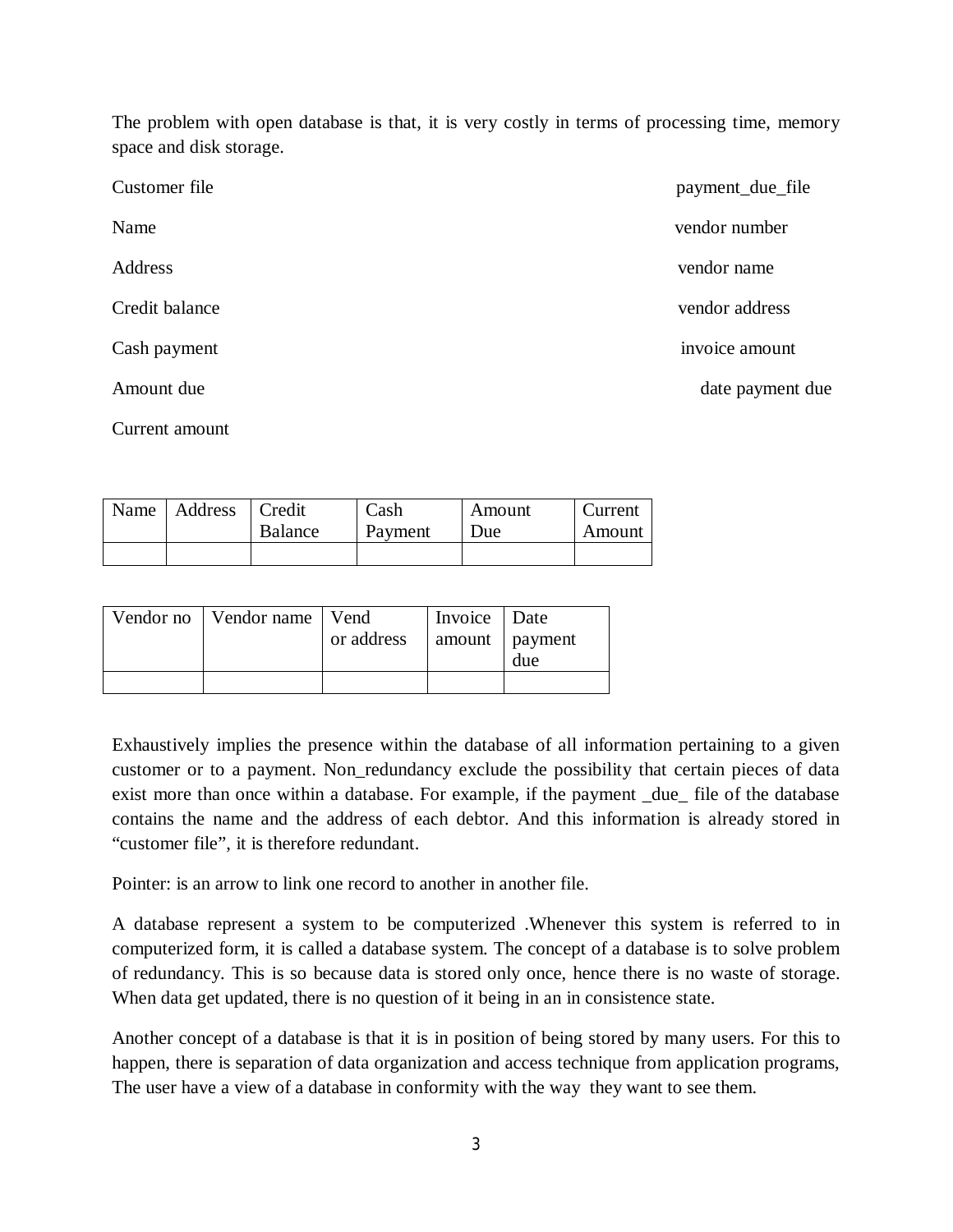It follows therefore that the concept of a database is potentially capable of solving both redundancy and the loss of flexibility problems executed in conventional programming.

The organ that can perform these task is software package and is called Database Management System (DBMS). DBMS is a software that solves the problem of conventional programming. Convention is the usual way of doing things.

# **THE CONCEPTUAL DATA BASE**

Assuming that there is a change in colour of a car from red to black. This change must be captured in the conceptual data base in a faithful manner. This means the colour of the car should be correctly updated to reflect the current colour.The following operation in computer allow us to make change in the conceptual data base.

- Insert information
- Delete information
- Update or modify information
- Retrieve information

Let us suppose that at a certain stage in the life of the university, the need for computerization is felt. This is because it is found very difficult to keep track of the student in the university vis-àvis the department to which they are affiliated. Consequently, a student record is defined containing the field of interest. Let these be the name of the student, the department to which he is affiliated, his age, the last qualifying exam ination passed by him, and specialization for which he is enrolled in the department.

# **The Student Record**

| <b>NAME</b> | <b>DEPT</b> | AGE | <b>LAST EXAM</b> | <b>SPECIALIZATION</b> |
|-------------|-------------|-----|------------------|-----------------------|
|             |             |     |                  |                       |
|             |             |     |                  |                       |

After the record has been defined, a programming language like COBOL, PL/1 OR PASCAL which support which supports the notion of a record selected and to program the two stages outlined above selected and used to program the two stages outlined above. Later, the university decides to computerize information regarding faculty numbers and their affiliation to departments. A new record is defined to capture this information and may look as in this figure II.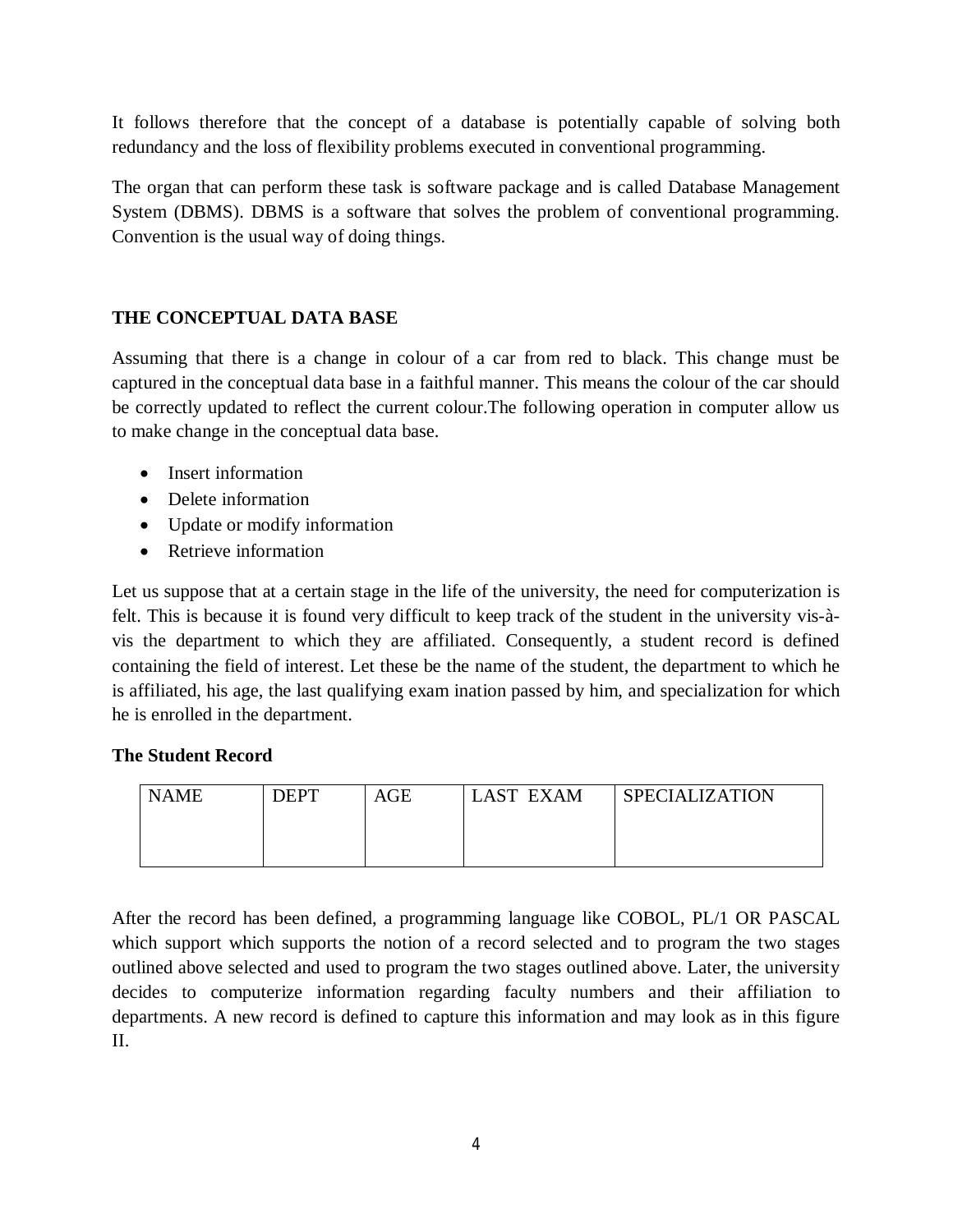# **Faculty Member Record**

| <b>NAME</b> | <b>DEPT</b> | $\rm{AGE}$ | <b>QUALIFICATION   RESEARCH INTEREST</b> |
|-------------|-------------|------------|------------------------------------------|
|             |             |            |                                          |
|             |             |            |                                          |

The university also tries to computerize the course offered by the various department and the courses taught by the various faculty members respectively. These records are as follow:

## **The course\_ offered record lll**

| COURSE NO DEPT | <b>PRE_REQUSITES</b> |
|----------------|----------------------|
|                |                      |

## **The course\_taught record lV**

| COURSE NO | <b>MEMBER OF FACULTY</b> | ROOM NO IN WHICH LECTURES ARE |  |
|-----------|--------------------------|-------------------------------|--|
|           | <b>MEMBER</b>            | <b>HELD</b>                   |  |
|           |                          |                               |  |

The field course no appears in the course offered and course taught records. This means that all records which contain this field carry information about the course number; clearly, this implies that there is a certain amount of information which in term results in a certain amount of waste of storage.

Data base represent a new approach to storing data. In the data base of any firm, the problem in company A may be different from the problem in company B; hence the implementation procedure of their data base may vary with each factor. The data base is introduced a new way of storing and accessing processed data. The data base represents consolidation of files. once files are consolidated, it reduce input and output devices, the rate of update process, the rate of file design, it eliminate the copies of backups and it gives cleaner operating environment.

# **OBJECTIVES OF DATA BASE**

- Data base allow consolidating data entries among files.
- Data base manages shared files

e.g. Mar Daniel has his saving account and checking account at the lst Bank. Assuming, he acquired a car loan from lst Bank when he purchased his car. This means Mr. Daniel's name and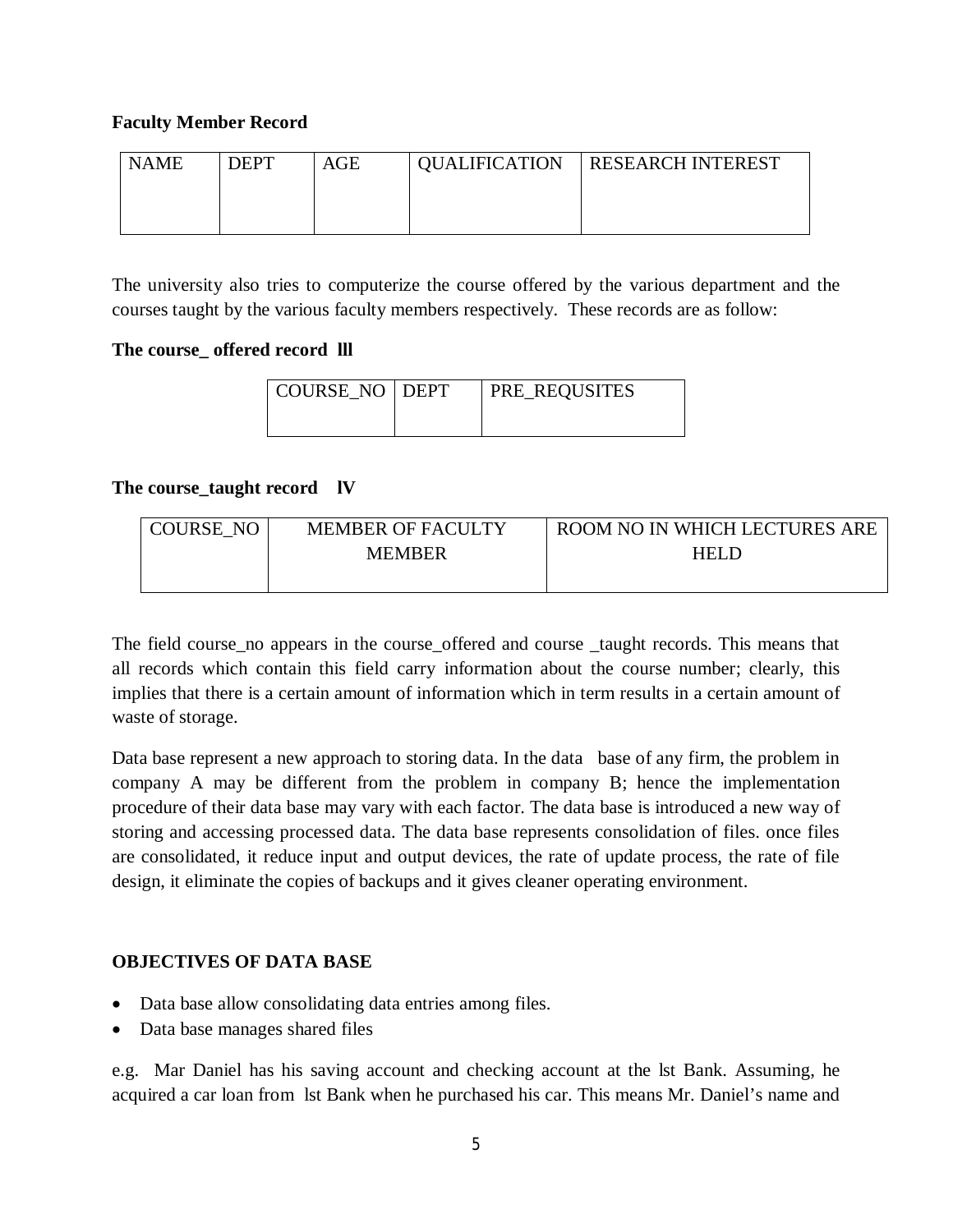other personal data appear in files belonging to saving account, checking account and loan account any time, Mr Daniel makes deposit, it is certain that his name will appear in several accounts.



- Database allows fewer programs and simpler execution procedures
- Database occupies all the consequences of an incoming transaction at one time.
- Database reduces the rate of data redundancy.
- Database provides the integrity of data.



Database system is designed to handle data store in a database. This system is to update and retrieve information stored in the database when request are issued. During database operation, the operating system would load database system and application program. The application program can execute any instruction until it wants data from database. At this point, the database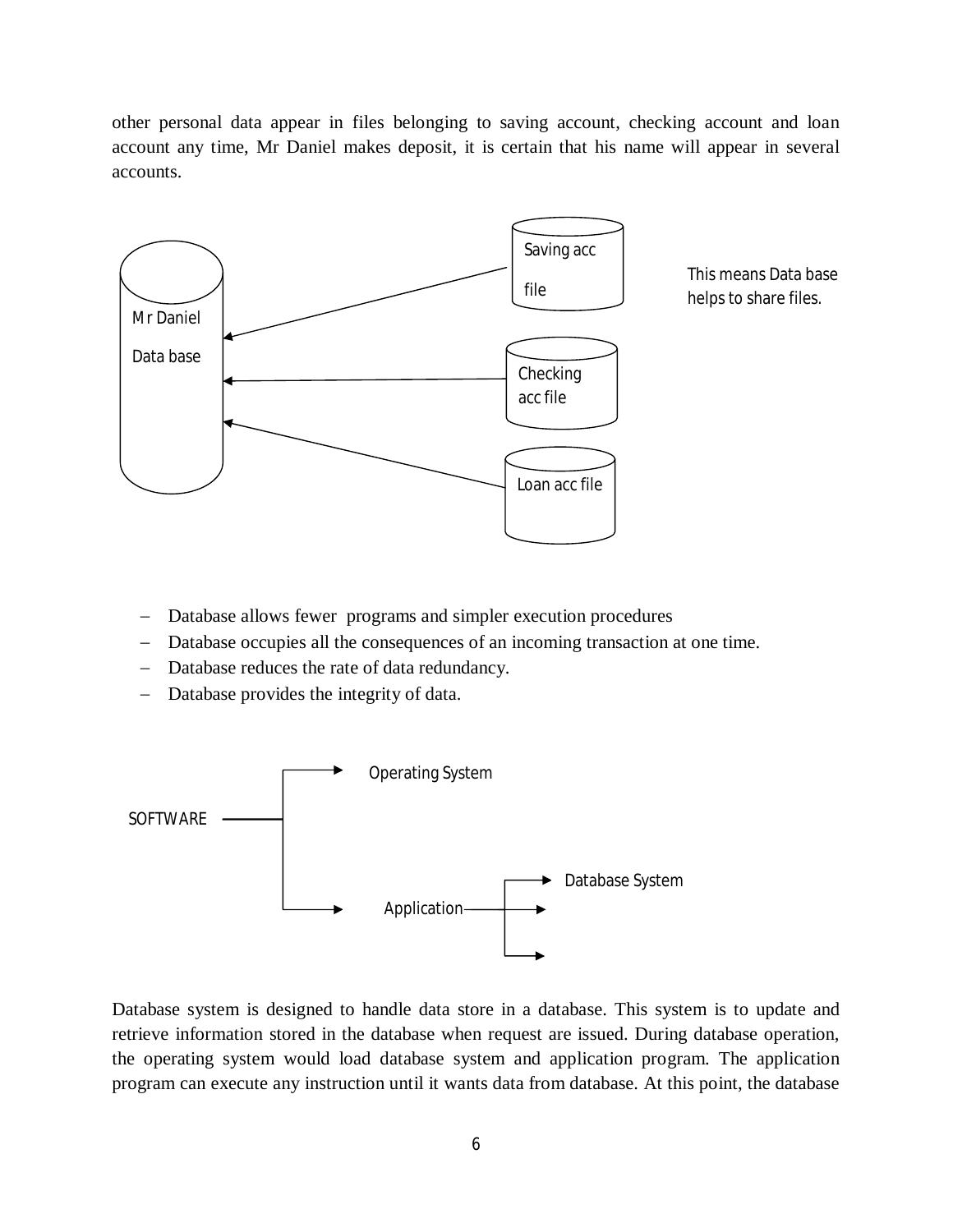gains control and handle the database request s. The database system resides in storage with the application program when there is a need to use a database.

Knowledge Know-how on Database system

- DBS Contains a series of system program
- DBS Manages its database
- DBS Interfaces with application program & operating system

Data Base Management – A database is a collection of carefully integrated files. The data in these files must be managed. There is a special software packages available to manage a database. This software packages is known as Data Base Management System.

A database management system is the software that manages the database and provides facilities for storing, accessing, and maintaining the data. DBMS is developed by computer manufacturers or software house. These software packages tend to be referred to by several names, among them "data base system", "data management system", "DBMS". The software is in effect an extension to the operating system. It acts as an interface between the programs which need to access data in the database and the database itself, allowing the data to be retrieved or updated.

# **HISTORY OF DATABASE MANAGEMENT SYSTEM**

DBMS – have been in use for almost **two** decades. It was only about a decade ago that this field has come to be recognized as a major discipline in computer science. It has been only recently that DBMS have been studied systematically both from the user and the system points  $-$  of  $$ view. The beginning of DBMS development was marked by Database Task Group (DBTG) which published a report in 1971, called CODA 71.

The report stated that

Proposal for the development of Network model Another group from IBM Research Laboratories at San Jose under the supervision of E.F Codd published a report in 1970, called CODD 70.

The report stated that

A proposal for the development of relational model for few years, a great debate raged between the proponents of Database Task Group Report and CODD 70 report. Each side claimed that their views were the better ones. During this period, the entire area of DBMS was in a state of abject turmoil (miserable disorder). There were arguments and counter-arguments. What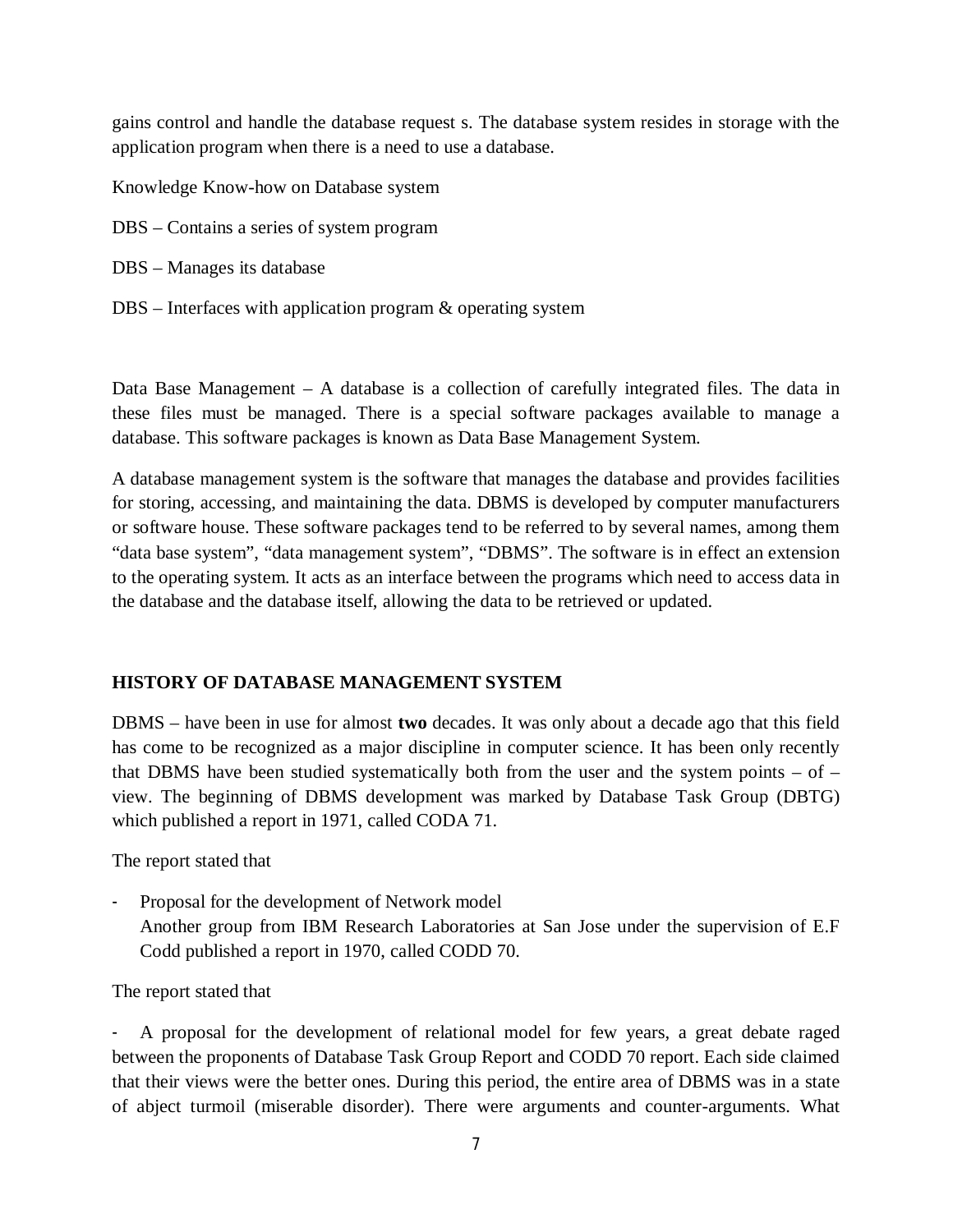CODA 71 claimed as advantages, the CODD 70 group claimed as disadvantages. The basic tenets of each proposal were questioned, examined and re-examined over and over again. Finally, one major fact stood out , that was,

- Network model was shown to be reasonably efficiently implementable because it could handle large size of data base for over billion of bytes.
- Relational model could only support relatively small database.

The proposal of CODA 71 of Network model was the basis of the design and implementation of Data Base Management System. All the experts began to arrive at a consensus. The great database has served the purpose. A new discipline of computer science is born.

In 1976, a study group called ANSI 76 had a new concept on DBMS. This concept opened up a new area of DBMS. It emphasized the role of a DBMS as a tool for representing in computer, a model of real world. This ANSI 76 report considered DBMS as software to manage a large pool of data, called data base. The earlier researcher working towards the view of DBMS before ANSI 76 group put final approval.

- The future shape of DBMS had been decided.
- The structure of DBMS had been put up.

It is now remained for us to realize this structure not only in a neat and clean form but in reasonably efficient manner.

The ANSI study group recognizes three functions that are necessary in order to support database system:

- The enterprise manager function performed by the enterprise manager
- The database administrator function performed by database administrator.
- The application administrator function performed by application administrator.

That is,

The enterprise manager is responsible to ensure that a proper and adequate system analysis is done which meet the need of the enterprise. The database administrator exercises control over the data structure and the storage methods. He is concerned with overall efficiency of the implementation.

The application administrator is responsible to split up the centralized pool of data among various users in such a way that each user;

- Has access to all databases he or she needs.
- Has illusion that the logical structure of the data available to him or her is conformity with the demand.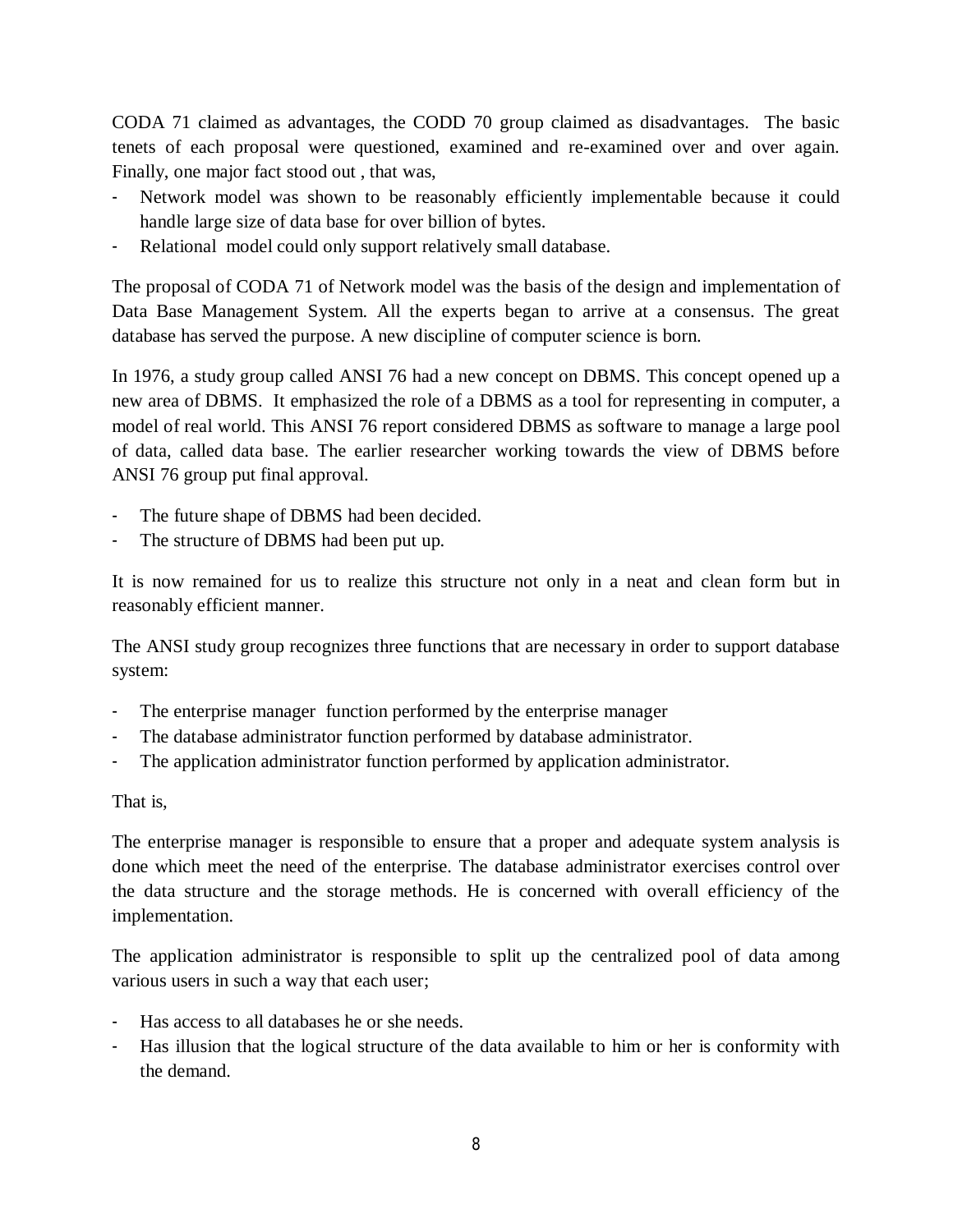ANSI=American National Standard Committee on Computers and Information Processes

SPARC=Standard Planning and Requirement Committee.

# **TYPES OF DATA BASE**

There are four types of database:

- Bibliographic database
- Knowledge data base
- Graphics \_ oriented data base
- Decision \_making data base
- **Bibliographic database:** BDB have data which is free of a format. They display little or no format. Such database are often used library information system .Data could be composed of abstract of books. It could also compose of keywords and key phrases. It is possible using these keywords and key phrases to select documents. If desired, the source of the document could before original document.
- **Knowledge database:** KDB are used in artificial intelligent applications. The data in these KDB is discrete and formatted .in these KDB, there are many kinds of data with only a very few occurrence of each kinds. Clearly, such data bases have the peculiarity that the size of the data is almost as large as the definition of the data.
- **Graphics database:** GDB could possibly be used in computer\_aided\_design. The data in GDB is characterized as being active. This means the data is capable of being executed. For examples, we could have store a "triangle" in the data base. Upon our retrieving the triangle, the computer system could invoke a procedure to draw a triangle or a graphic screen. In these scene, the data namely triangle is an active piece of data. Whereas in bibliography and knowledge data base, data cannot be executed in a computer.
- **Decision-making database:** DMDB are used in corporate management and allied administrative tasks. Using DMDB, it is possible to handle the problems like resource planning, sales forecasting, profitability of business e.t.c. depending upon the kind of data bases handled. Data base management system can be classified as example, bibliography data base management system, knowledge data base management system, graphics\_oriented data base management system and decision-making data base management system.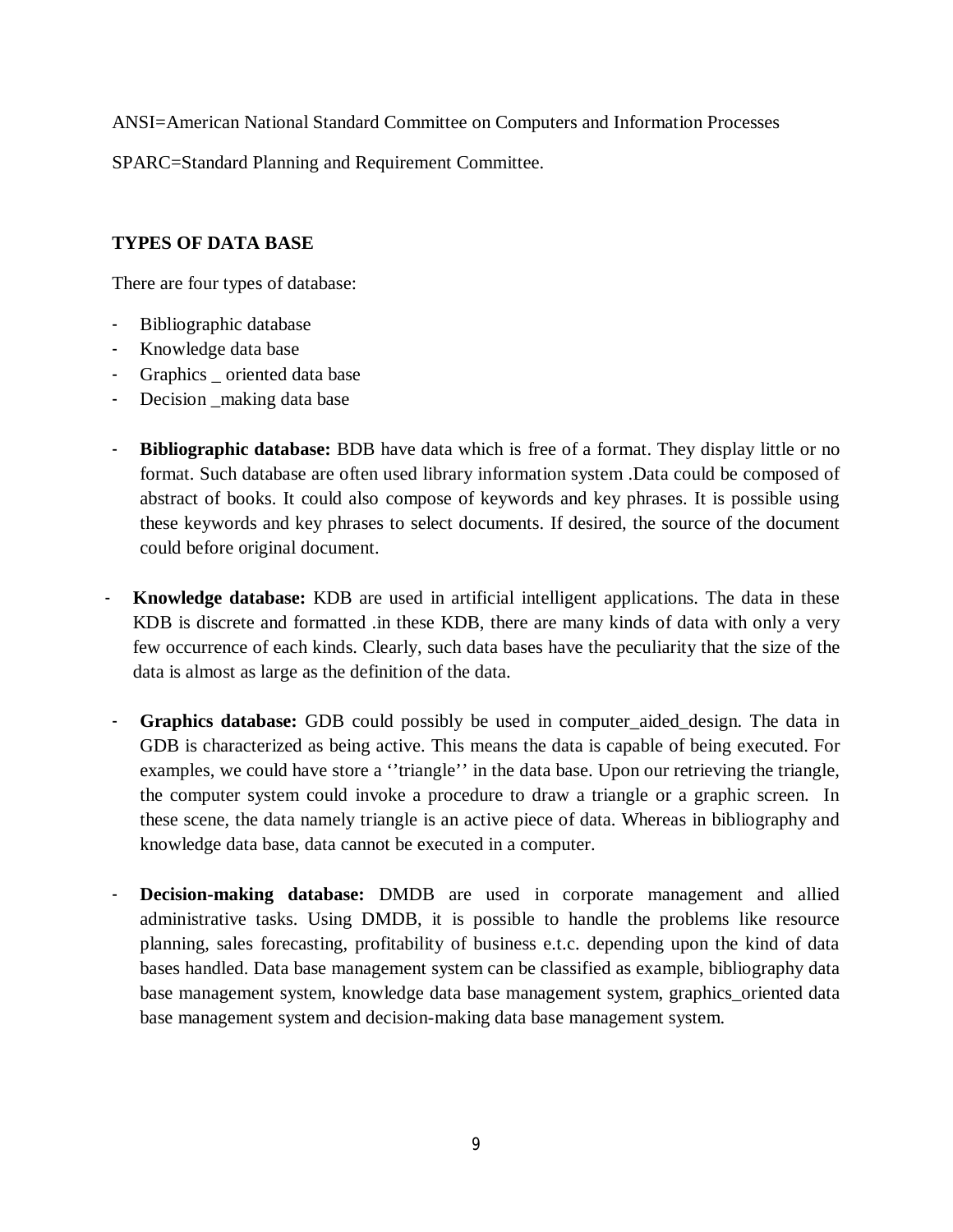### **HIERARCHY OF DATA**



Character, fact, record, file and data base form a hierarchy of data.

The basic building block is a character. The character consist of upper and lower-case, numeric digits or symbol. Upper or lower-case of letters are A,a B ,b,.........Z,z . Numeric digits are 0,1,2,3......9.Symbols involves commas, question mark, plus division e.t.c. upper and lower-case letter are called alphabetic character. Numeric digit are called numeric symbol are character. Symbols are called special character. A combination of the three is referred to as alphanumeric characters ( $#2B$ ,  $\&2.50K$ ). A computer can accept both alphanumeric and number and store them in memory. Character are put together to form a fact. A fact is also called a field. A fact or field is a number, an item, a word, a name or a combination of characters.

## **TYPES OF FIELD IN DATA BASE**

- Character /text
- Numeric
- Data
- Logical
- Memo

A field is an individual item of data within a record. Facts are put together to form a record. A record is a related item of data in a file. An employee record in a company would be a collection of facts about one employee. These facts would include the employee's name, address, department, phone, position, pay rate, earning made to date, and e.t.c

Record are combined together to make a file. A collection of related records is a file e.g. A collection of all employee records for one company would be an employee file. What is an inventory file? It is a collection of all inventory records for a particular company.

### **TWO TYPES OF FILE**

- Permanent file or master file
- Transaction file or detail file

The file described as employee file is an example of permanent file. The data stored in a permanent file or master file should be accurate and current. A permanent file of all the customers who own money to a company is an account receivable master file. An account payable master file containing all suppliers to which the organization owes money.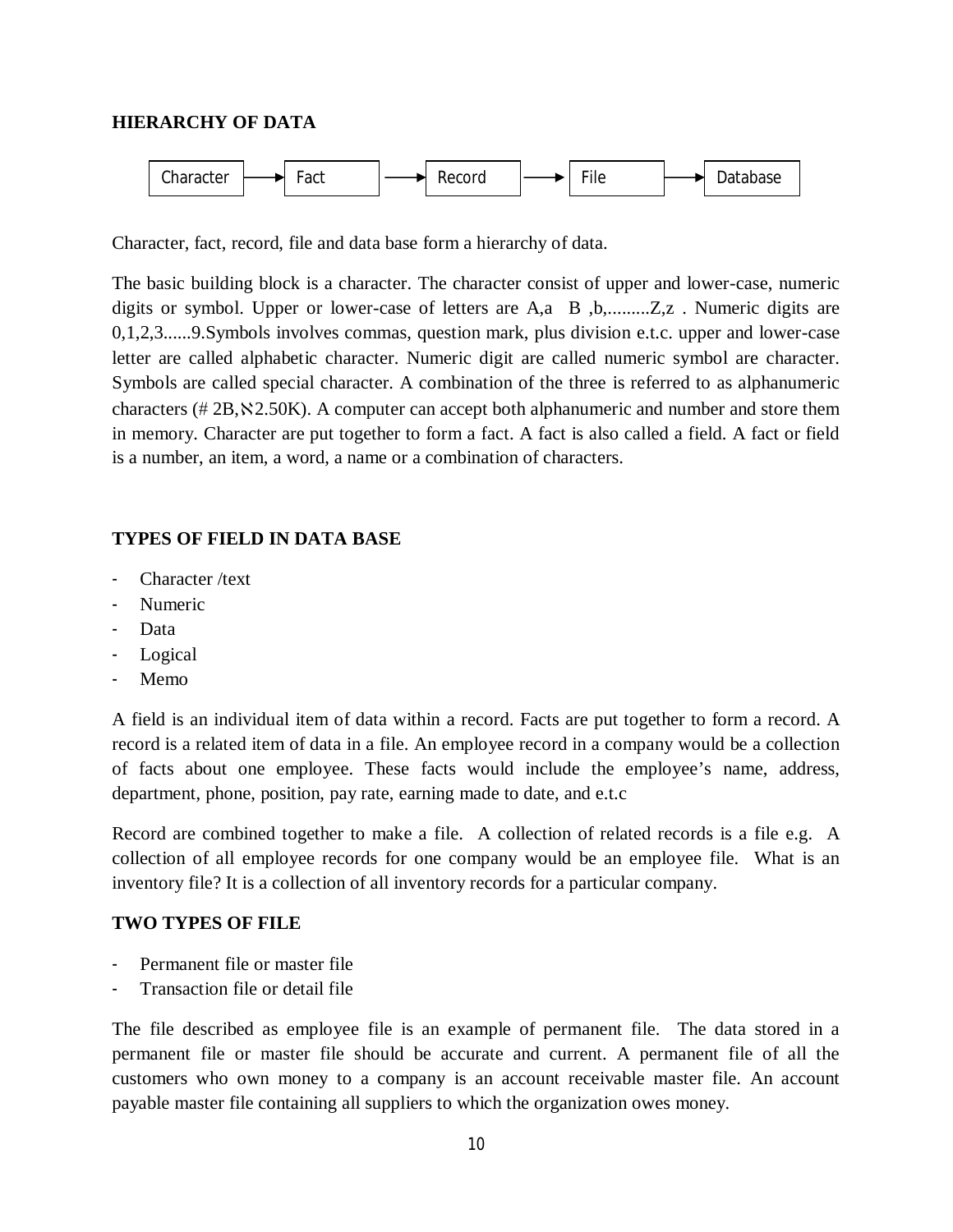A transaction file is a temporary file which represents the transactions of the organization. The data stored in transaction file can be re –adjusted.

File are combined together to make a database. The heart of most organization is data. A data base is the collection of integrated and related master files. An organization uses data as raw materials to be stored in database. Once the data have been processed, they are called information.

# **TYPES OF DATA**

- Numeric data
- Alphanumeric data

Numeric data is expressed in number e.g. age= 35, date of birth is 1970. Numeric data contains only numeric character or numbers

Alphanumeric data is composed of combination of letters numbers, or special punctuation characters such as: name –Abeokuta

Address-17, Ibadan road

Date -26<sup>th</sup> October, 1998

# **DATA STRUCTURE OR STRUCTURE OF DATA.**

Structure of data is the composition of records into files generating information.

Let us take an example of long-distance telephone data. When you make a long distance telephone call, the following item of data is recorded:

- Telephone number of the person to whom the call is to be billed
- Telephone number of the person receiving the call
- Duration of the call in minutes
- Time that call is placed
- Type of call e.g. person-to person or station –to station

These data need processing for generating bill information.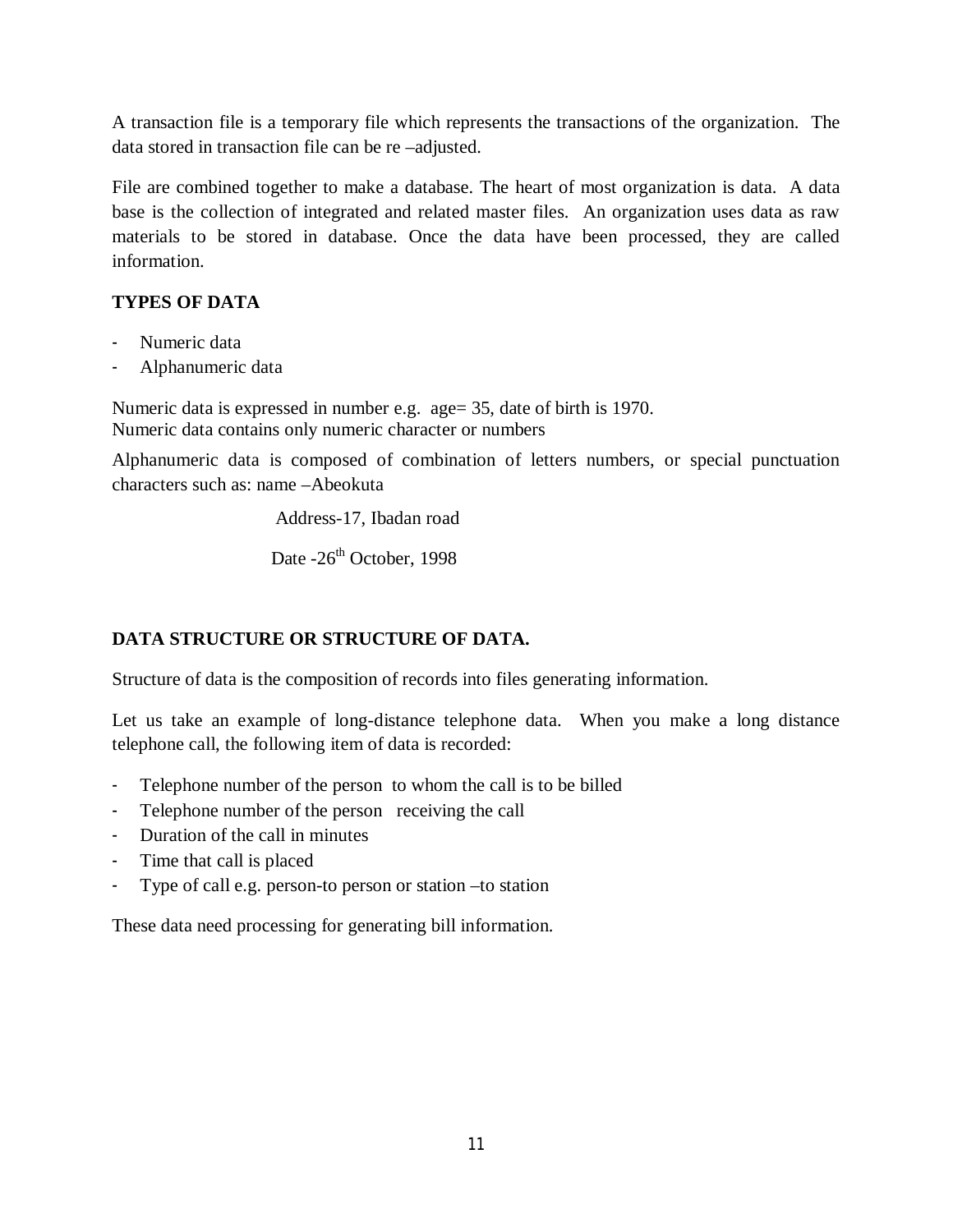# **STRUCTURE OF THE DATA**

| DESCRIPTION-LONG-DISTANCE TELEPHONE CALL DATA |                     |                            |  |  |
|-----------------------------------------------|---------------------|----------------------------|--|--|
|                                               |                     |                            |  |  |
| <b>FIELD NAMES</b>                            | <b>TYPE OF DATA</b> | <b>NUMBER OF CHARACTER</b> |  |  |
|                                               |                     |                            |  |  |
| Phone no to be billed                         | Numeric             | 10                         |  |  |
| Phone no of call receiver                     | Numeric             | 10                         |  |  |
| Duration of call                              | Numeric             | $\overline{4}$             |  |  |
| Time call is placed                           | Numeric             | $\overline{4}$             |  |  |
| Type of call                                  | Alphanumeric        |                            |  |  |
| TOTAL CHARACTER                               | 29                  |                            |  |  |
|                                               |                     |                            |  |  |

In data base system, the structure will be like this:

| Phone no to be billed      |   | 10 character |
|----------------------------|---|--------------|
| Phone no of calls received |   | 10 character |
| Duration of call           |   | 4 character  |
| Time call is placed        |   | 4 character  |
| Type of call               | # | 1 character  |

Let assume that we have 5000 call for the month. The problem will look as this:

| Record |        | Phone to be Phone no of Duration of Time call is Type of call |                 |        |   |
|--------|--------|---------------------------------------------------------------|-----------------|--------|---|
|        | billed | calls received call                                           |                 | places |   |
|        | 221    | 132                                                           | $2 \text{ min}$ | 2 p.m  | P |
|        |        |                                                               |                 |        |   |
|        |        |                                                               |                 |        |   |
|        |        |                                                               |                 |        |   |
|        |        |                                                               |                 |        |   |
|        |        |                                                               |                 |        |   |
|        |        |                                                               |                 |        |   |
| 5000   |        |                                                               |                 |        |   |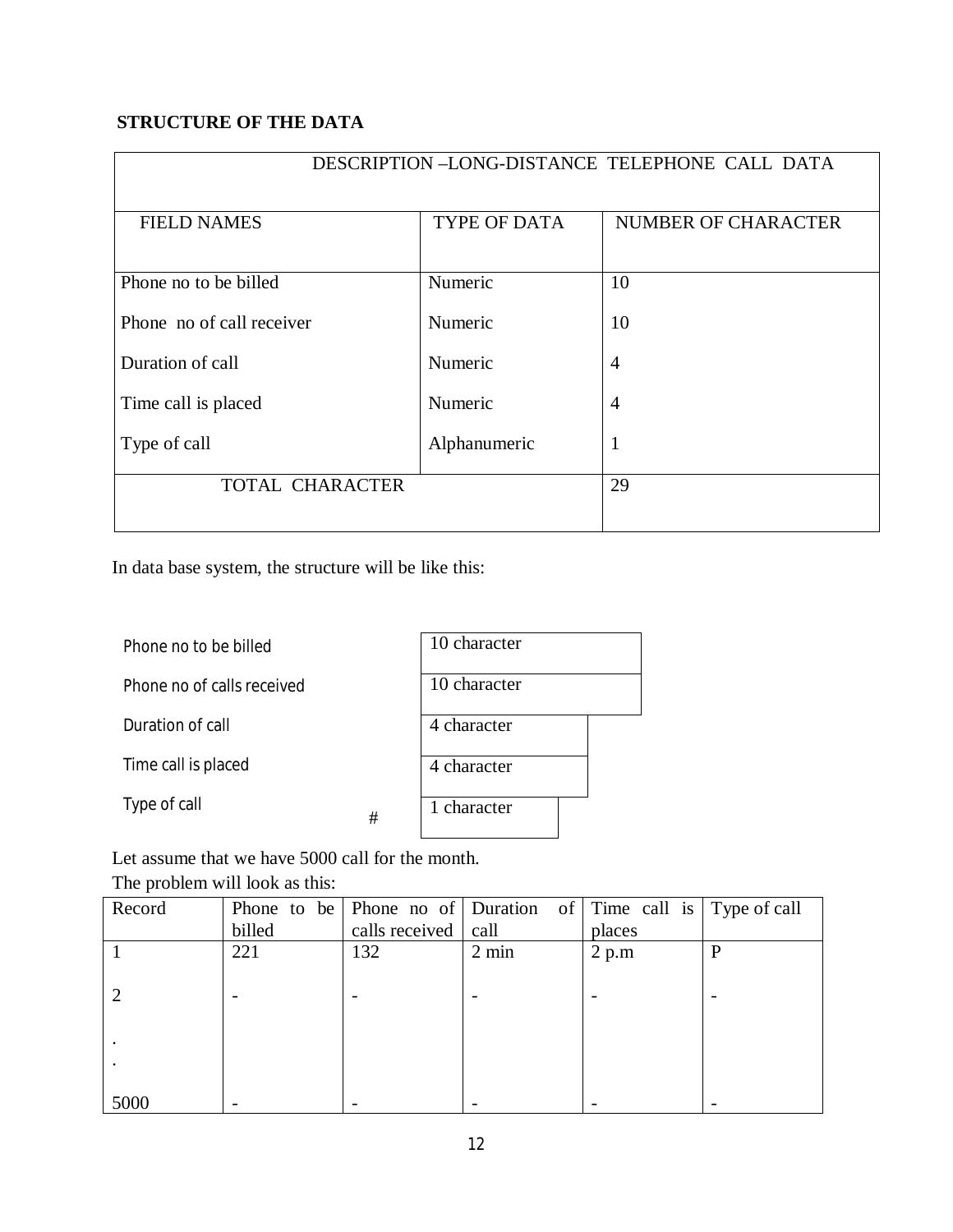Each record has five fields of 29 characters. With 5000 record the file requires 5000\*29 characters on external storage device. To process these long –distance telephone call date in a bill, the record have to be identified through key record.

The record for this case is the telephone number of the person to whom the call is to be billed.

# **STRUCTURE OF CUSTOMER RECORD DATA**

| Field name     | Types of data | No of character |
|----------------|---------------|-----------------|
| Telephone no   | Numeric       | 10              |
| Name           | Alphanumeric  | 20              |
| Address        | $\epsilon$ ,  | 20              |
| City           | $\epsilon$ ,  | 20              |
| <b>Balance</b> | Numeric       | 8               |
| date           | Date          | 8               |
|                |               |                 |
| Total          |               | 66              |

| Telephone      | 10 |  |  |
|----------------|----|--|--|
| Name           | 20 |  |  |
| Address        | 20 |  |  |
| City           | 20 |  |  |
| <b>Balance</b> | 8  |  |  |
| Date           | 8  |  |  |

| Record | Telephone      | Name | Address | City  | <b>Balance</b> | Date    |
|--------|----------------|------|---------|-------|----------------|---------|
|        | no             |      |         |       |                |         |
|        | 1  າ າ<br>. 44 | Ade  | Ifo rd  | Lagos | 22.00          | 2/10/98 |
|        |                |      |         |       |                |         |

Each record is 66 characters. With 200 customers, we need to keep 66X200 character of date.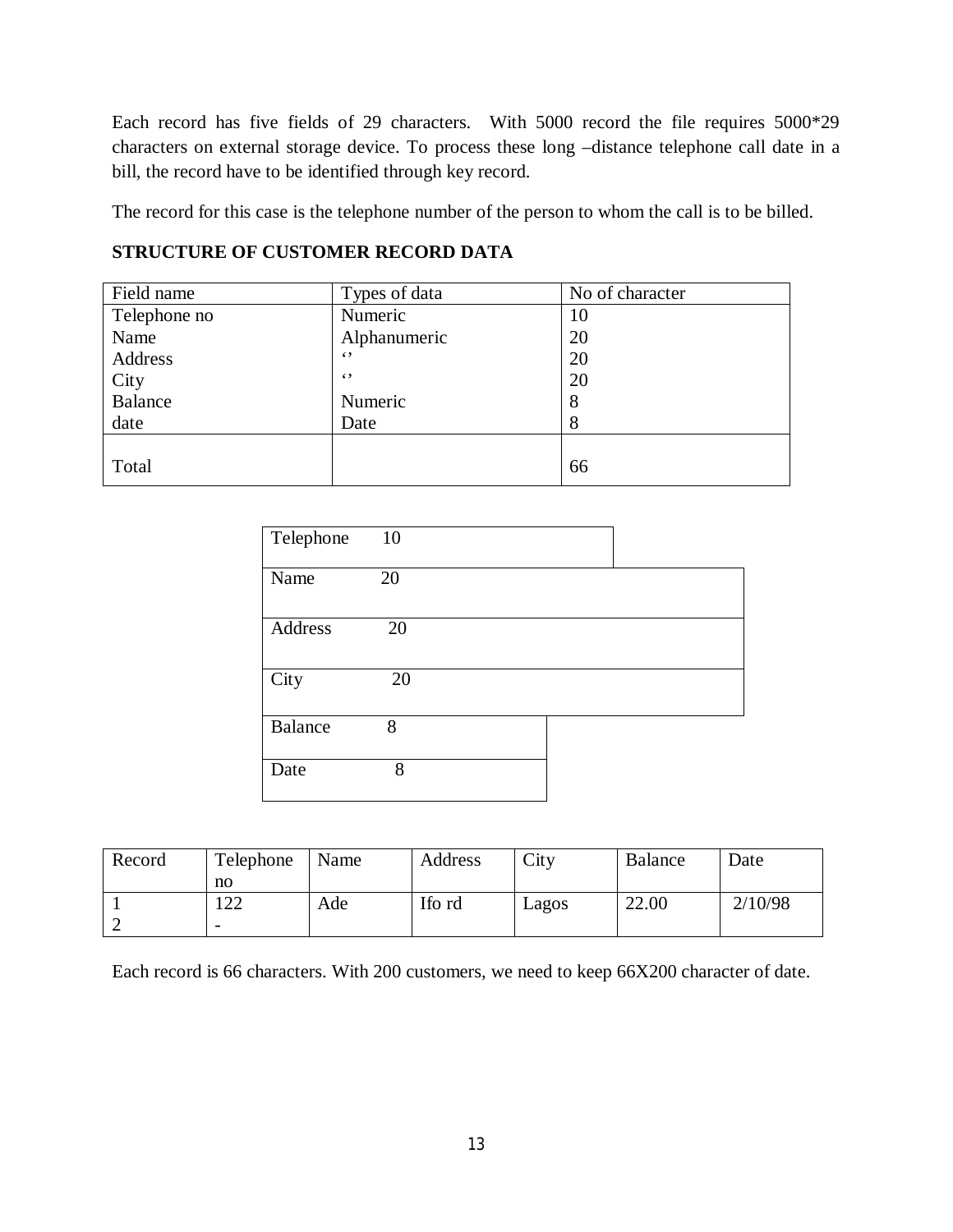# **WEEK – TWO**

# **DATABASE APPROACH**

The database is closely associated with Data Base Management System (DBMS) software. A database management system (DBMS) is a series of computer programs used to create, store, maintain and access a database. The features offered by a particular DBMS depend on its type and level of sophistication. For example dBASE is a sophisticated DBMS for microcomputers.



Relationship of DBMS, database and application programs

As this figure indicates, an application program written in a high level language accesses the database through the DBMS software. In other words, DBMS software serves as the gate keeper for the database.

| VC FILE             |
|---------------------|
| <b>STUDENT FILE</b> |
| <b>DEAN FILE</b>    |
| STAFF FILE          |
|                     |

## **MANUAL DATABASE**

Here we have file management system on flat file environment

A flat file is a file or series of files that contain records and fields. These fields are called flat because they have no repeating groups.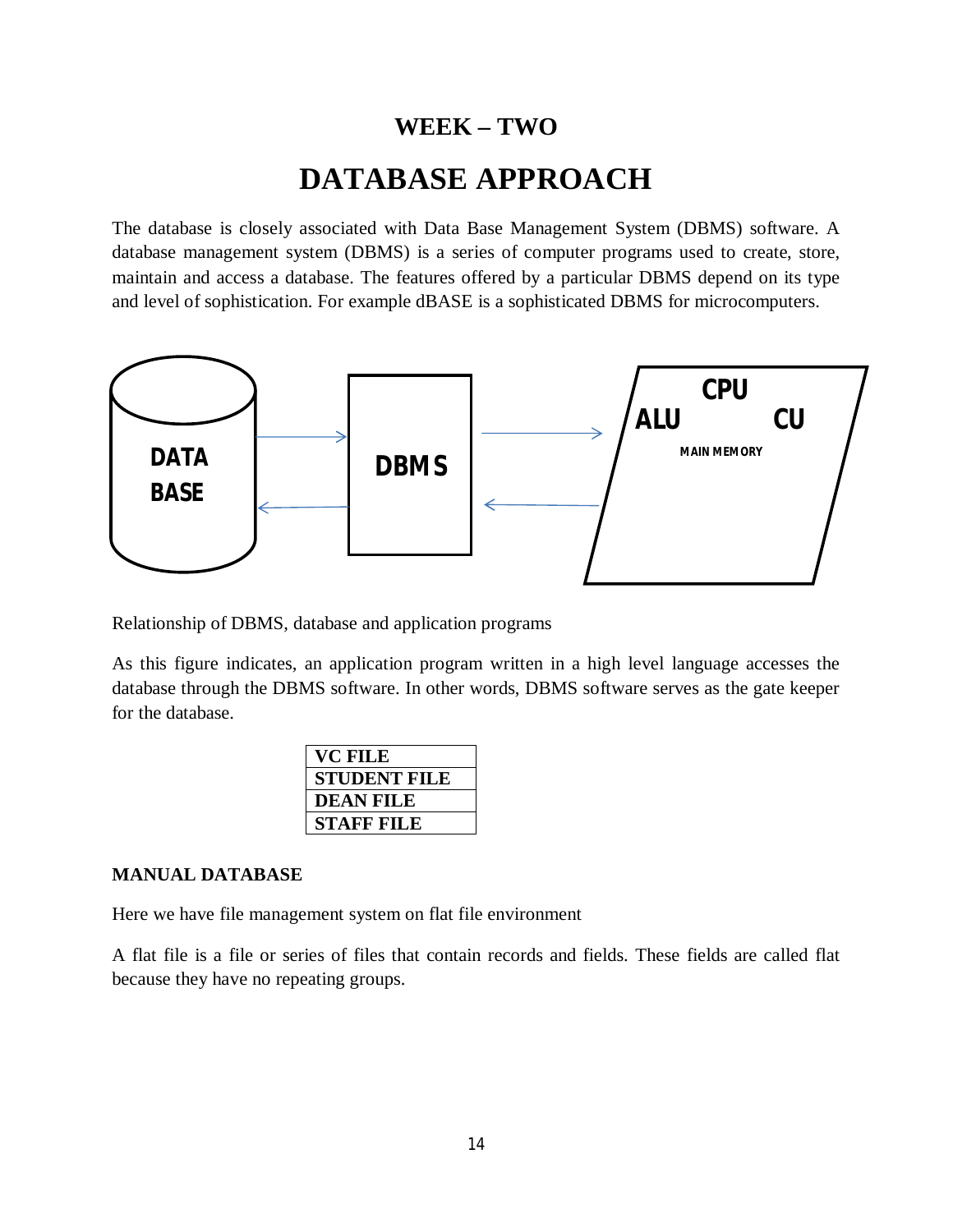# **Advantage of Database**

- Data and application programs are independent, so the same data can be used by several application programs.
- More information can be generated from the same amount of data. In other words, a given set of data can be manipulated in many ways.
- One-of-a kind requests can be fulfilled easily
- Data duplication is minimal. This is true because one occurrence of each data item is maintained
- Data management is enhanced and improved. This is possible because there is only one set of date for all users.
- More sophisticated security measures can be implemented.
- Data is readily shared between applications this is eliminating duplication and the problems of maintaining consistency between duplicate values.
- New requests or one-of-a kind requests can be more easily implemented, because the logical interface with the DBMS is simpler than a set of physical interfaces.
- The applications programs are independent of the stored data. If the storage format changes, there is no need to alter the applications programs since they communicate with the DBMS in logical rather than physical terms.
- It can be argued that a single database management system for an integrated database allows for better management of data, since it is effectively in one place under the control of one set of people, namely those who implement the database.
- Finally, the integration or sharing of data between applications puts sophisticated programming within reach of all users of the database.

# **Disadvantage of Database**

- Both DBMS software and extra hardware which might be needed to support the system can be expensive
- A DBMS is much more complex than a file processing system
- Organization puts all their data in a single basket if anything happens to the basket that is the end of the data in the database.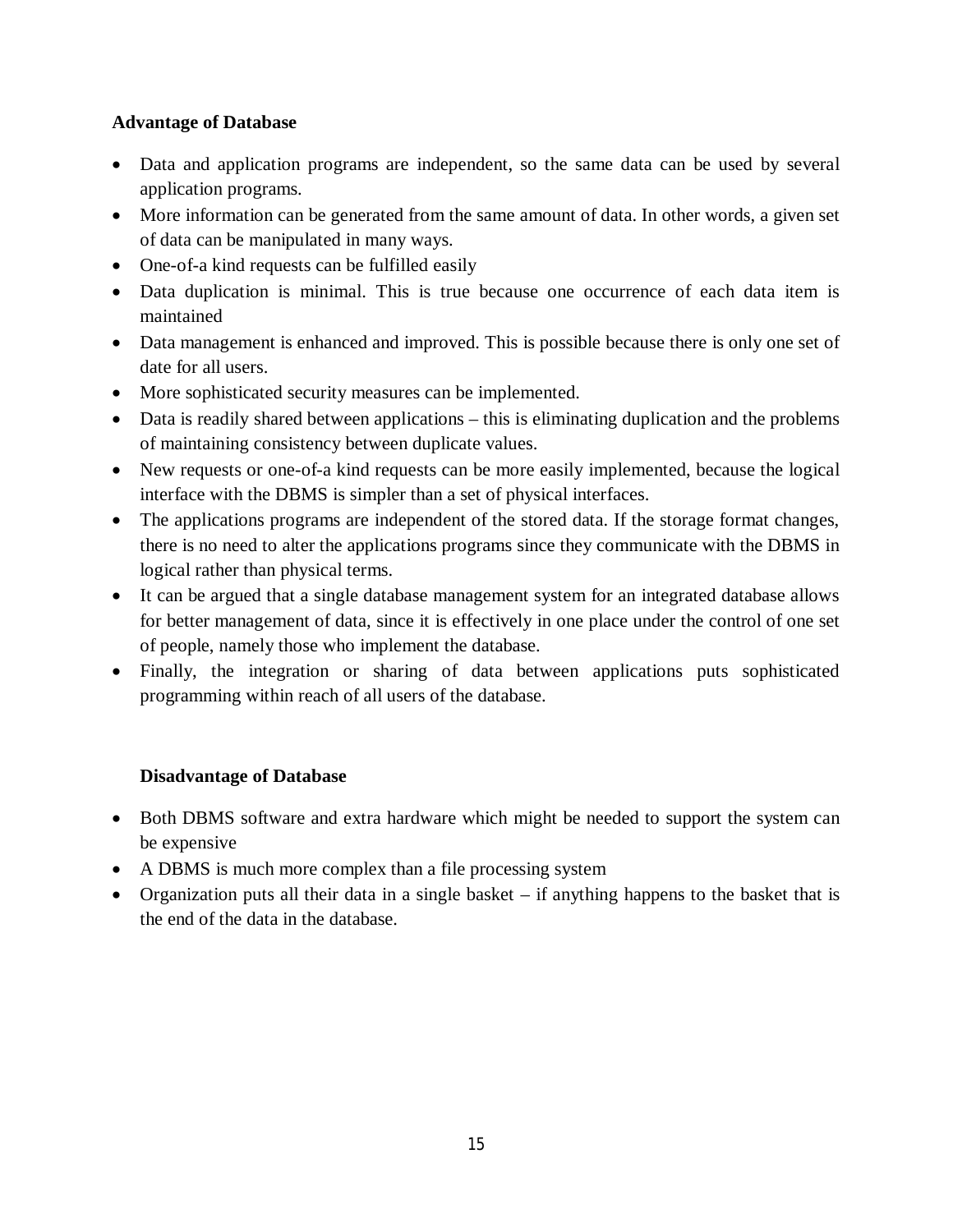### **FILE PROCESSING APPROACH**



We have there files

E has three application programs

Paying the musicians

Scheduling rehearsals

Cataloguing music

Sharing data between applications

It is possible to share data among the applications

- If the numbers of files increase and applications are generated which use data from one, two or three files the number of interfaces increases rapidly, such situation might be termed as **interface explosion**
- It should be apparent that allowing different application to share data in a traditional file processing environment can cause considerable problems simply because of the number of interfaces required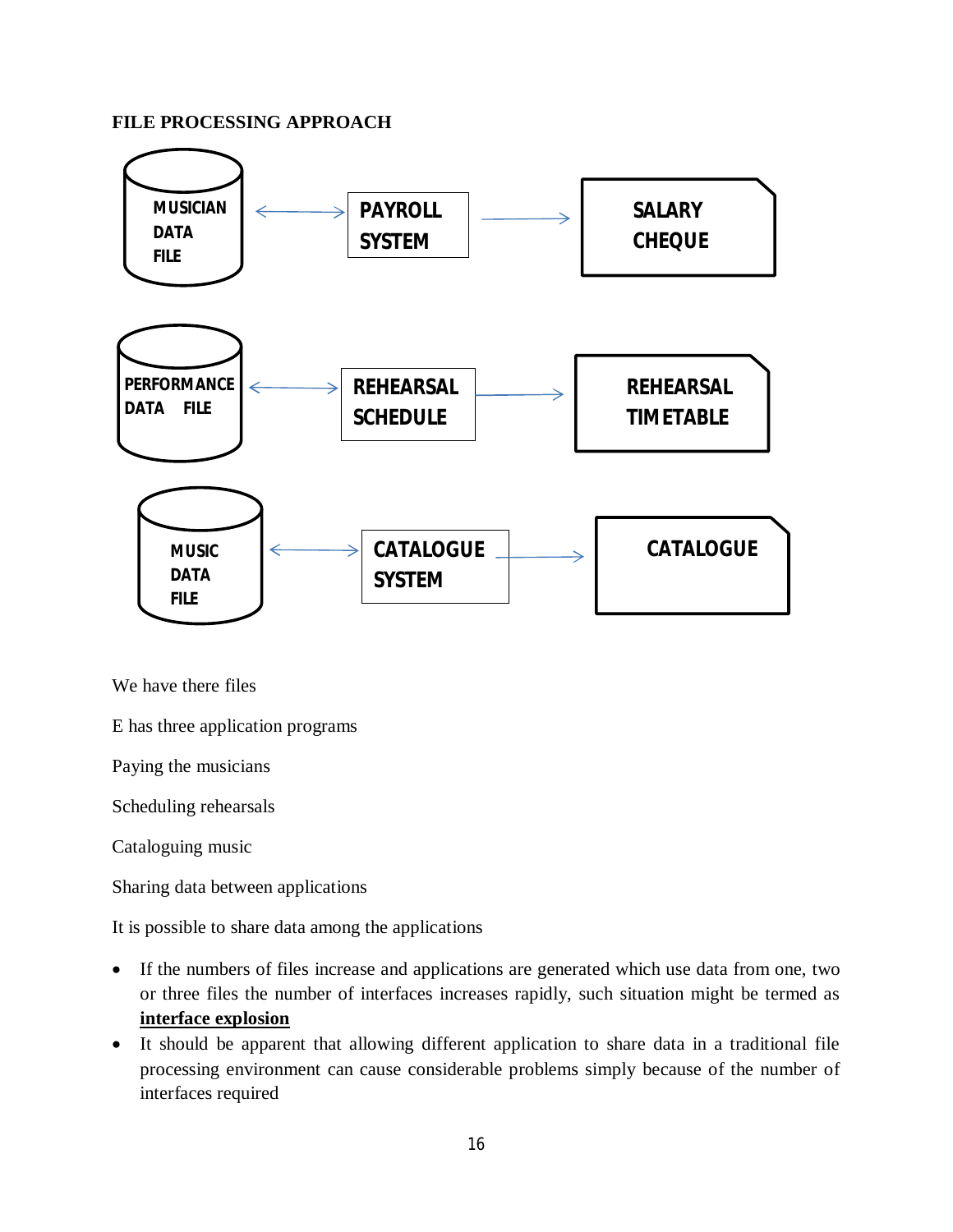In file processing approach,

Musician data file

Music data file

Performance data file  $\qquad \qquad$  are three separate physical files

| <b>File</b>                | Data                    |
|----------------------------|-------------------------|
| Many interfaces            | single interface        |
| Share data is not possible | share data is possible. |
| Physical structure         | logical structure       |

# **DATABASE APPROACH**



- One of the fundamental feature of the database approach is that it allows data to be shared between different applications
- In database approach, all the data are integrated into one physical file or a set of related files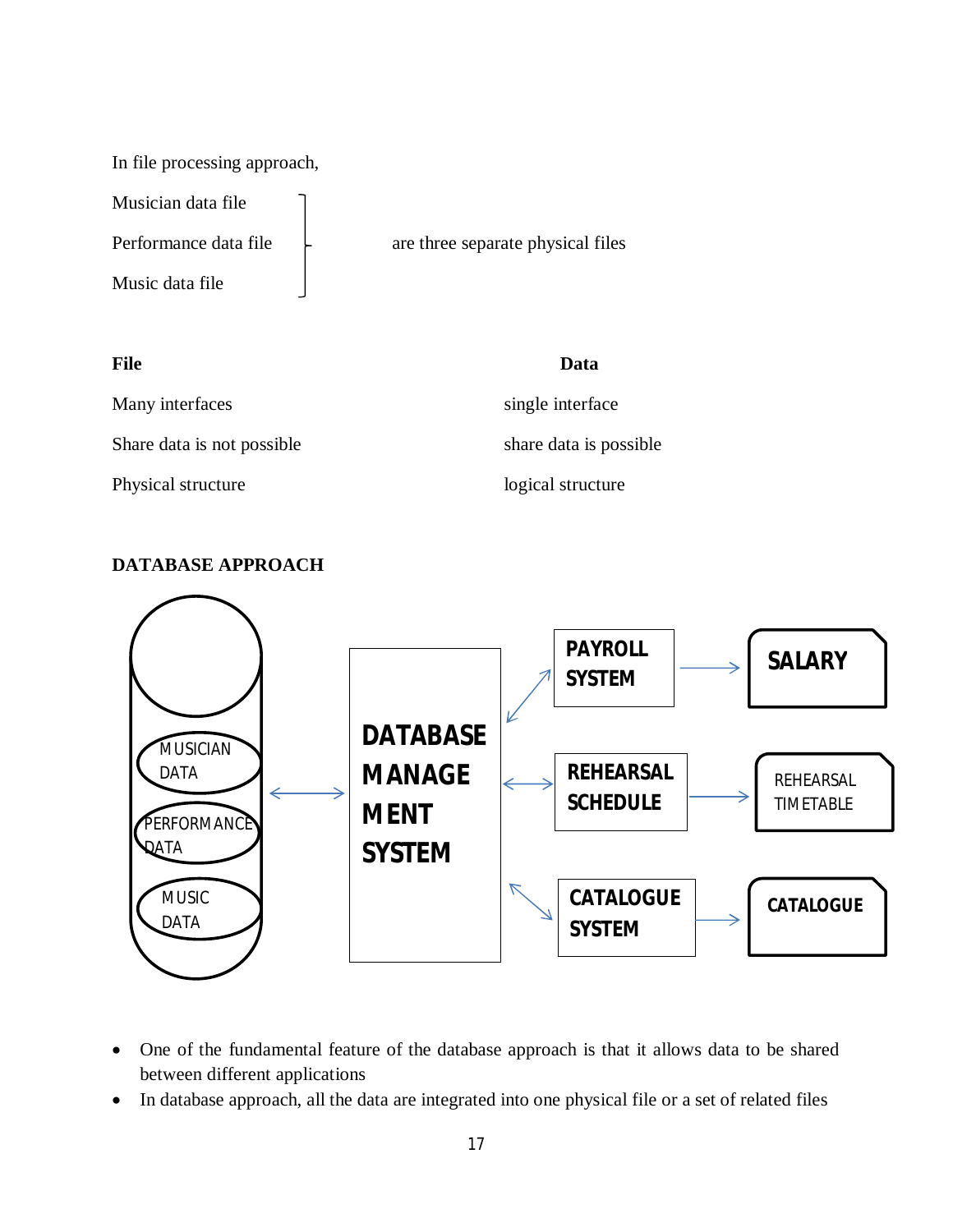- The sets of data are separated only logically within the database
- All access to the data is performed through a database management system (DBMS) a piece of software which understands and manipulates the logical data structures in the file.
- Since all the application programs interface only with the DBMS, they (application programs) require only a single interface to data in database.
- Interface of application programs to data in database can be at a logical rather than a physical level.
- It is not necessary for any application programs to know how a particular data item is stored as long as the DBMS can provide the data in the form required by the application. For example the data item is an integer, it matters nothing to the application if the value is actively stored in binary or character format as long as it is supplied to the application in the format it requires.
- The property of needing to know nothing about the physical storage of the data is termed as data independence.

## **Data Independence**

According to ANSI/SPARC, American National Standards Committee on Computer and Information Processing Standard Planning and Requirements Committee

Every item of data which is used by any application must be present in database

The information which is stored should not change if some files are re-formatted.

A logical description of the data is in the database

| University of Agriculture |                | Student Record - Name            | <b>Matric Number</b> | <b>GPA</b> |
|---------------------------|----------------|----------------------------------|----------------------|------------|
|                           |                | <b>Faculty Record</b>            |                      |            |
|                           |                | <b>Staff Record</b>              |                      |            |
| Server                    | Graphics files |                                  |                      |            |
|                           | Database file  |                                  |                      |            |
|                           | Spreadsheet    |                                  |                      |            |
|                           |                | <b>Word Processing Documents</b> |                      |            |
|                           |                |                                  |                      |            |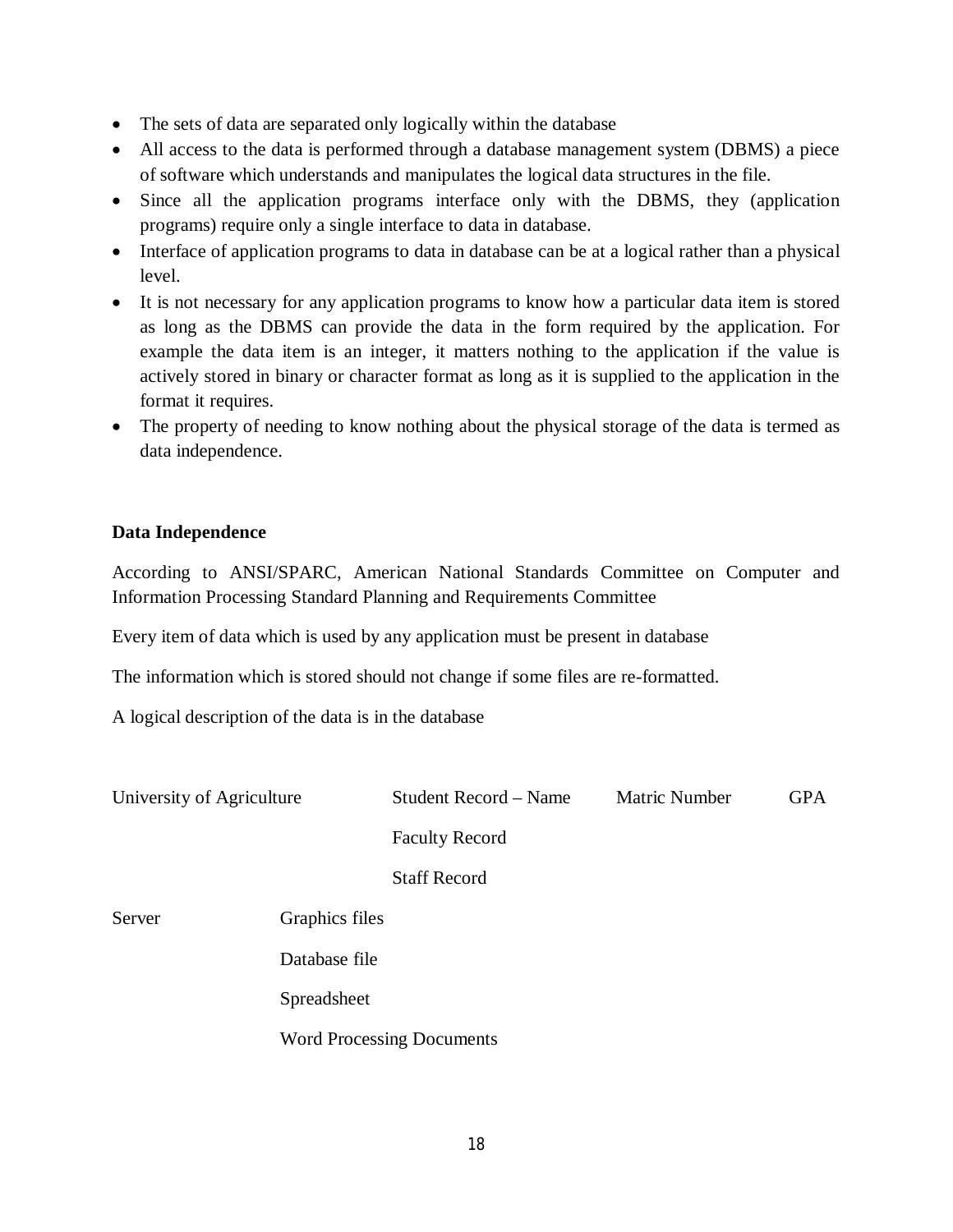| Server Types               |                                                                                   |
|----------------------------|-----------------------------------------------------------------------------------|
| <b>File Servers</b>        | <b>File Transfer</b>                                                              |
| <b>Print Servers</b>       | File Storage and data migration                                                   |
| <b>Application Servers</b> | File update synchronization                                                       |
| <b>Message Servers</b>     | File archiving                                                                    |
| Database Servers           |                                                                                   |
|                            |                                                                                   |
| File Transfer              | users can transfer files between clients and servers                              |
|                            | Users can transfer files between multiple servers                                 |
| File Security              | Password                                                                          |
|                            | Encryption                                                                        |
|                            |                                                                                   |
|                            | File Storage and Data Migration – online storage – consists of hard drive storage |

Offline storage – removable hard disk

Nearline storage – tape is mouth to P/C

The process of moving data from ne line to offline or near-line storage is called data migration

File update ensuring that each user of a file has the latest version

File archiving the process of backing up files on offline storage devices such as tapes

# **DATA**

- The analyst develops an input/output flow and designs data format
- The programmer/analyst writes a program to create a file. The same program is expanded or a separate program is written to allow the file to be maintained.
- The programmer/analyst writes a program to print the report originally requested.
- The data are collected and formatted while the programs are tested
- The file is created and stored on tape or disk
- The production of the report is accomplished.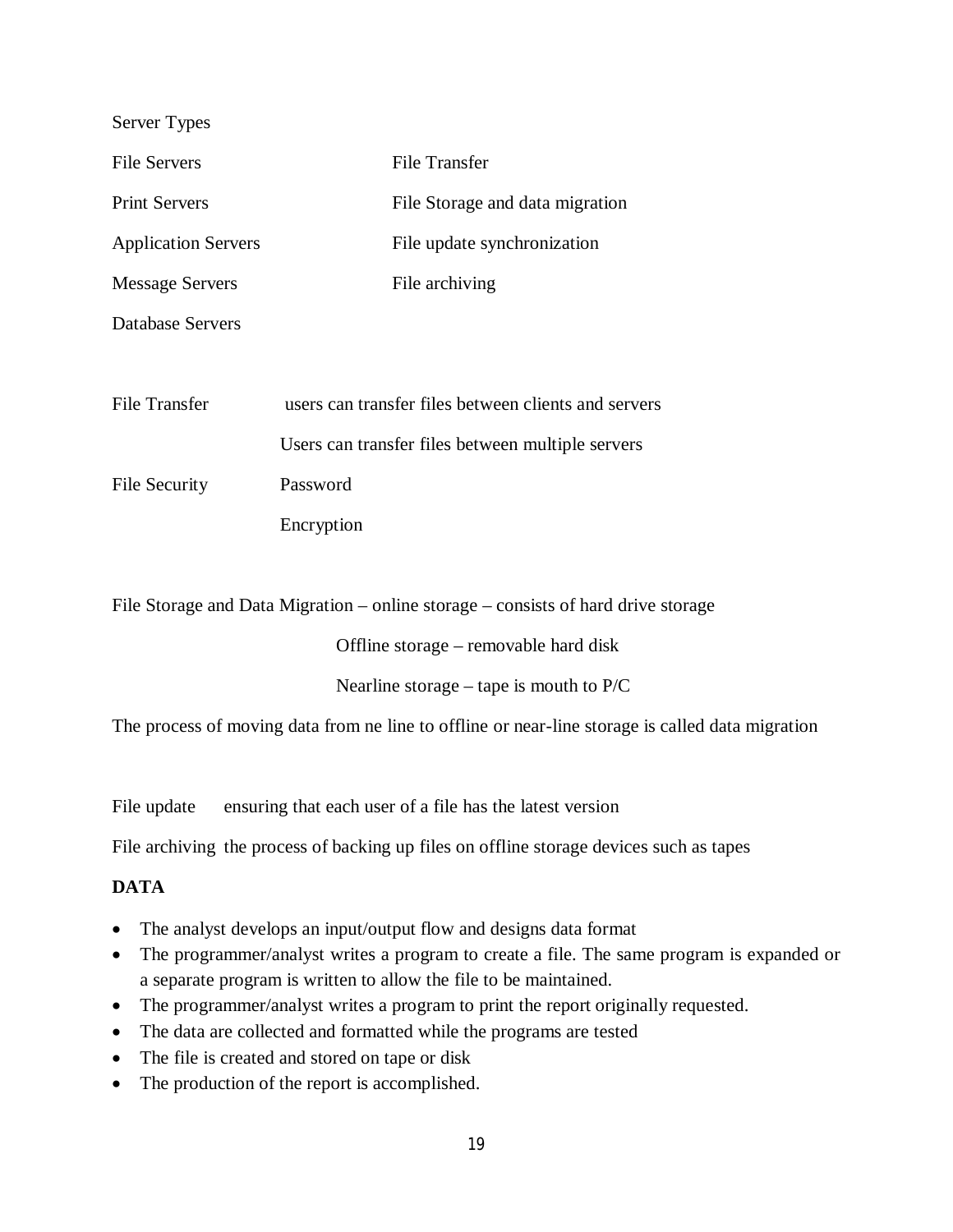# **With a DBMS – the procedure becomes**

- The analyst develops an input/output flow and design data format
- The data are collected and formatted
- The file is created and the report generated using the DBMS

### **Data collection**

- Source document originate in form of clerically prepared documents transferring data from secondary storage.
- Inputting data from machine readable source documents
- Direct entry (on-line) input via a keyboard
- Creating machine readable media (off-line) for subsequent inputting to the computer

The process of capturing raw data for use within a DBMS involves getting the original data to the processing centre, transcribing it, converting it from the one medium to another and finally getting it into the computer.

- Getting the original data to the processing centre
- Transcribing it  $-$  data preparation
- Converting it from one medium to another
- Getting it into the computer.

### **Problems**

- Source documents a great deal of data still originate in the form of a clerically prepared document
- Data transmission
- Data preparation this is the term given to the transcription of data from the source document to a machine – sensible medium
- Media conversion data is prepared in a particular medium and converted to another medium for faster input to the computer.

### **Capturing Raw Data**

Database Server provide security

Database optimization

Data distribution

• Knowing the real data to be put into database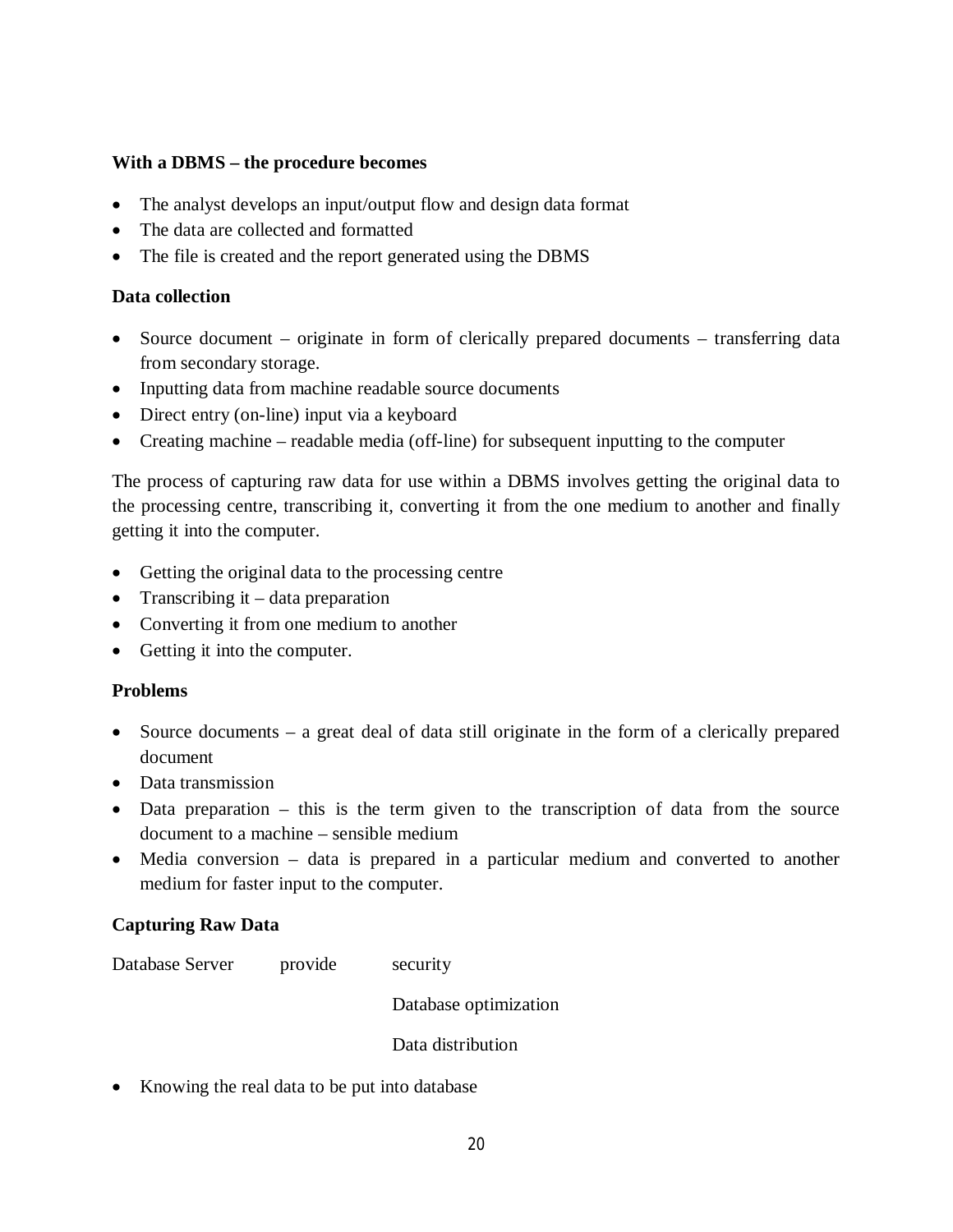- Organization of raw data in file structure
- Physical loading of raw data. Once the raw data is loaded, it must be maintained and kept upto-date
- Duplicating raw data

The demand for data in database to be accurate is growing ever stronger

Classification of raw data into specific object type object types are described by listing their characteristics:

- Specify the domain of values for the smallest units of logical data e.g. integer or real
- Specify the units of measurement for logical data e.g. dollars, pound or feet
- Specify keys for certain logical units of data e.g. record types or relations
- Specify integrity constraints on the data e.g. an allowable range of values
- Specify access rules for the data e.g. allow update only if a correct password is supplied

# **ORGANIZATION OF DATA**

The physical organization of the data in a database is described by physical storage structures such as volumes, files or bytes. Physical storage structures are defined by means of a storage definition language.

The storage definition language provides the ability to

- Select the storage medium and perhaps a specific device
- Describe a mapping from logical data to a physical representation e.g. record types map to files
- Specify indices for certain logical units of data e.g. data items or attributes
- Specify a physical ordering for the data
- Specify type conversion for data e.g. binary to decimal
- Specify the form of placement of a data selection e.g. buffers

Data security data editing

Data validation

Data protection or integrity

Data security

Logical data

DBMS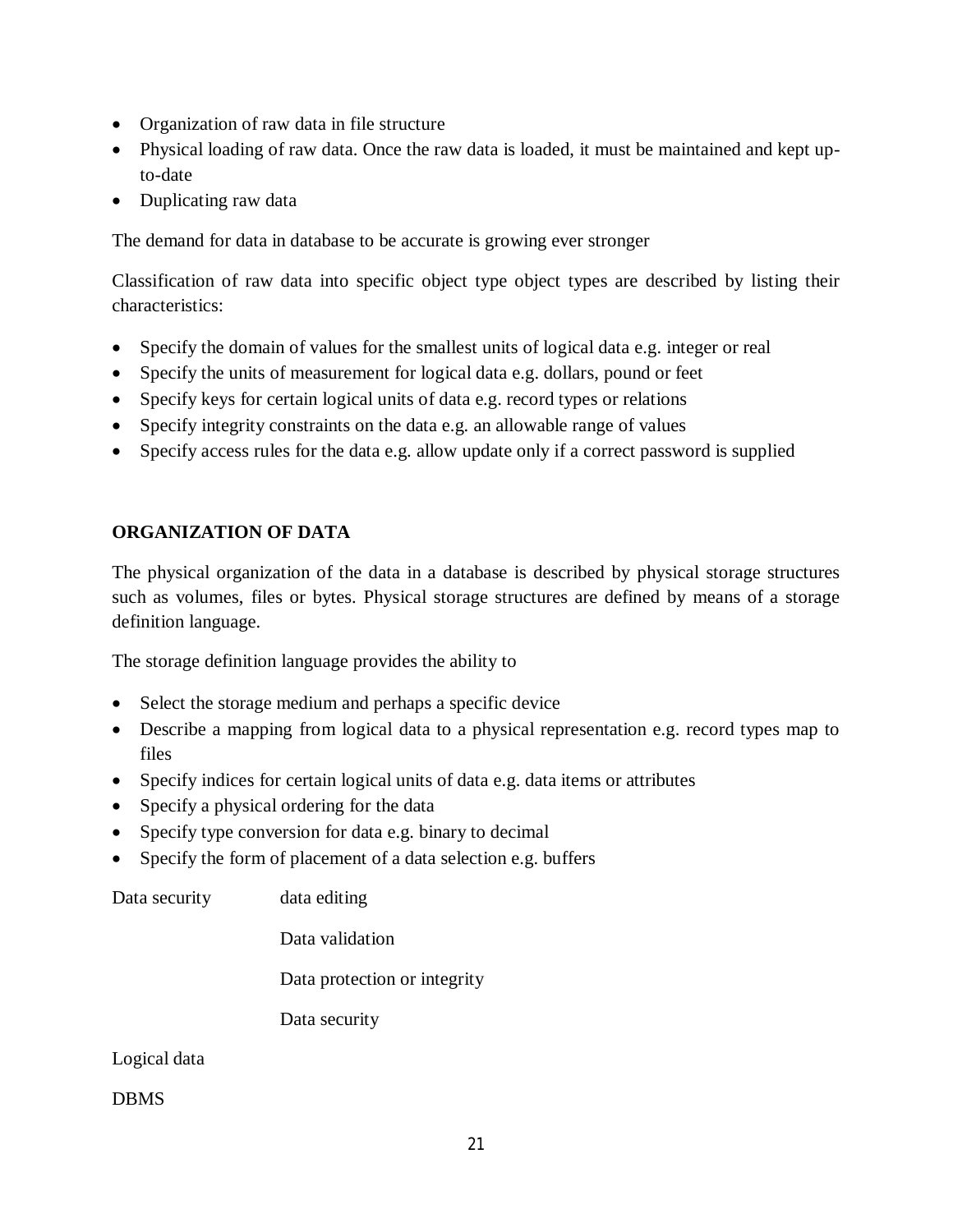# **PHYSICAL DATA**

The DBMS serves as the interface between the logical and physical data. Logical data entities employed by DBA and the user (the Requestor) are:

- Data items
- Logical records
- And files

Note that a logical file may contain records of more than one type. The physical data units are called

- Data element
- Store records
- Physical records
- And database

A physical record is defined as the data unit input from the hardware on a single access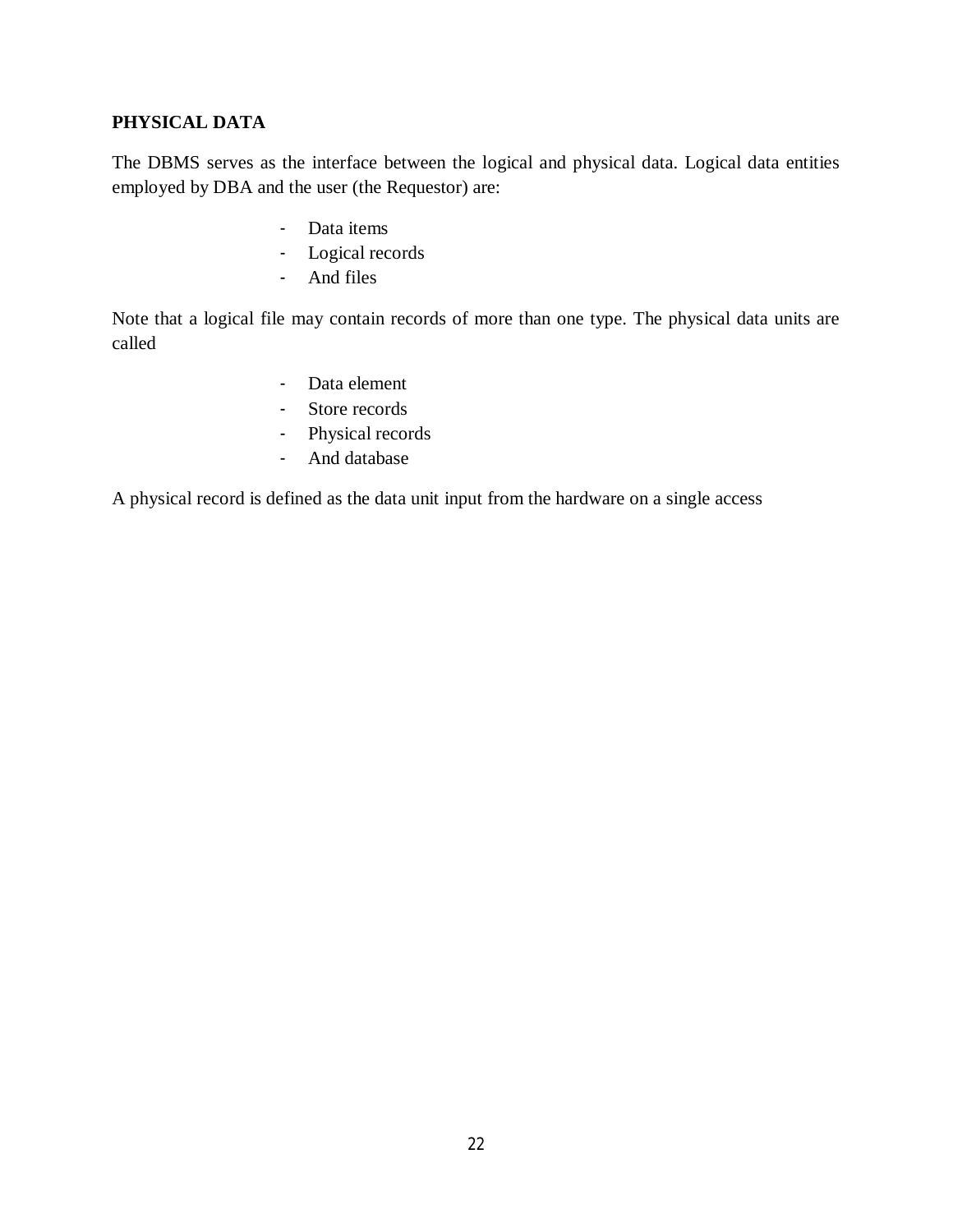# **WEEK – THREE**

# **DATABASE MODELS**

# **TYPES OF DATA MODELS (CALLED DATA STRUCTURES)**

### **Computer based Information System (CBIS):**

Design and implementation is done by Database Administrators (DBAs). The scope of responsibilities of DBA depends on the complexity of the database. In small organizations, one person may carry the entire responsibility of database design.

### **Responsibility of a Database Administrator (DBA)**

- 1. Designing and implementing a database.
- 2. Establishing security measures.
- 3. Establishing recovery procedures.
- 4. Documenting the database.
- 5. Establishing database performance evaluations.
- 6. Adding new database functions.
- 7. Fine-tuning existing database functions.

Generating a database increases cost and creates more complexity in a CBIS operation. Implementation of an effective CBIS requires an online and comprehensive database regardless of its cost and complexity.

CBIS is designed to provide timely and relevant information by performing data analysis, modeling analysis or both.

Data analysis includes various query operations on a database.

Modeling analysis applies some types of model to the data available in the database and provides additional information that is not directly available within the data.

### **Types of file organization**

- 1. Sequential: All records are stored and accessed one after the other. This method is similar to a cassette tape and is slow. If you want to access the seventh song on the tape, you must either listen to the first six songs or fast forward through them.
- 2. Random: Random organization enables you to access a record directly regardless of its storage location.
- 3. Indexed Sequential: In this organization, you can access a file either sequentially or randomly.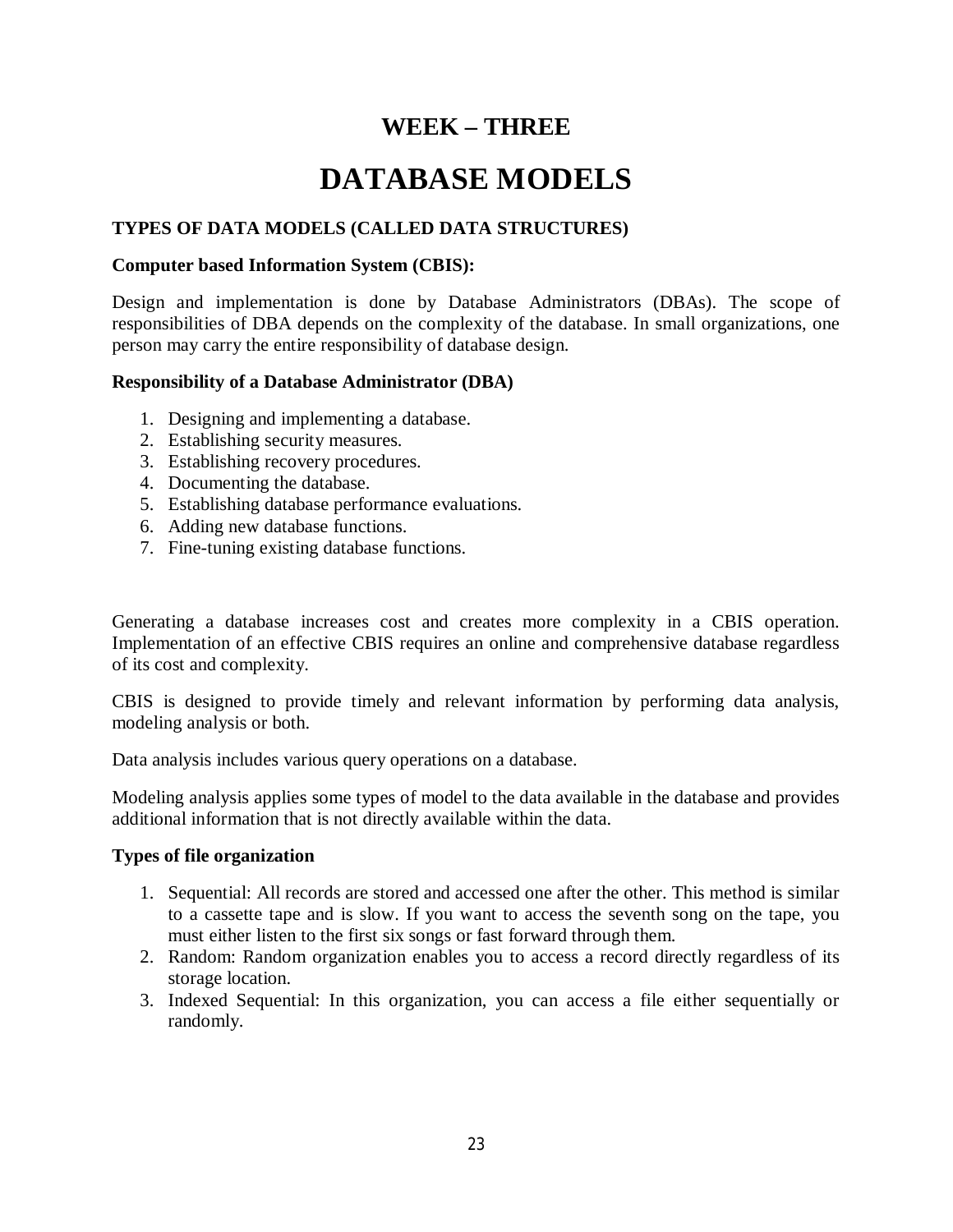# **DATA MODEL**

# **THE FLAT FILE MODEL**:

This is a file or a series of files that contains records and fields. These files are called flat because there are no relationships between them. They have no repeating groups. The model does not allow sophisticated database operations.

Example:

| <b>NAME</b> | <b>MAJOR</b> | <b>AGE</b> | <b>GPA</b> |
|-------------|--------------|------------|------------|
| May         | <b>MIS</b>   | 25         | 3.00       |
| Sue         | CS           |            | 3.60       |
| Debra       | <b>MGT</b>   | 26         | 3.50       |
| <b>Bob</b>  | <b>MKT</b>   | 22         | 3.40       |
| George      | <b>MIS</b>   | 28         | 3.70       |

Basic data management operations such as: file creation, file deletion, file update, file single data, query can be performed using this model.

This model is limited in its capacity to support complex CBIS requirements.

# **THE RELATIONAL MODEL**:

It is a popular model. It uses a mathematical construct called a relation (table). This table is a table of rows and columns of data.

Rows are records (tuples) and Columns are fields (attributes). Different relations can be linked on the basis of a common field (key).

Example:

Table 3.4

| <b>CUSTOMER NUMBER</b> | <b>NAME</b>  | <b>ADDRESS</b> |
|------------------------|--------------|----------------|
| 2000                   | <b>Adams</b> | 2020, Broadway |
| 3000                   | <b>Baker</b> | 119, Jefferson |
| 9000                   | Clark        | 7521, Madison  |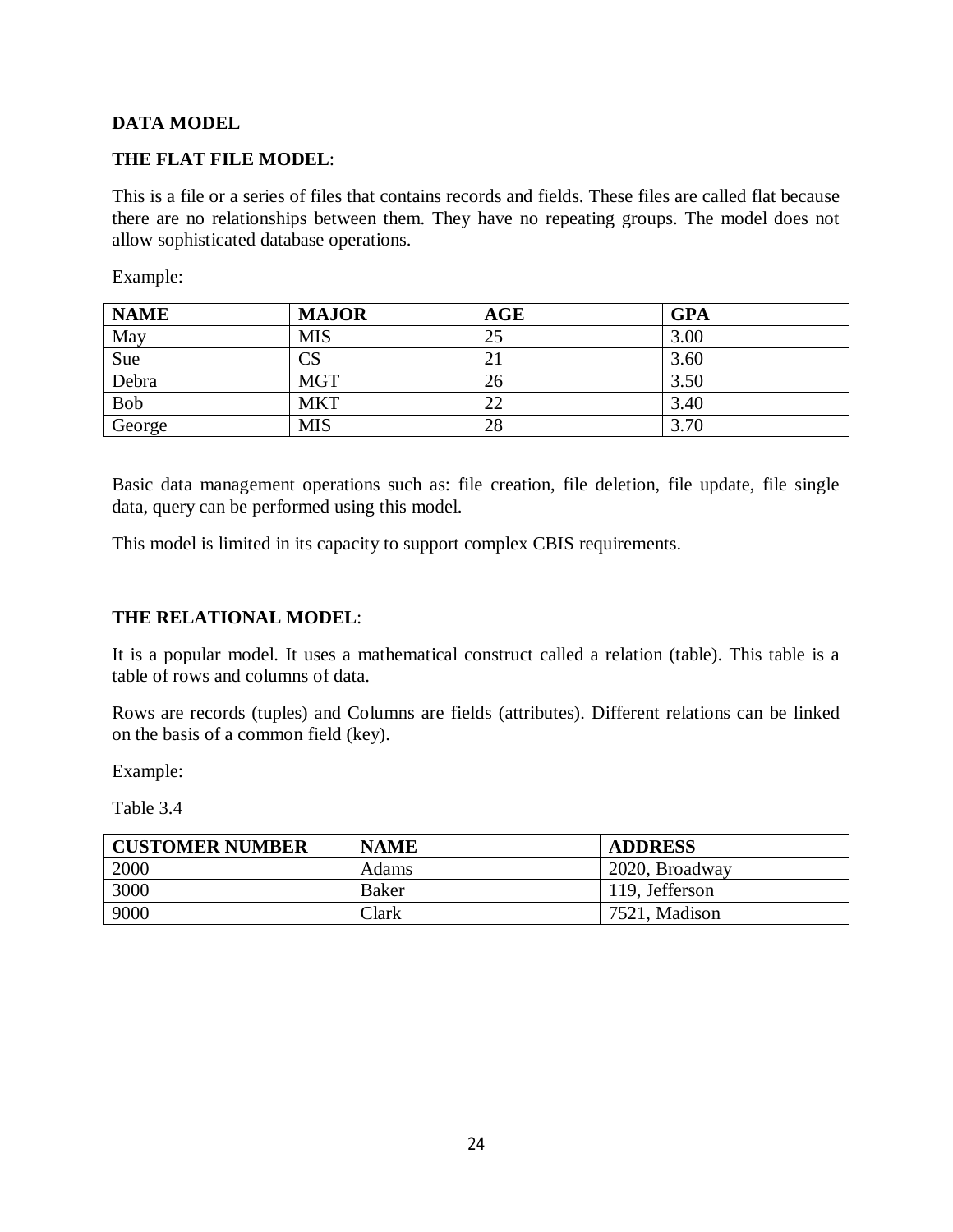Table 3.5

| <b>INVOICE</b>   | <b>CUSTOMER</b> | <b>AMOUNT</b> | OF<br><b>METHOD</b> |
|------------------|-----------------|---------------|---------------------|
| <b>NUMBER</b>    | <b>NUMBER</b>   |               | <b>PAYMENT</b>      |
| 111              | 2000            | 2000          | Cash                |
| 222              | 3000            | 4000          | Credit              |
| 333              | 3000            | 1500          | Cash                |
| 444              | 9000            | 6400          | Cash                |
| $\overline{555}$ | 9000            | 7000          | Credit              |

Relation model is flexible; the Network model is not flexible.

Customer relation using Customer Number

Table 3.6

| <b>INVOICE</b> | <b>CUSTOMER</b> | <b>AMOUNT</b> | <b>METHOD</b>  | <b>NAME</b>  | <b>ADDRESS</b>  |
|----------------|-----------------|---------------|----------------|--------------|-----------------|
| <b>NUMBER</b>  | <b>NUMBER</b>   |               | OF             |              |                 |
|                |                 |               | <b>PAYMENT</b> |              |                 |
| 111            | 2000            | 2000          | Cash           | Adams        | 2020,           |
|                |                 |               |                |              | <b>Broadway</b> |
| 222            | 3000            | 4000          | Credit         | <b>Baker</b> | 119, Jefferson  |
| 333            | 3000            | 1500          | Cash           | <b>Baker</b> | 119, Jefferson  |
| 444            | 9000            | 6400          | Cash           | Clark        | 7521,           |
|                |                 |               |                |              | Madison         |
| 555            | 9000            | 7000          | Credit         | Clark        | 7521,           |
|                |                 |               |                |              | Madison         |

To clarify this concept, look at the two relations in Table 3.4 and 3.5. As you can see the common field in these two relations is the customer number.

A relational DBMS can use these two relations to generate a report like in Table 3.6.

- The relational model is straightforward.
- Creation and maintenance of this type of database is easy
- Relational models offer a great degree of flexibility.

### **Operations handled by a Relational model include the following:**

- Creation of relation.
- Updating (insertion, deletion and modification).
- Selection of a relation or a sub-relation.
- Join operations (putting two relations side-by-side).
- Projection (Selection of a subset of a field or a subset of a series of fields).
- General query operations.
- Cross operation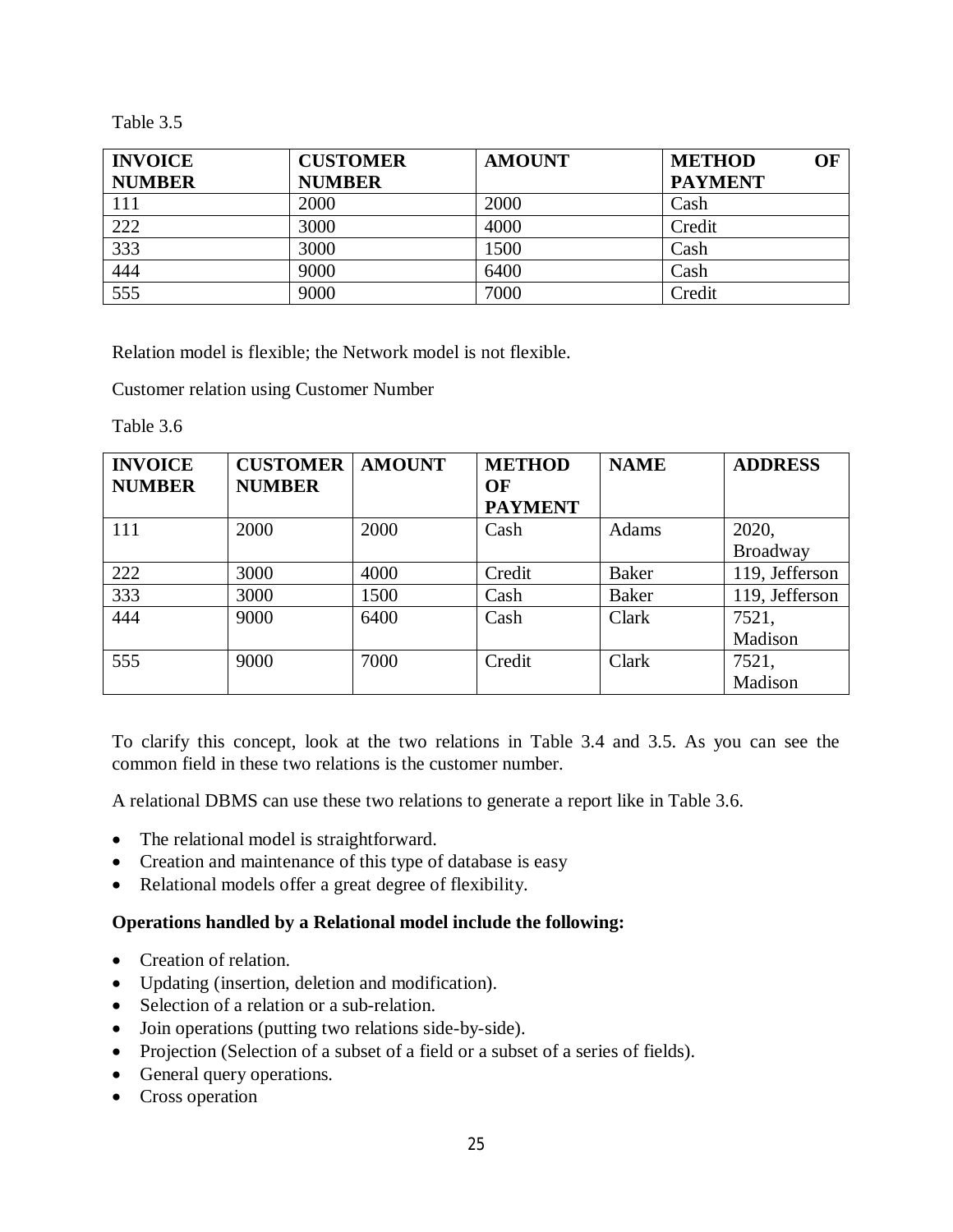### **Shortcoming of Relational model:**

- It cannot deal with complex database operations.
- Establishing many relations may use a great deal of disk space.
- Modification of many relations may be time consuming.

# **THE HIERARCHICAL MODEL:**



### Fig. 3.6

Like the relational model, a hierarchical data model is made up of records called nodes. Each of these nodes can have several fields.

The presentation is similar to a one-dimensional array (a table with only one column or one row) or tree structure.

The relationships between the records are called branches. The node at the top of the hierarchy is called the root. Every node of the tree except the root node has a parent. The nodes with the same parent are called twins or siblings. For example, P1 and P2 in fig. 3.6 are twins or siblings.

The hierarchical model is sometimes called an upside-down tree (a tree with its root up). Fig. 3.6 illustrates an example of a hierarchical model. It indicates that a supplier may supply three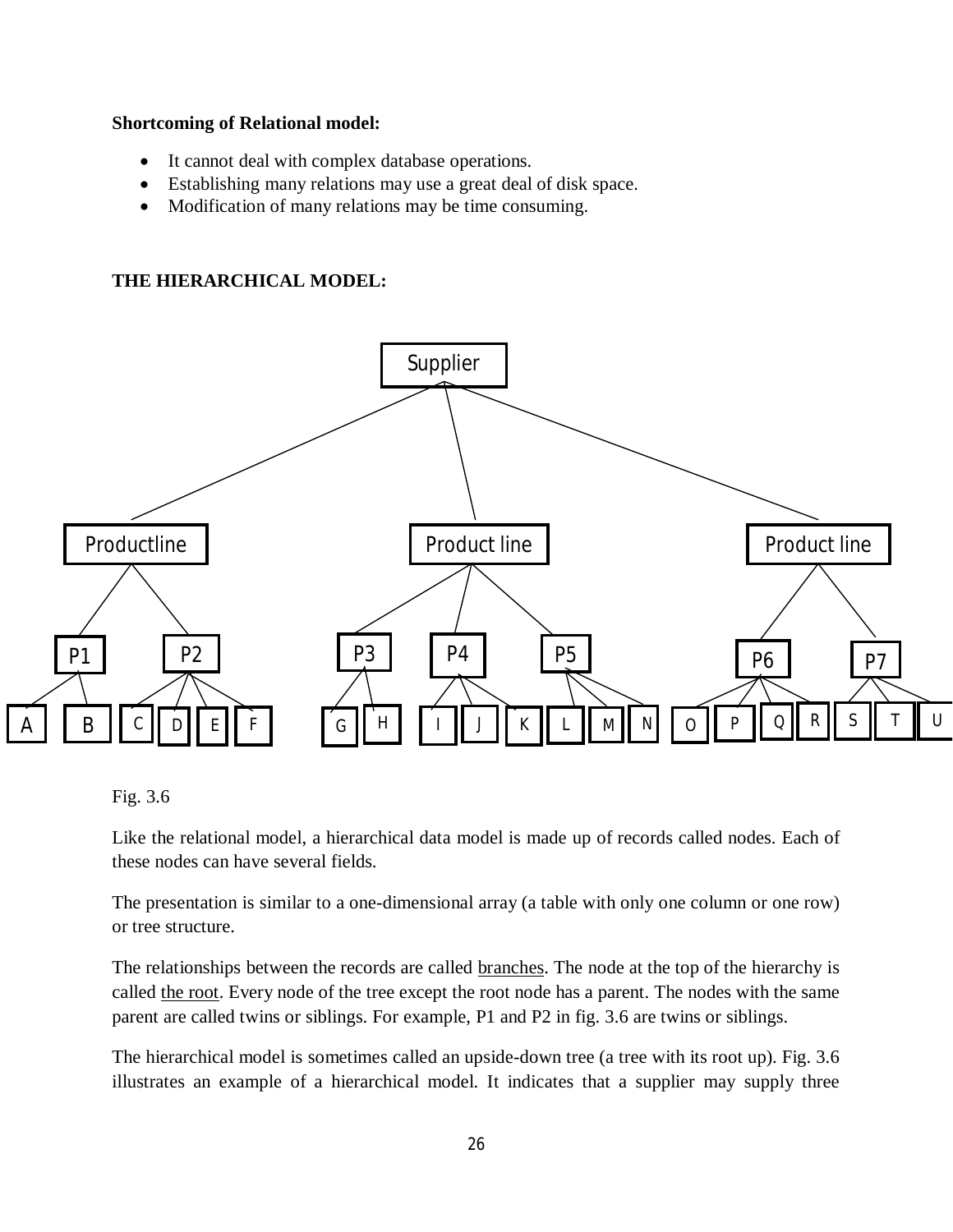different families of products. In each family, there may be several different product categories. As an example, supplier X may supply soap, shampoo and toothpaste.

Within each product category, there may be many brands of the same product – for example, nine different shampoos or five different toothpastes. Such a relationship is called a one-to-many data structure. This means a parent can have many children. Each child has only one parent.

In the hierarchical model, a search in the parent node can lead you to children nodes and viceversa. Any updating in a parent node should automatically update the children nodes.

The operations associated with the hierarchical model include file creation, file updating (insertion, deletion, addition, and modification), file queries, retrieval of the next descendant round, and retrieval of the parent record.

Data hierarchical model is flexible.

# **THE NETWORK MODEL**



Figure 3.7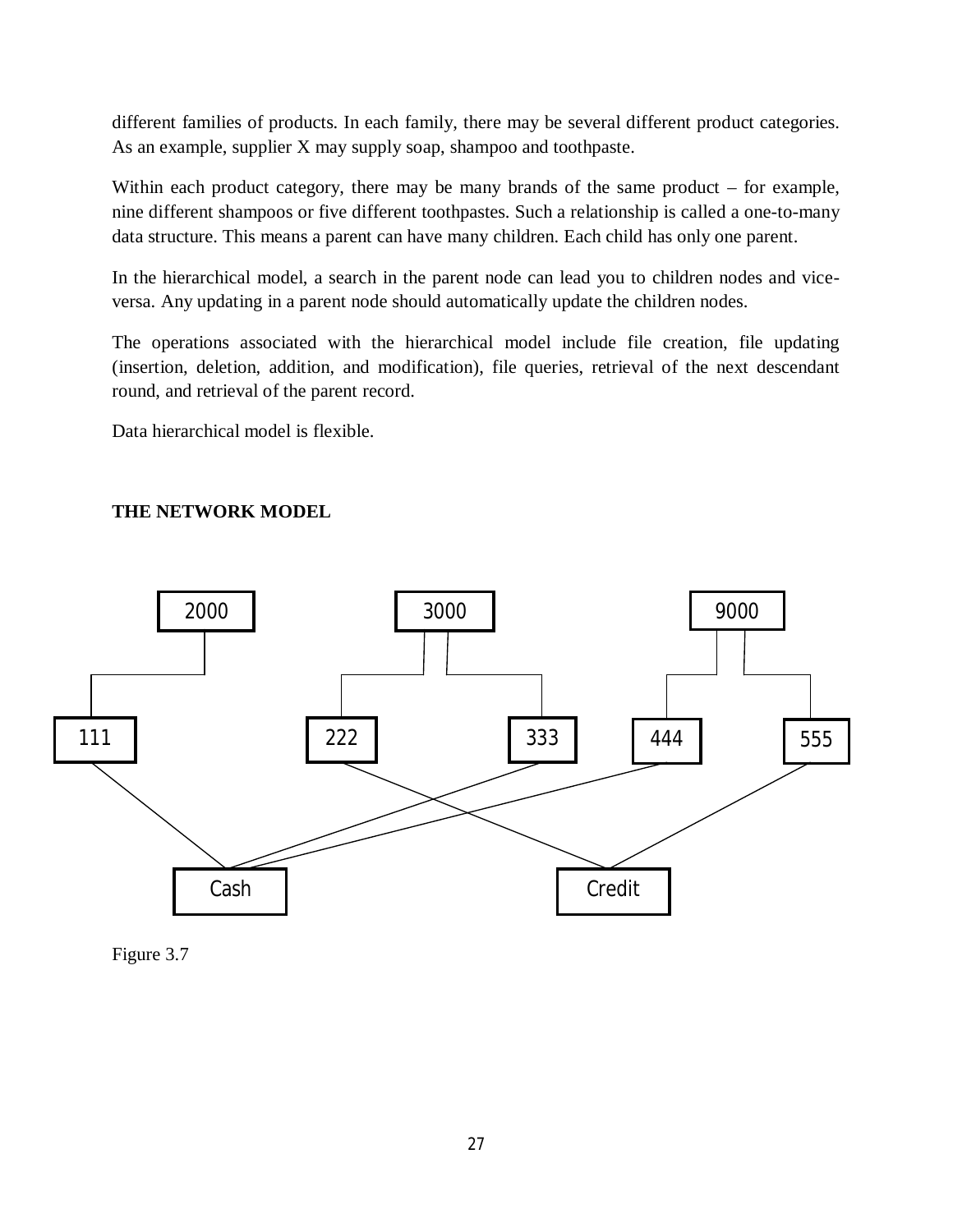# **A complex network**



Fig 3.8

The network model is similar to the hierarchical model. The records and fields of a network are organized differently. Fig 3.7 illustrates customer and invoice relations in a network model. In place of related key fields, there is a connection between the invoice number, customer number and the method of payment. In this case, the customer number no longer needs to remain in the invoice record. As fig 3.7 illustrates, invoice numbers are connected to the customer number in the same order in which they were connected in table 3.4.

Operations associated with a network model include:

- File creation.
- File updating (insertion, deletion, addition and modification).
- File queries.

The network model can be considered an enhanced version of hierarchical model.

In these data structure, the relationship can be:

- One-to-many (simple network) and
- Many-to-many (complex network)

**One-to-many:** Each child (invoice) has two parents (methods of payment and customer number)

Fig 3.8 illustrates a many-to-many relationship. In a real estate agency, each agent is selling several properties. For example, agent A-1 sells properties P-1, P-2 and P-6, while property P-1 has been listed under agent A-1 and A-2. In a many-to-many relationship; the parent-child relationship breaks down because any record can be the parent and any record can be the child.

# **Operations any Data model in a CBIS environment**

1. Basic data management operations: The basic data management operations include database creation, modification, deletion, addition, insertion, and maintenance. These operations are supported even in a flat file management system.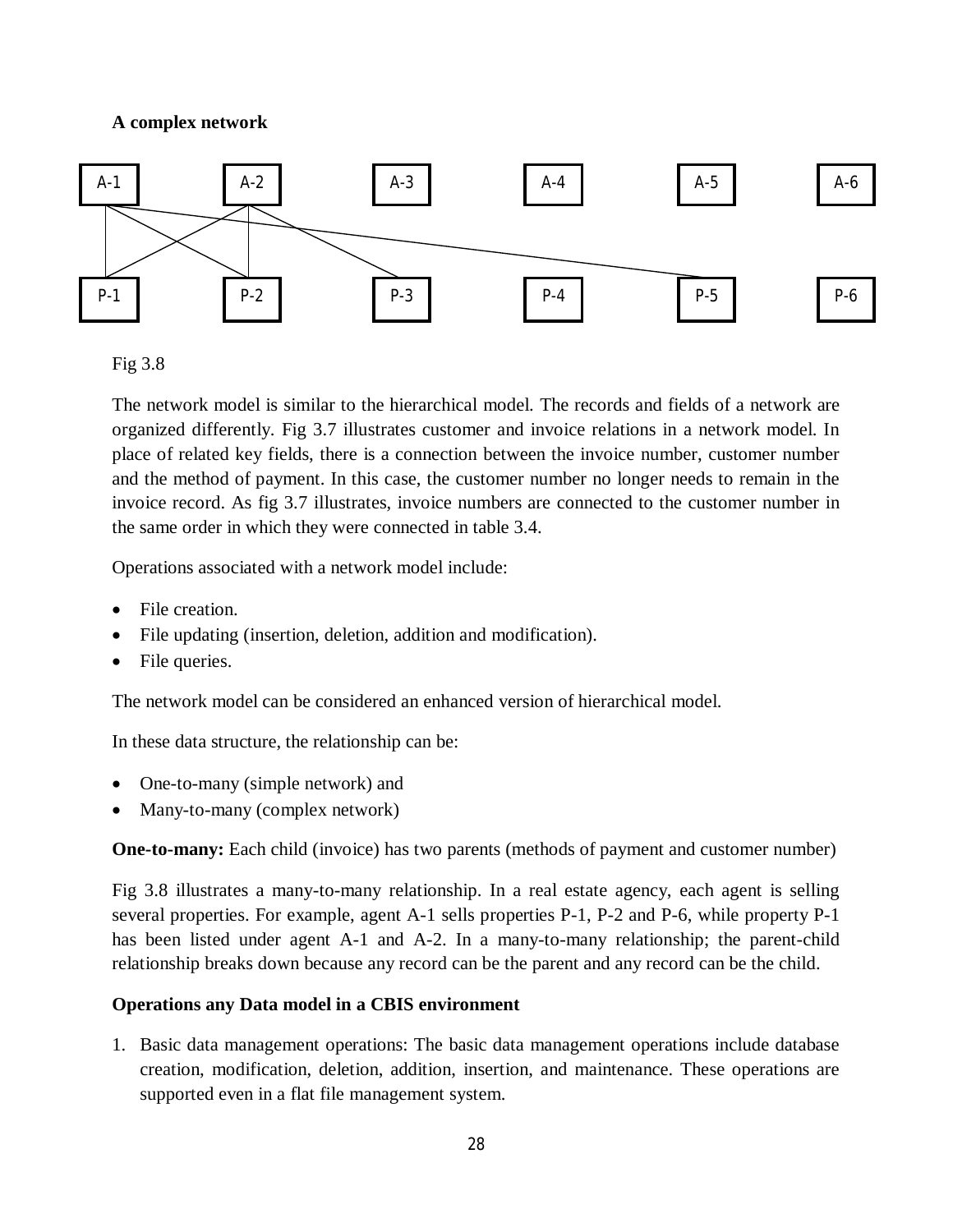- 2. Basic arithmetic operations: These include simple arithmetic operations performed on different records and fields in a database including addition, subtraction, multiplication and division. These basic operations may be quite useful for simple query operations, such as calculating the average salary for both male and female employees or finding the maximum and minimum salary for each gender.
- 3. Projection operation: This function may be a special case of a general query operation that generates a subset of the fields. For example, in a student database that includes each student's name, GPA, age, gender, address and nationality. A projection operation could generate a listing of the names and GPA of all these students or a mailing list for mailing the students' transcripts.
- 4. Search (Query): This function may include different searches on a database for specific conditions. As an example, a triple criteria search on our example student database is as follows:

DISPLAY ALL STUDENTS FOR GPA >=3 AND MAJOR="CS" AND  $AGE \leq 22$ 

Query operations can include as many criteria as the number of fields in the database. The search can include an AND search (all criteria specified must be met) an OR search (only one of the specified criteria must be met) and a NOT search (opposite criteria must be met or supply an alternative)

AND, OR, NOT are referred to as Boolean operations.

- 5. Sort: Sort operations put the database in a specified order. Data can be sorted with one key or multiple keys in ascending order.
- 6. Summary: The summary operation may be a special case of basic arithmetic operations and basic query operations. For example, you could generate a sub-total of all MIS students and all accounting students in the student database.
- 7. Union (Merge) operation: The union (merge) operation enables a user to combine two files, tables or relations thereby generating a third file table or relation that includes all the information from the first two file tables or relations. In other words, the union operation does concatenation (joining) over the existing data.

Table 3.4

# **File 1**

| <b>STUDENT</b> | <b>MAJOR</b> |
|----------------|--------------|
| <b>Bob</b>     | MIS          |
| Barry          |              |
| James          | <b>MIS</b>   |
| Sue            | Accounting   |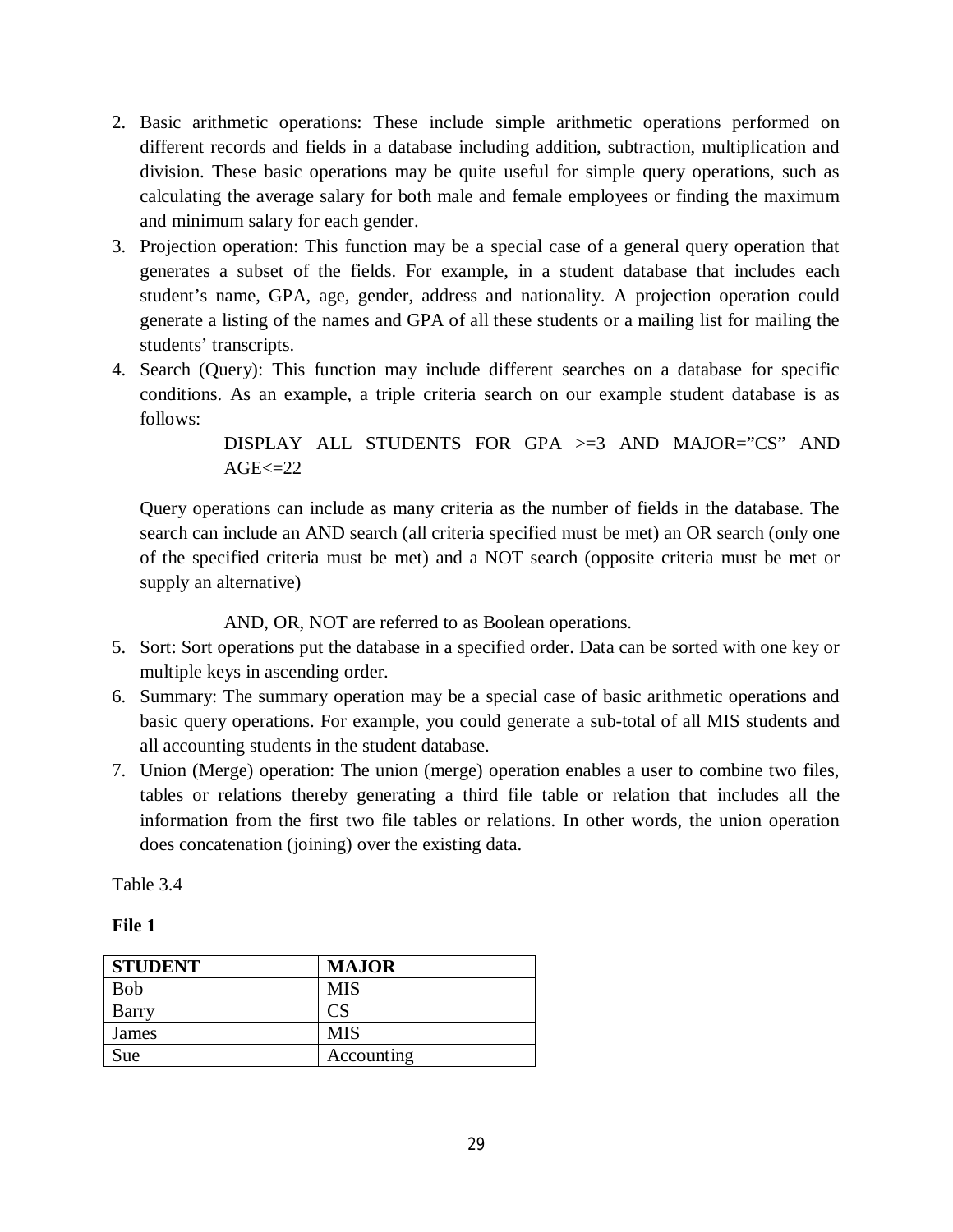#### **File 2**

| <b>STUDENT</b> | <b>MAJOR</b> |
|----------------|--------------|
| Mary           | Marketing    |
| Sherry         | <b>MIS</b>   |
| Suzy           | Math         |

### **File 3**

| <b>STUDENT</b> | <b>MAJOR</b> |
|----------------|--------------|
| <b>Bob</b>     | <b>MIS</b>   |
| Barry          | CS           |
| James          | <b>MIS</b>   |
| Sue            | Accounting   |
| Mary           | Marketing    |
| Sherry         | <b>MIS</b>   |
| Suzy           | Math         |

Table 3.7 presents the operation on a student database. File 3 is the union of files 1 and 2. Remember to perform the union operation; the two databases must be union compatible. This means they must include the same number of fields and data types.

8. Join operation: This operation combines two or more files, tables or relations within a database on a common field in order to generate a third file table or generation. Table 3.8 illustrates one example of this operation in which the common key is the customer name.

| <b>RELATION 1</b>      | <b>RELATION 2</b> |                        |
|------------------------|-------------------|------------------------|
| <b>Purchase Number</b> | <b>Customer</b>   | <b>Purchase amount</b> |
| 112                    | Barry             | 2000                   |
| 118                    | James             | 5000                   |
| 129                    | Susan             | 1000                   |
| 135                    | <b>Bob</b>        | 1500                   |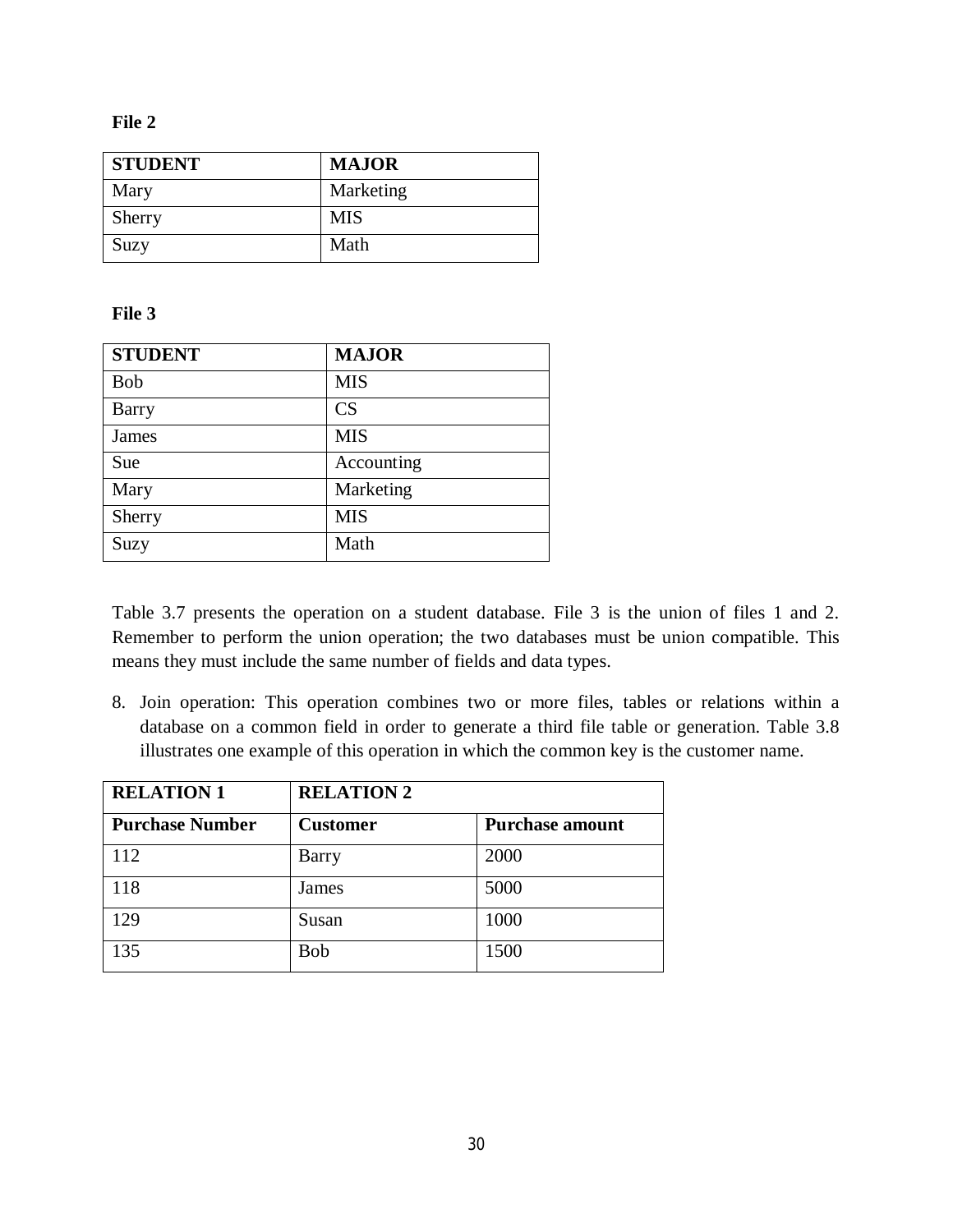### **RELATION 3**

### **Joining of RELATION 1 and 2**

| <b>CUSTOMER</b> | <b>PURCHASE</b><br><b>NUMBER</b> | <b>PURCHASE</b><br><b>AMOUNT</b> |
|-----------------|----------------------------------|----------------------------------|
| Barry           | 112                              | 2000                             |
| James           | 118                              | 5000                             |
| Susan           | 129                              | 1000                             |
| Bob             | 135                              | 1500                             |

9. Intersection operation: The intersection generates the intersection of two relations in a third relation containing a common tuple(s) (common rows). The result of the intersection of relation 1 and 2 is relation 3which contains only one row (tuple), the one belonging to the first two relations.

An intersection operation

| <b>MAJOR</b> | <b>GPA</b> | <b>STUDENT</b> | <b>MAJOR</b> | <b>GPA</b> |
|--------------|------------|----------------|--------------|------------|
| <b>CS</b>    | 3.60       | Tom            | <b>ACC</b>   | 2.90       |
| <b>MIS</b>   | 3.80       | Jerry          | <b>CIS</b>   | 3.70       |
| <b>ACC</b>   | 2.90       | <b>Bob</b>     | <b>MGT</b>   | 3.90       |

### **Relation 3**

Intersection of Relations 1 and 2

| <b>STUDENT</b> | <b>MAJOR</b> | GPA  |
|----------------|--------------|------|
| Tom            | <b>ACC</b>   | 2.90 |

 $Union=Set<sub>1</sub>+Set<sub>2</sub>$ 

Intersection= $Set_1 * Set_2$ 

Difference= $Set_1-Set_2$ 

Difference operation is defined as the set of elements that are in Set A but not in Set B. For example,

 $[1, 3, 4]$ -  $[1, 2, and 4] = [3]$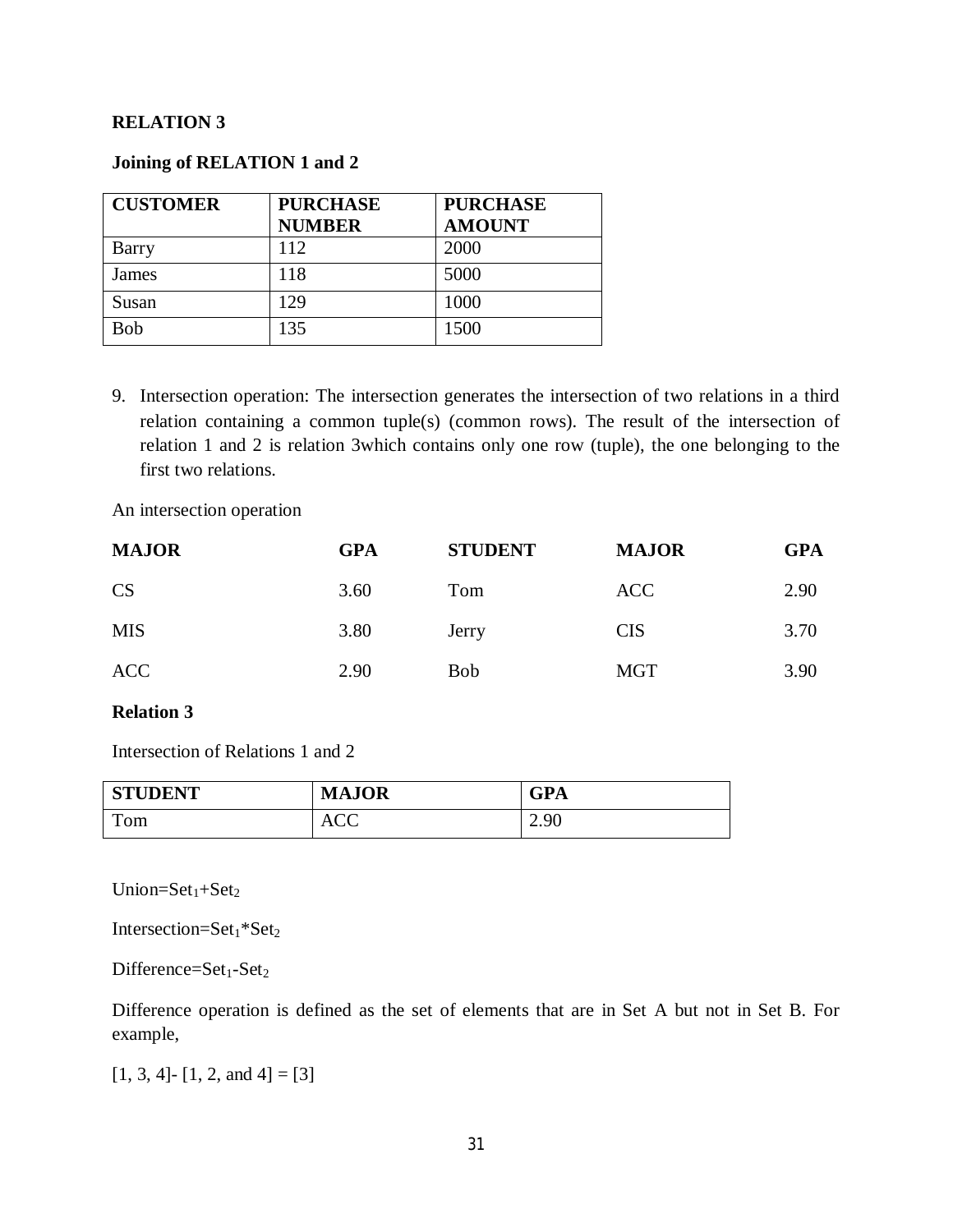# **DATA MODEL**

Within a model, there is object type. Example of object type is house. House has characteristics such as address (street number and street name), color (red, green etc.), style (bungalow, duplex), price etc.

A set of characteristics that uniquely identifies an object of a house can be used to identify each house within its object type is referred to as a **key**. For example, if the address of a house can be used to each house, then the address characteristic is a key of the object type houses.

Characteristics (attribute)

For each entity set (house), its attributes have certain values. For example, the color attribute has values such as red, green and blue. The set of possible values of an attribute is called the **domain** of the attribute. A set of attribute that uniquely determines an instance of an entity is called a **key**.

A data model is a pattern according to which data are logically organized.

Relationships:

House- Two values of houses; address and color.

| <b>Address</b>  | Color |
|-----------------|-------|
| 10, Ibadan road | Red   |
| 21, Akin Street | Blue  |
| 11, Abole way   | Green |

House 10, Ibadan road is painted Red.

House 21, Akin street is painted Blue.

The two sets of values immediately carry some information. This information is available because a relationship has been established between the values of address and color.

A relationship is a correspondence between the numbers of two sets.

| Equality   | $[1, 3] = [1, 3]$                                          |
|------------|------------------------------------------------------------|
| Inequality | $[1, 3] \diamond [2, 4]$                                   |
| Subset     | $[1, 3] \leq [1, 2, 3, 4]$                                 |
|            | $\sim$ $\sim$<br>$\sim$ $\sim$ $\sim$ $\sim$ $\sim$ $\sim$ |

Set A is a subset of Set B if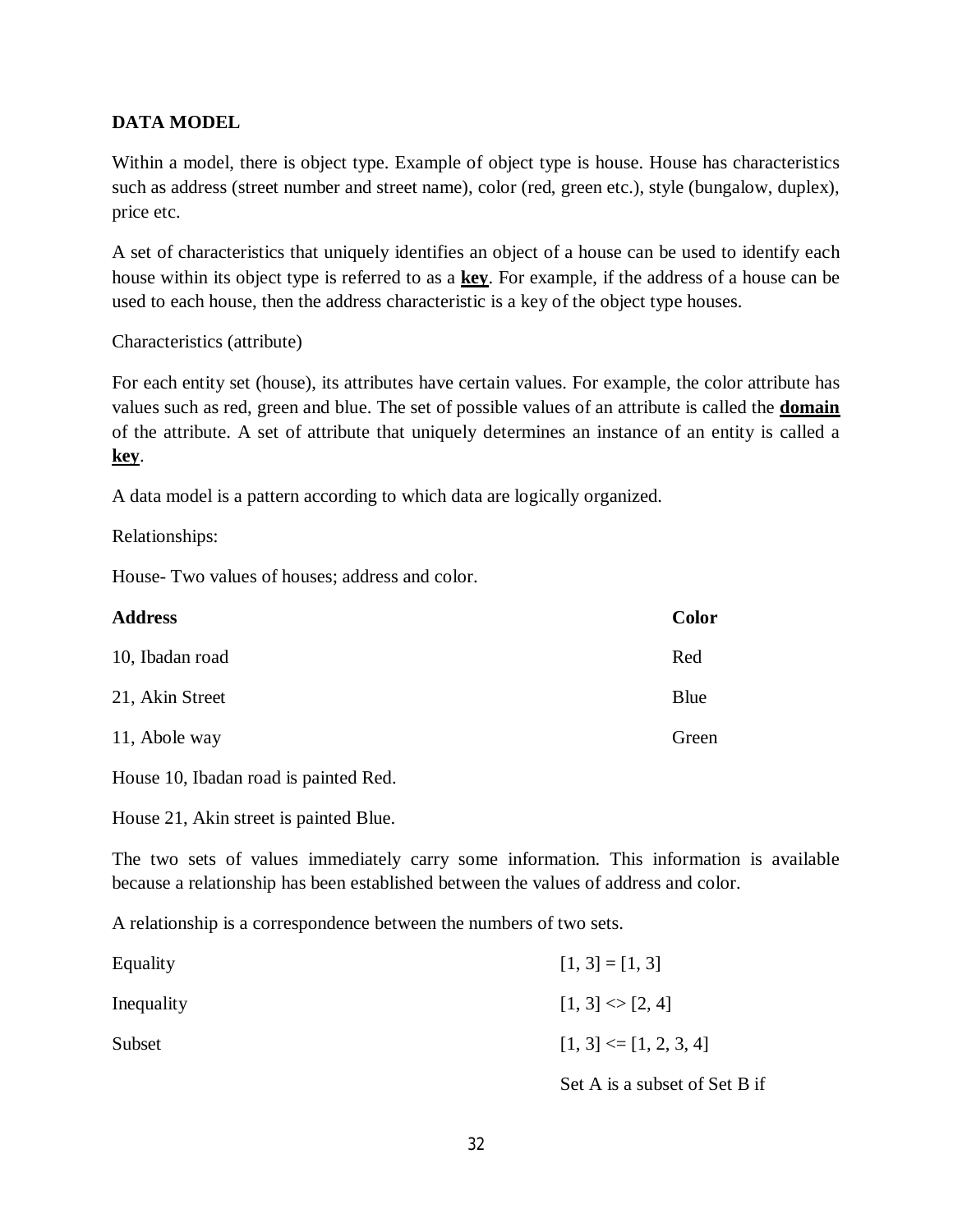|                 | every element of Set A is also    |
|-----------------|-----------------------------------|
|                 | an element of Set B               |
| Proper subset   | [1, 3] < [1, 2, 3, 4]             |
|                 | Set A is a proper subset of       |
|                 | Set B if A is a subset of B and   |
|                 | there is at least one element in  |
|                 | B that is not in A                |
|                 |                                   |
| Superset        | Set A is a superset of Set B if   |
|                 | every element of B is also an     |
|                 | element of A                      |
| Proper superset | Set A is a proper superset of     |
|                 | Set B if A is a superset of B and |
|                 | there is at least one element of  |
|                 | A that is not in B.               |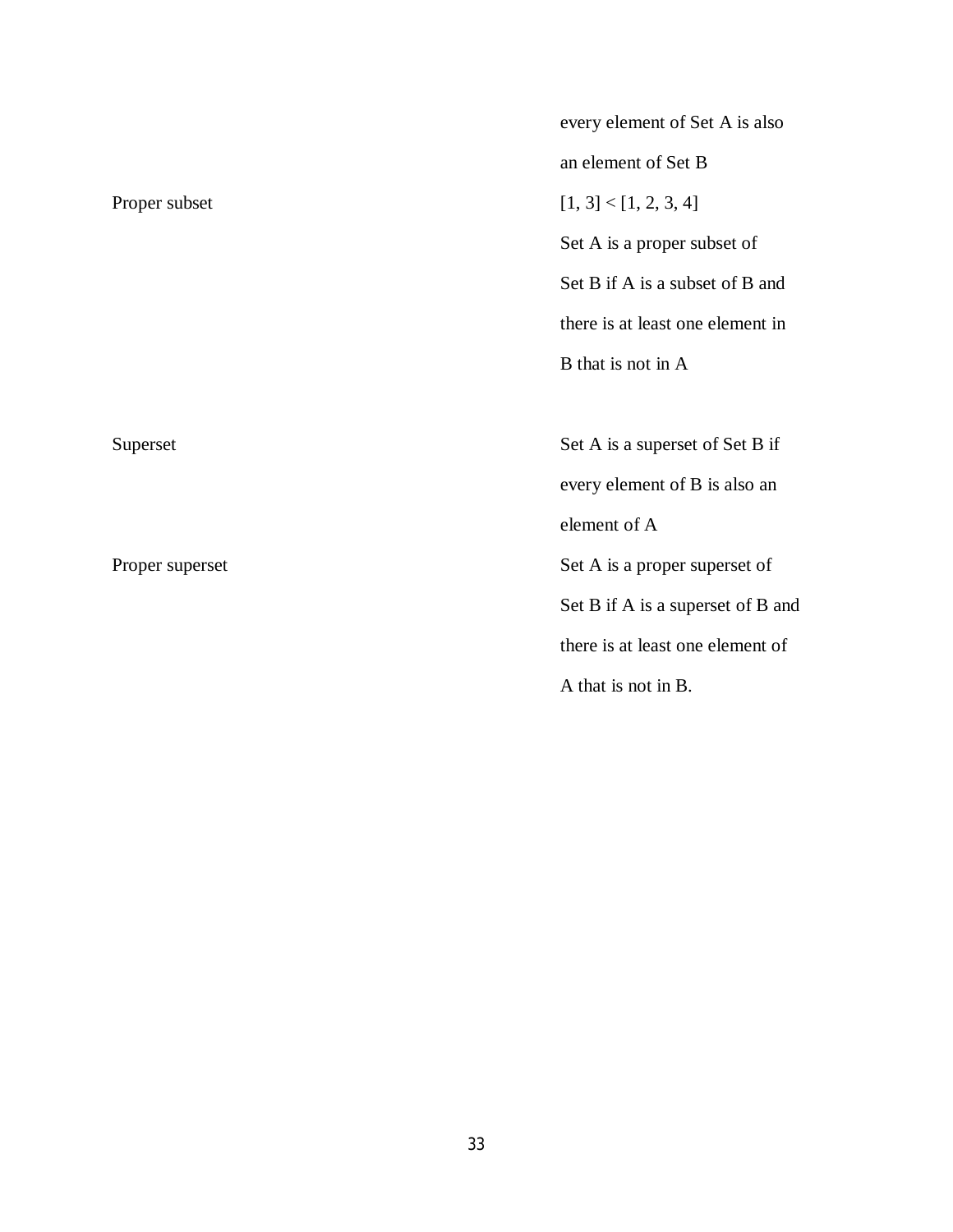# **WEEK – FOUR**

# **ADVANCED DATABASE MODEL**

stars (name, address) film (title, year, length, genre) cinemas (name, address)

### **Movies**

| <b>Title</b>       | Year | Length | Genre  |
|--------------------|------|--------|--------|
| Gone with the wind | 1939 | 231    | Drama  |
| Star wars          | 1977 | 24     | Sci-fi |

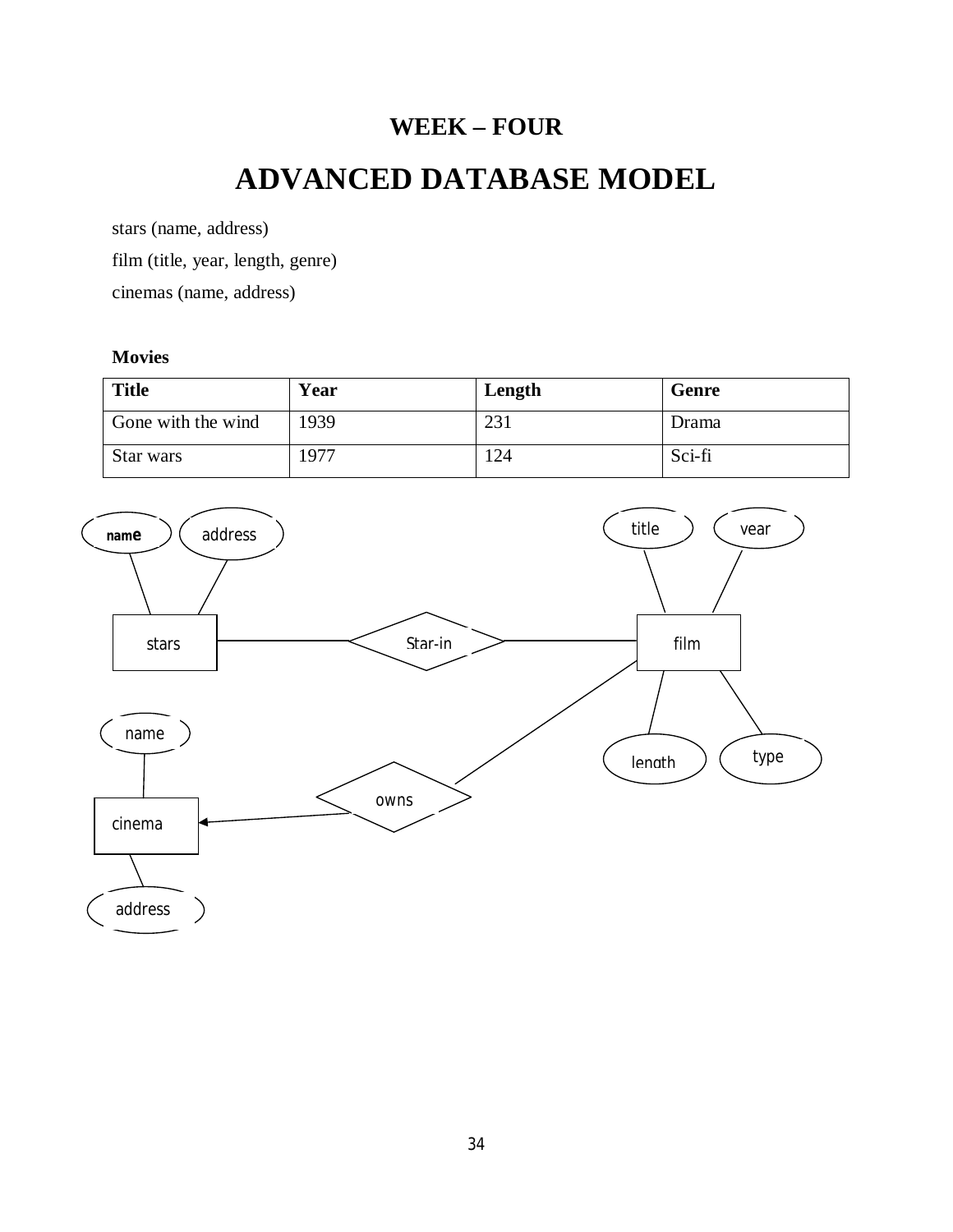### *Entity relationship diagram*

Star\_in: is a relationship connecting each film to the stars of that film.

Owns: each film is owned by at most one cinema.





for a particular star and film, there is only one cinema with which the star has contracted for the film.

A cinema may contract with several stars for a film and a star may contract with one cinema for more than one film.



Rules in relationship

### $Original = role$

Sequel= role

- Film may have many sequels.
- Each sequel, there is only one original film.

Many – one

Sequel to original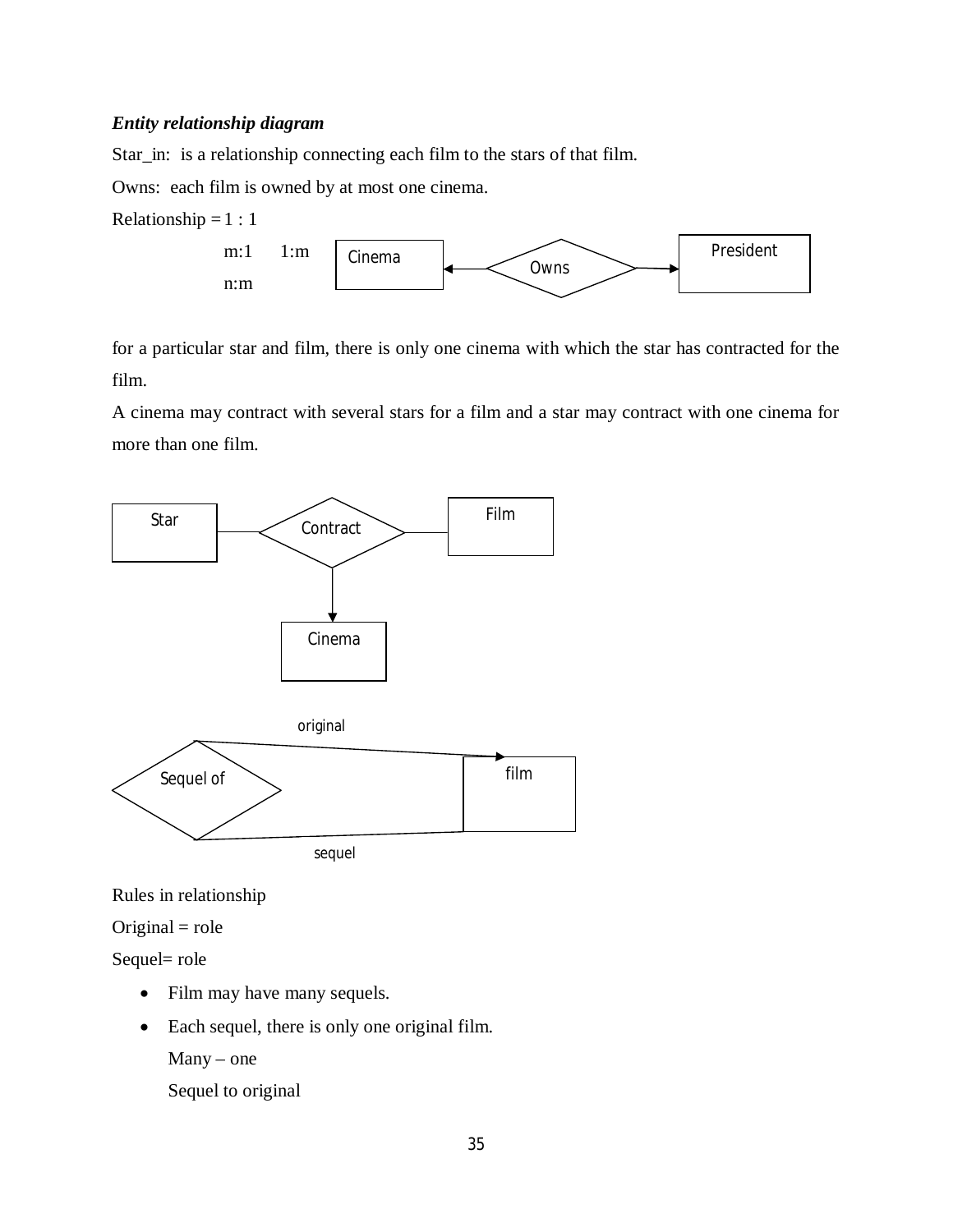

# *A relationship with an attribute*

Stars might get different salaries for different films. They may pay different salaries to different stars. Different stars in a film may receive different salaries.

We connect an entity set to its subclasses using a relationship is a (an A is a B)

Notation is triangle

One side of triangle is attached to the subclass and the opposite point is connected to the super class.

Every is a relationship is one-one

is a relates a subclass to its super class.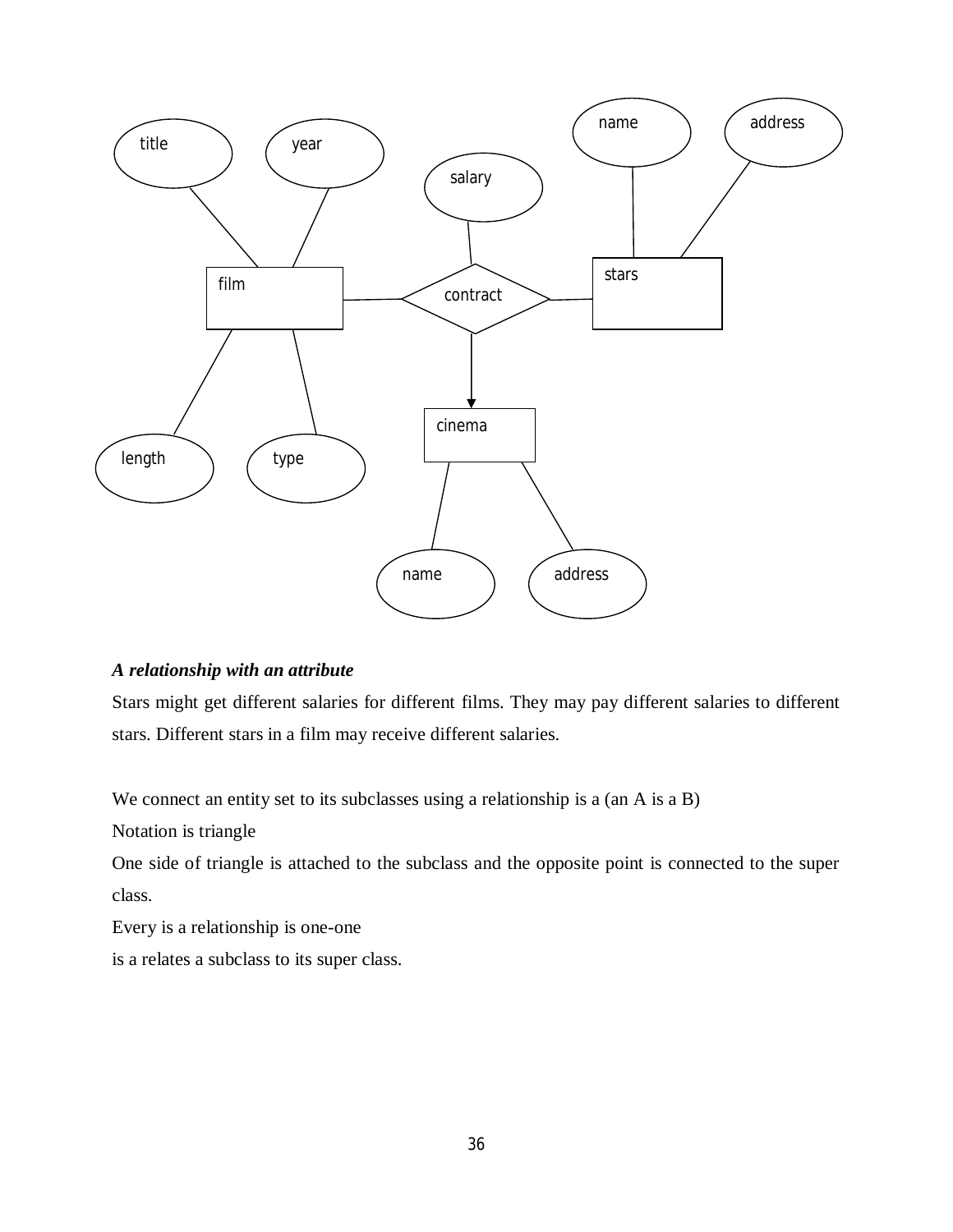

**Representing keys in the E/R model**



 $\bullet$  keys are indicated by underlines = we underline only primary key when we have different types of keys.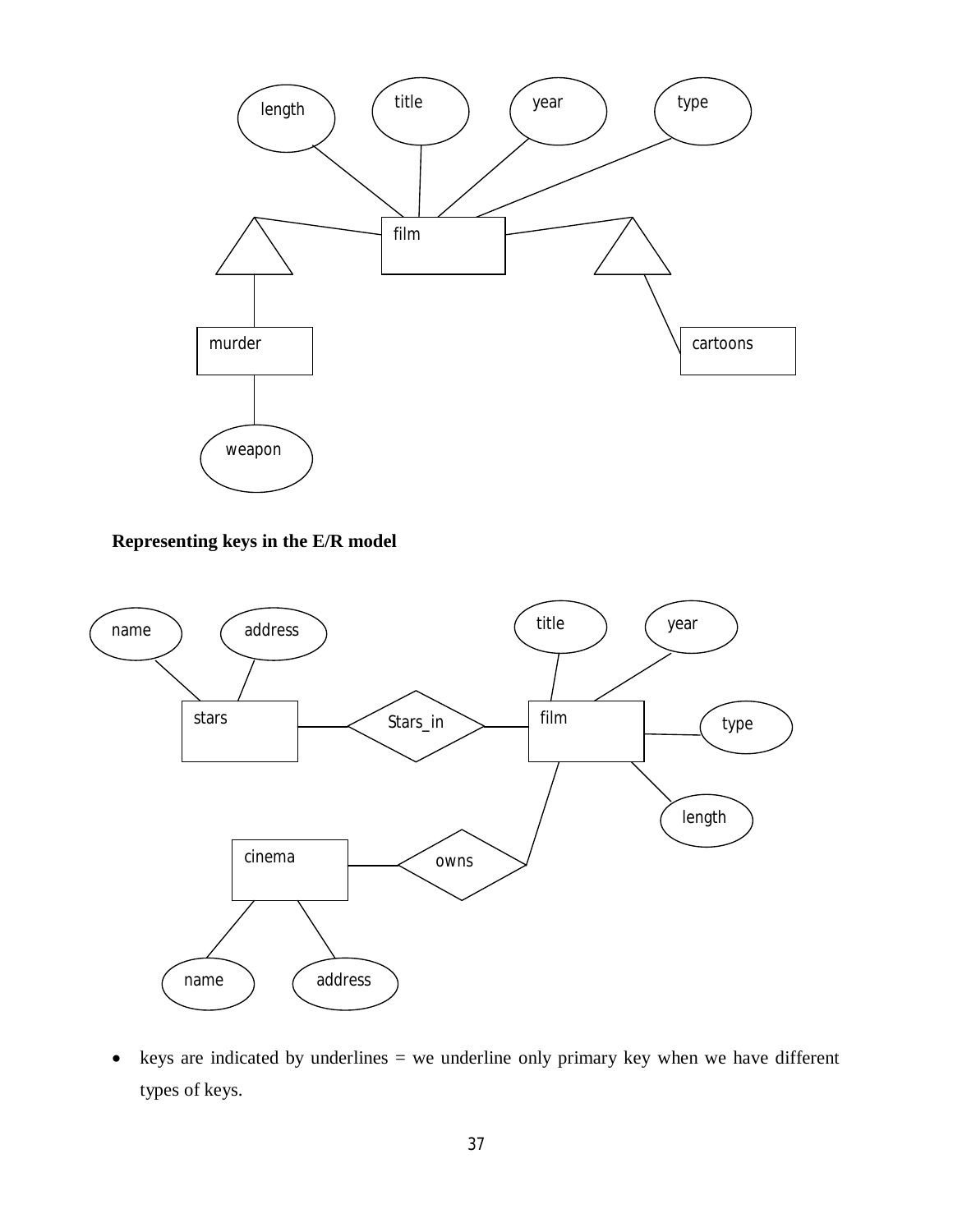## **Degree constraints**



a film entity cannot be connected by relationship star-in to more than 10 star entities.

# **Weak Entity Sets**

 It is possible for an entity set's key to be composed of attributes, some or all of which belong to another entity set. Such an entity set is called a **weak entity set.**

#### **Causes of weak entity sets**

 Entity sets fall into a hierarchy based on classifications unrelated to the "isa hierarchy" If entities of set E are sub units of entities in set F, then it is possible that the names of Eentities are not unique until we take into account the name of the F-entity to which the E entity is subordinate.

#### e.g.

A film cinema might have several film crews.



The crew might be designed by a given cinema as crew1, crew2, and so on.



Double triangle indicate a weak entity



Indicate double diamond  $=$  a many-one relationships that helps provide key for the weak entity set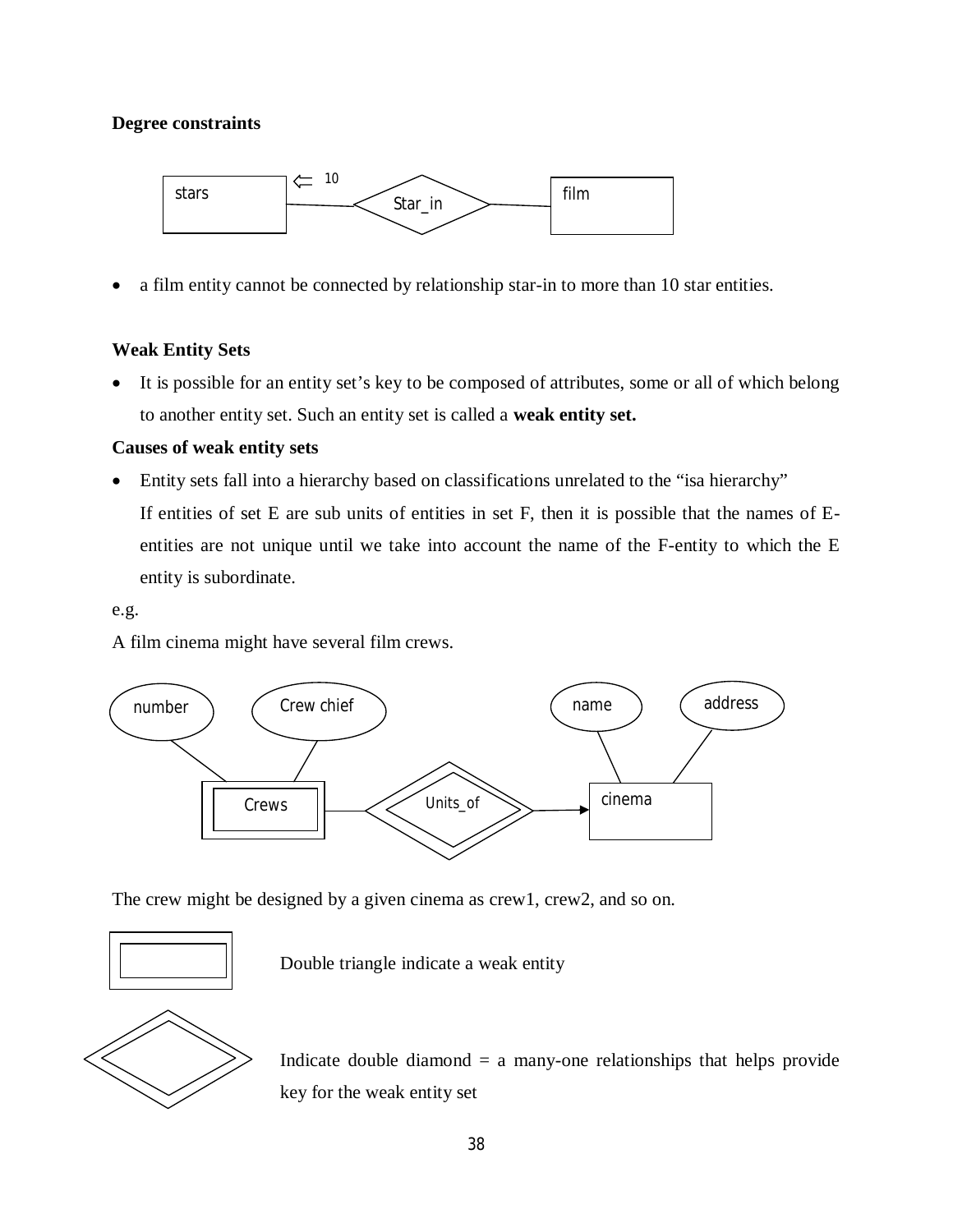# **Requirements for weak entity set**

- Zero or more of its own attributes
- There many-one relationships are called supporting relationships for E, end the entity sets reached from E are supporting entity sets.



An association is a set of pairs of objects, one from each of the classes it connects.

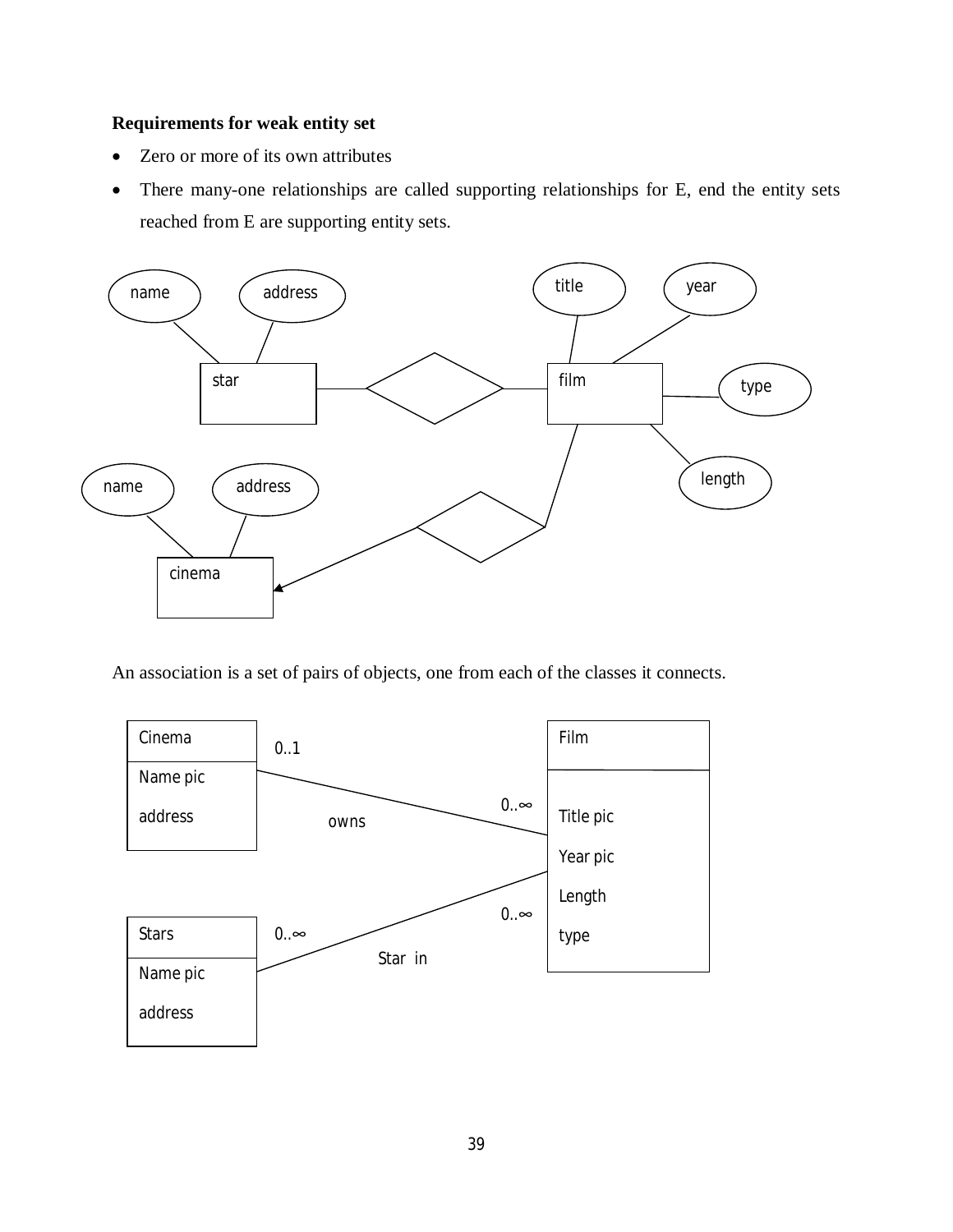Two associations  $=$  owns, star\_in

Every association has constraint on the number of objects from each of its classes.

Constraint as m....n

 $M.\infty$  stands for infinity = there is no upper limit

O.∞ no constraint at all on the number of objects.

 $1.1$  = exactly one

\* subclasses = UML permit four sub classes

\* an aggregation is a line between two classes that ends in an open diamond at one end

 $0...1$  = aggregation is a many-one association

# **UNIFIED MODELLING LANGUAGE (UML)**

UML differs from E/R model with the exception of multi-way relationships.

UML offers the ability to treat entity set as true classes with methods as well as data.

| <b>E/R</b> Model                                | <b>UML</b>        |
|-------------------------------------------------|-------------------|
| Entity set                                      | Class             |
| Binary relationship                             | Associations      |
| Attributes on a relationship                    | Association class |
| isa hierarchy                                   | subclass          |
| Many-one relationship                           | Aggregation       |
| relationship<br>with<br>referential<br>Many-one | Composition       |
| integrity                                       |                   |

A class in UML is similar to an entity set in the E/R model.

It is divided into three parts

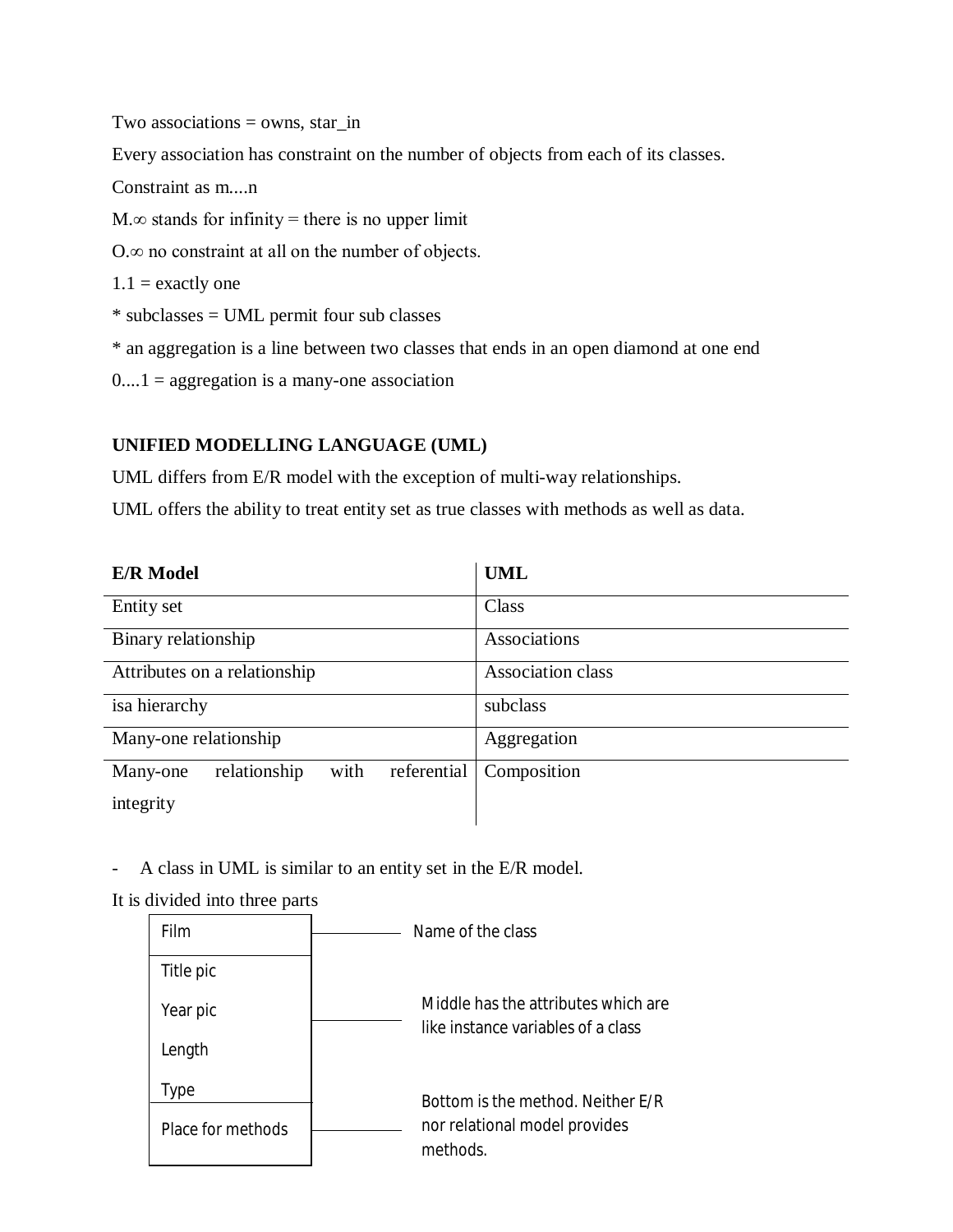A binary relationship between classes is called an association.

From UML diagram to Relations Film (title, year, length, type) Stars (name, address) Cinema (name, address)

Star\_in(filmTitle, filmYear, starName) Own(filmTitle, filmYear, cinemaName)

#### **Declaration of keys**

Class film (key (title, year)) { Attribute string title; Attribute integer year; Attribute integer length; Attribute enum FilmType {drama, horror, comedy} Film\_Type };

Relationships in ODL

• Relationship is declared inside a class declaration by the keyword  $=$  relationship

 $=$  a type

 $=$  name of the relationship

Relationship set <star> stars

Inverse star:: starred in;

#### **Inverse Relationship**

To access the stars of a given film we might like to know

the film in which a given star acted.

Relationship set<film> starred in

Inverse film::stars

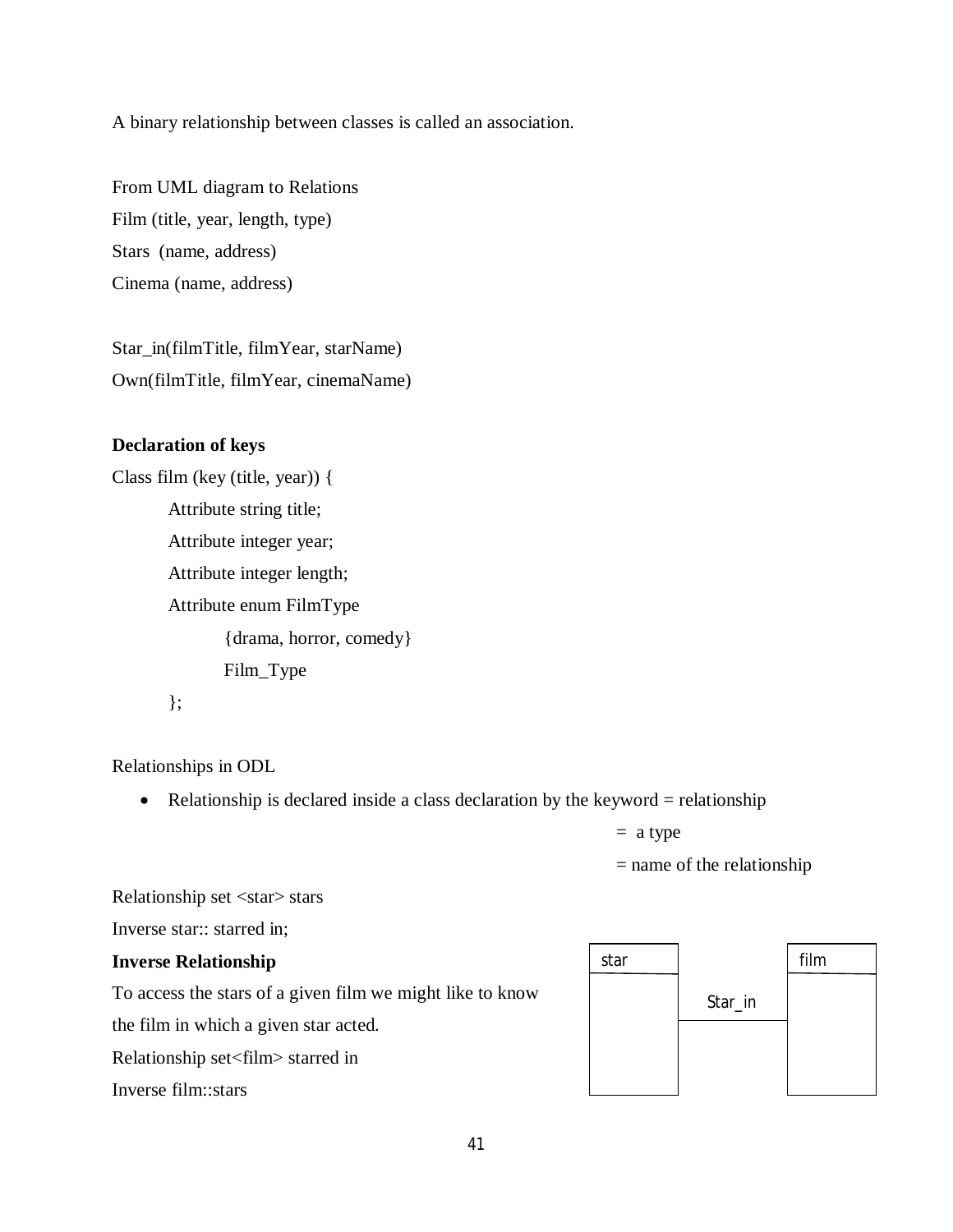# **Object Definition Language ODL**

Like UML, the class is the central concept in ODL.

A declaration of a class in ODL in its simplest form is

 $Class <$  {

<list of properties>

-attribute

-relationship

-method

ODL has structural type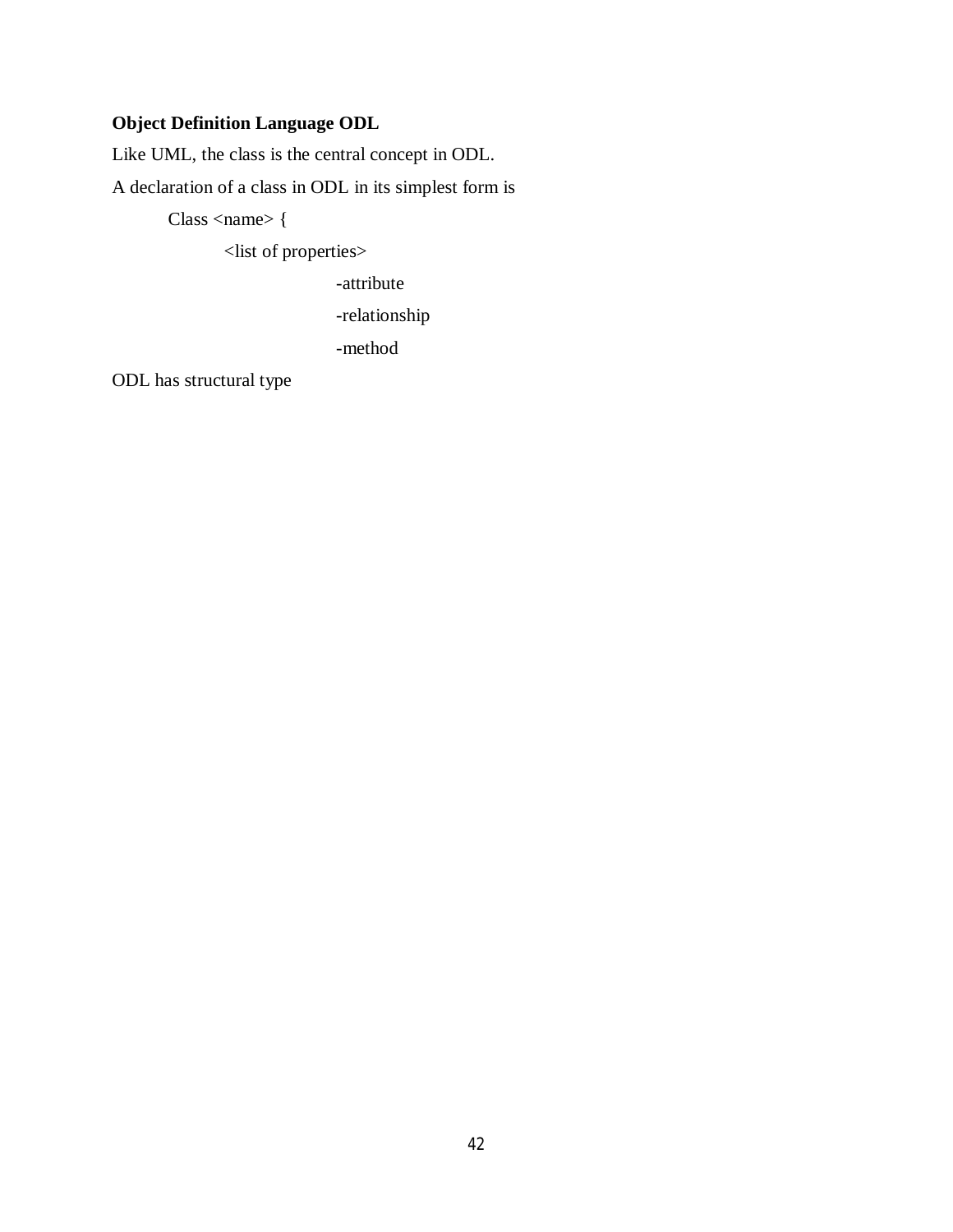# **APPLICATIONS THAT USES XML**

- Cell phones
- File converter PDF to XML converter
- Voice XML

#### **XML code**

```
\langle 2XML version = "1.0" encoding = "ISO-8859-15"?>
```
<class\_list>

<student>

<name>Robert</name>

```
<grade>A+</grade>
```
</student>

<name>Leonard</name>

```
<grade>-A</grade>
```
</student>

</class\_list>

XML declaration, version of XML, type of encoding you are using.

 $XML element =$   $\lt$ 

 $\langle$  2XML version ="1.0" is an XML document

Encoding  $=$  "utf-8" Unicode transformation format is a common choice of encoding for characters in documents because it is compatible with ASCII and uses only one byte for the ASCII characters.

Standalone  $=$  "yes"? $>$  indicates that there is no document type definition for this document.

#### **XPath**

In XPath, there are seven kinds of nodes:

- Element
- Attribute
- Text
- Name space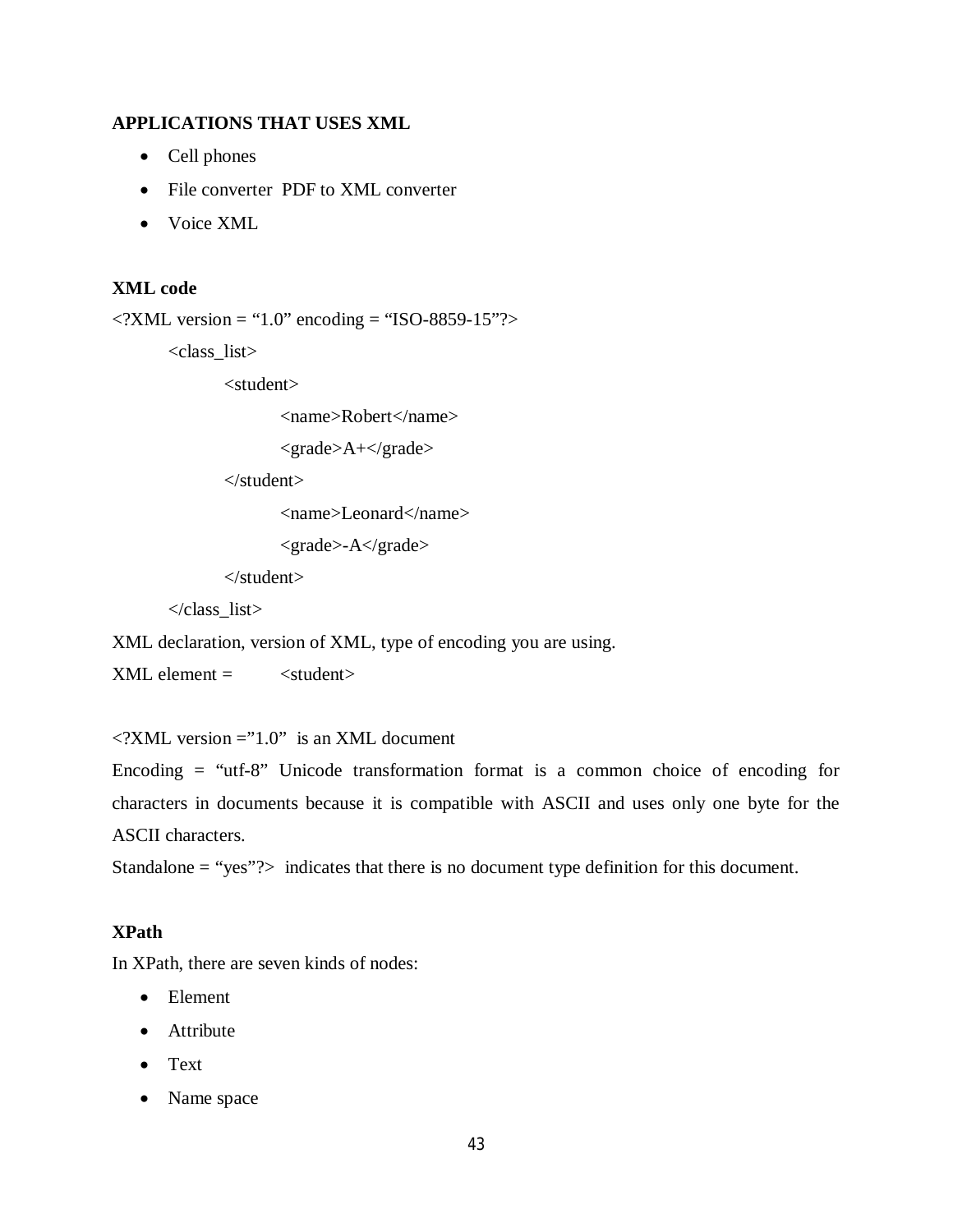- Processing\_instruction
- Comment
- Document

XML documents are treated as tress of nodes. The topmost element of the tee is called the root element.

XML document.

```
\langle -2XML version = "1.0" encoding = "ISO-8859-1"?>
```
<bookstore>

<book>

<title lang = "en">Harry Potter </title> <author>J.K. Rowling </author>  $<$ year>2005 $<$ /year>  $<$ price $>$ 29.99  $<$ /price $>$ </book>

</bookstore>

Example of nodes in the XML document above

<bookstore> (root element node)

<author> J.K. Rowling </author> (element node)

 $\text{Lang} = \text{``en''}$  (attribute node)

Atomic values are nodes with no children or parent.

e.g. J.K. Rowling

```
"en"
```
 $\langle$  2xml version = "1.0" encoding = "ISO-8859-1"?>

<bookstore>

 $<$ book $>$ 

```
\lttitle lang = "eng" > Harry Potter \lt/title >
<price>29.99 </price>
```
</book>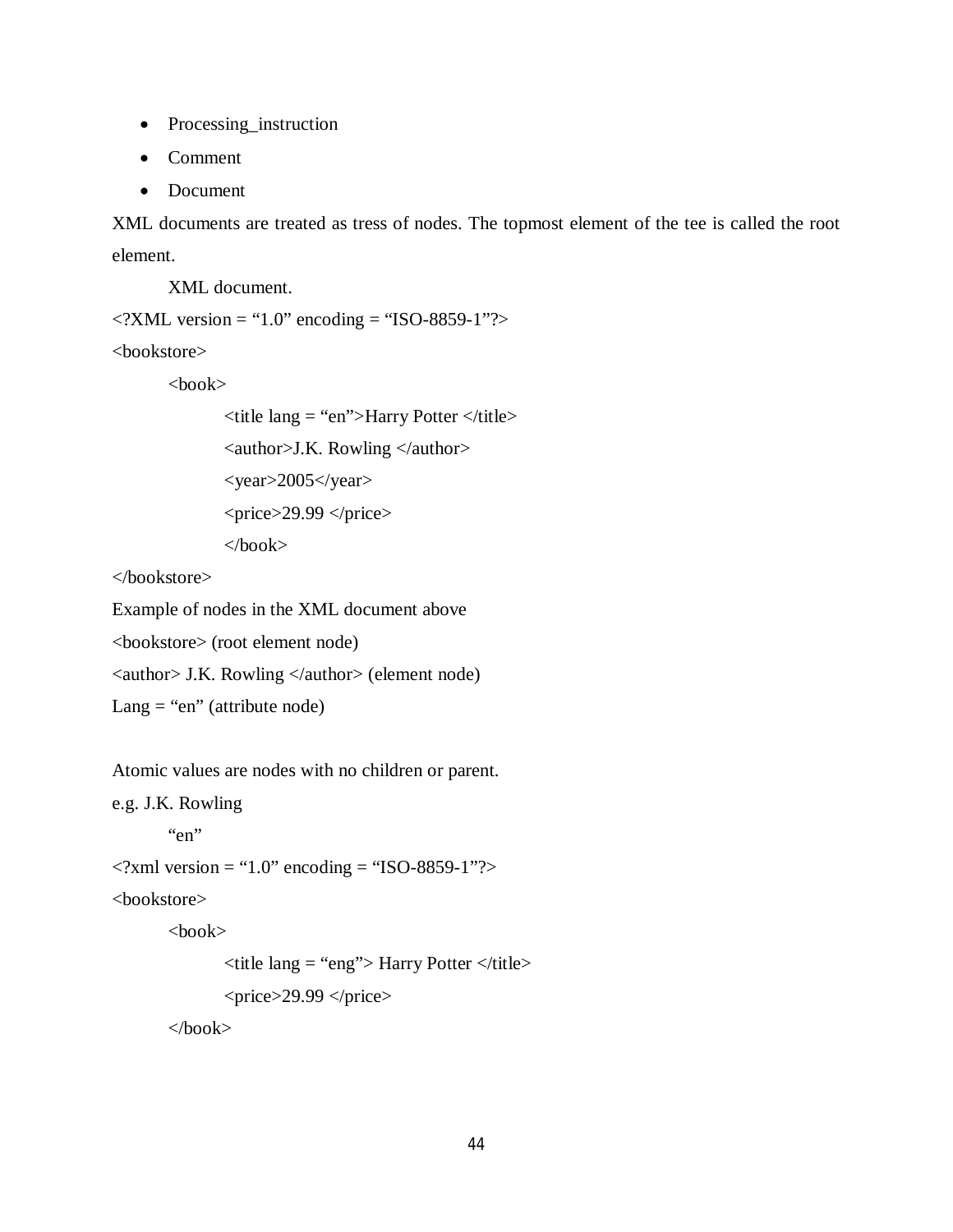$<$ book $>$ 

```
\lttitle lang = "eng">learning XML\lt/title>
```

```
<price>39.99</price>
```
 $<$ /book $>$ 

</bookstore>

The most useful path expressions are listed below:

| <b>Expression</b> | <b>Description</b>                                                                                        |
|-------------------|-----------------------------------------------------------------------------------------------------------|
| Nodename          | Selects all child nodes of the named node                                                                 |
|                   | Selects from the root node                                                                                |
| $\frac{1}{2}$     | Selects nodes in the documents from the current node that match the<br>selection no matter where they are |
|                   | Selects the current node                                                                                  |
| $\bullet\bullet$  | Selects the parent of the current node                                                                    |
| $\omega$          | Selects attributes                                                                                        |

See listed path expression and the result of the expressions

| Path expression   Result |                                                      |
|--------------------------|------------------------------------------------------|
| <b>Bookstore</b>         | Selects all the child nodes of the bookstore element |
| bookstore                | Selects the root elements bookstore                  |

NOTE: if the path starts with a slash (/) it always represents an absolute path to the element.

```
\langle 2xml version = "1.0" encoding = "ISO-8859-1"?>
```
<bookstore>

 $\text{<}$ book category = "cooking">

 $\lt$ title lang = "en"> Everyday Italian  $\lt$ /title>

<author> Giada De Laurent </author>

 $<$ year $>$  2005  $<$ /year $>$ 

<price>30.00</price>

 $<$ book $>$ 

 $\text{<}$ book category = "children">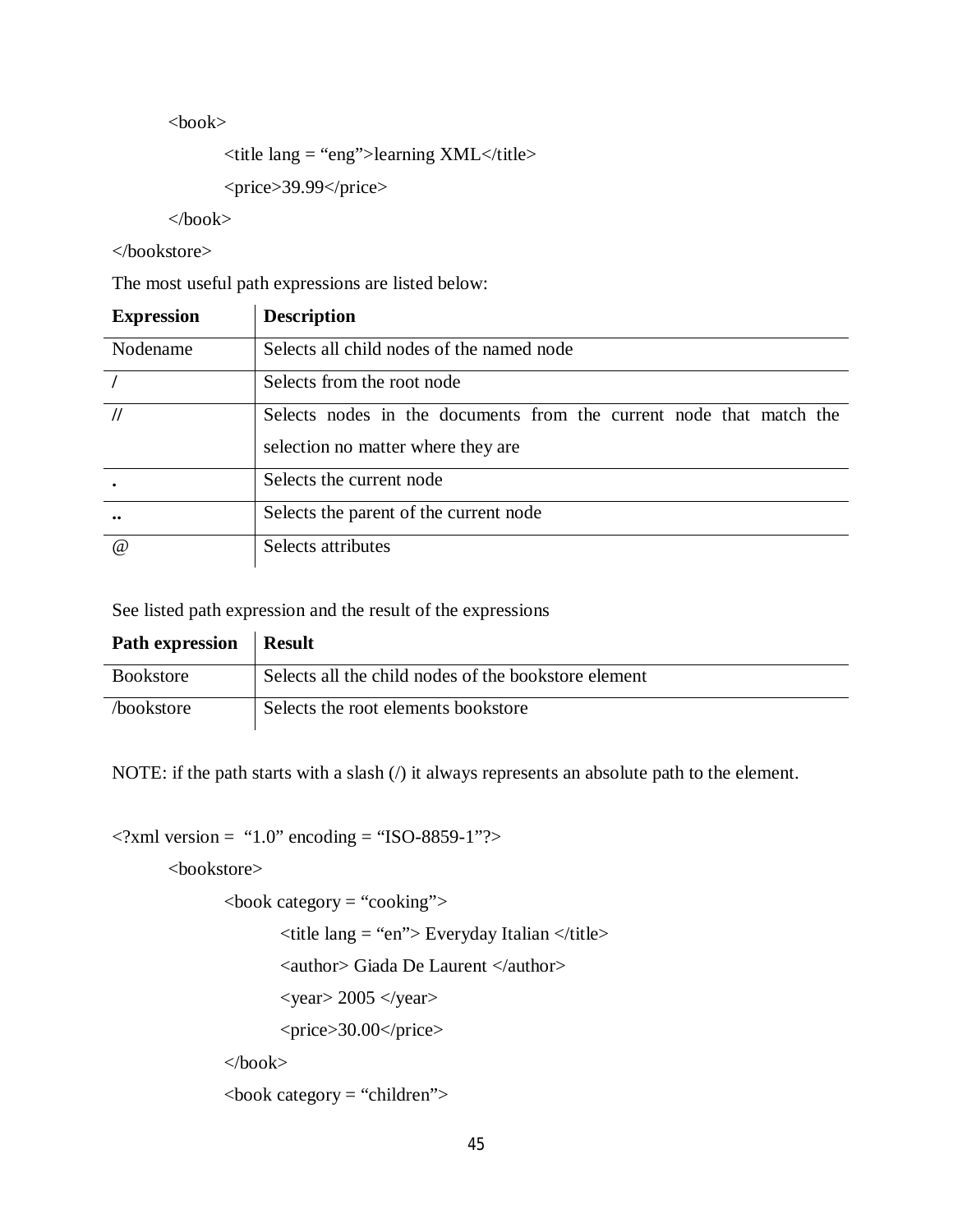```
\lttitle lang = "en"> Harry Potter \lt/title>
\alpha <author> J.K. Rowling \alpha author>
<year> 2005 </year><price>29.99</price>
```
</book>

```
\text{<book category} = \text{``WEB''>}
```
 $\lt$ title lang = "en">Query kick start  $\lt$ /title>

<author> James Mchovern </author>

 $<$ year $>$  2003  $<$ /year $>$ 

<price>39.95</price>

</book>

</bookstore>

1.

Everyday Italian Harry Potter Learning XML

- 2. Everyday Italian
- 3. 30.00, 29.99, 39.95
- 4. 39.95
- 5. Query Kick Start

Bookstore/book/title/ //price = selects all the title elements of the book element of the bookstore element AND all the price element in the document.

C prog. lang  $!=$  not equal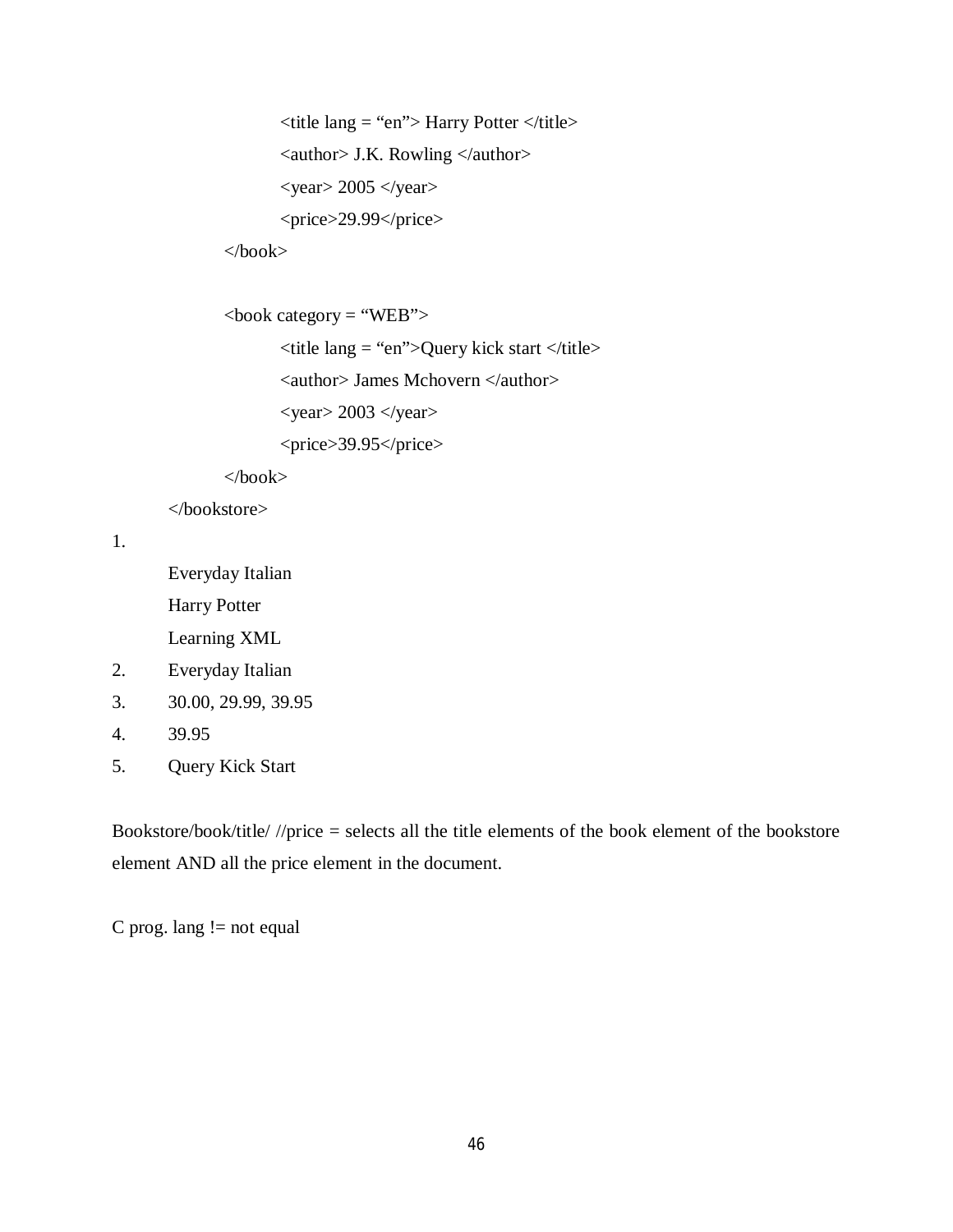Query one  $=$  1. Selects all the titles /bookstore/book/title

> 2. Selects the title of the first book /bookstore/book[1]/title

3. Selects all the prices /bookstore/book/price/text()

4. Select price nodes with price >35 /bookstore/book[price>35]/price

5. Select title nodes with price > 35 /bookstore/book [price > 35]/title

Each step is evaluated against thue nodes in the current node-set.

A step consists of

- An axis (defines the tree\_relationship between the selected nodes and the current node)
- A node\_test (identifies a node within an axis)
- Zero or more predicates

The syntax for a location step is:

axisname: nodetext [predicate]

Example:

| <b>Example</b>                  | <b>Result</b>                                                     |
|---------------------------------|-------------------------------------------------------------------|
| child:book                      | Selects all book nodes that are children of the current node      |
| attribute:lang                  | Selects the lang attribute of the current node                    |
| child:*                         | Selects all children of the current node                          |
| attribute:*                     | Selects all attributes of the current node                        |
| child:*/child:price             | Selects all price grandchildren of the current node               |
| bookstore/book[price]<br>$\geq$ | Selects all the elements of the book elements of the bookstore    |
| $35.00$ ]/title                 | element that have a price element with a value greater than 35.00 |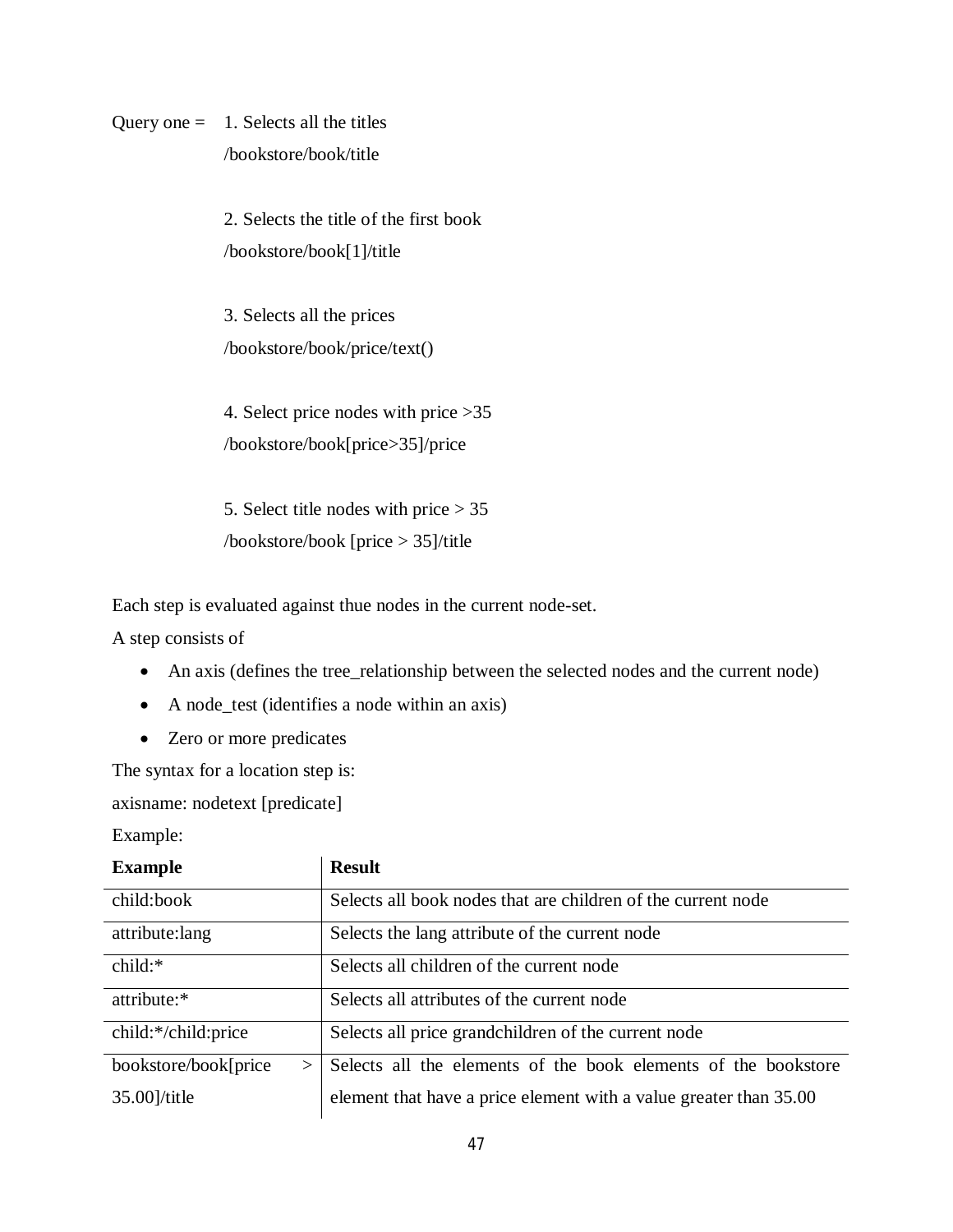# **Selecting unknown nodes**

| <b>Wildcards</b> | <b>Description</b>           |
|------------------|------------------------------|
| ∗                | Matches any element node     |
| $@*$             | Matches any attribute node   |
| Node()           | Matches any node of any kind |

XPath wildcards can be used to select unknown XML elements.

| <b>Path expression</b> | <b>Result</b>                                        |
|------------------------|------------------------------------------------------|
| /bookstore/ $*$        | Selects all the child nodes of the bookstore element |
| //*                    | Selects all elements in the document                 |
| //title[ $@^*$ ]       | Selects all title elements which have any attributes |

## **Selecting several paths**

By using the | operator in an Xpath expression, you can select several paths.

| <b>Path expression</b>     | <b>Result</b>                                                      |
|----------------------------|--------------------------------------------------------------------|
| ///book title //book price | Selects all the title and price elements of all book elements      |
| bookstore book             | Selects all book elements that are children of bookstore           |
| //book                     | Selects all book elements no matter where they are in the document |
| bookstore//book            | Selects all book elements that are descendant of the bookstore     |
|                            | element no matter where they are under the bookstore element.      |
| $\pi/$ @lang               | Selects all attributes that are named lang.                        |

# **Predicates**

Predicates are used to find a specific node or a node that controls a specific value. Predicates are always embedded in square brackets.

| <b>Path expression</b>  | <b>Result</b>                                                    |  |
|-------------------------|------------------------------------------------------------------|--|
| /bookstore/book[1]      | Selects the first book element that is the child of the          |  |
|                         | bookstore element                                                |  |
| /bookstore/book[last()] | Selects the last book element that is the child of the bookstore |  |
|                         | element                                                          |  |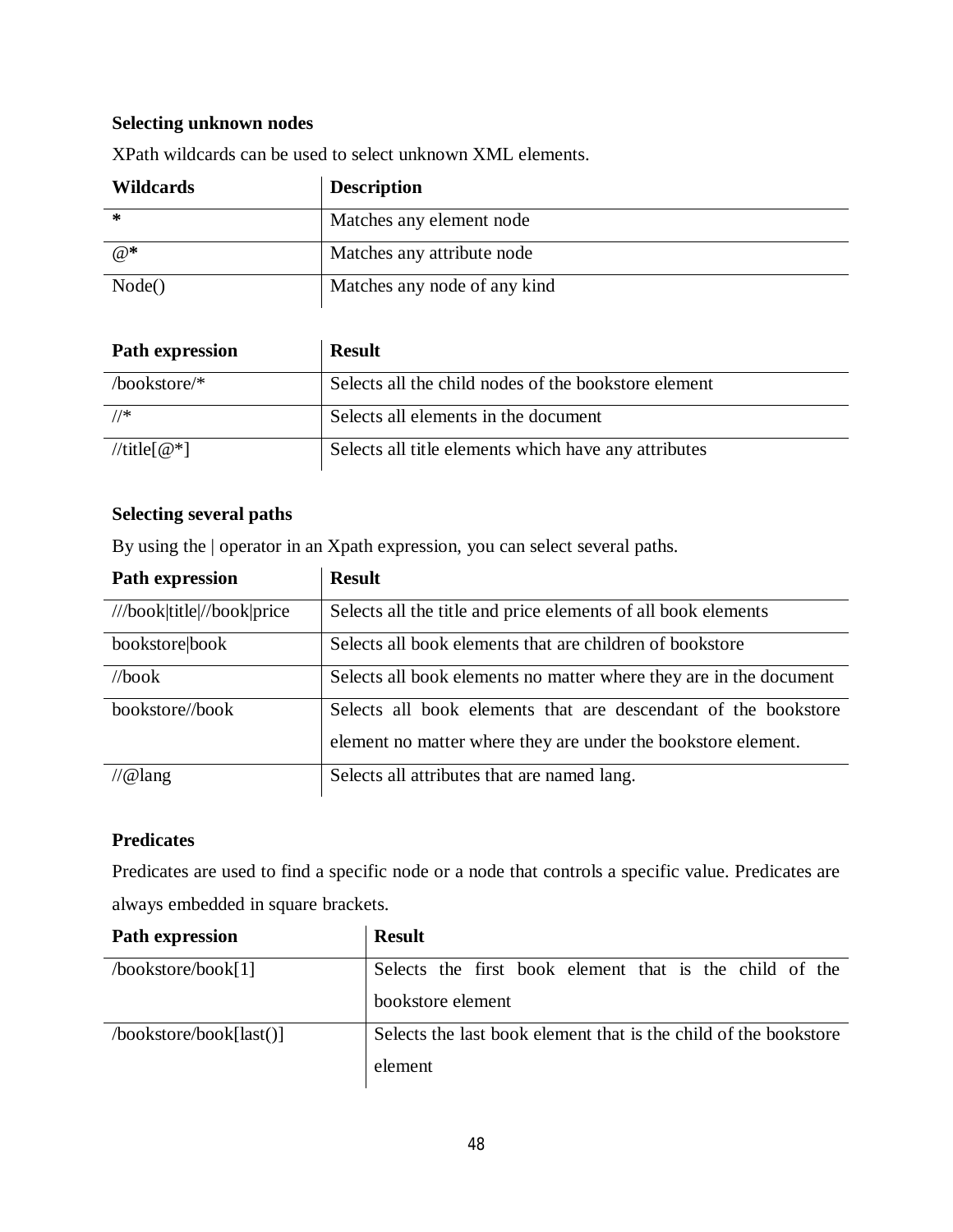| $\text{bookstore} / \text{book}$ [last() – 1] | Selects the last but one book element that is the child of the                            |
|-----------------------------------------------|-------------------------------------------------------------------------------------------|
|                                               | bookstore element                                                                         |
| $\text{/bookstore/book[position()} \leq 3$    | Selects the first two book elements that are children of the                              |
|                                               | bookstore element                                                                         |
| //title[ $@lang$ ]                            | Selects all the title elements that have an attribute named lang                          |
| //title[ $@$ lang="eng"                       | Selects all the title elements that have an attribute named lang<br>with a value of "eng" |
| //bookstore/book[price $>$ 35.00]             | Selects all the book elements of the bookstore element that                               |
|                                               | have a price element with a value greater than 35.00                                      |

# **XSLT, XQuery**

# **XPath Axis**

An axis defines a node-set relative to the current node

| <b>Axis Name</b> | <b>Result</b>                                                                |
|------------------|------------------------------------------------------------------------------|
| $ancestor =$     | Selects all ancestors (parent, grandparent, etc) of the current node         |
| Attribute $=$    | Selects all attributes of the current node                                   |
| $Child =$        | Selects all children of the current node                                     |
| Descendant $=$   | Selects all descendants (children, grandchildren, etc) of current node       |
| Following $=$    | Selects everything in the document after the closing tag of the current node |
| $Parent =$       | Selects the parent of the current node                                       |
| $\text{Self}$    | Selects the current node                                                     |

# **Location Path Expression**

A location path can be absolute or relative.

- An absolute location path starts with a slash (*/*) and a relative location path does not
- An absolute location path

/step/step/...

• A relative location path

step/step/...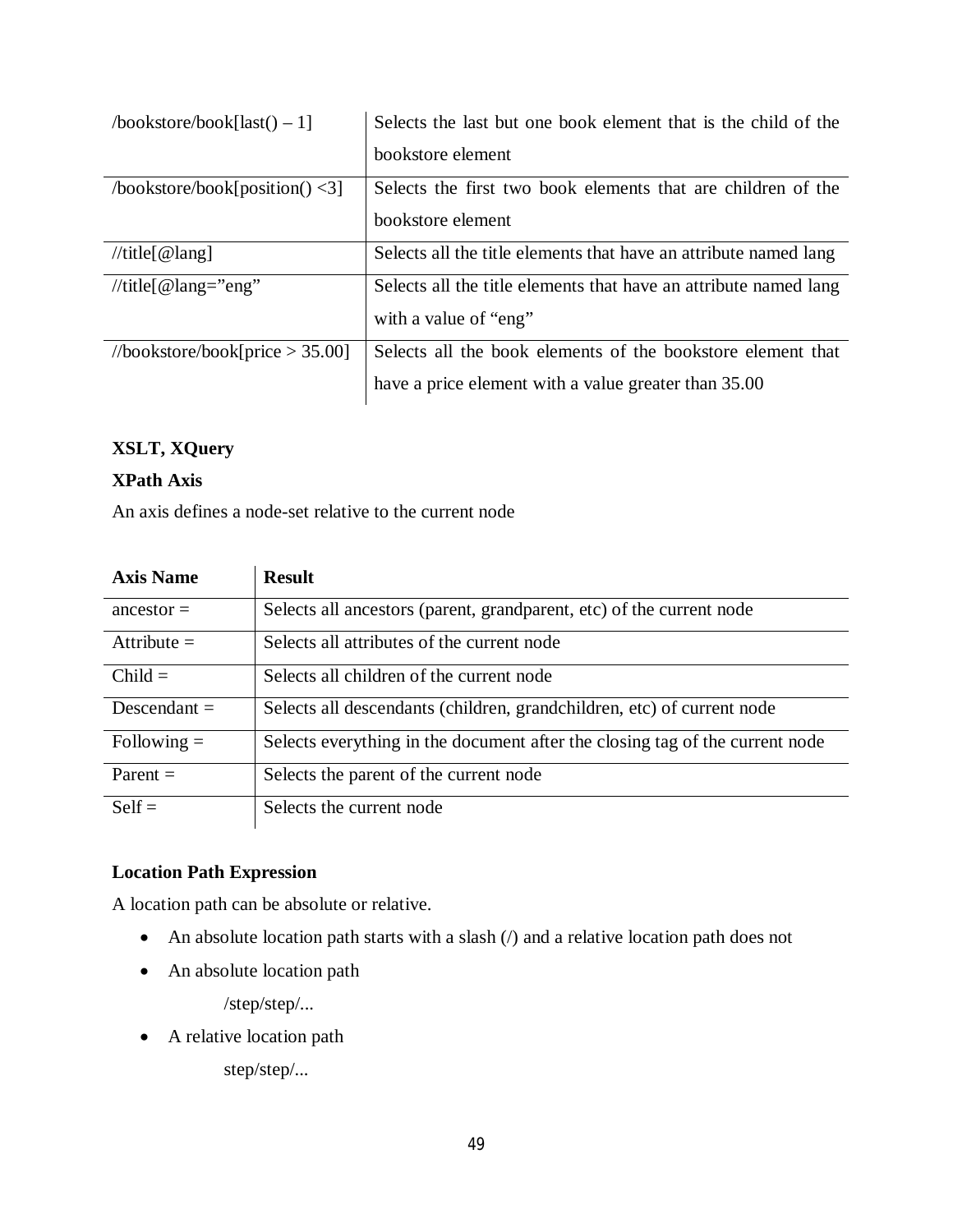# **WEEK – FIVE**

# **DATABASE NORMALIZATION**

There are many relationships

-A relationship may be a 1:1, 1: N, n: m

1:1 relationship, for example, is the relationship between an employee's personnel number and social insurance number.

- Each employee has only one personnel number
- Each employee has only social insurance number

1: N is the relationship between an employee's personnel number and salary

- An employee has one personnel number
- An employee has or may have different salaries

N: m relationship is the relationship between house color and house price

- Houses with certain colour may sell at various prices
- Houses at the same price may have various colours

# **NORMALIZATION**

Suppose that the value of the attribute BUILDER determines values for the attribute STYLE and PRICE and that the value for the attribute STYLE determines the values for the PRICE.

Grouping these attributes together in the relation HOMES1 (BUILDER, STYLE, PRICE) has several undesirable properties.

First, the relationship between style and price is repeated in the relationship for each builder who builds a particular style of home. This repetition creates difficulties. If a builder who happens to be the last builder of a certain style, home is deleted from the relationship, then the relationship between the style and its price also disappears from the relation. This is called a deletion anomaly.

- Similarly, if a new builder who happens to be the first builder of a certain style home is added, then the relationship between a style of home and its price will also be added, even though this was not the purpose of the insertion. This is called an insertion anomaly. Such insertions and deletions are anomalous because most such operations will not produce these side effects on the style-price relationship. These anomalies are undesirable since the user is not likely to realize the consequences of the insertion or deletion.
- A second problem with the grouping is the effect of updates of the consistency of the relation. Suppose that the relationship between a style and its price is changed e.g. the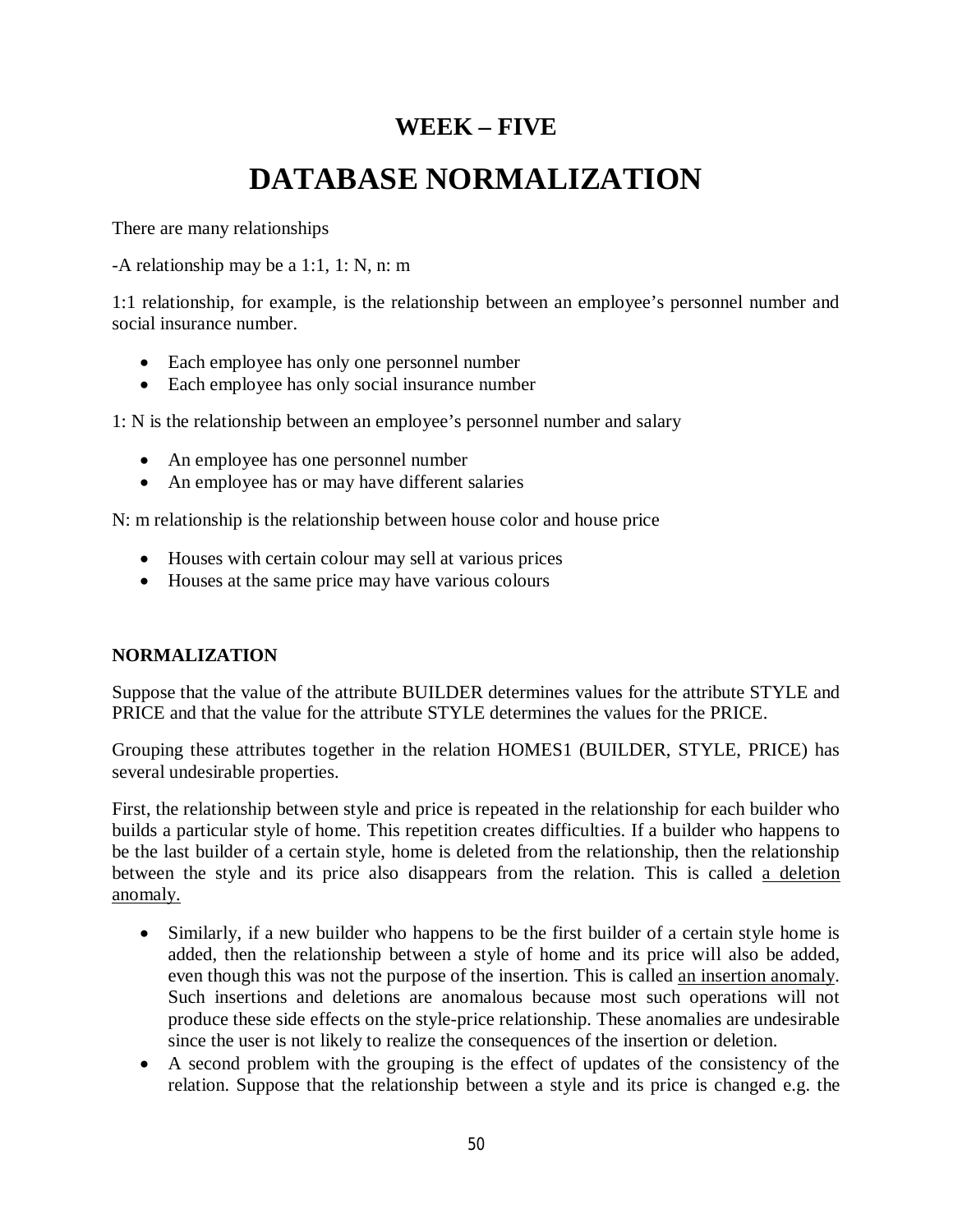price is increased. To maintain the consistency of the relation, the new style-price relationship should be included for every builder of the style.

 If the relationship HOMES1 (BUILDER, STYLE, PRICE) is normalized, then the consistency and anomaly problems disappear.

Normalization is a step-by-step reversible process of replacing a given collection of relations by successive collections in which the relations have a progressively simpler and more regular structure. The reversibility guarantees that the original collection of relations can be recovered and therefore no information has been lost.

The objectives of normalization are

- 1. To make it feasible to represent any relation in the database.
- 2. To obtain powerful retrieval algorithms based on a simpler collection relational operations that would otherwise be necessary.
- 3. To free relations from undesirable insertion update and deletion dependencies.
- 4. To reduce the need for restructuring the relations as new types of data are introduced.
- 5. To make the collection of relations neutral to the query statistics which these statistics are liable to change as time goes.
- The first two objectives apply only to the first step (conversion to first normal form).
- The last three objectives apply to all normalization steps.

# **THE NORMALIZATION PROCESS**

• Unnormalized form:

Eliminate attributes that have relations as elements

 $\bullet$  1NF

Eliminate partial dependence of non-prime attributes on keys

 $\bullet$  2NF

Eliminate transitive dependence of non-prime attributes on key

3NF

Eliminate redundancy in keys

• BCNF

# **1NF: FIRST NORMAL FORM**

- i. Relates to the structure of the relation.
- ii. It requires that every attribute of a relation be based on a simple domain i.e. a domain consisting of single, simple values.

A relation is in 1NF if every attribute in the relation is based on a simple domain.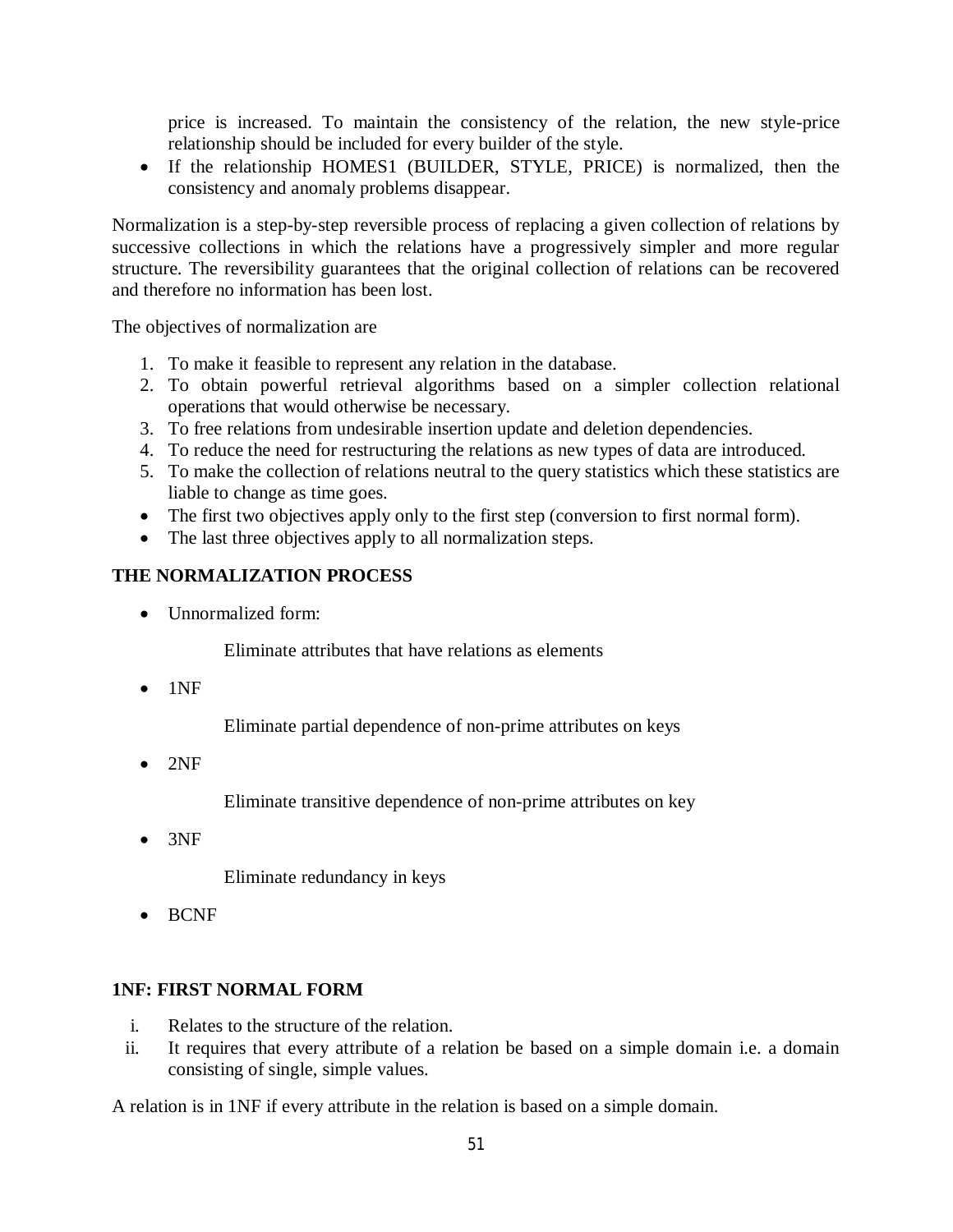Consider the relation;

HOMES (BUILDER, MODEL)-1NF HOMES1 (BUILDER, STYLE, PRICE)-2NF HOMES2 (BUILDER, STYLE) COST (STYLE, PRICE)-3NF HOUSE3 (BUILDER, SUBDIV, PRICE, STYLE) BUILDER, SUBDIV->STYLE BUILDER, SUBDIV->PRICE PRICE-SUBDIV

#### **2NF: SECOND NORMAL FORM**

If MODEL is the relation MODEL (STYLE, PRICE) and a builder builds several model homes, then the HOMES relation violates 1NF, the relation can be represented as the 1NF relation HOMES1 (BUILDER, STYLE, PRICE).

Any relation can be put into 2NF by replacing a non-simple domain by its constituent simple domains. The problems in choosing relations from MODEL are strongly tied to the fact that the values of some attributes completely determine the values of other attributes in a relation. This fact will be formalized as the concept of functional dependency.

HOUSES (STYLE, BUILDER)

HOUSES (ID, ADDRESS, LOT, SUBDIV, STYLE, BUILDER)

HOUSES1 (ID, ADDRESS, LOT, SUBDIV, STYLE)

CONTRACTOR (SUBDIV, BUILDER)

- Let A and B be attribute of a relation
- Let DOMAIN (A) be the domain of A

Let DOMAIN (B) be the domain of B

Let f be a time-varying function

f: DOMAIN (A)  $\longrightarrow$  DOMAIN (B)

In the mathematical sense, f is not a function because it is allowed to change over time in the same sense that database relations are allowed to change over time.

We can say f:  $A \rightarrow B$ 

 $\rightarrow$ f is a functional dependency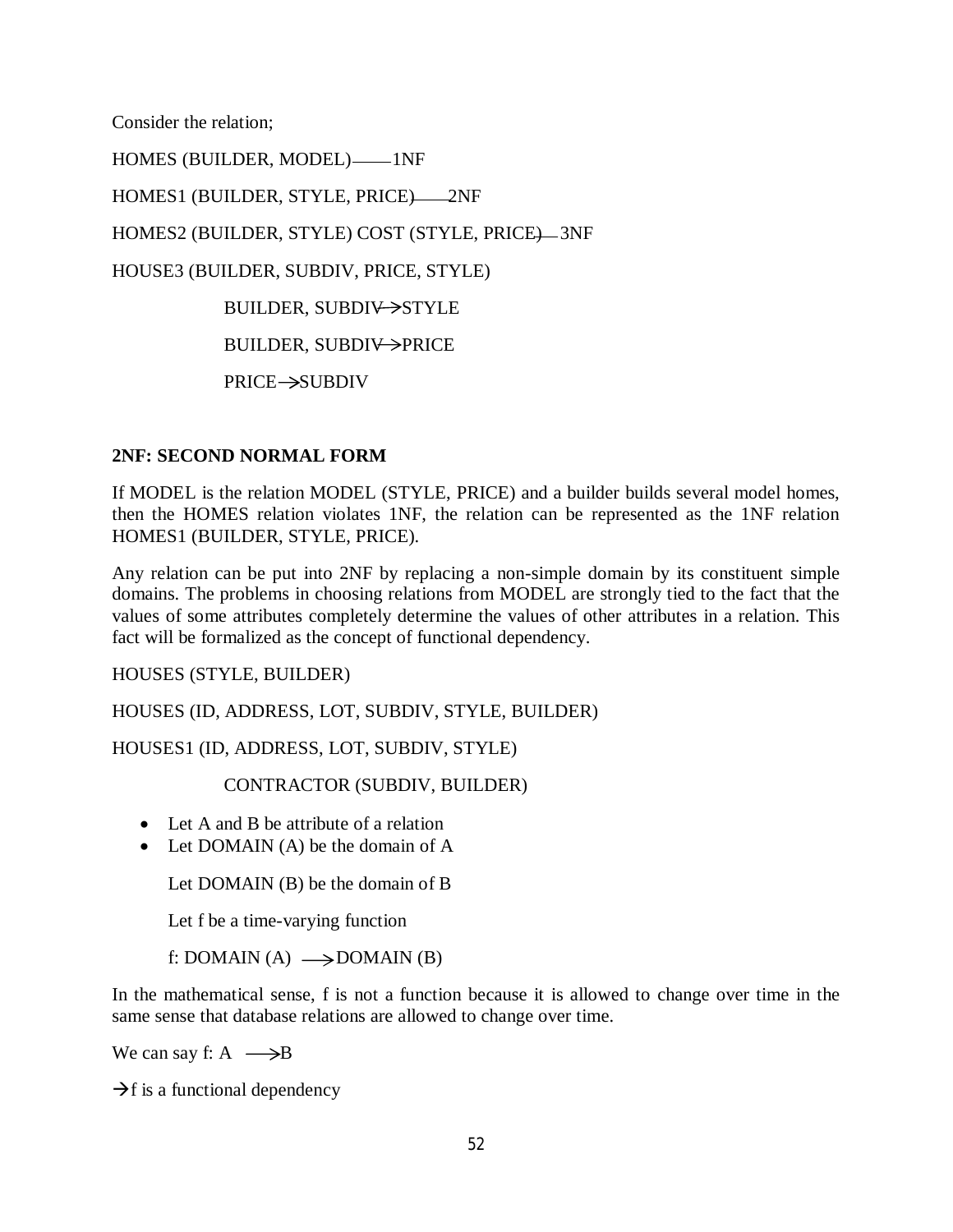$\rightarrow$  B is said to be dependent (functional dependent) on A

 $\rightarrow$  A is said to be determine (functional determine) on B

 $A \rightarrow B$  = means that there is no functional dependency between A and B

 $\longleftrightarrow$ If both A $\rightarrow$ B and B $\rightarrow$ A hold then at all times A and B are 1:1 correspondence and the notation  $A \leftarrow \rightarrow B$  is used.

Let f:  $A_1 A_2 A_3 ... A_n \rightarrow B$ 

g:  $A_1$   $A_2$   $A_3$ ... $A_m \rightarrow B$  where m<n

Assume f  $(a_1 a_2 a_3 a_n) = g(a_1 a_2 a_3 ... a_m)$  for all  $a_i$  in  $A_i$ ,  $1 \leq I \leq n$ 

That is the attributes  $A_{m+1}$ ,  $A_{m+2}$ ,  $A_{m+3}$ ...  $A_n$  are extremely in f.

In this case, B is said to be partially dependent on  $A_1 A_2 A_3 ... A_n$ .

If there is no g with the above property, then B is fully dependent on  $A_1 A_2 A_3 ... A_n$ .

Partial dependencies can cause insertion/deletion anomalies and consistency problems.

The second normalization (2NF) removes partial dependencies of non-prime attributes on keys.

Second Normal Form (2NF): A relation R is in 2NF if R is in 1NF, and each non-prime attribute in R is fully dependent upon every key.

Given the relation (keys are underlined)

HOUSES (ID, ADDRESS, SUBDIV, STYLE, BUILDER).

In the HOUSES relation, the keys are ID, ADDRESS and SUBDIV.

The non-prime attributes are STYLE and BUILDER. The relation is therefore not in 2NF. To place the HOUSES relation into 2NF, it is split into two relations:

HOUSES1 (ID, ADDRESS, SUBDIV, STYLE)

CONTRACTOR (SUBDIV, BUILDER)

• Access to the builder information is still possible from the HOUSES1 relation through the SUBDIV attribute common to both relations.

For example, to determine the builder of a certain house, the SUBDIV attribute value is obtained from the appropriate tuple in the HOUSES1relation.This value is then used to search the CONTRACTOR relation and determine the corresponding builder.

Notice that it is possible to keep information about a builder for a sub-division independent of the HOUSE1 relation. This capability eliminates one of the insertion anomalies discussed earlier.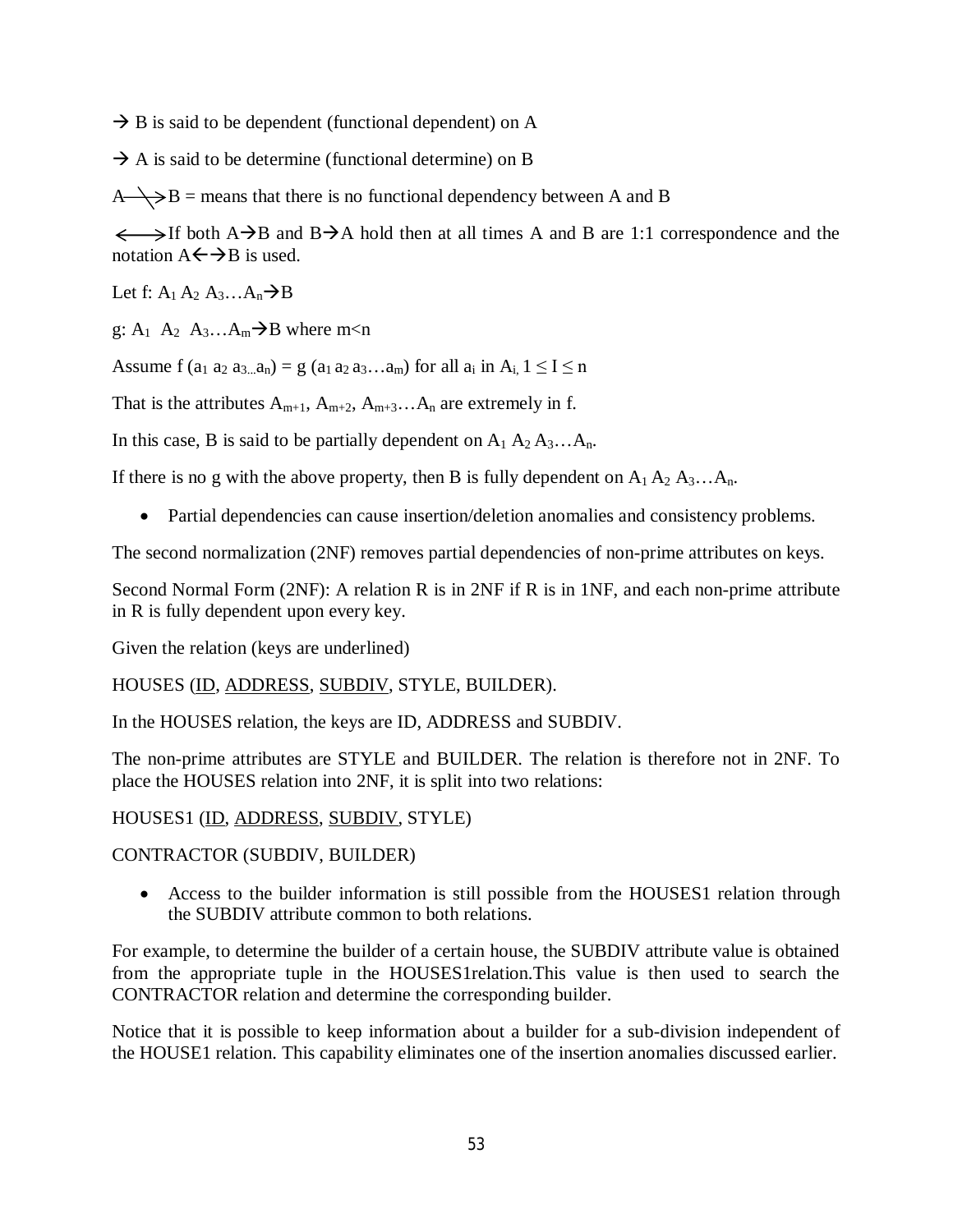The next normalization step converts relations to Third Normal Form or 3NF by eliminating transitive dependence of non-prime attributes on keys.

Suppose that A, B and C are three subsets of a relation R. Suppose that the following timeindependent conditions hold:

 $A \rightarrow B$  $B \rightarrow A$  $B \rightarrow C$  $A \rightarrow C$  $C \rightarrow A$ A B C

Transitive dependence of C on A

NOTE:  $C \longrightarrow B$  is neither prohibited nor required

If the above conditions hold, then C is transitively dependent on A under R

Price is transitively dependent on Builder under HOME1.

In the special case where  $C\rightarrow B$  also holds, both B and C are transitively dependent on A under R.

Transitive dependencies also lead to the insertion/deletion anomalies and consistency problems.

Builder Style Price Transitive dependence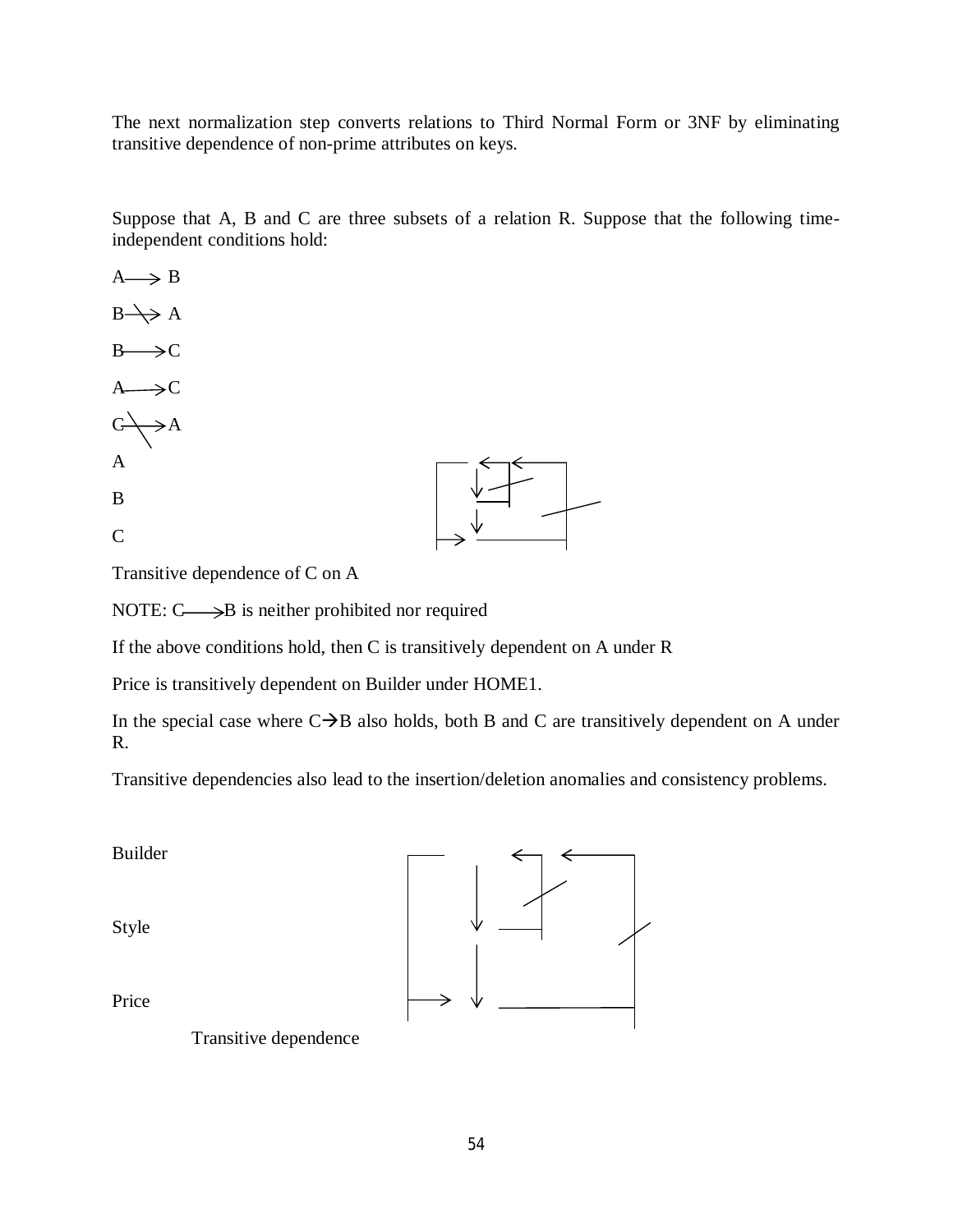Consider now the problem of changing the style of house that is built by a builder. In this case, the value of the price attribute also has to be changed. If it is not, then the database will show an inconsistency.

Consider also the problem of inserting and deleting tuples. If a new HOMES1 tuple is inserted for a new style home, then the relationship between style and price is also created.

Similarly, if a builder is deleted from the HOMES1 relation, and if this is the last or only builder of a particular style, then all information about the particular style-price relationship is also deleted.

The transitive dependency of BUILDER on PRICE can be eliminated by splitting the HOMES1 relation into the two relations.

HOMES2 (BUILDER, STYLE), COST (STYLE, PRICE)

| <b>HOMES1 (BUILDER</b> | <b>STYLE</b>     | PRICE) |
|------------------------|------------------|--------|
| <b>CADILLAC</b>        | <b>DUPLEX</b>    | 65000  |
| <b>DELZOTO</b>         | <b>DUPLEX</b>    | 65000  |
| <b>HOWLETT</b>         | <b>BUNGALLOW</b> | 45000  |
| <b>JOINT</b>           | <b>RANCH</b>     | 50000  |
| <b>METRO</b>           | <b>BUNGALOW</b>  | 45000  |
| <b>MONZA</b>           | <b>DUPLEX</b>    | 65000  |
| <b>TEREX</b>           | <b>RANCH</b>     | 50000  |
| <b>WIMREY</b>          | <b>RANCH</b>     | 50000  |

- These two relations cannot contain any transitive dependencies since they are each only of order two.
- The price now appears only once for each style.
- No information has been lost since the price of a style of house can be obtained by using the style values from the HOMES2 relation to access the COST relation.

Both the HOMES2 and COST relations are in 3NF

| HOMES2 (BUILDER | STYLE)          |
|-----------------|-----------------|
| CADILLAC        | <b>DUPLEX</b>   |
| DELZOTO         | DUPLEX          |
| <b>HOWLETT</b>  | <b>BUNGALOW</b> |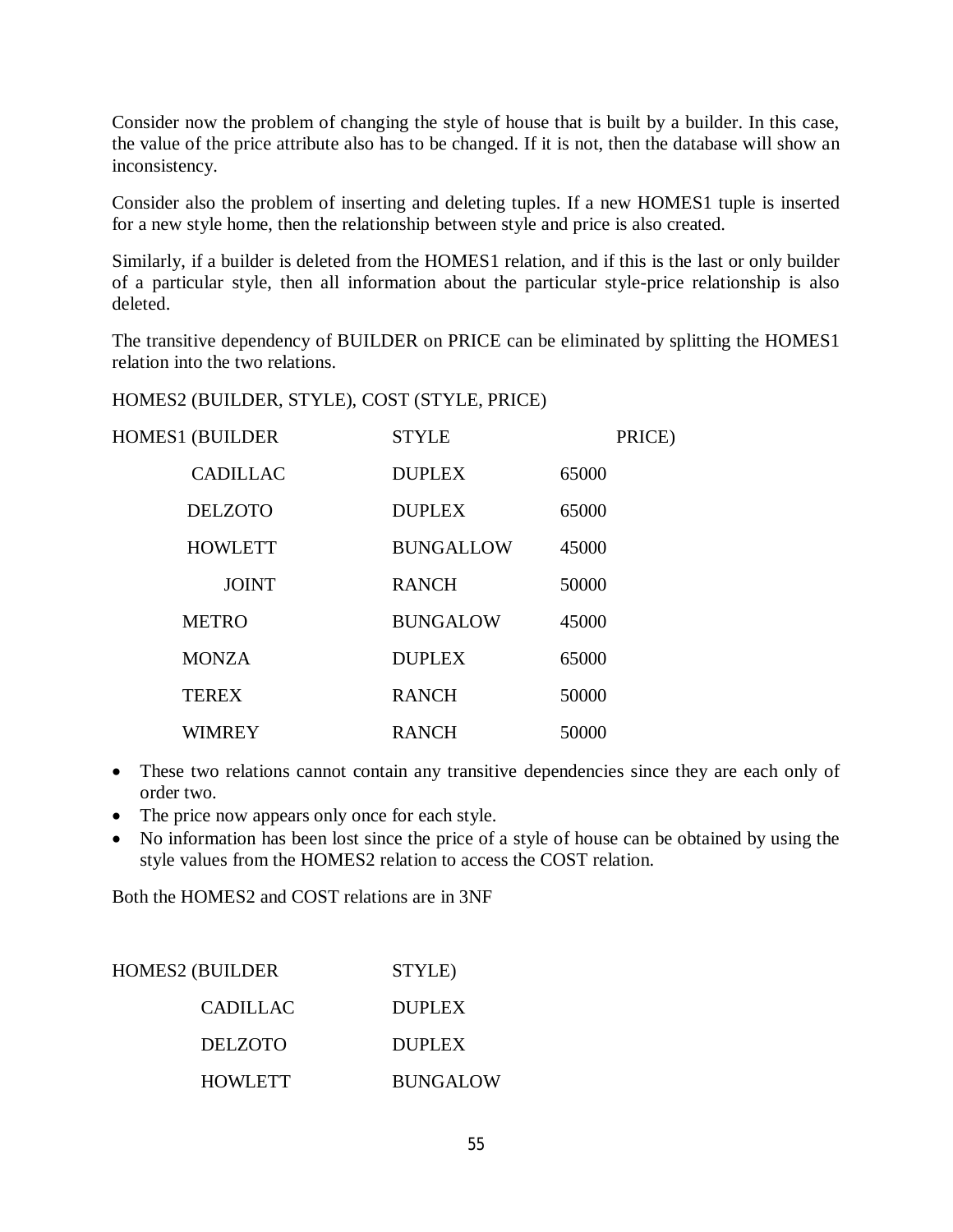| <b>JOINT</b> | <b>RANCH</b>    |
|--------------|-----------------|
| <b>METRO</b> | <b>BUNGALOW</b> |
| <b>MONZA</b> | <b>DUPLEX</b>   |
| <b>TEREX</b> | <b>RANCH</b>    |
| WIMREY       | <b>RANCH</b>    |

COST (STYLE PRICE) BUNGALOW 45000 DUPLEX 65000

RANCH 50000

WEEK – SIX

NORMALIZATION / DECOMPOSITION

#### **RELATIONS IN THIRD NORMAL FORM**

Third Normal Form (3NF) – A relation is in 3NF if R is in 2NFand no non-prime attribute of R is transitively dependent on any key of R.

Any relation in 3NF has the property that every non-prime attribute of the relation is neither partially dependent nor transitively dependent on any key. This means that the non-prime attributes are independent of each other.

Third Normal Form or 3NF does not exclude prime attributes from exhibiting partial and transitive dependencies. It has been found that partial and transitive dependencies among prime attributes can also lead to consistency and update problems.

To eliminate these problems, the statement of 3NF has been reformulated to avoid reference to the concepts of prime attribute, full dependency and transitive dependency.

#### **BOYCE CODD NORMAL FORM (BCNF)**

A relation R is in BCNF if it is in 1NFand for every set of attributes C of R, if any attribute not in C is functionally dependent on C, then each and every attribute in R is functionally dependent on C.

If a relation is in BCNF, it immediately follows that it is in 3NF. There are examples of relations in 3NF, but not in BCNF (Bernstein, 1975).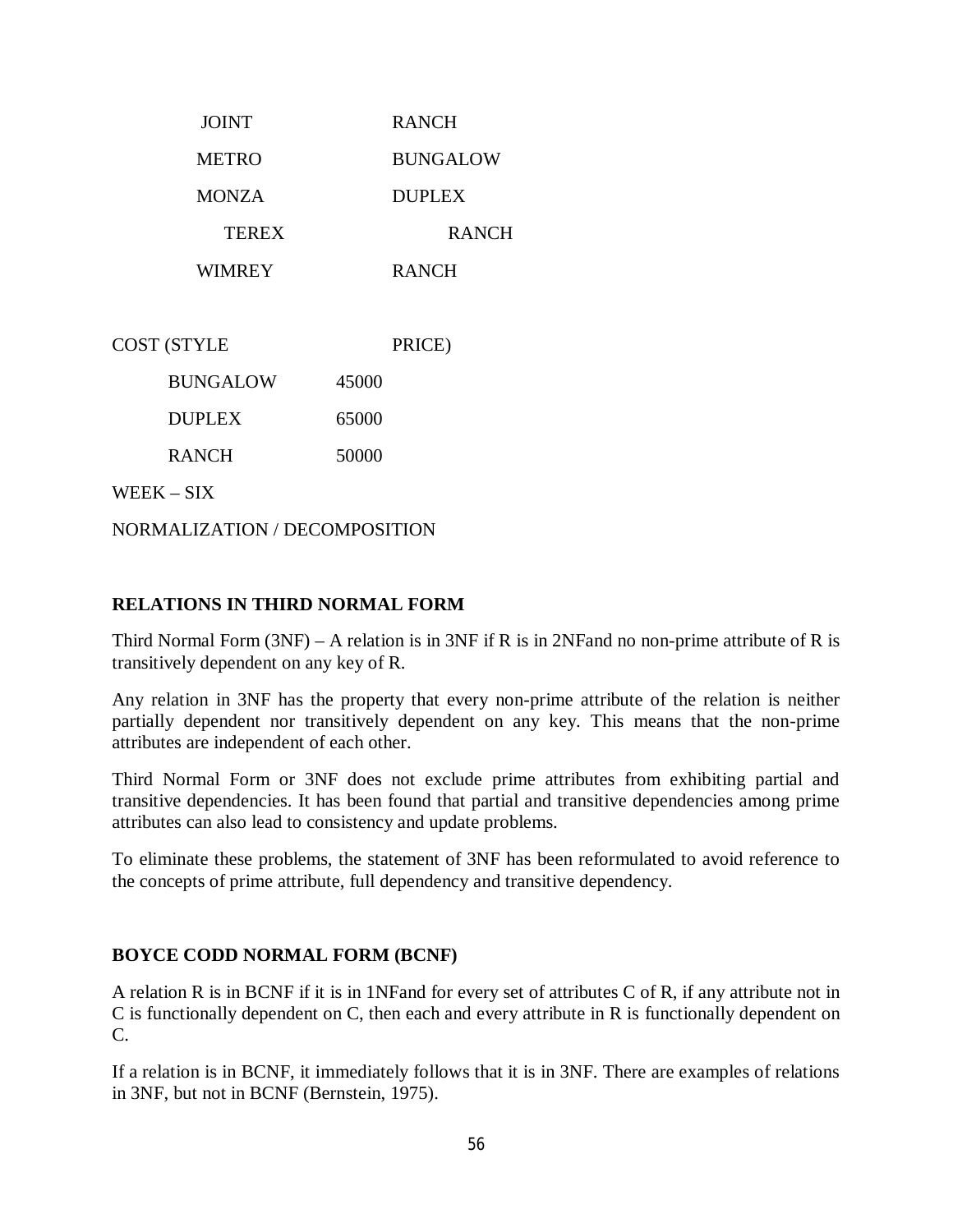For example, consider a modified set of functional dependencies describing part of the HOUSES2 model shown below.

## HOUSES2 (BUILDER, SUBDIV, PRICE, STYLE)

Suppose that contracts are awarded to builders in various subdivisions. Within any subdivision, a builder's contract specifies that only one style of house be built by the builder. Suppose further that for each subdivision in which a builder has a contract, the builder charges a fixed price per house. Also, the price charged determines the subdivision. That is, a builder charges different prices for the same style house for each subdivision in which the builder has a contract.

The attribute SUBDIV is now transively dependent on the key BUILDER. This transitive dependency does not create certain problems.

Suppose the price a builder charged in an old subdivision is also to be charged in a new subdivision i.e. the PRICE $\rightarrow$ SUBDIV dependency is modified.

In a BCNF relation R, every functional dependency in R must be of the form  $K\rightarrow A$  where K is a key and A is any attribute. The following can be asserted:

- 1. All non-prime attributes must be fully dependent on each key.
- 2. All prime attributes must be fully dependent on all keys of which they are not a part.
- 3. No attribute (prime or not) can be fully dependent on any set of attributes that is not a key.

Factors – To link relationship of network data mobile, object types, characteristics, and relationships.

Value of the attribute BUILDER determines values for the attribute STYLE and PRICE.

Value of the attribute STYLE determines the value for PRICE.

Unlike mathematical relations, database relations are time-varying since tuples may be inserted, deleted or updated.

An index implies a selection mechanism or a pointer structure to desired data.

#### **DESIGN OF RELATIONAL DATABASE SCHEME**

Conversion from ODL or E/R to relational database cause redundancy (mean where a fact is repeated in more than one tuple)

Decomposition = breaking a relation schema (set of attributes) into two smaller schema

INF = a relation is in INF if every attribute in the relation is based on a simple domain

= relational model requires that each component of each tuple be atomic

Atomic means = data type should be integer or storing not struct or record that can reasonably have its value broken into smaller components

House (Builder model) House (Builder, style, price)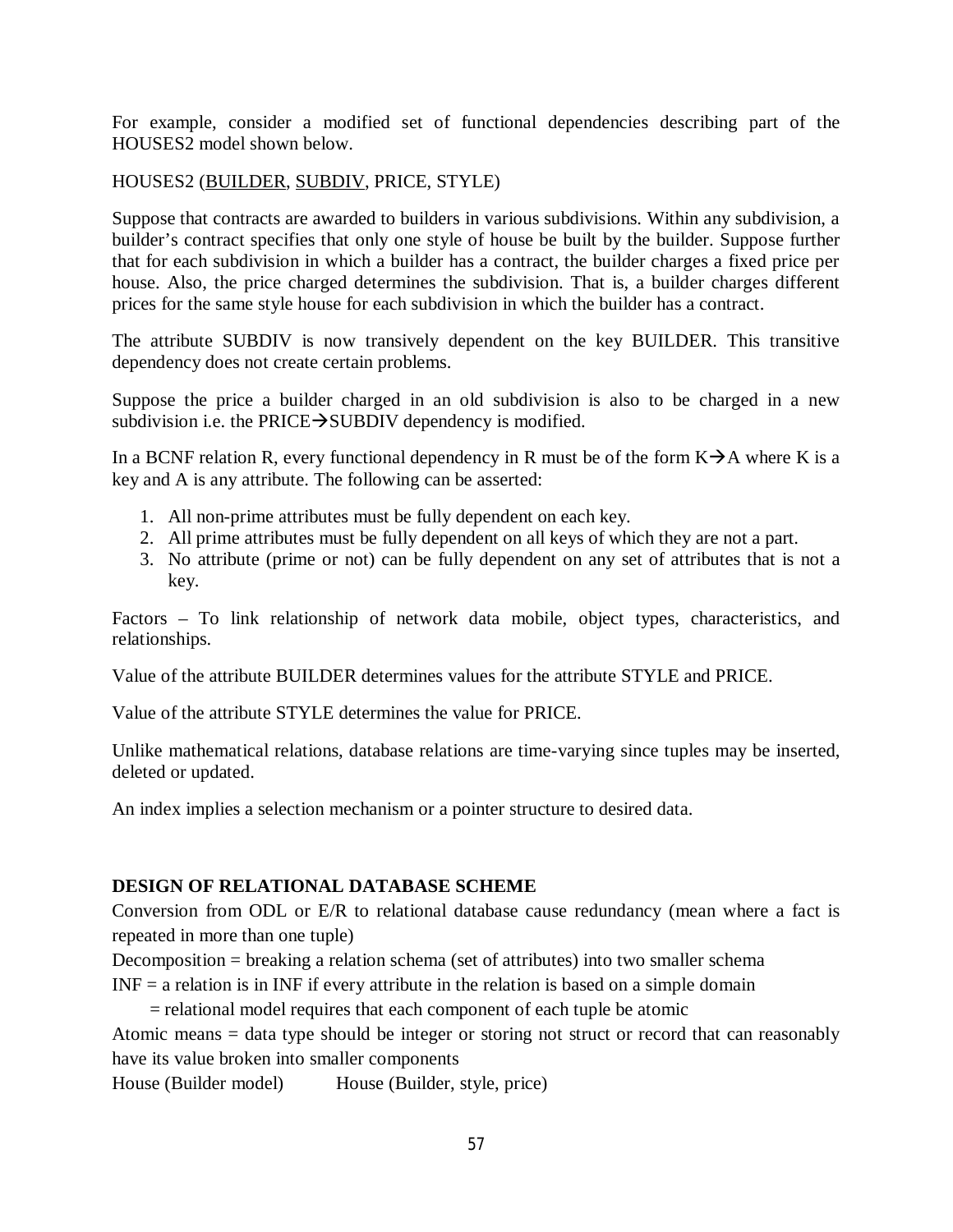2NF = the second normalization removes partial dependencies of non prime attribute on key. Houses (ID, Address, Sub-div, Style, Builder) - The keys are ID , Address, Sub-div - the non prime attributes are style and builder House 1 (ID, Address, Sub-div, Style) Constructor (sub-div, Builder)

3NF = eliminating transitive dependences of non prime attributes on keys. A relation R is in 3NF if and only for every nontrivial FD  $X \rightarrow A$ 

- 1. X is a super key r
- 2. A is prime = member of at least one key.

Suppose that A, B, C are those subsets of attributes of a relation R

| $A \rightarrow B$ | $B \nrightarrow A$ |
|-------------------|--------------------|
| $B \rightarrow C$ | $C \rightarrow A$  |
| $A \rightarrow C$ |                    |
|                   |                    |

C is transitively dependent on A under R; price is transitively dependent on builder under home 1.

Transitive dependences lead to the insertion and deletion anomalies and consistency problems.

The transitive dependency of builder on price can be eliminated by splitting the Home 1relation into the two relations.

| Home 1 (Builder, | style,                  | Price) |
|------------------|-------------------------|--------|
| Cad              | duplex                  | 65,000 |
| Del              | duplex                  | 65,000 |
| How              | bungalow                | 45,000 |
| Joint            | story building 50,000   |        |
| Metro            | bungalow                | 45,000 |
| Moon             | duplex                  | 65,000 |
| Tear             | story building $50,000$ |        |
| Wimp             | story building 50,000   |        |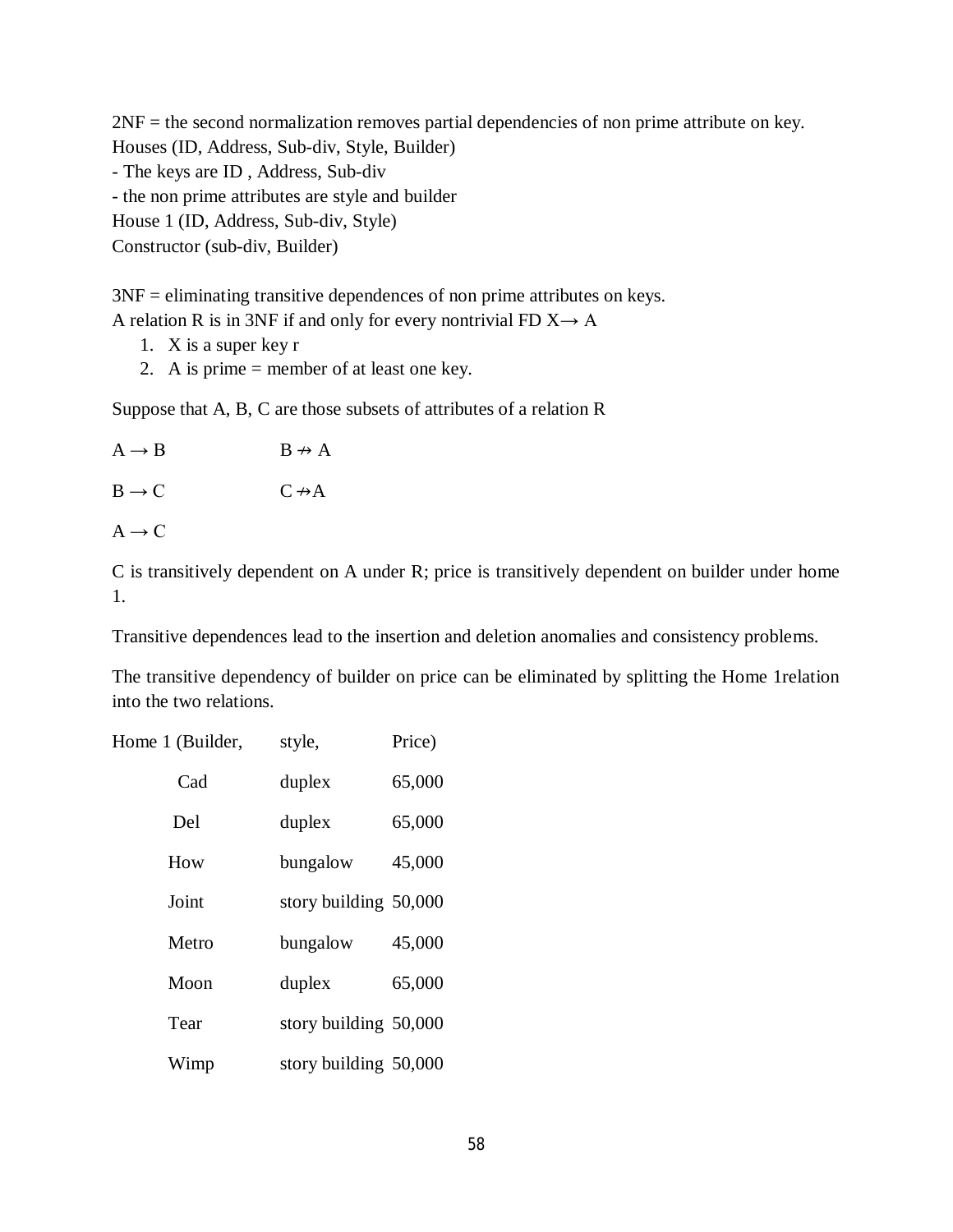|                                     | Home 2 (Builder,       | style)         | cost (style, |                       | price) |
|-------------------------------------|------------------------|----------------|--------------|-----------------------|--------|
|                                     | Cad                    | duplex         |              | duplex                | 65,000 |
|                                     | Del                    | duplex         |              | bungalow              | 45,000 |
|                                     | How                    | bungalow       |              | story building 50,000 |        |
|                                     | Joint                  | story building |              |                       |        |
|                                     | Metro                  | bungalow       |              |                       |        |
|                                     | Moon                   | duplex         |              |                       |        |
|                                     | Tear                   | story building |              |                       |        |
|                                     | Wimp                   | story building |              |                       |        |
|                                     | Boyce coddy norm form  |                |              |                       |        |
|                                     | - eliminate redundancy |                |              |                       |        |
|                                     | - eliminate anomalies  |                |              |                       |        |
|                                     | Kind of anomalies      |                |              |                       |        |
| $Redundancy = occurrence of tuples$ |                        |                |              |                       |        |
| Insertion anomalies                 |                        |                |              |                       |        |
| Deletion anomalies                  |                        |                |              |                       |        |

Update anomalies

#### **Decomposition Relations**

Given a relation R with schema {A1, A2, …., An} we may decompose R into two relations S and T with schema {B1,B2,…, Bm } and {C1, C2,…..,Ck}

R (A1,A2,…..,An) = S (B1, B2,…..Bm) ∪ T (C1, C2,……,Ck)

S ∪  $T$  are projection form

 $R = {title, year, length, filmtype, studio name, star name}$ 

 $S = {title, year, length, filmtype, studio name}$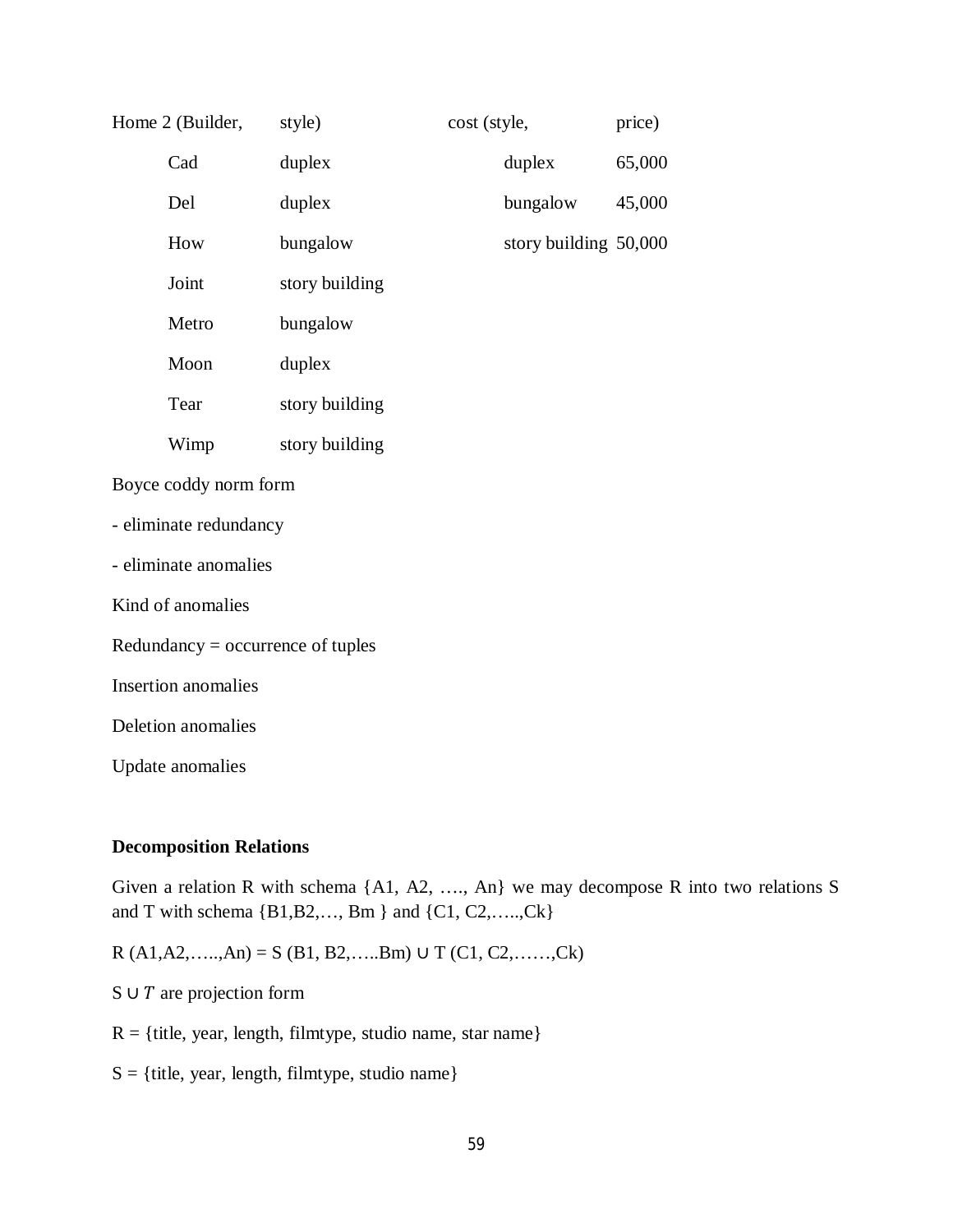$T = \{$ title, year, Star name $\}$ 

 $S = movie 1$ 

| Title     | vear | Length | Film type | Studio name |
|-----------|------|--------|-----------|-------------|
| Star wars | 1997 | 24     | Colour    | Fox         |
| Might     | 1991 | 04     | Colour    | Disney      |
| Ways      | 1992 | 95     | Colour    | Paramount   |

 $T = \text{movie } 2$ 

| Title     | Year | Star name |
|-----------|------|-----------|
| Star wars | 1997 | Carrie    |
| Star wars | 1997 | Mark      |
| Star wars | 1997 | Ford      |
| Might     | 1991 | Ester     |
| Ways      | 1992 | Dana      |
| Ways      | 1992 | Mike      |

There is redundancy for film type

 $T - Movie 2 = title$  and year appear several times

Despite decomposition, anomaly will not occur in BCNF

 $BCNF = A$  relation is in BCNF if and only if whenever there is a nontrivial dependency A1 A2..... An  $\rightarrow$  B for R, it is the case that {A1, A2,...,An} is a super key for R

That is the left side of every nontrivial functional dependency must be a super key.

Thus, an equivalent statement of the BCNF condition is that the left side of every nontrivial functional dependency must contain a key

#### **Decomposition into BCNF**

| Title       | year | Film type | Studio name | Length | Studio    |
|-------------|------|-----------|-------------|--------|-----------|
|             |      |           |             |        | Address   |
| <b>Star</b> | 1997 | Color     | Fox         | 124    | Hollywood |
| Might       | 1991 | Color     | Disney      | 104    | Vick      |
| Way         | 1992 | Color     | Paramount   | 95     | Hollywood |
| Add         | 2001 | Color     | Paramount   | 102    | Hollywood |

 $R \rightarrow S \cup T$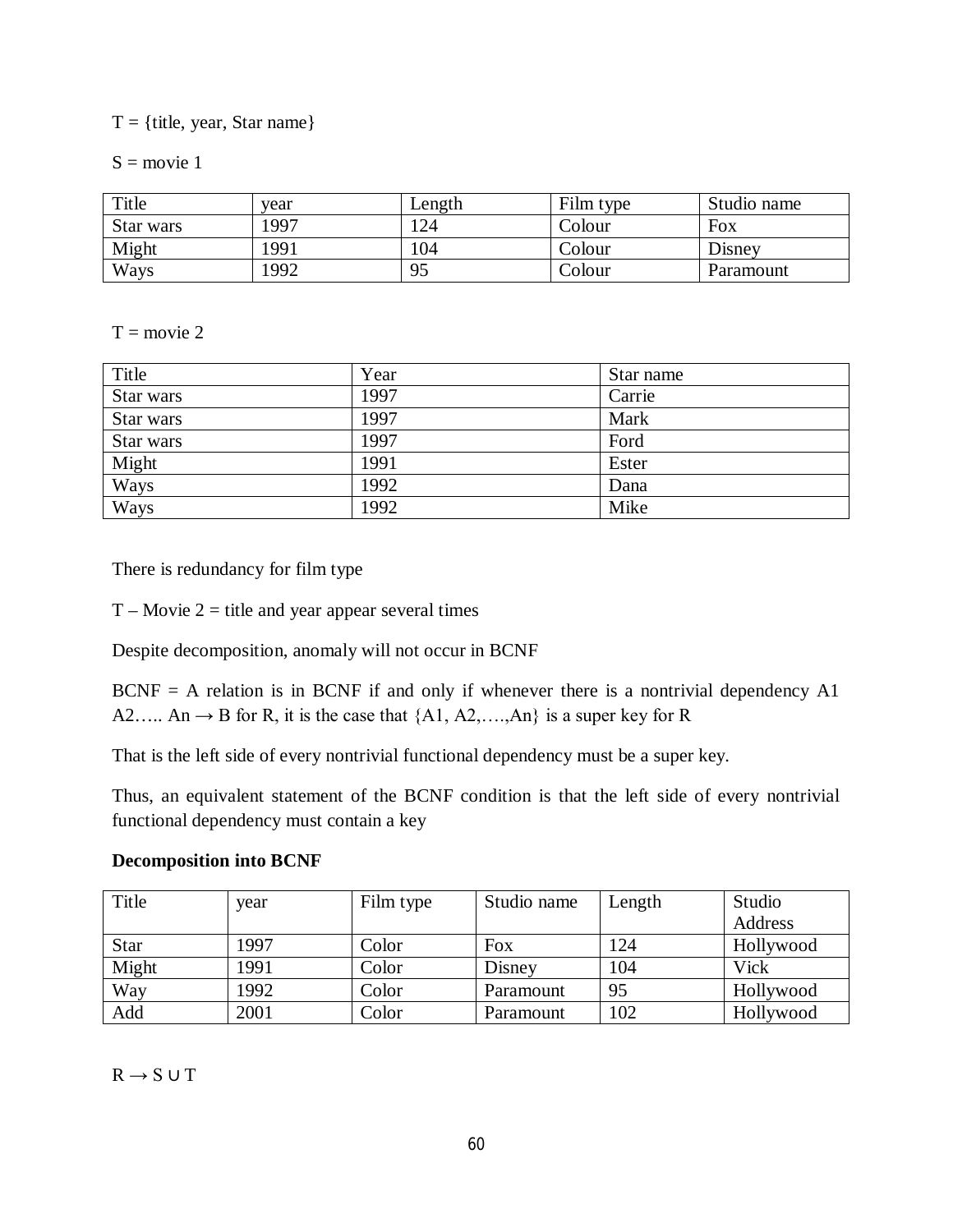| Title       | vear | Film type | Studio name | Length |
|-------------|------|-----------|-------------|--------|
| <b>Star</b> | 1997 | Color     | Fox         | 124    |
| Might       | 1991 | Color     | Disney      | 104    |
| Way         | 1992 | Color     | Paramount   | 95     |
| Add         | 2001 | color     | Paramount   | 102    |

| Studio name | Studio address |
|-------------|----------------|
| Fox         | Hollywood      |
| Disney      | Vick           |
| Paramount   | Hollywood      |

R is not in BCNF

S is in BCNF

T is in BCNF

3 RD Normal form

It is relaxation of BCNF requirement

A relation R is in  $3<sup>rd</sup>$  NF if:

Whenever A1, A2, ….., An  $\rightarrow$  B is a non trivial dependency either

- 1. {A1, A2, ……, An} is a super key or
- 2. B is a member of some key

Note that the different between this 3NF and BCNF condition is the clause or B is a member of some key.

 $3<sup>rd</sup>$  NF allows the right hand side attribute as a member of the key.

When these relations are not in BCNF, there will be some redundancy left in the schema.

Projecting functional dependencies

When we decompose a relation schema, we need to check that the resulting schemas are in BCNF.

Suppose we have a relation R, which is decomposed into relation S and some other relation

Let F be the set of functional dependencies known to hold for R.

To compute the functional dependencies that holds in S d the following: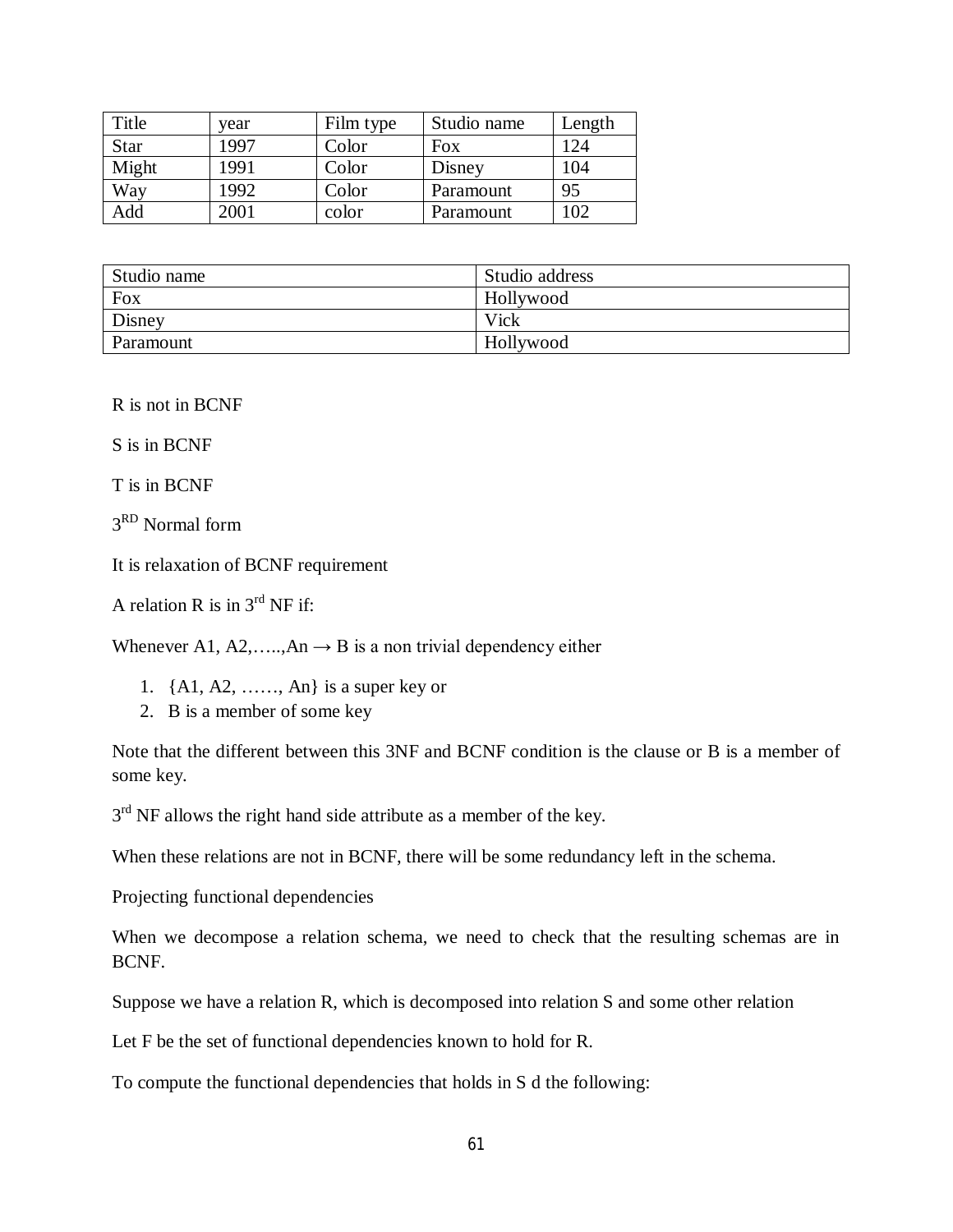R (S1, S2, S3)

Consider each set of attribute X that is contained in the set of attributes of S

Compute  $X^+$ 

Then for each attribute B such that

- 1. B is an attribute of S
- 2. B is in  $X^+$
- 3. B is not in X

The functional dependency  $X \rightarrow B$  holds in S

E.g. R (A, B, C, D)

 $A \rightarrow B$ 

 $B \rightarrow C$  are given for R

Let S (A, C) be one of the relations on a decomposition of R

We shall complete the dependencies that hold in S

We must compute the closure of each subset of [A, C] which is a set of attributes of S

 $A^+=A \rightarrow B \ AB$ 

$$
B \to C \quad ABC
$$

 $A^+ = \{A, B, C\}$   $A \rightarrow B$  B is not in S [A, C]

 $A \rightarrow C$  C is in S [A, C]

We do not claim that  $A \rightarrow B$  is a dependency for S

C is the schema for S

We assert dependency  $A \rightarrow C$  for S

$$
C^+ = A \rightarrow B
$$

 $B \rightarrow C$ 

 $=$  C

 $AC^+$  = ABC for  $A \rightarrow B$ 

$$
B \to C = ABC
$$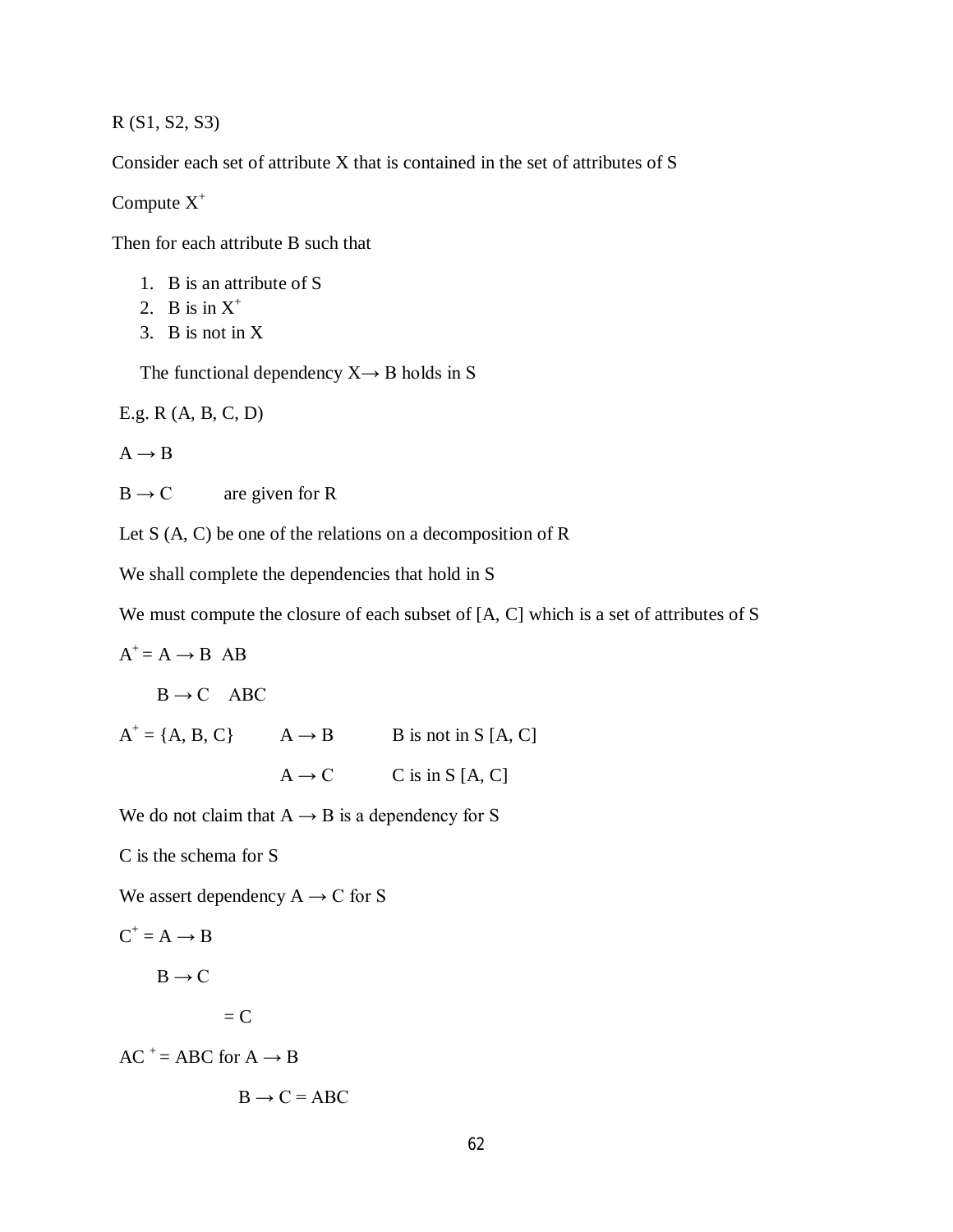| R(A B C D E)                                |                                 |                                                         |
|---------------------------------------------|---------------------------------|---------------------------------------------------------|
|                                             |                                 | S(A, B, C)                                              |
|                                             |                                 | $\mathrm{A}\rightarrow\mathrm{D}$                       |
|                                             |                                 | $\text{B} \rightarrow \text{E}$                         |
|                                             |                                 | $\text{DE} \rightarrow \text{C}$                        |
| $A^+$ =                                     |                                 |                                                         |
| $A \rightarrow D = AD$                      | $\text{A} \rightarrow \text{D}$ |                                                         |
| $B \rightarrow E = AD$                      |                                 |                                                         |
| $DE \rightarrow C = AD$                     |                                 |                                                         |
| $B^+ =$                                     |                                 |                                                         |
| $A \rightarrow D =$                         |                                 |                                                         |
| $B \rightarrow E = BE$                      | $B \rightarrow E$               |                                                         |
| $DE \rightarrow C =$                        |                                 |                                                         |
| $\text{C}^+$                                |                                 |                                                         |
| $A \rightarrow D =$                         |                                 |                                                         |
| $B \rightarrow E =$                         |                                 |                                                         |
| $DE \rightarrow C = C$                      |                                 |                                                         |
| $AB^+$                                      |                                 | the only dependency we need for S is $AB \rightarrow C$ |
| $A \rightarrow D = ABD$                     | $AB \rightarrow D$              |                                                         |
| $B \rightarrow E = ABDE$                    | $AB \rightarrow E$              |                                                         |
| $DE \rightarrow C = ABCDE AB \rightarrow C$ |                                 |                                                         |
| $AC^+ =$                                    |                                 | C is in the schema of S so we get dependency for S      |
| $A \rightarrow D = ACD$                     | $AC \rightarrow D$              |                                                         |
| $B \rightarrow E =$                         |                                 |                                                         |

 $AC \rightarrow B$  B is not in S [A, C] there is no new dependency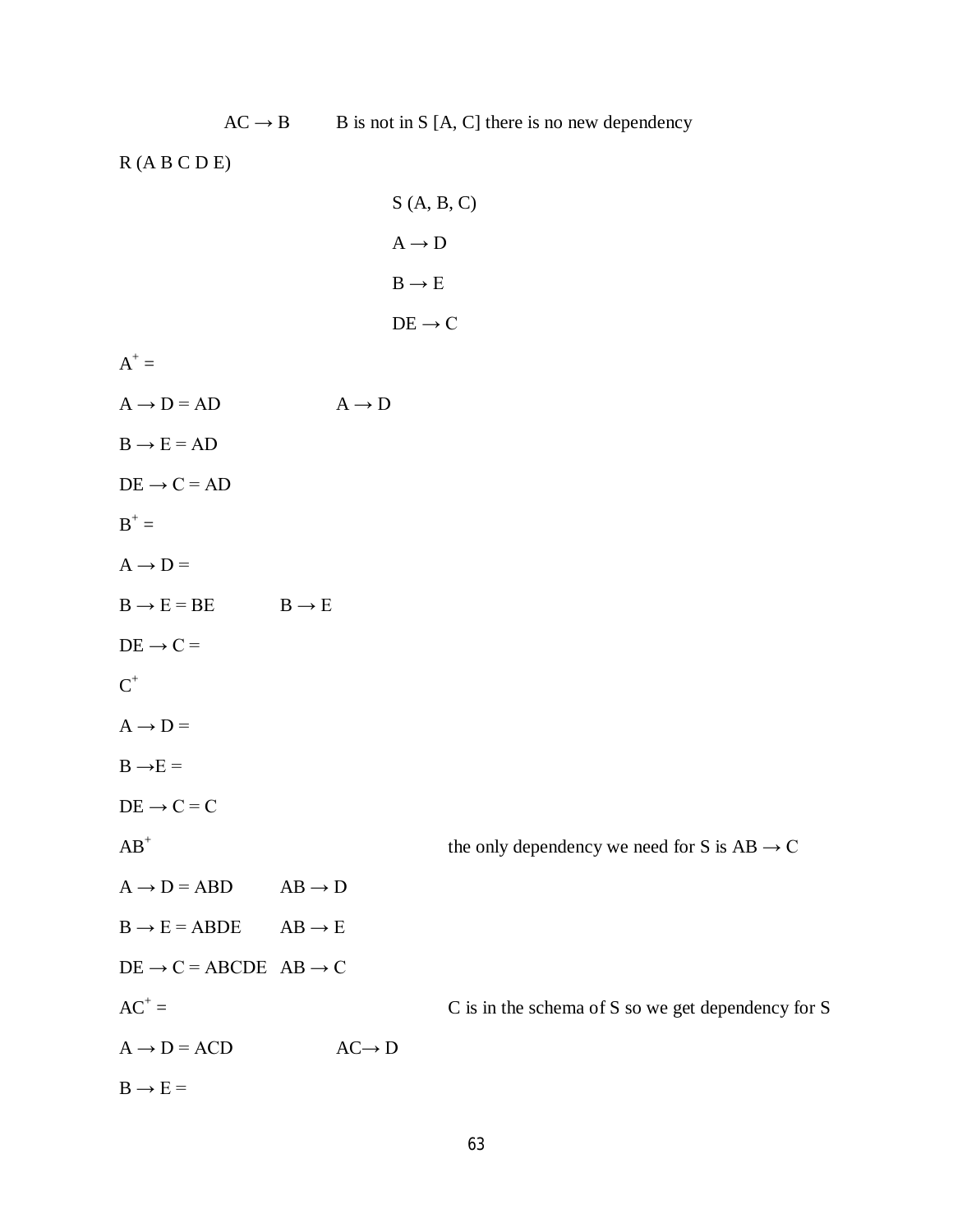$DE \rightarrow C =$  $\mathrm{BC}^+$  $A \rightarrow D =$  $B \rightarrow E = BCE$   $BC \rightarrow E$  $DE \rightarrow C =$  $\mathbf{ABC}^+$  $A \rightarrow D = ABCD$  ABC  $\rightarrow D$  $B \rightarrow E = ABCDE$  ABC  $\rightarrow E$  $DE \rightarrow C = ABCDE$ Find the implied FD's

Suppose we have a relation ABCD with some FD's F. If we decide to decompose ABCD into ABC and AD, what are the FD's for ABC and AD

 $F = AB \rightarrow C$  $C \rightarrow D$  $D \rightarrow A$ {A, B, C}  $A^+$  $C \rightarrow A$  $B^+$  $AB \rightarrow C$  $C^+$  = CD  $C \rightarrow D$  BC  $\rightarrow A$  $CDA^{\wedge}$   $C \rightarrow A$  $AB^+= ABC$   $AB \rightarrow C$  $ABCD \tAB \rightarrow D$  $AC^+ = ACD$  $AC \rightarrow D$  $BC^+=BCD$  $BC \rightarrow D$ ABCD  $BC \rightarrow A$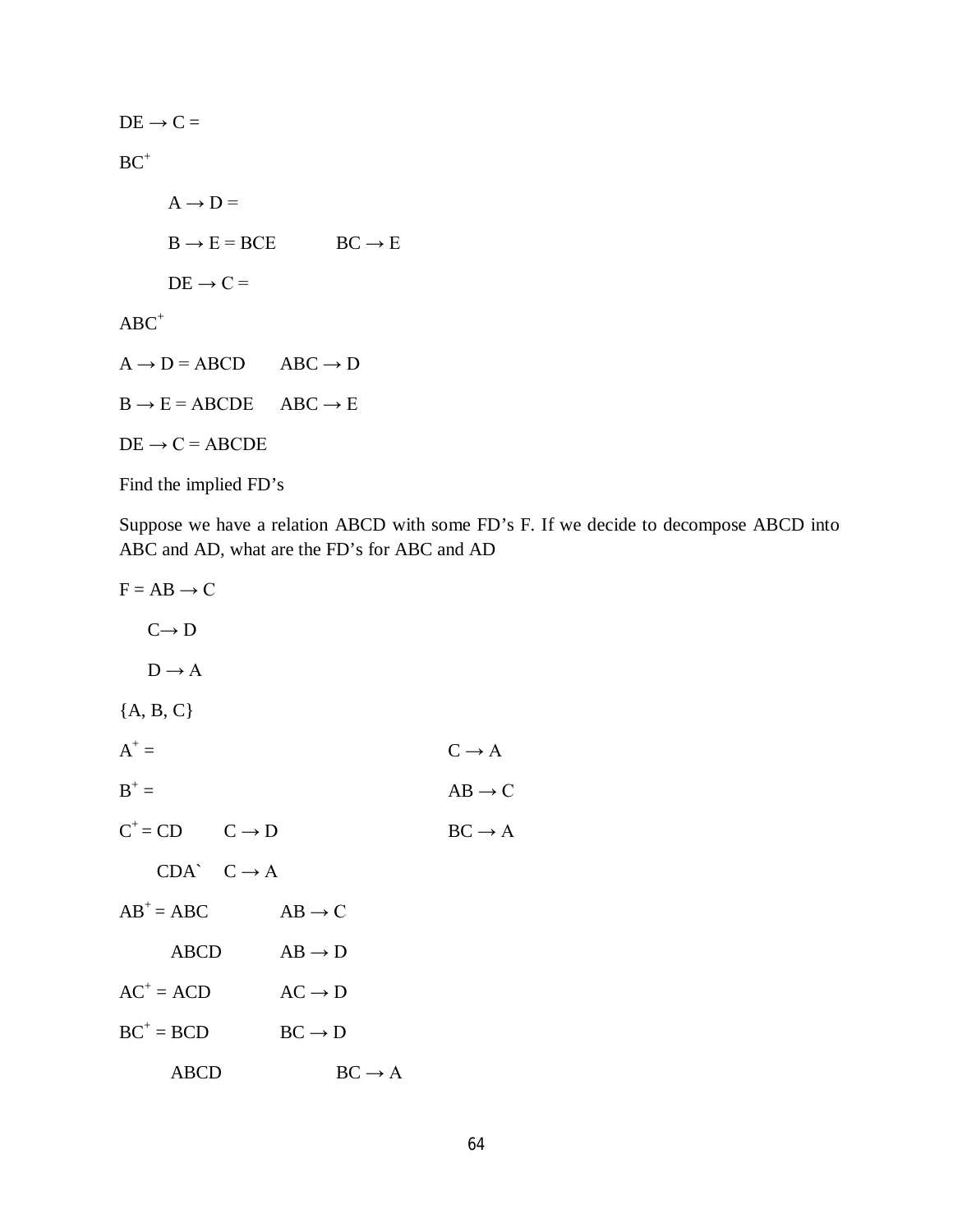${A, D}$  $A^+$  =  $D^+$  = AD = D  $\rightarrow$  A In ABC with FD's  $A \rightarrow B$  $B \rightarrow C$ 

Project at AC

1.  $A^+$  = ABC yields  $A \rightarrow B$ ,  $A \rightarrow C$ 2.  $B^+$  = BC yields  $B \to C$ 3.  $C^+ = C$ 4.  $AB^+ = ABC$  yields  $AB \rightarrow C$ 5.  $AC^+ = ABC$  yields  $AC \rightarrow B$ 6.  $BC^+ = BC$ 7.  $ABC = ABC$ 

Resulting FD's

 $A \rightarrow B$ 

 $A \rightarrow C$ 

 $B \rightarrow C$ 

Consider the resolution R(A, B, C, D, E, F)

FD's are  $AC \rightarrow B$ 

 $BD \rightarrow F$ 

 $F \rightarrow CE$ 

Find all the key of R

Find non trivial dependence key

Computing the closure of attribute

- 1. Let X be a set of attribute that eventually will become the closure -first we initialize X to be  $\{A1, A2, \ldots, An\}$
- 2. We repeatedly search for some functional dependency B1, B2, …, Bn  $\rightarrow$  C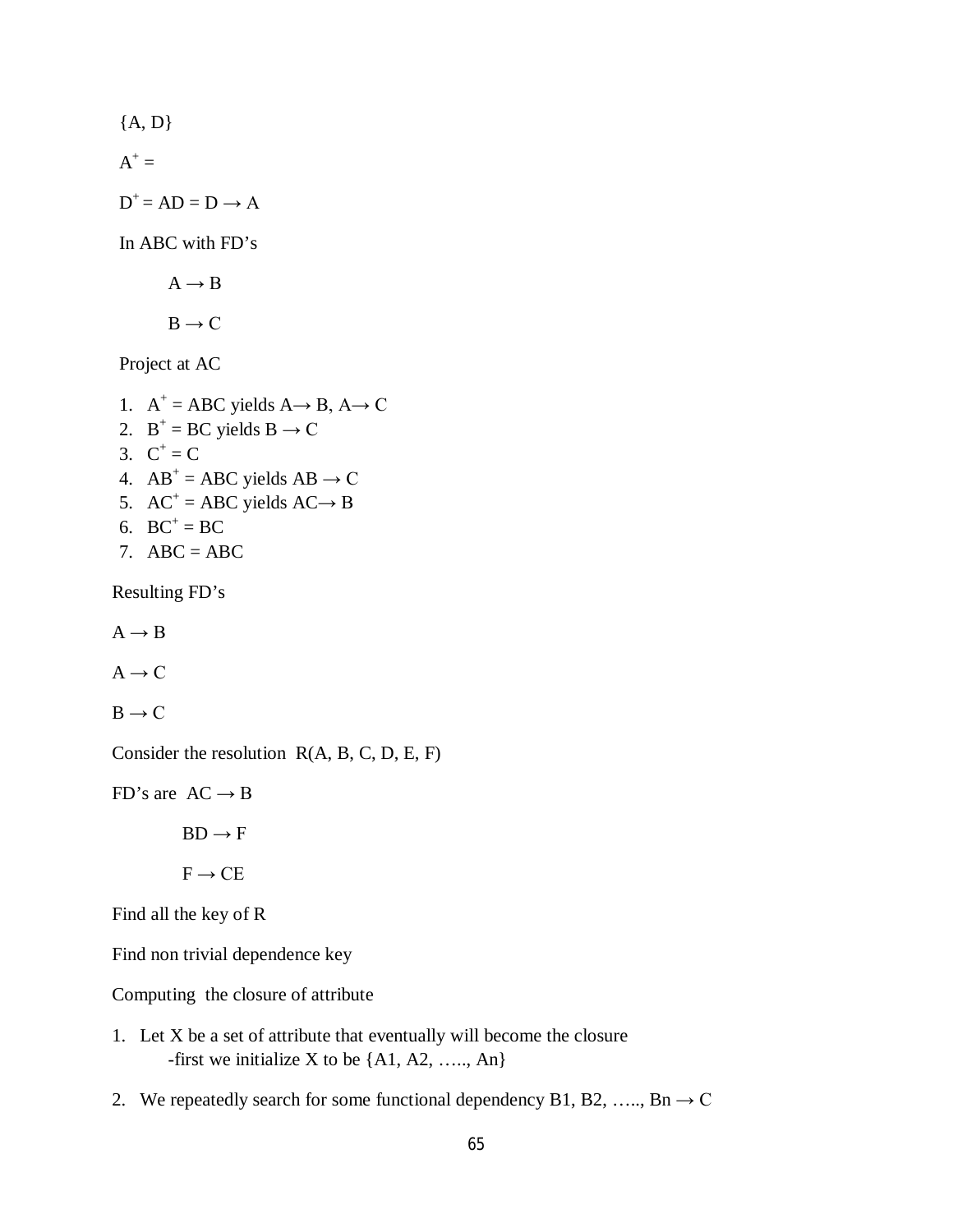Such that all B1, B2, .....,Bn are in the set of attribute X but cc is not. We add C to the set X.

- 3. Repeat 2 as many times as necessary until no more attributes can be added to X.
- 4. The set X after no more attributes can be added to it is the correct value of  $\{A1, A2, \ldots, An\}^+$

#### **Algorithm for decomposition**

Input; relation schema R and set of FD's for R

- 1. Complete keys for R based on FD
- 2. Repeat until no more BCNF violations
	- a. Pass any R' with  $AA \rightarrow BB$  that violates BCNF
	- b. Decompose R' unto R1 (AA, BB) and R2 (AA, CC) where CC is all attribute in R' except (AA, BB)
	- c. Compute FD for R1 and R2
	- d. Compute key for R1 and R2 based on FD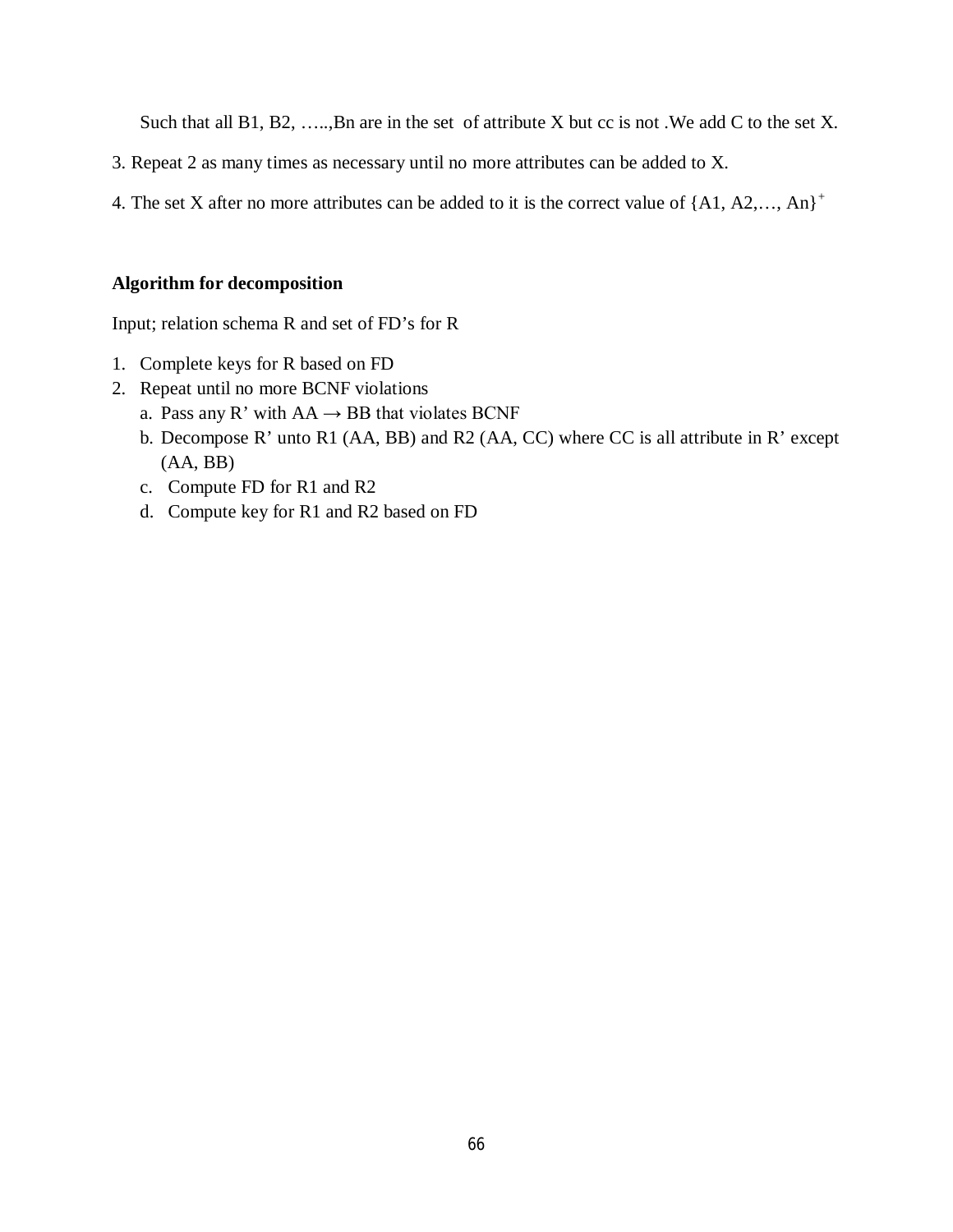# **WEEK – SIX**

# **ALGORITHM DERIVING CANDIDATE KEYS FROM FDS**

Input: a set S of FDS that contain only subsets of a header H

Output: the set C of super keys that hold as candidate keys in all relation universes over H in which all FDS in S hold

begin

 $C := \emptyset$  // found candidate keys

 $Q := {H} / /$  super keys that contain candidate keys

while  $Q \ll \emptyset$  do

let K be some element from Q;Type equation here.

 $Q := Q - \{K\};$ 

 $minimal := true;$ 

for each  $X \rightarrow Y$  in S do

 $K := (K-Y) \cup X;$ 

if  $K'$  in  $K$  then

minimal  $:=$  false ;

$$
Q := Q \cup \{ K' \};
$$

end if.

end for

if minimal and there is not a subset of K in C then remove all super keys of K from C ;

 $C := C \cup \{K\}$ 

end if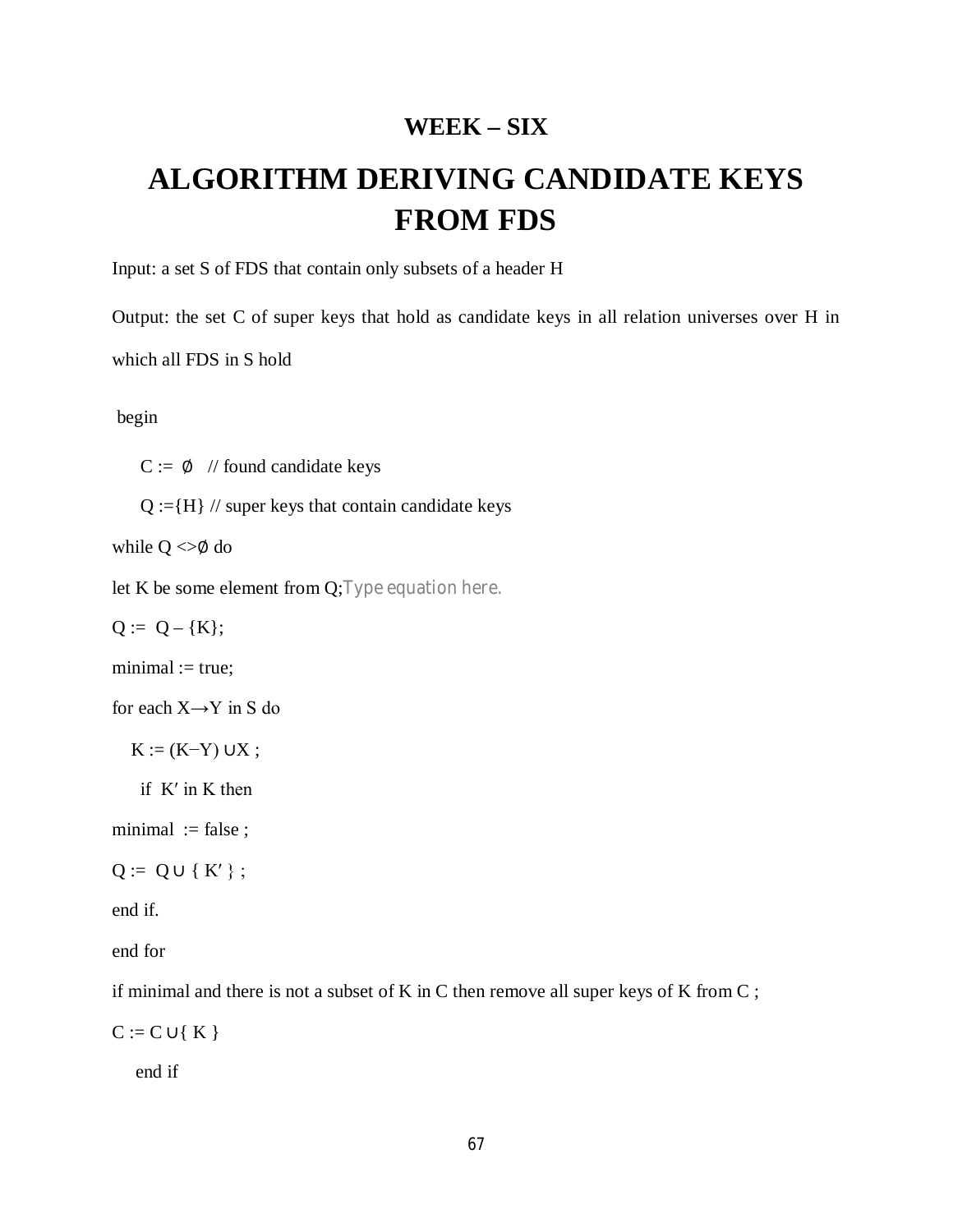#### end while

end.

Lossless join property:

- Can recover any instance of the decomposed relation from corresponding instance of the smaller relations.
- It is required to be reversible.
- It wants no information loss in the process.

The decomposition is lossless since it does not lose any information contained in the original relation.

- It does not generate any spurious tuples which leads to false or misleading information
- It is called non additive join since it does not add any new tuples
- It allows to get back exactly what we started with before decomposing.

Remember we decompose to do away with redundancy and all of the problems associated with the duplication data.

| Supplier     | Parts          | Project | Supplier     | Part           | Part           | projects |
|--------------|----------------|---------|--------------|----------------|----------------|----------|
| <b>Bello</b> | $\overline{2}$ | bks     | Bello        | 2              | $\overline{2}$ | bks      |
| John         | $\overline{2}$ | ruler   | John         | $\overline{2}$ | 2              | ruler    |
|              |                |         |              |                |                |          |
| Project      | supplier       |         | Supplier     |                | part           | project  |
| <b>Bks</b>   | Bello          |         | <b>Bello</b> | $\overline{2}$ | <b>Books</b>   |          |
| Ruler        | John           |         | Bello        | $\overline{2}$ | Rulers         |          |
|              |                |         | John         | $\overline{2}$ | <b>Books</b>   |          |
|              |                |         | John         | $\overline{2}$ | Rulers         |          |

| Supplier     | Part          | projects |
|--------------|---------------|----------|
| <b>Bello</b> | $\mathcal{D}$ | bks      |
| John         |               | rulers   |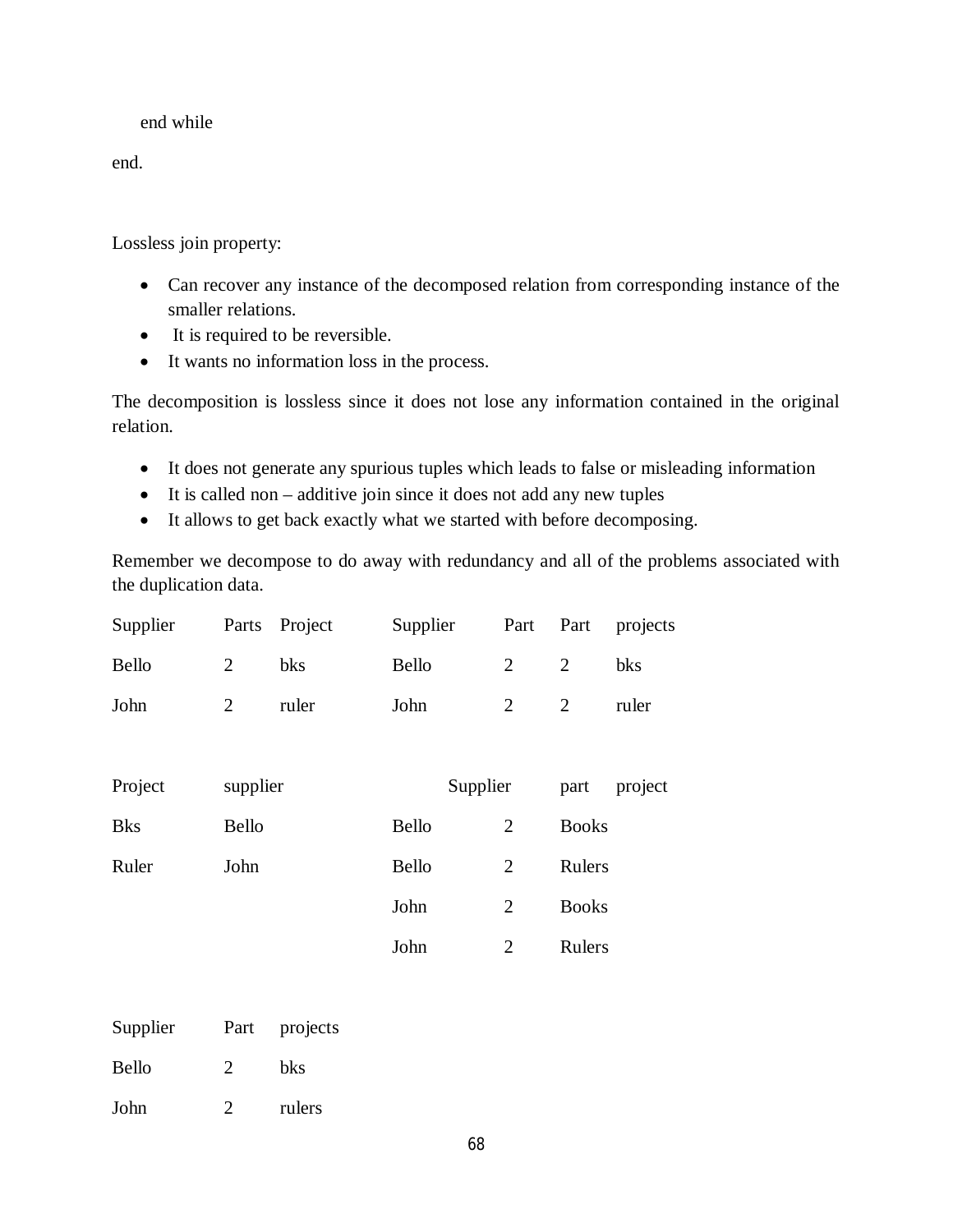The question is: What conditions must be satisfied in other to guarantee that joining  $R_1$  and  $R_2$ back together takes back to original R?

A decomposition  $D = \{R_1, R_2\}$  of R has the lossless join property with respect to the set of FD's f if

- FD( $R_1 \cap R_2$ )  $\rightarrow$  ( $R_1 R_2$ ) is in f<sup>+</sup> or
- FD( $R_1 \cap R_2$ )  $\rightarrow$  ( $R_2 R_1$ ) isin f<sup>+</sup>

# **MULTIVALUE DEPENDENCIES**

# **4NF**

- A relation R is in 4NF if for every nontrivial MVD  $X \rightarrow Y$  in R, X is a super key.
- That is all FD's and MVD's follow from key  $\rightarrow$ other attributes(i.e. no MVD's and no FD's besides key functional dependencies).
- 4NF is stronger than BCNF.
- Because every FD is also a MVD.

# **Multivalued Dependencies**

A multivalued dependency (MVD) has the form  $X \rightarrow Y$  where X and Y are sets of attributes in a relation R.

 $X \rightarrow Y$  means whenever two rows in R agree on all the attributes of X then we can swap their Y components and get new rows that are also in R.

| $\mathbf X$ | Y              | Z              |                        |
|-------------|----------------|----------------|------------------------|
| $\rm{a}$    | $b_1$          | $\mathbf{c}_1$ |                        |
| $\rm{a}$    | b <sub>2</sub> | C <sub>2</sub> |                        |
| $\rm{a}$    | $b_1$          |                | $c_2$ must be in R too |
| $\rm{a}$    | b <sub>2</sub> | $\mathbf{c}_1$ |                        |
| -           |                | -              |                        |
|             |                |                |                        |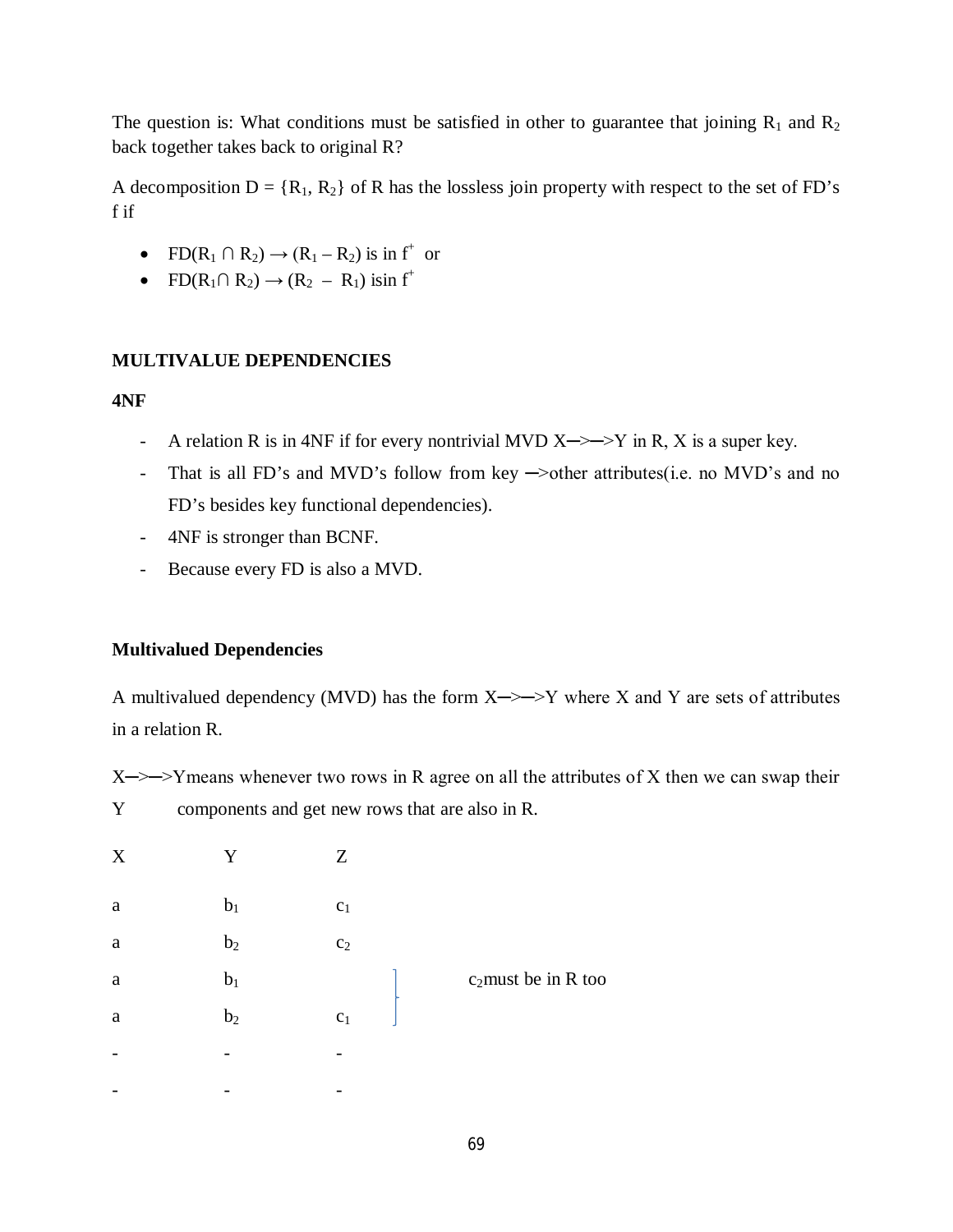$MVD$  student( $s_1d, c_1d, club$ )

 $s_i$ d  $\rightarrow$   $\rightarrow$   $c_i$ d

Given: Relation R and set of MVD's for R

Definition: R is in 4NF with respect to its MVD's if every nontrivial MVD  $AA\rightarrow\rightarrow BB$ , AA contains a key.

Note: Since every FD is also in MVD, 4NF implies BCNF

#### **Trivial M VD**

A trivial MVD is when the RHS is a subset of its LHS. AA─>─>BB where BB is a subset of AA or (AA U BB) does not contain all the attributes of R.

#### **Nontrivial MVD**

AA—>>BB where BB is not a subset of AA and (AA U BB) does not contain all attributes of R.

## **MVD**

Definition:

 $AA \rightarrow\rightarrow BB$  is an MVD for relation R if:

For all tuples t, u in R,

If t  $[AA] = u [AA]$  then there exists a V in R such that:

- 1.  $v[AA] = t[AA]$
- 2.  $v[BB] = t[BB]$
- 3.  $v[CC] = u[CC]$

where CC is all attributes in R except (AA U BB).

MVD is when there are 2 independent  $1 : N$  relationships,  $A : B$  and  $A : C$  are mixed in the same relation. You represent an MVD by X─>─>Y

- 1. Y is a subset of X
- 2.  $X U Y = R$  both attributes together equals the relation.

#### **Complete MVD + FD rules**

- FD is reflexivity

augumentation

transitivity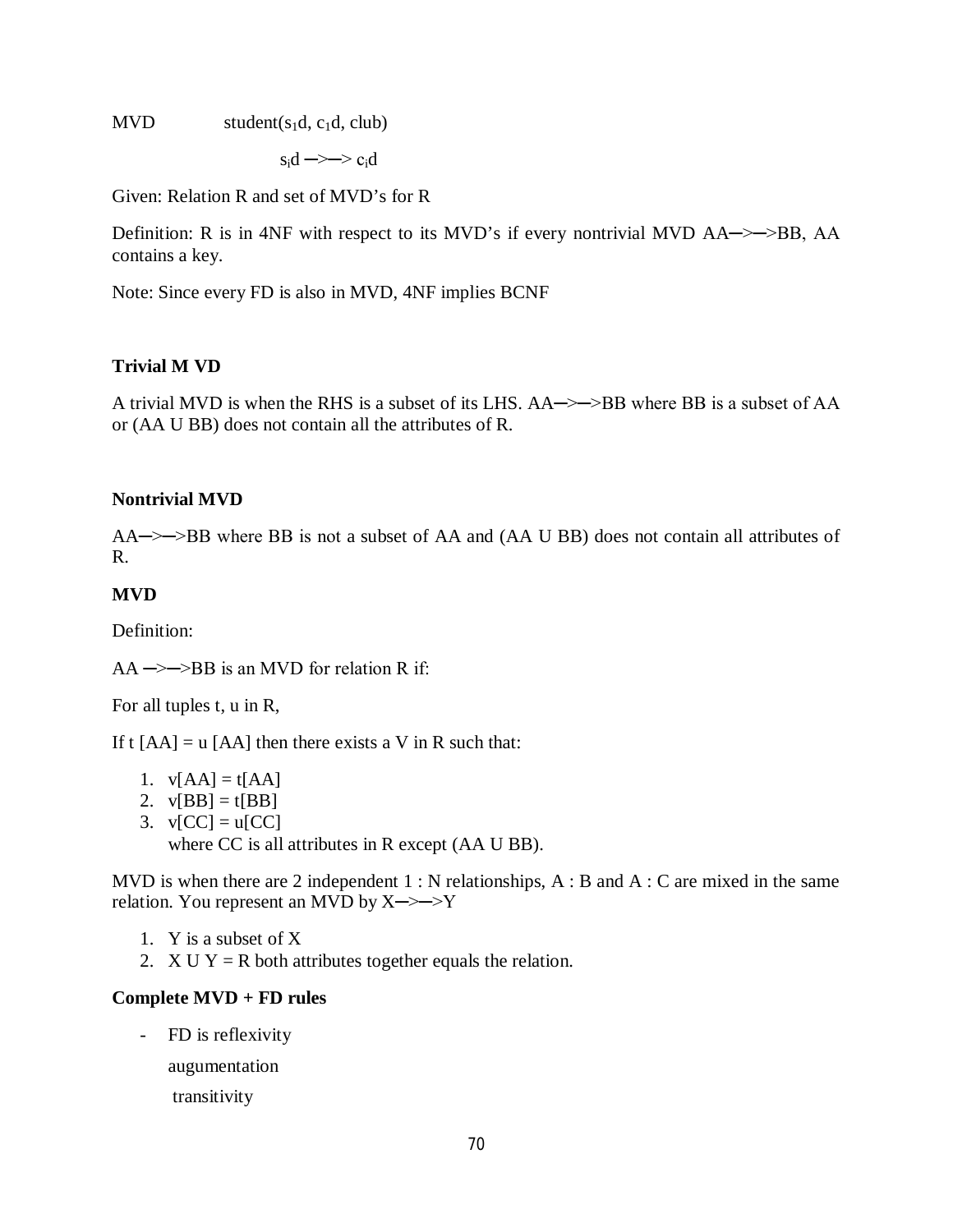- MVD is complementation If  $X \rightarrow Y$  then  $X \rightarrow \rightarrow$  attributes  $(R) - X - Y$
- MVD is augumentation If  $X \rightarrow Y$  and  $V \subseteq W$  then  $XW\rightarrow YV$
- MVD is transitivity If  $X \rightarrow Y$  and Y─>─>Z then

 $X \rightarrow Z - Y$ 

- Replication (FD is MVD) If X─>─>Y then X─>─>Y - Coalescence If  $X \rightarrow Y$  and  $Z \subseteq Y$  and there is W is disjoint from Y such that

w─>z then x─>z.

#### **Algorithm for Decomposing a relation into 4NF relation (same ideas as BCNF)**

Input: Relation schema R and set of FD's and MVD's for R

- -1- Compute keys for R based on FD's
- -2- Repeat until no more 4NF violations

-2a- Pick any R′ with AA─>─>BB that violates 4NF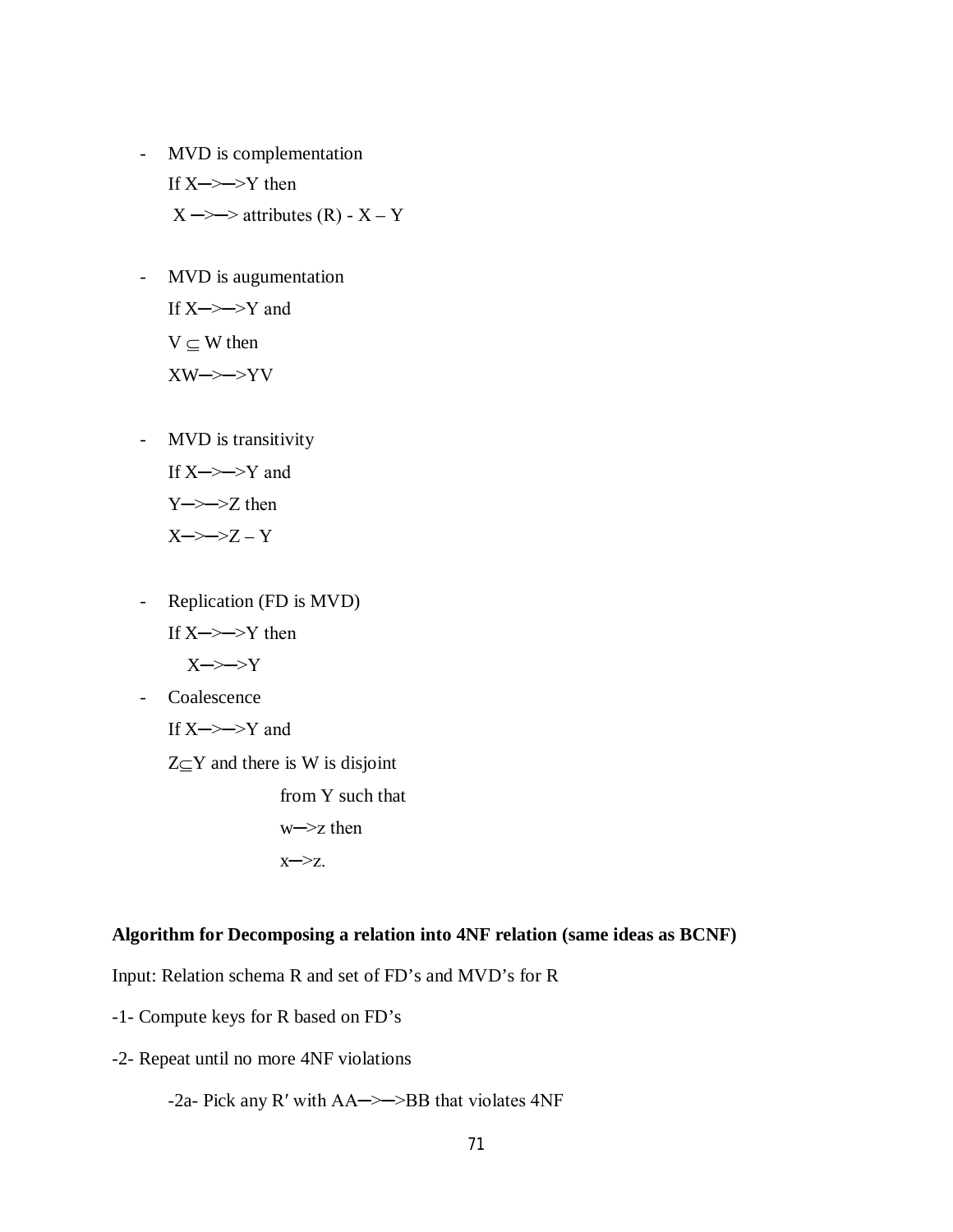-2b- Decompose  $R'$  into  $R_1(AA, BB)$  and

 $R_2(AA,CC)$  where is all attributes in R' except( $AA \cup BB$ )

-2c- Compute FD's and MVD's for  $R_1$  and  $R_2$ 

-2d- Compute keys for  $R_1$  and  $R_2$  based on FD's

#### **Algorithm for decomposing a relation into BCNF**

Input: Relation schema R and set of FD's for R

-1- Compute keys for R based on FD's

-2- Repeat until no more BCNF violations;

-2a- pick any R' with  $AA \rightarrow BB$  that violates BCNF

-2b- decompose  $R'$  into  $R_1(AA,BB)$  and

 $R_2(AA,CC)$  where

CC is all attributes in R′ except (AA U BB).

-2c- compute FD's for  $R_1$  and  $R_2$ 

-2d- compute keys for  $R_1$  and  $R_2$  based on FD's

#### **5NF**

L has no join dependency

If a relation is already in 3NF and each of its keys consists of a single attribute, it is also in 5NF.

5NF is also called project-join normal form.

L it is the highest normal form.

L there may be some relations that are in 4NF, but still have some redundant information. However, there are no violating MVD's and/or FD's so we cannot use either of these dependencies to decompose the relation.

- Consider each of the following proposed rules regarding dependencies
- For each, if it is false give a counter example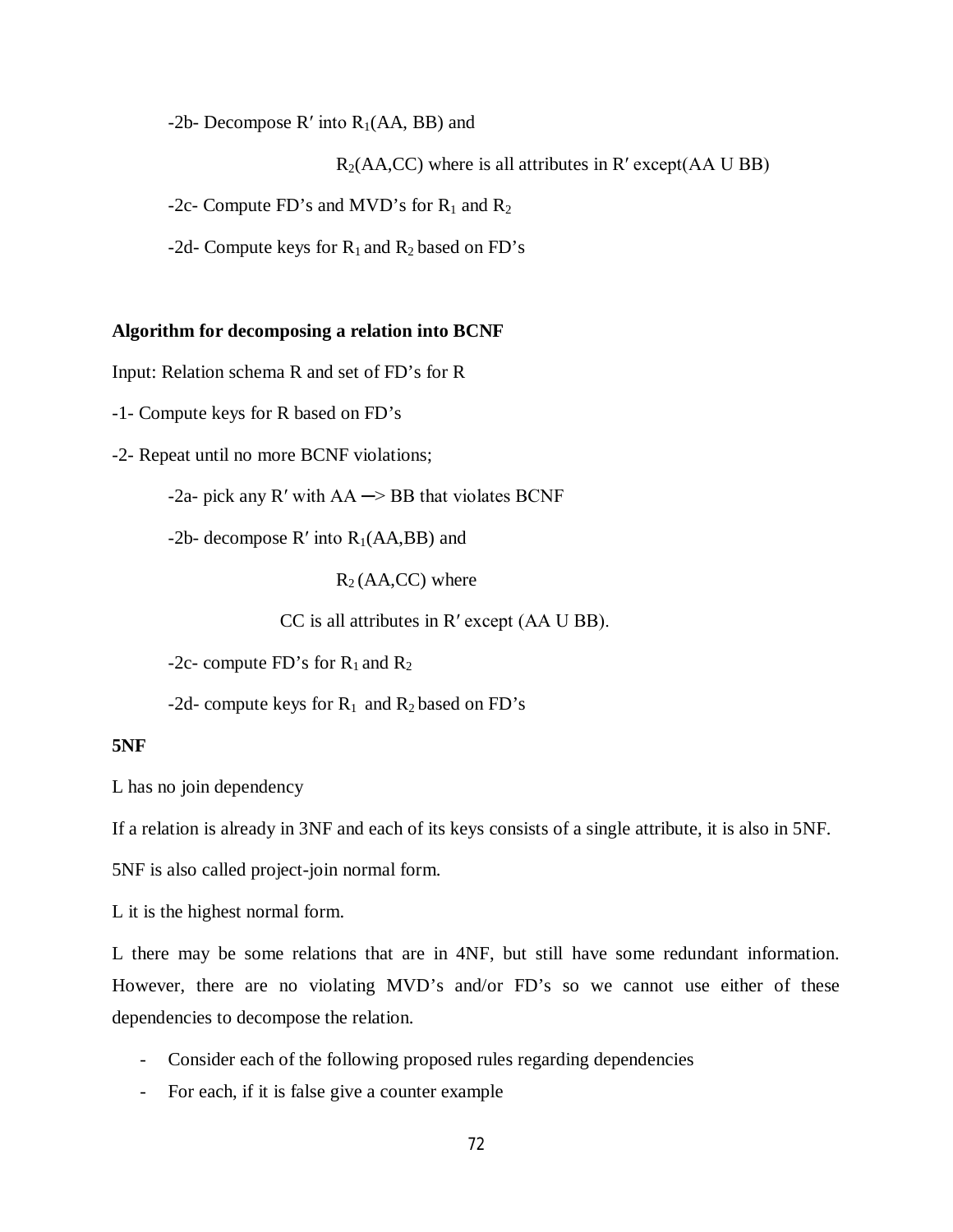If it is true, give a brief argument.

- Why it is true e.g. by applying the closure to desire FD's.
- You may assume the relation to which they apply is  $R(A, B, C, D)$ 
	- a) If  $A \rightarrow B$  then  $A \rightarrow B$

If  $A \rightarrow B$  then  $A \rightarrow \rightarrow B$  false.  $A \rightarrow B$  $A \rightarrow \rightarrow B$  $BC \rightarrow D$ 

b) If A─>B and BC─>D then AC─>D true Applying closure to  $AC^+ = ABCD$  $ABCD =$ contains D

The transitive rule also works.

Note that you can't reduce ABC→ BD to AC→D by receiving B from both sides.

c) If A─>B and

B->→>C then A─>─>BD Applying the transitive rule to  $A \rightarrow B$  and  $B \rightarrow C$  yields  $A \rightarrow C$ Applying the promotion rule to  $A \rightarrow C$  the yields  $A \rightarrow \rightarrow C$ Applying complementation rule to  $A \rightarrow \rightarrow C$  then yields  $A \rightarrow \rightarrow BD$ 

#### **Algorithm Testing for the Lossless Join Property**

- 1) Create a matrix S with one row i for each relation  $R_i$  in the decomposition D, and one column j, for each attribute  $A_j$  in R.
- 2) Set  $S(i, j)$  i=b<sub>ij</sub> for all matrix entries

(\* each  $b_{ij}$  is a distinct symbol associated with indices  $(i, j)$  \* ).

3) For each row i representing relation schema  $R_i$  for each column j representing attribute  $A_i$ . If  $R_i$  includes attributes  $A_i$  then set S (i, j) i=a<sub>i</sub>

(\* each  $a_i$  is a distinct symbol associated with index j \*)

4) Repeat the following until a loop execution results in no changes to S.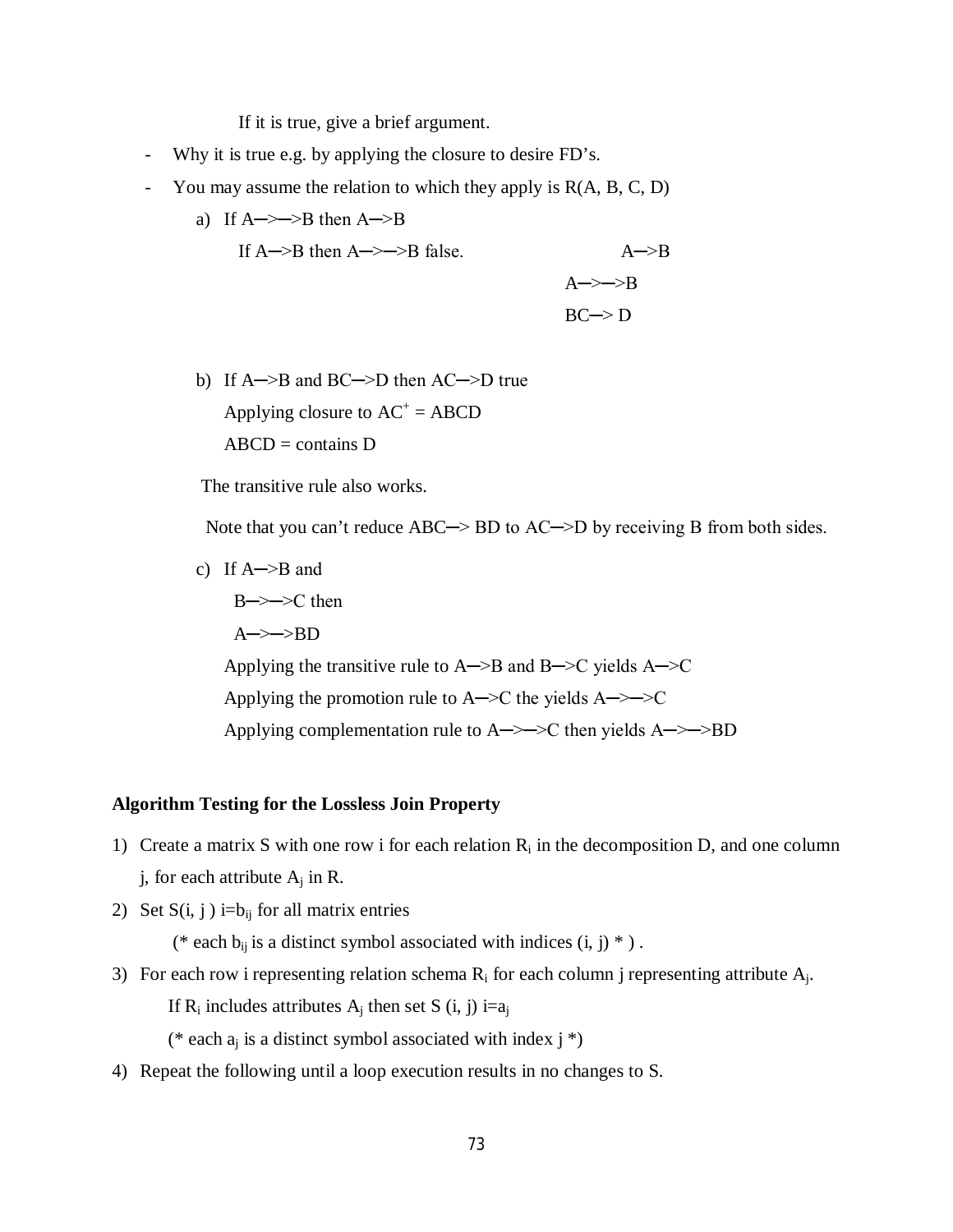For each functional dependency  $X \rightarrow Y$  in f, for all rows in S which have the same symbol in the columns corresponding to attributes in X

Make the symbols in each column that correspond to an attribute inY be the same in all these rows as follows:

If any of the rows has an "a" symbol for the column, set the other rows to that same "a" symbol in the column. If no "a" symbol exist for the attribute in any of the rows, choose one of the "b" symbols that appear in one of the rows for the attribute and set the other rows to that "b" symbol in the column.

5) If a row is made up entirely of "a" symbol then the decomposition has the lossless join property – otherwise, it does not.

#### **Decomposition and Lossless (non additive) Joins**

A decomposition  $D = (R_1, R_2, \ldots, R_m)$  of R has the lossless (non additive) join property with respect to set of dependencies F on R if for every relation instance r of R that satisfies f,

the following holds (\* is the natural join operation)

 $*(\Pi < R_1 > (r), \ldots, \Pi < R_m > (r)) = r$ 

Lossless join refers to loss of information not loss of tuples.

Additional tuples represent erroneous information and hence add more information.

#### **Properties of Lossless Join Decomposition.**

- 1) A decomposition  $D = \{R_1, R_2\}$  of R has the lossless join property with respect to a set of functional dependencies f on R if and only if either
	- The FD  $((R_1 \cap R_2) \to (R_1 R_2))$  is in f<sup>+</sup>or
	- The FD  $((R_1 \cap R_2) \rightarrow (R_2 R_1))$  is in f<sup>+</sup>
- 2) If a decomposition  $D = \{R_1, R_2, ..., R_m\}$  of R has the lossless join property with respect to a set of functional dependencies f on R and if a decomposition  $D_1 = \{Q_1, Q_2, \ldots, Q_k\}$  of  $R_1$  has the lossless join property with respect to the projection of f on  $R_1$ , then the decomposition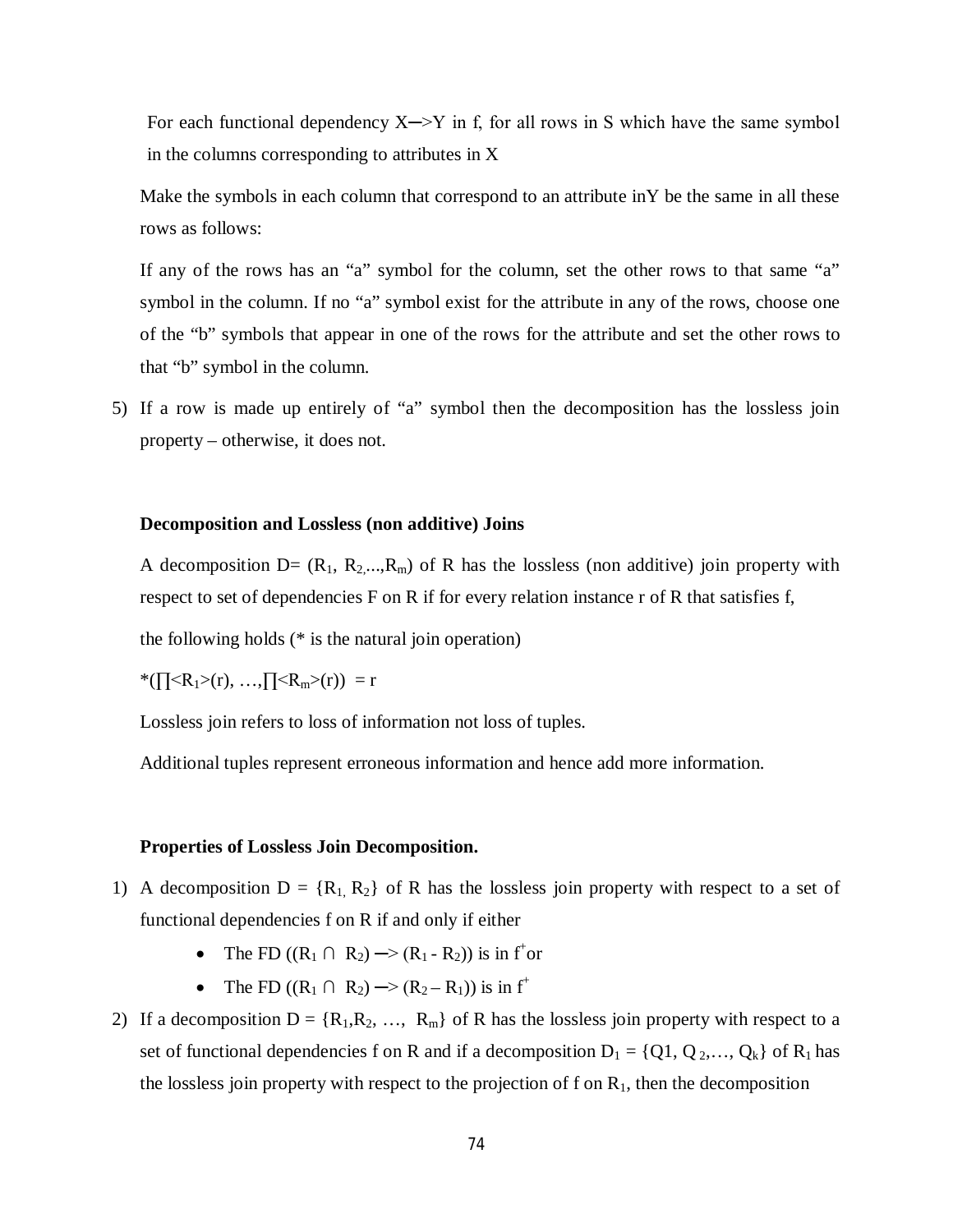$D_2 = \{R_1, R_2, \ldots, R_{i-1}, Q_1, Q_2, \ldots, Q_k, R_{i+1}, \ldots, R_m\}$  of R has the lossless join property with respect to f.

#### **Decomposition to have Lossless join Operation and Preserve Dependencies**

1) Find a minimal cover G for F

 $F^*$  is the set of functional dependencies specified in  $R^*$ )

- 2) For each left- hand side X that appears in G Create a relation schema {X U A<sub>1</sub> U A<sub>2</sub> UA<sub>m</sub>} where X A<sub>1</sub>,  $\rightarrow$  X  $\rightarrow$  A<sub>2</sub>, X  $\rightarrow$  A<sub>3</sub>,..., X Am, are all dependencies in G with X as left hand side.
- 3) Place all the remaining (unplaced) attributes in a single relation schema
- 4) If none of the relation schemas contains a key of R, create one or more relation schema that contains a key of R, create one more relation schema that contains attributes that form a key for R

R= {SSN, EName, Pnumber, PName , Plocation, Hours }

 $R1 = \{EName, Plocation\}$ 

R2={SSN, PNumber, Hours, PName, Plocation }

FD  $\longrightarrow$  SSN EName,

 $\text{PNumber} \longrightarrow \text{PName}, \text{PLocation}.$ 

 $SSN$ , PNumber  $\longrightarrow$  Hours

|       | <b>SSN</b>                                              | <b>EName</b>           | PNumber        |                | PName          | Plocation      | `Hours   |  |  |
|-------|---------------------------------------------------------|------------------------|----------------|----------------|----------------|----------------|----------|--|--|
| $R_1$ | $b_{11}$                                                | a <sub>2</sub>         | $b_{13}$       |                | $b_{14}$       | a <sub>5</sub> | $b_{16}$ |  |  |
| $R_2$ | $a_1$                                                   | $b_{22}$               | a <sub>3</sub> | a <sub>4</sub> | a <sub>5</sub> | a6             |          |  |  |
|       |                                                         | Employee (ENo eName)   | Mgr            | Dept           | Salary)        |                |          |  |  |
|       | $R = \{SSN, EName, Pnumber, Panama, Plocation, Hours\}$ |                        |                |                |                |                |          |  |  |
|       |                                                         | $R_1 = \{SSN, EName\}$ |                |                |                |                |          |  |  |

 $R_2 = \{ \text{PNumber}, \text{PName}, \text{PLocation} \}$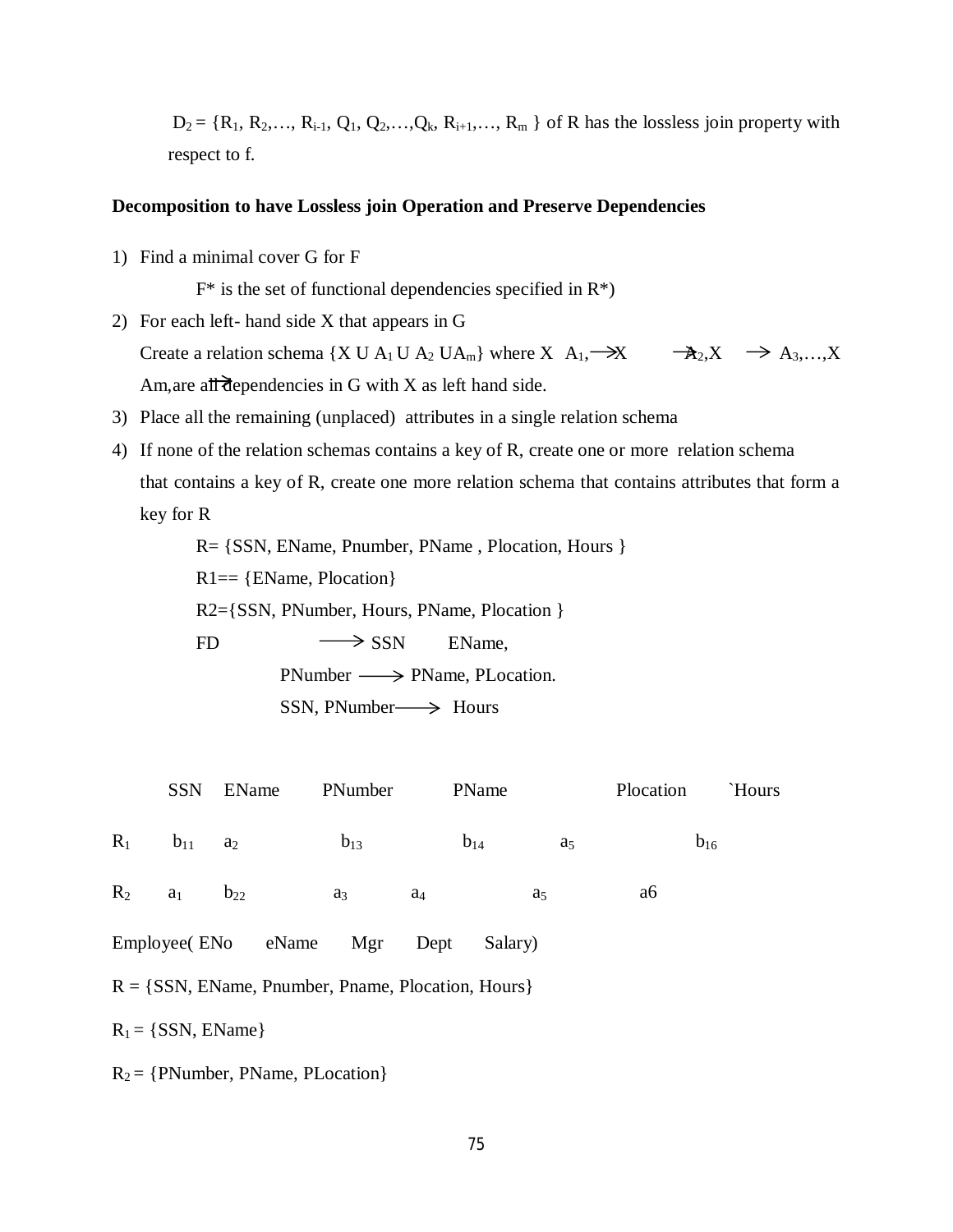## $R_3 = \{SSN, \text{PMumber}, \text{Hours}\}$

## $FD = SSN \longrightarrow EName$

 $PNumber \longrightarrow PName, PLocation$ 

 $SSN$ , Pnumber  $\longrightarrow$  Hours

|       |                | SSN EName | PNumber  | PName    | PLocation | Hours          |          |
|-------|----------------|-----------|----------|----------|-----------|----------------|----------|
| $R_1$ | a <sub>1</sub> | $a_2$     | $b_{13}$ | $b_{14}$ | $b_{15}$  |                | $b_{16}$ |
| $R_2$ | $b_{21}$       | $b_{22}$  | $a_3$    | $a_4a_5$ | $b_{26}$  |                |          |
| $R_3$ | $a_1$          | $b_{32}$  | $a_3$    | $b_{34}$ | $b_{35}$  | a <sub>6</sub> |          |

## Original matrix S at start of algorithm

|                   | SSN EName      |          | PNumber                 | PName    | PLocation      | Hours |                |
|-------------------|----------------|----------|-------------------------|----------|----------------|-------|----------------|
| $R_1$<br>$b_{16}$ | a <sub>1</sub> | $a_2$    |                         | $b_{13}$ | $b_{14}$       |       | $b_{15}$       |
| $R_2$             | $b_{21}$       | $b_{22}$ | a <sub>3</sub>          |          | a <sub>4</sub> |       | $\mathbf{a}_5$ |
| $b_{26}$          | $b_{32}$       |          |                         | $b_{34}$ | $b_{35}$       |       |                |
| $R_3$             | a <sub>1</sub> | $a_2$    | a <sub>4</sub><br>$a_3$ | $a_5a_6$ |                |       |                |

Matrix S after applying the first two functional dependencies = last row is all "a" symbols So we stop.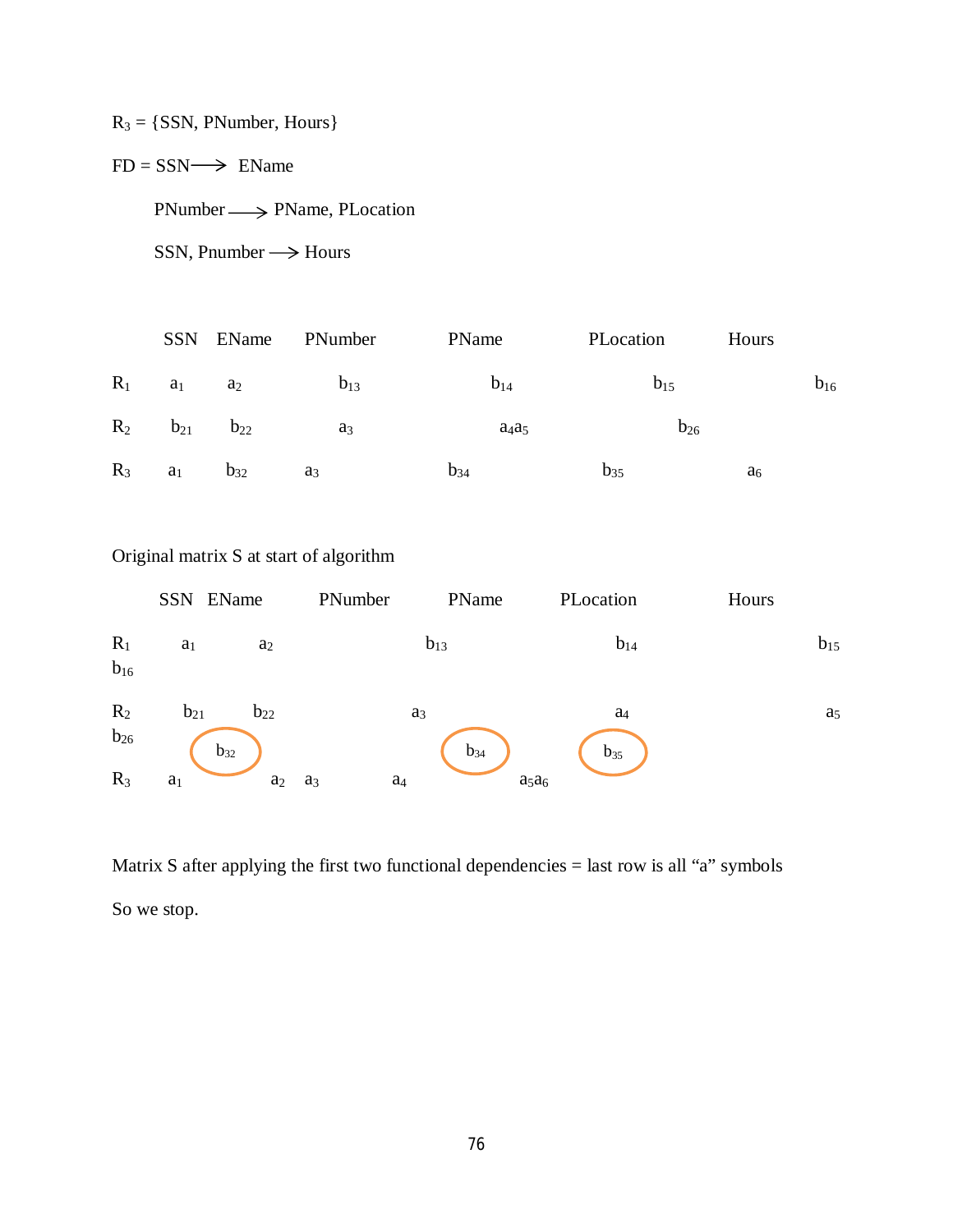## **WEEK - SEVEN**

## **MULTIVALUED DEPENDENCIES**

- $\bullet$  4<sup>th</sup> = fourth normal form
- Join dependencies
- $5^{\text{th}}$  = fifth normal form
- Inclusion dependencies
- Template dependencies
- Domain key norm form

Multivalue dependencies and Fourth Normal form

Multivalued dependencies are a consequence of first normal form which disallowed an attribute in a tuple from having a set of values or a list of values or a combination of both.

 Whenever two independent 1: N relationship A : B and A:C are mixed in the same relation by representing all possible combination an MVD may arise.

#### **Definition:**

A multivalued dependency (MVD)  $\overline{X}$   $\rightarrow$  Y specify on relation schema R, where X and Y are both subsets of R, specifies the following constraint on any relation instance r of R: if two tuples  $t_1$  and  $t_2$  exist in r such that  $t_1[X] = t_2[X]$ , then two tuples  $t_3$  and  $t_4$  should also exist in r with the following properties.

- $t_3[X] = t_4[X] = t_1[X] = t_2[X]$
- $t_3[Y] = t_1[Y]$  and  $t_4[Y] = t_2[Y]$
- $t_3[R-X-Y] = t_2[R-X-Y]$  and  $t_4[R-X-Y] = t_1[R-X-Y]$

whenever  $X \rightarrow Y$  holds, we say X multi determines Y.

Note that because of the symmetry in the definition whenever  $\mathbb{X} \longrightarrow Y$  holds in R, so does

 $X \rightarrow \rightarrow (R-X-Y)$ 

Note also that  $(R-X-Y)$  is the same as  $R - (X \cup Y) = Z$ 

Hence  $X \rightarrow Y$  implies  $X \rightarrow Z$  and therefore it is sometimes written as  $X \rightarrow Y/Z$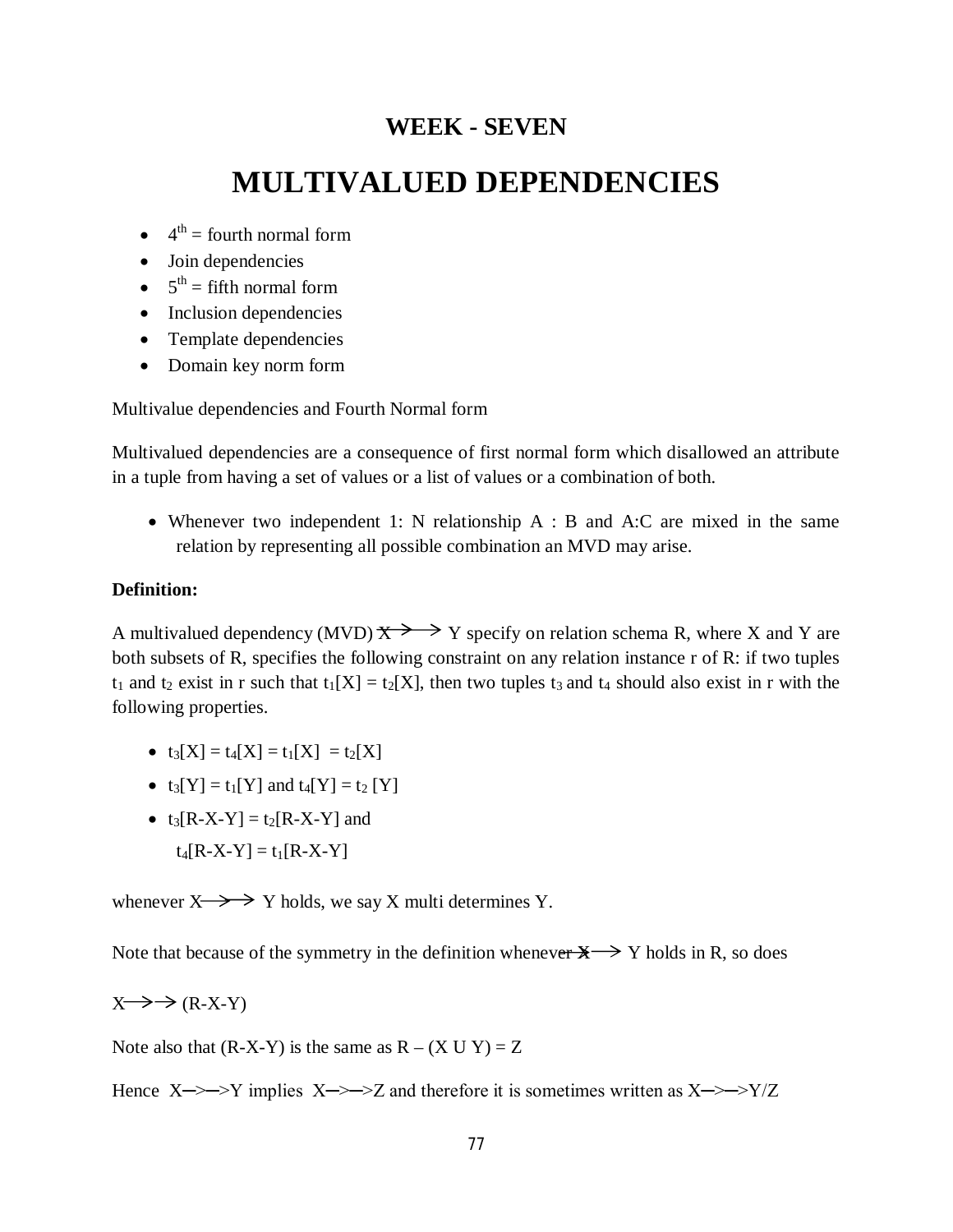EName─>─> DName

EName─>─> DName or

EName─>─> DName/ DName

#### EMP

| EName | <b>DName</b> | <b>DName</b> |
|-------|--------------|--------------|
| Smith | X            | John         |
| Smith | Y            | Anna         |
| Smith | X            | Anna         |
| Smith | Y            | John         |
|       |              |              |

| <b>Emp-Projects</b> |       |       | emp-Dependents |  |  |  |
|---------------------|-------|-------|----------------|--|--|--|
| <b>EName</b>        | DName |       | <b>EName</b>   |  |  |  |
| Smith               | X     | Smith | John           |  |  |  |
| Smith               |       | Smith | Anna           |  |  |  |

Smith works on project with PName X, Y. Has two dependent with DName John and Anna

- If we stored only the first two tuples in Emp
	- $\le$ Smith X, John>

<Smith Y, Anna>

We would incorrectly show association between project X and John and between project Y and Anna

We must store the other two tuples

 $\le$ Smith X, Anna>

<Smith Y, John>

to show that  $\{X, Y\}$  and  $\{John, Anna\}$  are associated only with Smith that is, there is no association between PName and DName in Emp.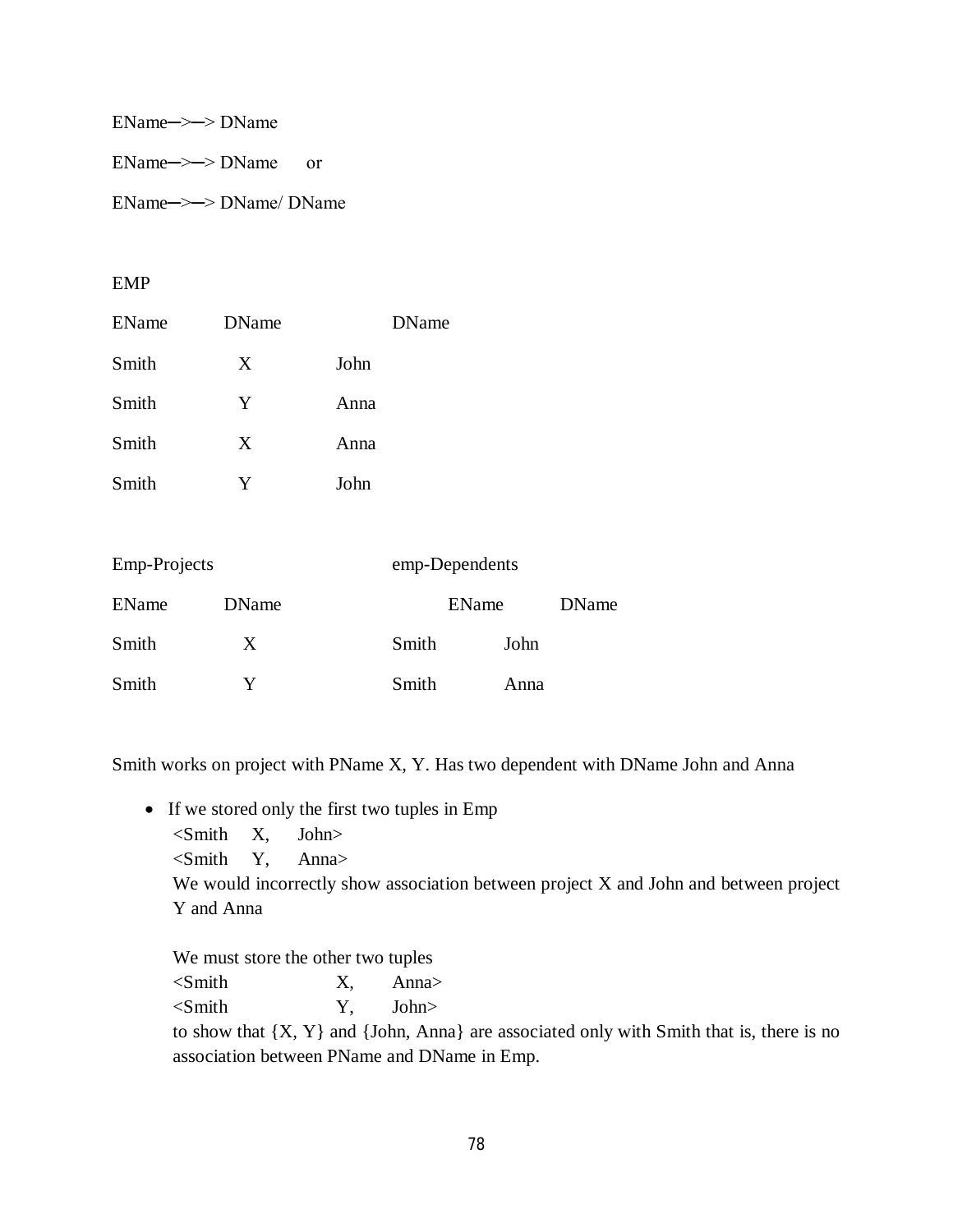An MVD  $X \rightarrow Y$  in R is called a trivial MVD if

a) Y is a subset of X or

b)  $X U Y = R$ 

Enp-Project has the trivial MVD EName->-> PName

An MVD that satisfies neither a) or b) is called a nontrivial MVD

 $Emp = is a nontrivial MVD$ 

the values of X, Y of PName are repeated with each value of DName.

This redundancy is clearly undesirable.

Emp is in BCNF because no FD holds in Emp. We need to define a fourth normal form that is stronger than BCNF.

Properties of MVD

Assume that all attribute are included in universal relation schema

 $R = \{ A_1, A_2, \ldots, A_n \}$  and that

X, Y, Z and W are subset of R

- 1. Reflexive rule for FD if  $X \ge Y$ , then  $X \rightarrow Y$ .
- 2. Augmentation rule for FD X  $\rightarrow$  Y  $\models$  XZ  $\rightarrow$  YZ
- 3. Transitive rule for FD { X  $\rightarrow$  Y, Y  $\rightarrow$  Z}  $\models$  X $\rightarrow$  Z
- 4. Complementation rule for MVD  $X \rightarrow Y$   $\models$

$$
X \rightarrow \rightarrow \{R - (XUY)\}
$$

5. Augmentation rue for MVD if  $X \rightarrow Y$  and

 $W \geq Z$  then

$$
WX \rightarrow YZ
$$

- 6. Transitive rule for MVD {  $X \rightarrow Y$ ,  $Y \rightarrow Z$ }  $\neq X \rightarrow Z Y$
- 7. Replication rule (FD to MVD)  $X \rightarrow Y = X \rightarrow Y$
- 8. Coalescence rule for FD as MVDs

If  $X \rightarrow Y$  and there exist W with the properties that

(a) W  $\cap$  Y is empty

(b)  $W \rightarrow Z$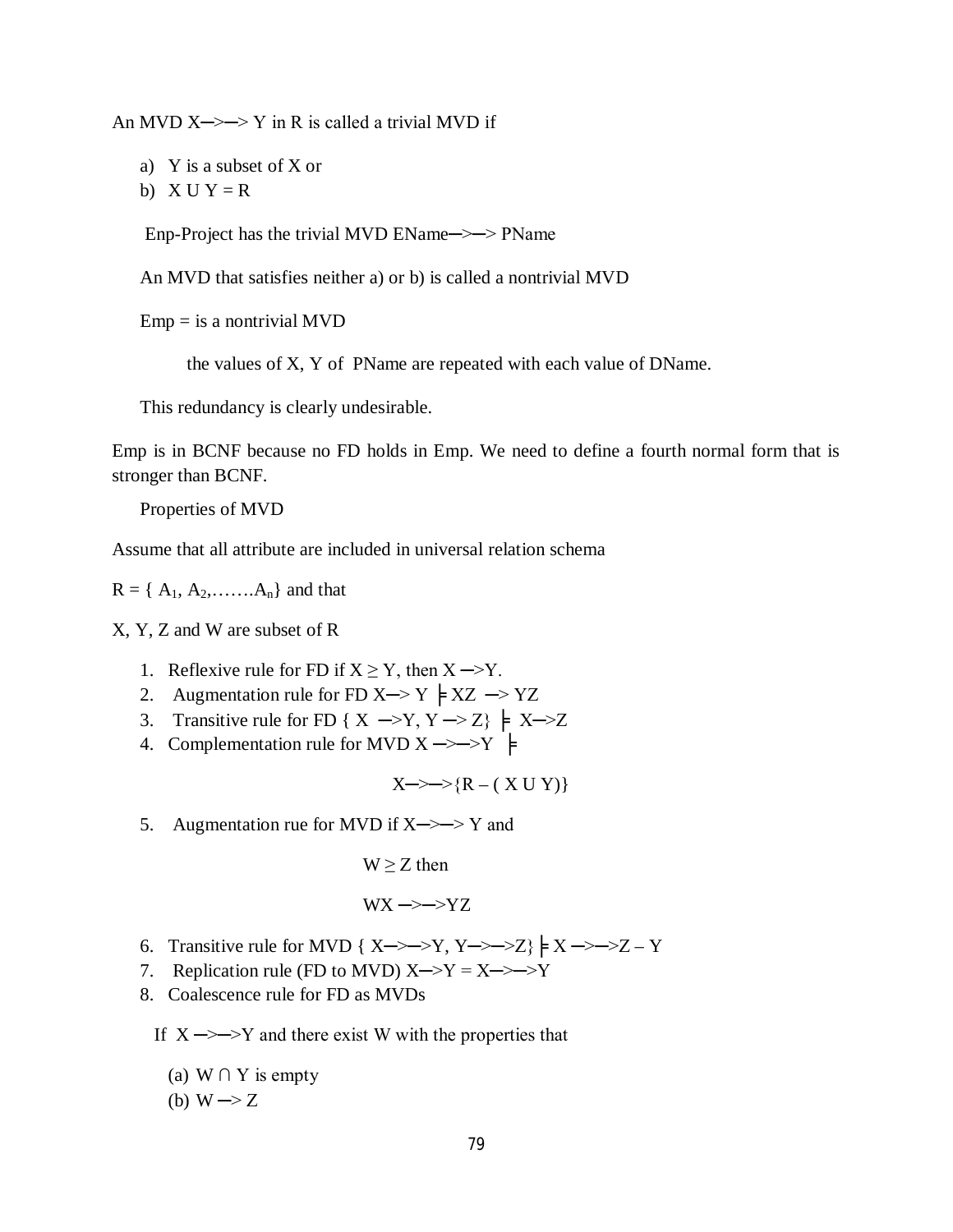(c)  $Y>Z$  then  $X \rightarrow Z$ 

#### **Fourth Normal Form**

A relation schema R is in 4NF with respect to a set to dependencies f if for every non trivial multivalued dependency  $X \rightarrow Y$  in  $f^*$ , X is a super key for R.

EMP relation is not in 4NF because in the non trivial MVDs EName  $\rightarrow$  >> PName and EName ─>─>Dname

EName is not a super key of EMP

We decompose EMP into EMP-Project and EMP – dependent

Both EMP – project and EMP – dependent are in  $4<sup>th</sup>$  NF. Because Ename  $\rightarrow$  > Pname is a trivial MVD in EMP – project.

In fact no non trivial MVDs hold in either EMP – project or EMP – dependent

Emp

| EName        |             | PName DName | emp - project   |              |
|--------------|-------------|-------------|-----------------|--------------|
| Smith        | X           | John        | EName           | PName        |
| Smith        | Y           | Anna        | Smith           | X            |
| Smith        | $\mathbf X$ | Anna        | Smith           | Y            |
| Smith        | y           | John        | <b>Brown</b>    | W            |
| <b>Brown</b> | W           | Jim         | <b>Brown</b>    | X            |
| <b>Brown</b> | X           | Jim         | <b>Brown</b>    | Y            |
| <b>Brown</b> | y           | Jim         | <b>Brown</b>    | Z            |
| <b>Brown</b> | Z           | Jim         |                 |              |
| <b>Brown</b> | W           | Joan        | $emp$ – project |              |
| <b>Brown</b> | $\mathbf X$ | Joan        | <b>EName</b>    | <b>DName</b> |
| <b>Brown</b> | y           | Joan        | Smith           | John         |
| <b>Brown</b> | Z           | Joan        | Smith           | Anna         |
| <b>Brown</b> | W           | <b>Bob</b>  | <b>Brown</b>    | Jim          |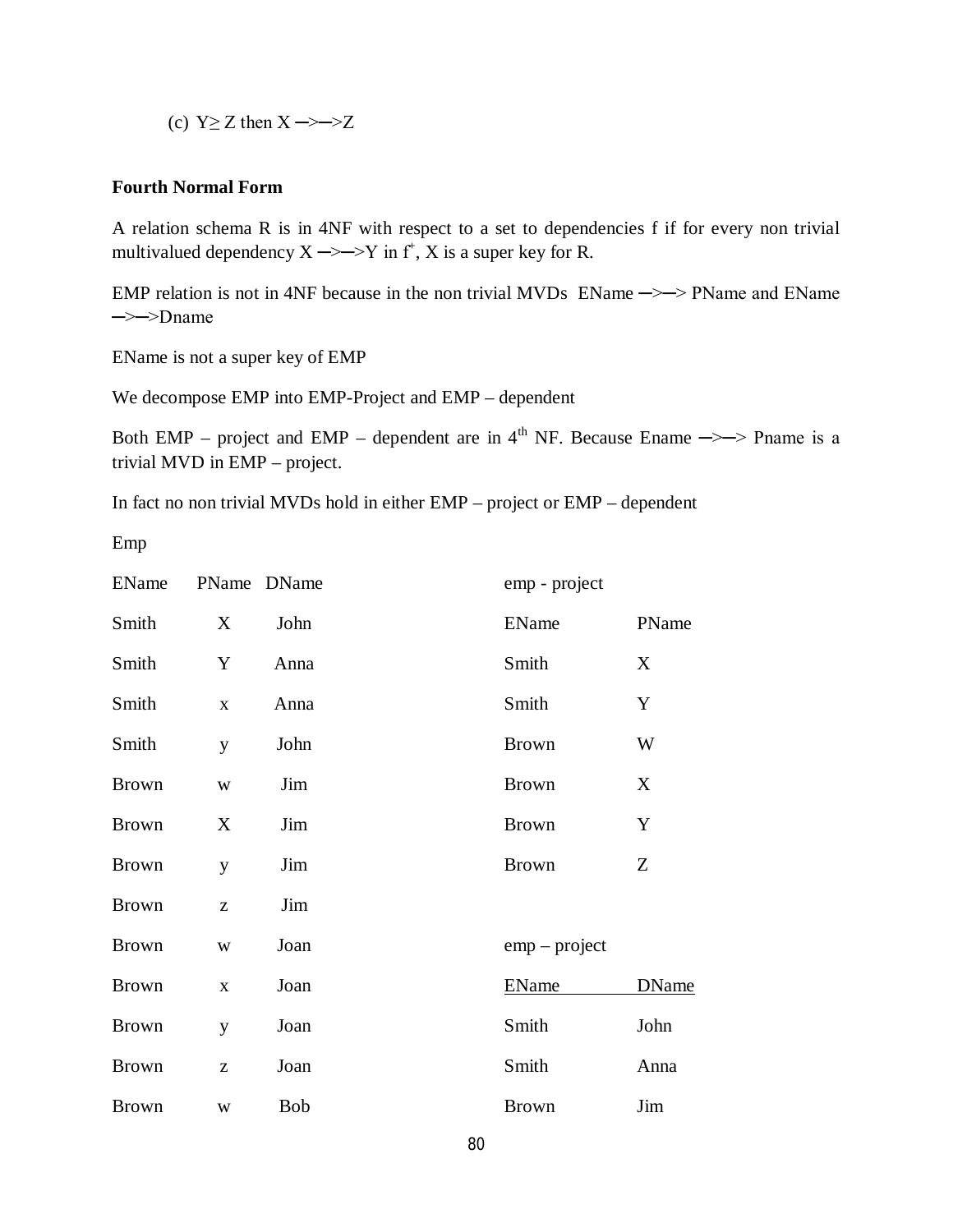| <b>Brown</b>                | $\mathbf{X}$ | bob                                  | <b>Brown</b>    | Joan       |  |
|-----------------------------|--------------|--------------------------------------|-----------------|------------|--|
| <b>Brown</b>                | y            | bob                                  | <b>Brown</b>    | <b>Bob</b> |  |
| <b>Brown</b>                | Z            | bob                                  |                 |            |  |
| Bigger in size              |              |                                      | smaller in size |            |  |
| 16 tuples                   |              |                                      | 11 tuples       |            |  |
| 48 facts                    |              |                                      | 22 facts        |            |  |
| Update anomalies is avoided |              |                                      |                 |            |  |
|                             |              | Input another project into Brown     |                 |            |  |
|                             |              | We need to insert into three columns |                 |            |  |
| EMP is not in 4NF           |              |                                      |                 |            |  |

## **PROJECTING MVDs**

| R(A B C D E) | S(ABC) |
|--------------|--------|
|              |        |

## $MVDA \rightarrow DCD$

Chain

 $A \rightarrow D$  C holds in S

 $A \rightarrow B$  by complementation

Let us verify that  $A \rightarrow \rightarrow C$  holds in S

|     | A B C D |                                | $\mathbf{E}$ |
|-----|---------|--------------------------------|--------------|
|     |         | a $b_1$ c $d_1$ e <sub>1</sub> |              |
| a b | $c_2$ d |                                | e            |

A─>─> CD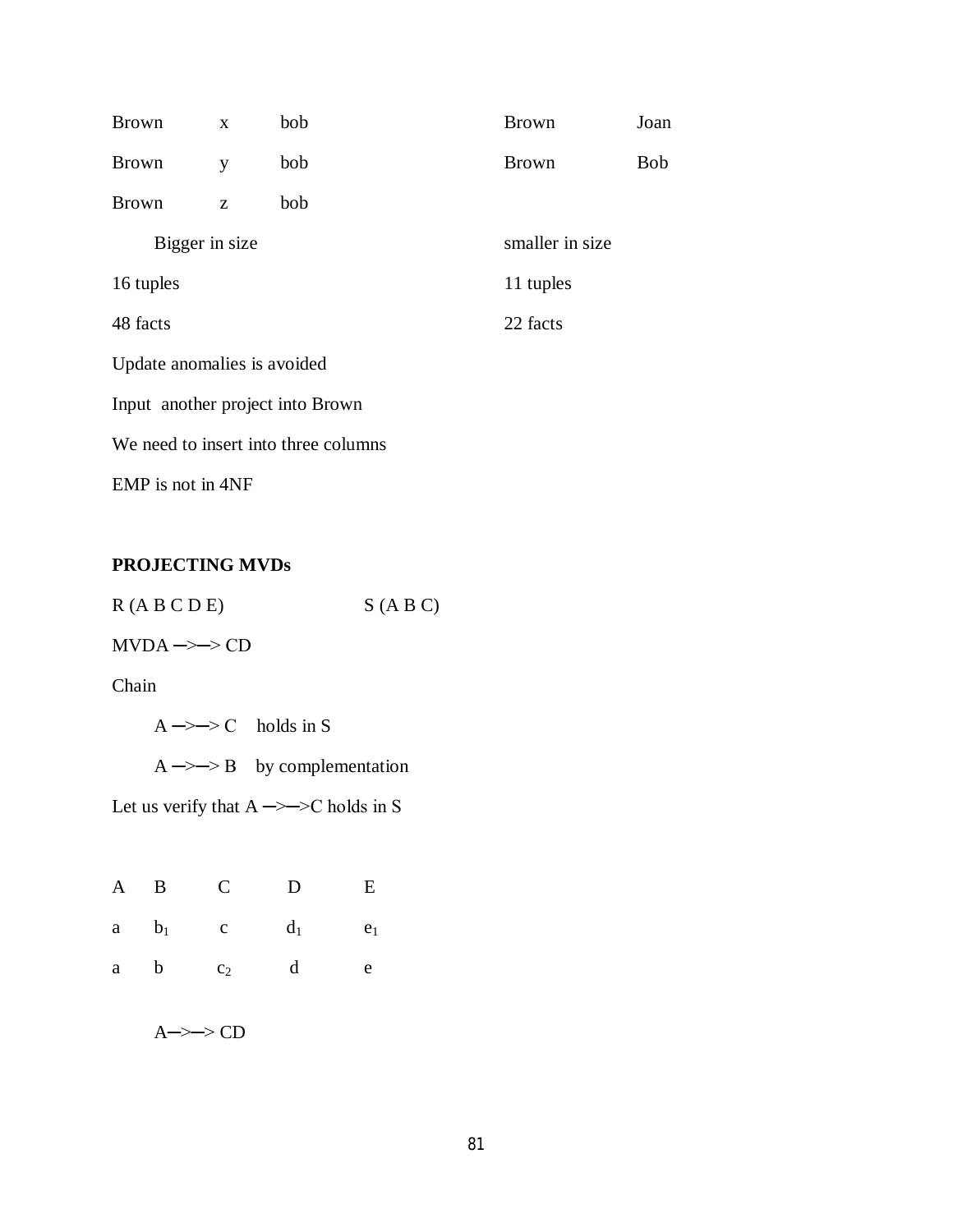| A           | B              | C              | D              | E              |
|-------------|----------------|----------------|----------------|----------------|
| a           | b <sub>1</sub> | $\mathsf{C}$   | d <sub>1</sub> | e <sub>1</sub> |
| a           | b              | c <sub>2</sub> | d              | e              |
| $\mathbf a$ | $b_1$          | c <sub>2</sub> | d              | e <sub>1</sub> |
| a           | b              | $\mathsf{C}$   | $d_1$          | e              |

The last row has un-subscripted symbols in all the attributes of S, that is A, B and C. This is enough to conclude that A─>─>C holds in S

| We                           | street         | city   | title             | year |
|------------------------------|----------------|--------|-------------------|------|
| C. fish                      | 123 Maple str. | Holly  | Star wars         | 1977 |
| C. Fish                      | 5 locust st.   | Malibu | Star wars         | 1977 |
| C. fish                      | 123 maple st.  | Holly  | Empire back       | 1980 |
| C. Fish                      | 5 locust st.   | Malibu | empire back       | 1980 |
| C. Fish                      | 123 maple st   | Holly  | Return Mecca 1983 |      |
| C. Fish                      | 5 locust st.   | Malibu | Return Mecca 1983 |      |
| $\Rightarrow$ street<br>name | city           |        |                   |      |

Reasoning about multi valued dependencies

- Trivial MVD  $A_1, A_2, A_3, \ldots, A_n \rightarrow \rightarrow B_1 B_2 B_3, \ldots, B_m$ Holds in relation if  ${B_1 B_2...........,B_m} \subseteq {A_1 A_2;....A_n}$ - Transitive rule  $A_1 A_2$ ……… $A_n \rightarrow B_1 B_2$ ……… $B_m$  and  $B_1 B_2$ ……… $B_m \rightarrow \rightarrow C_1 C_2$ ………... then A<sub>1</sub> A<sub>2</sub>…….. $A_n \rightarrow \rightarrow C_1 C_2$ ……, C<sub>K</sub>

- FD promotion every FD is an MVD = That is, if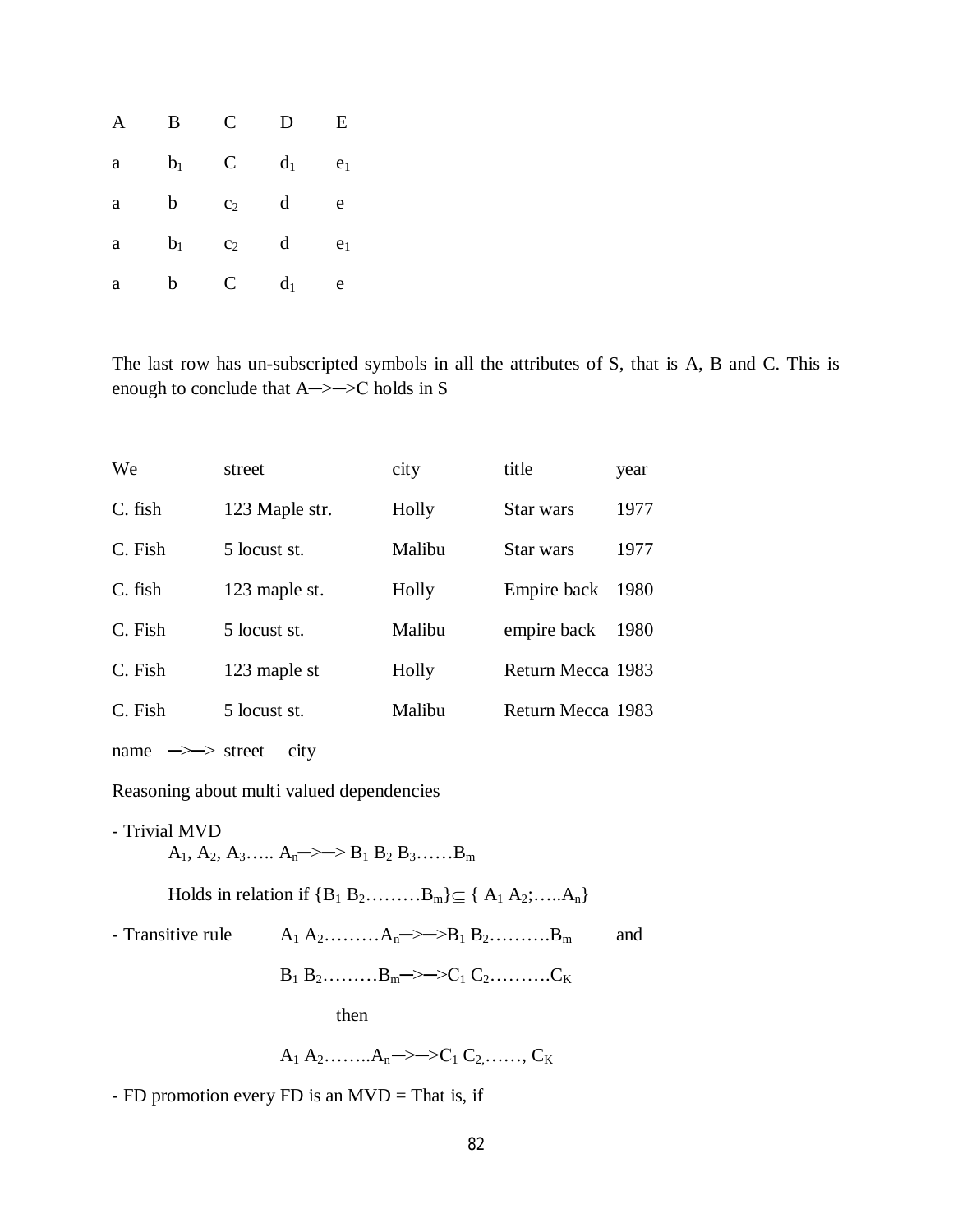A<sub>1</sub>, A<sub>2</sub>, A<sub>3</sub>,..., A<sub>n</sub>—>B<sub>1</sub> B<sub>2</sub>,..., B<sub>m</sub> then  
A<sub>1</sub>, A<sub>2</sub>, A<sub>3</sub>,..., A<sub>n</sub>—> 
$$
\gg
$$
 B<sub>1</sub> B<sub>2</sub>,..., B<sub>m</sub>

- Complementation rule

If  $A_1$ ,  $A_2$ ,  $A_3$ .....  $A_n \rightarrow \rightarrow B_1 B_2 B_3$ ...... $B_m$  is an MVD for R then R also satisfies  $A_1$ , A<sub>2</sub>..... A<sub>n</sub> - > - > C<sub>1</sub> C<sub>2</sub>..... C<sub>K</sub> where the C's are all attributes of R not among the A's and  $B's$ 

name —>  $\rightarrow$  street city compliment for

name—> $\rightarrow$  title year

#### **Fourth Normal form**

Relation R is in fourth normal form 4NF if whenever

A<sub>1</sub>, A<sub>2</sub>, A<sub>3</sub>…… A<sub>n</sub>  $\Rightarrow$   $\Rightarrow$  B<sub>1</sub> B<sub>2</sub>…… B<sub>m</sub> is a non trivial MVD,

 ${A_1 A_2 A_3, \ldots, A_n}$  is a super key.

- name  $\longrightarrow$  street, city
- $name \longrightarrow year$  title
- $R_1$  ( name, street, city)  $R_2$  (name, year, title)

#### Multivalue dependency

 $X \rightarrow Y$  tells us that it we find two rows of the tableau that agree in X, then we can form two new tuples by swapping all their component in the attributes of Y

 $R(A \ B \ C \ D)$  $A \rightarrow B$  $B \rightarrow D$ 

Prove that  $B \rightarrow \rightarrow C$ ,  $A \rightarrow \rightarrow$ Cholds in R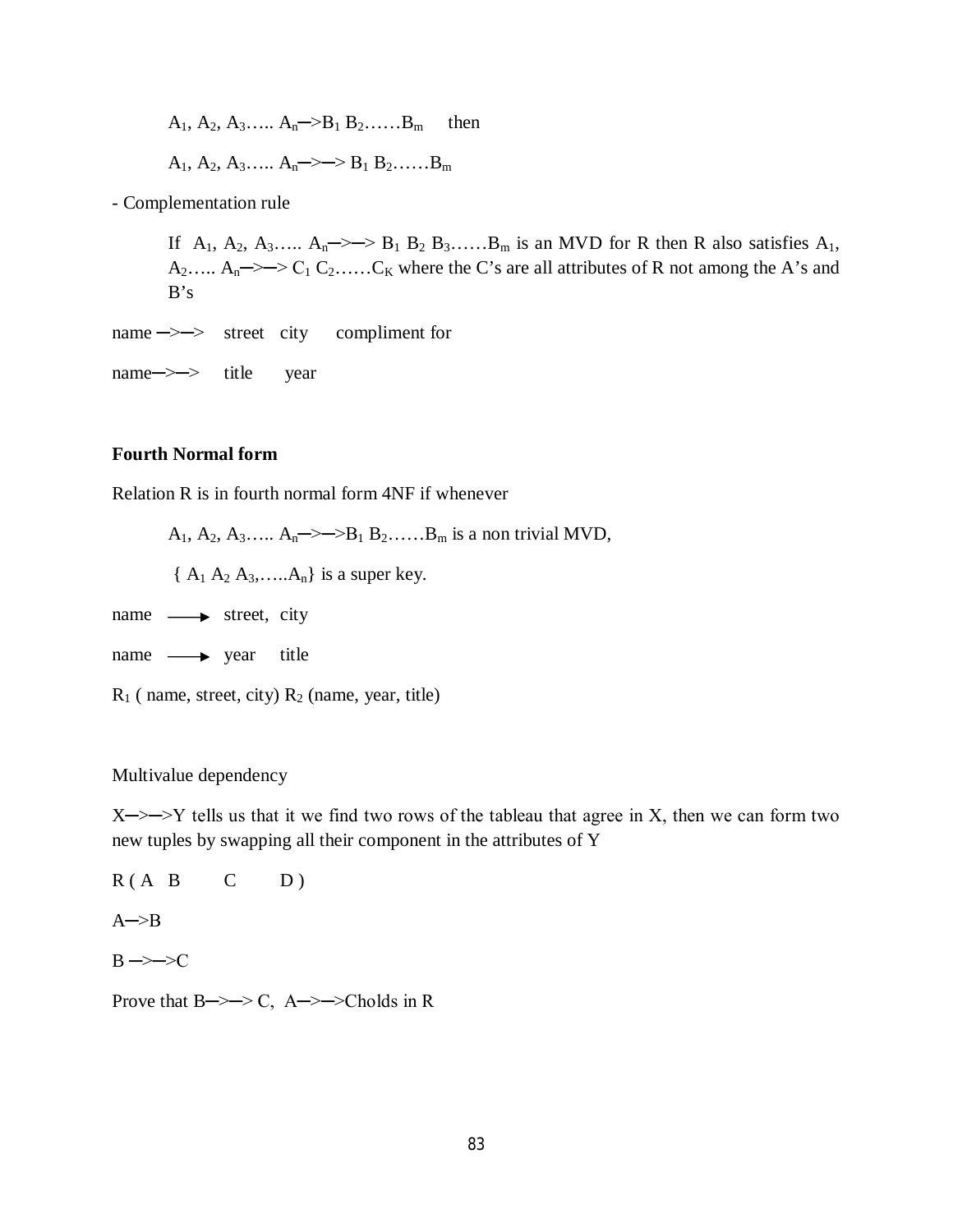| $\mathbf{A}$      | B C D       |             |                |                                         | A B C |         | ${\bf D}$ |
|-------------------|-------------|-------------|----------------|-----------------------------------------|-------|---------|-----------|
|                   |             |             |                | a $b_1$ c $d_1$ $A \rightarrow B$ a b c |       |         | $d_1$     |
|                   | a b $c_2$ d |             |                |                                         | a b   | $c_2$ d |           |
|                   |             |             |                |                                         |       |         |           |
| $\mathbf{A}$      | B C         |             | $\overline{D}$ |                                         |       |         |           |
|                   | a b c $d_1$ |             |                |                                         |       |         |           |
|                   | a b $c_2$ d |             |                |                                         |       |         |           |
|                   | a b $c_2$   |             | $d_1$          |                                         |       |         |           |
|                   | a b c       | $\mathbf d$ |                |                                         |       |         |           |
| $A \rightarrow D$ |             |             |                |                                         |       |         |           |

Given two tuples of R that agree on A, they must also agree in B,  $A \rightarrow B$ 

## **MVD**

 $X \rightarrow Y$  and any FD whose right side is a (not necessarily proper) subset of Y, say Z then X  $\rightarrow$ Z

| $R(A \quad B \quad C \quad D)$                      | A |         | B C D             |             |                                             |
|-----------------------------------------------------|---|---------|-------------------|-------------|---------------------------------------------|
| MVD $A \rightarrow BC$                              | a |         |                   |             | $b_1$ c <sub>1</sub> d <sub>1</sub> A->->BC |
|                                                     | a |         | $b_2$ $c_2$ $d_2$ |             |                                             |
| $FD$ $D \rightarrow C$                              |   |         |                   |             |                                             |
| We claim that $A \longrightarrow \longrightarrow C$ |   |         |                   |             |                                             |
|                                                     |   | A B C D |                   |             |                                             |
|                                                     | a |         | $b_1$ $c_1$ $d_1$ |             |                                             |
|                                                     | a | $b_2$   | $c_2$ $d_2$       |             |                                             |
|                                                     | a | $b_2$   |                   | $c_2$ $d_1$ | $D \rightarrow C$                           |
|                                                     | a | $b_1$   | $c_1$ $d_2$       |             |                                             |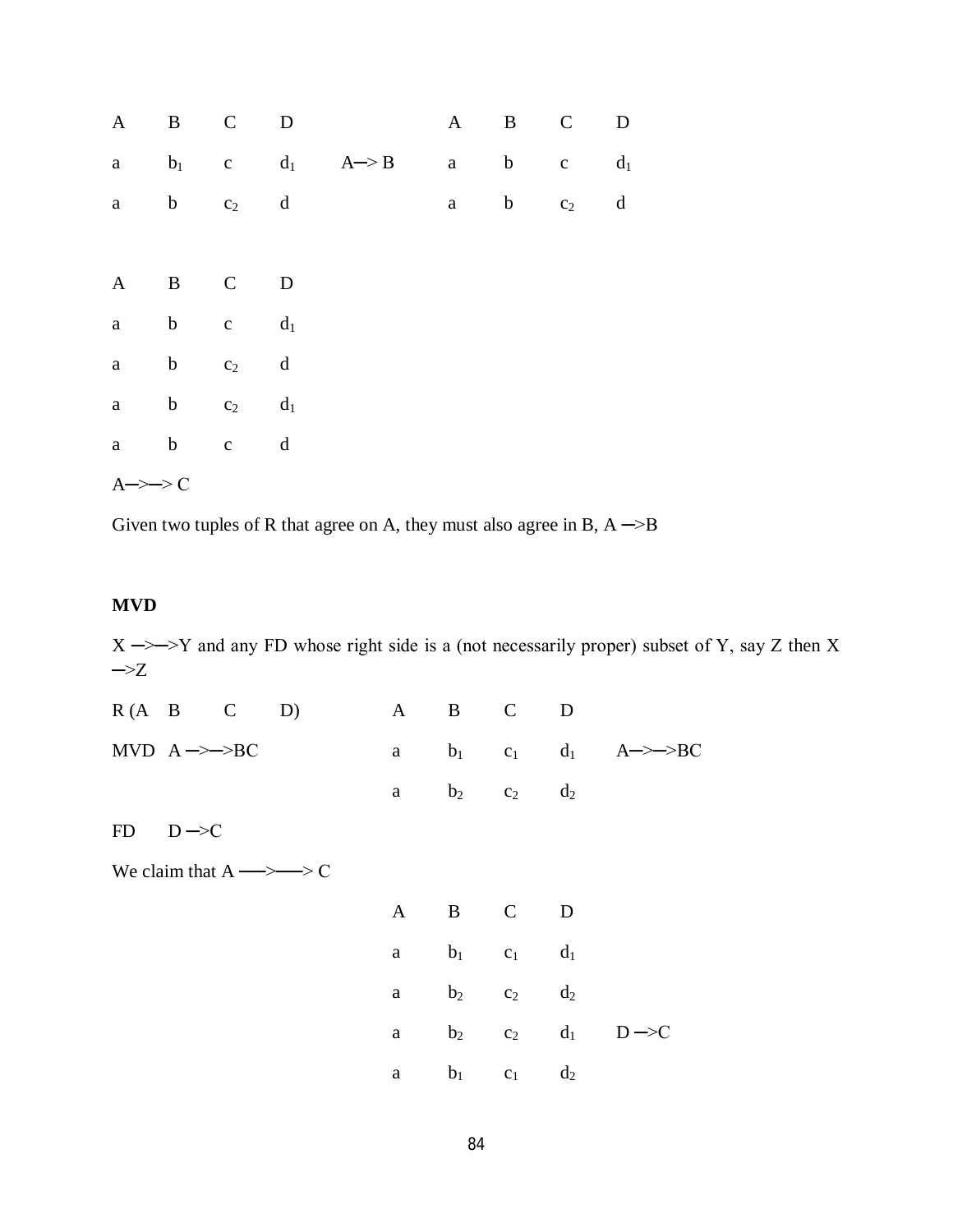| $\mathbf{A}$ | B              |                | D              |                                  |
|--------------|----------------|----------------|----------------|----------------------------------|
| a            | b <sub>1</sub> | c <sub>1</sub> | d <sub>1</sub> |                                  |
| a            | b <sub>2</sub> | C <sub>2</sub> | $d_2$          |                                  |
| a            | b <sub>2</sub> | c <sub>2</sub> | $d_1$          | We have proved $A \rightarrow C$ |
| a            | $b_1$          | c <sub>1</sub> | $d_2$          |                                  |

#### **Computing the closure of a set of Attributes**

Input: A set of Attributes {Aı,A2, A3,...,An} and a set of FDʹs .

Output : The closure  ${A_1, A_2, A_3, \ldots, A_n}^+$ 

- 1. If necessary split the FD's of S so each FD in S has a single attribute on the right
- 2. Let X be a set of attributes that eventually will become the closure Initialize X to be  $\{A_1, A_2, A_3, \ldots, A_n\}$
- 3. Repeatedly search for some FD

B<sub>1</sub> B<sub>2</sub> B<sub>3</sub>..., B<sub>m</sub> $\rightarrow$  C

Such that all of Bı, B2,….,Bm are in the set of attributes X, but C is not. Add C to the set X and repeat the search. Since X can only grow and the number of attributes of any relation scheme must be finite, eventually nothing more can be added to X, and this step ends.

4. The set X after no more attributes can be added to it, is the correct value

 ${A1, A2, A3, ..., An}^+$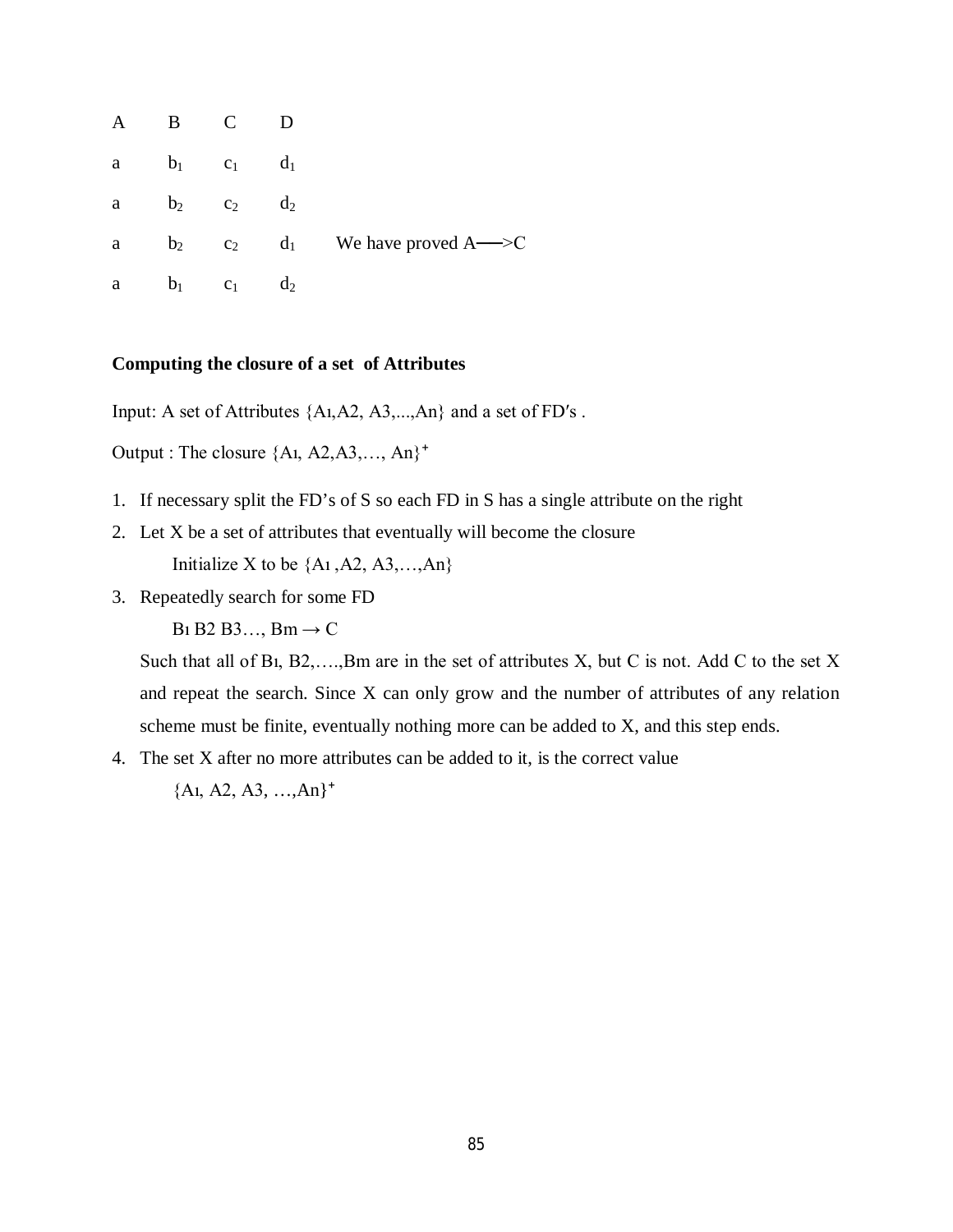#### **Algorithm for projecting a set of functional Dependencies**

Input: A relation R and a second relation R<sub>1</sub> computed by the projection R<sub>1</sub> =  $\prod$ 2 (R).

Also a set of FDʹs S that hold in R .

Output : The set of FDʹs that hold in Rı

#### method

- 1. Let T be the eventual output set of FDʹs.Initially, T is empty .
- 2. For each set of attributes X that is a subset of the attributes of  $R_1$ , compute  $X^+$ . This computation is performed with respect to the set of FDʹs S and may involve attributes that are in the schema of R but not R<sub>1</sub>. Add to T all nontrivial FD's  $X \rightarrow A$  such that A is both in  $X^+$ and an attribute of Rı.
- 3. Now, T is a basis for the FDʹs that hold in Rı, but may not be a minimal basis. We may construct a minimal basis by modifying T as follows:
	- a) If there is an FD F in T that follows from the other FD's in T, remove F from T.
	- b) Let  $Y \rightarrow B$  be an FD in T with at least two attributes in Y , and let Z be Y with one of its attributes removed. If  $Z \rightarrow B$  follows from the FD's in T (including  $Y \rightarrow B$ ), then replace  $Y \rightarrow B$  by  $Z \rightarrow B$ .

Repeat the above steps in all possible ways until no more changes to T can be made.

#### **Decomposition Algorithm**

Input: A relation  $R_{\alpha}$  with a set of functional dependencies  $S_{\alpha}$ .

Output: A decomposition of  $R_{\text{S}}$  into a collection of relations, all of which are in BCNF

Method: The following steps can be applied recursively to any relation R and set off FDʹs S. Initially, apply them with  $R = R_\circ$  and  $S = S_\circ$ .

- 1. Check whether R is in BCNF. if so nothing more needs to be done. Reduction {R} as the answer.
- 2. If there are BCNF violations, let one be  $X \rightarrow Y$  use algorithm closure  $X^+$ . Choose  $R_1 = X^*$ as one relation schema and let R2 have attributes of X and those attributes of R that are not in  $X^*$ .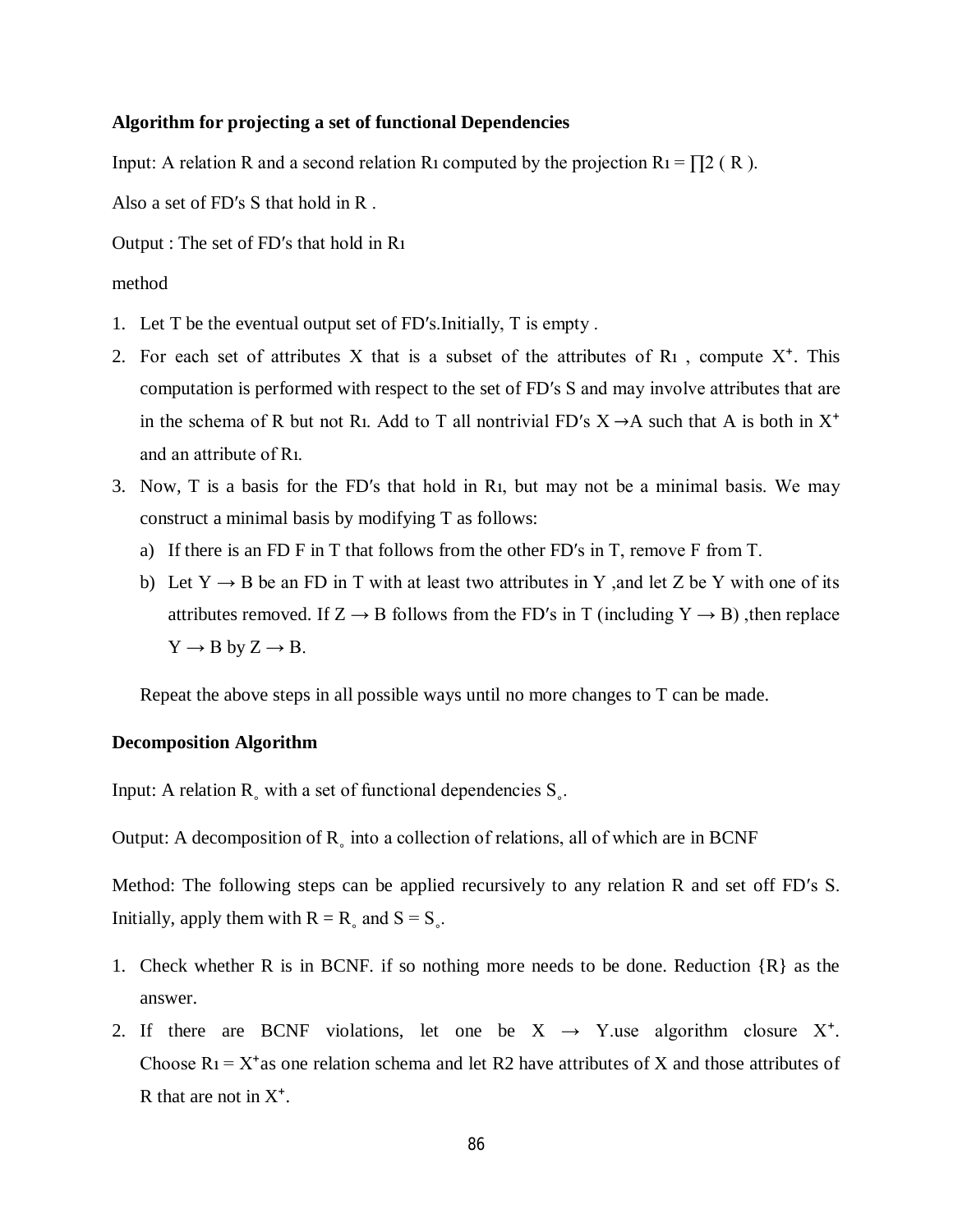- 3. Use algorithm for projecting a set of functional dependencies to compute the set of FDʹs for Rı and R2: let these be Sı and S2 respectively.
- 4. Recursively decompose Rı and R2 using this algorithm. Return the union of the results of these decompositions.

In database design, to test for lossless decomposition, one may use the following algorithm

- 1. Create a matrix S such that
	- a row for each Ri in D and
	- a column for each Aj in R
- 2. Each S  $(i, j) = bij$  for all  $i, j$
- 3. for  $i = 1$  to n

for  $j = 1$  to m

- if Aj an element of Ri, set bij  $=$  aj
- 4. repeat for each  $X \rightarrow Y$  in f for all rows where they correspond in X. if there is an a in Y set all Yʹs to a

else

```
pick some bij and set all of the Yʹs that bij
```
until

```
no change in S.
```
5. If there exists a row with all aʹs, then it's a lossless decomposition

#### **3NF Decomposition algorithm**

```
Let Fc be a canonical cover for F, Type equation here.
```
 $i = 0$ ;

for each functional dependency

 $\alpha \rightarrow \beta$  in Fc do

if none of the schemas R<sub>j</sub> i $\leq i$ 

```
contains \alpha\beta.then
```
begin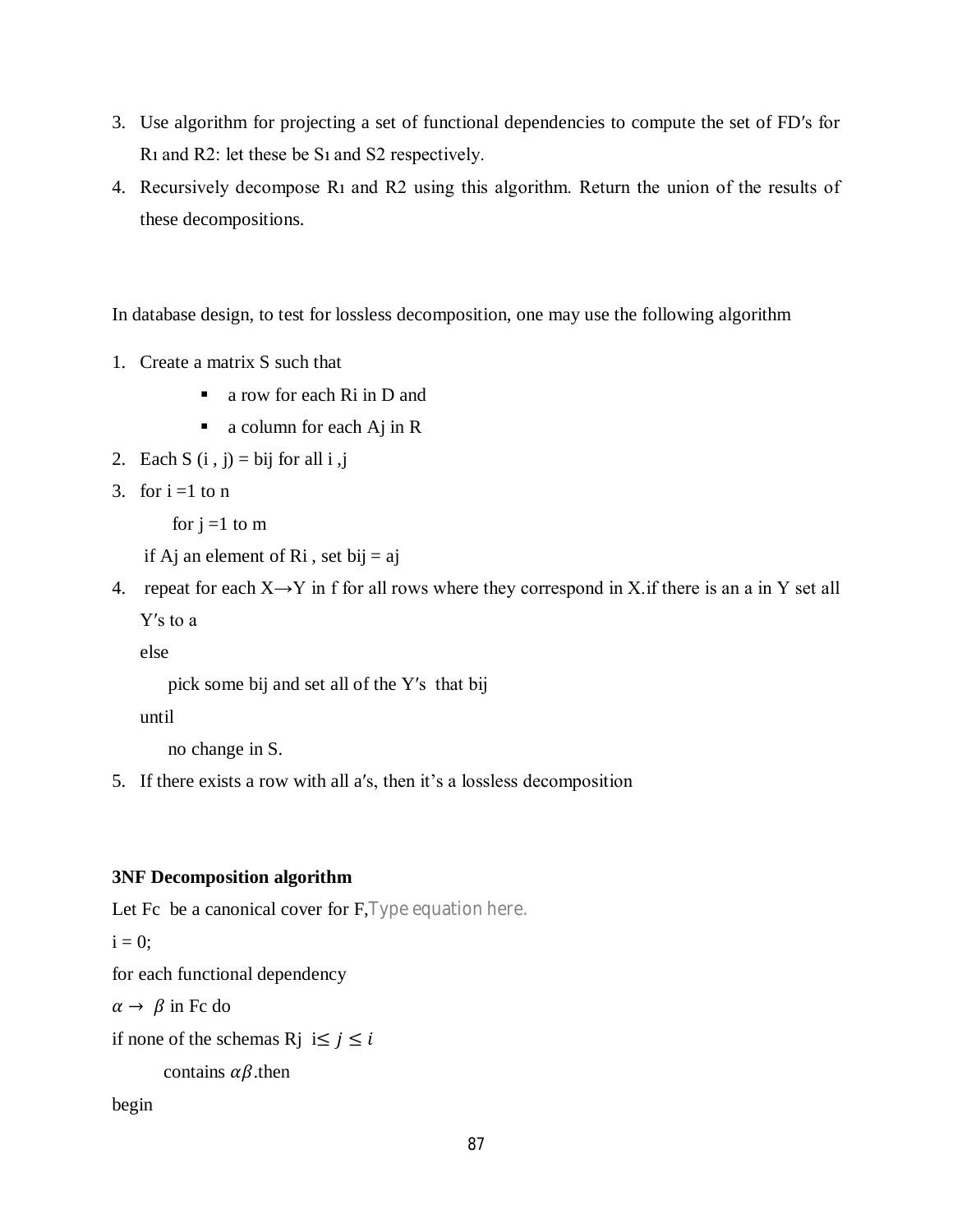$i = i + 1$ ;  $\mathbf{R} \mathbf{i} = \alpha \beta$ 

$$
R_1=\alpha
$$

end

if none of the schemas Rj  $1 \le j \le i$ 

contains a candidate key for R then

begin

 $i = i + 1;$ 

 $Ri =$ any candidate key for R,

end

return ( Rı, R2,R3,…, Ri )

#### **Canonical Cover algorithm**

Fc computation algorithm

 $Fc = F$ 

repeat

 apply union rule (right side of fd) find fd with extraneous attributes ( left | right side) and delete these until Fc does not change.

#### **BCNF Decomposition algorithm**

result :=  ${R}$ 

done := false;

compute  $F^+$ 

while (not done) do

if (there is a schema Ri in result that is most in BCNF) then

Begin

let  $\alpha \rightarrow \beta$  be a nontrivial functional dependency that holds on Ri such that  $\alpha \rightarrow Ri$  is not in F<sup>+</sup> and  $\alpha \cap \beta = \emptyset$ ;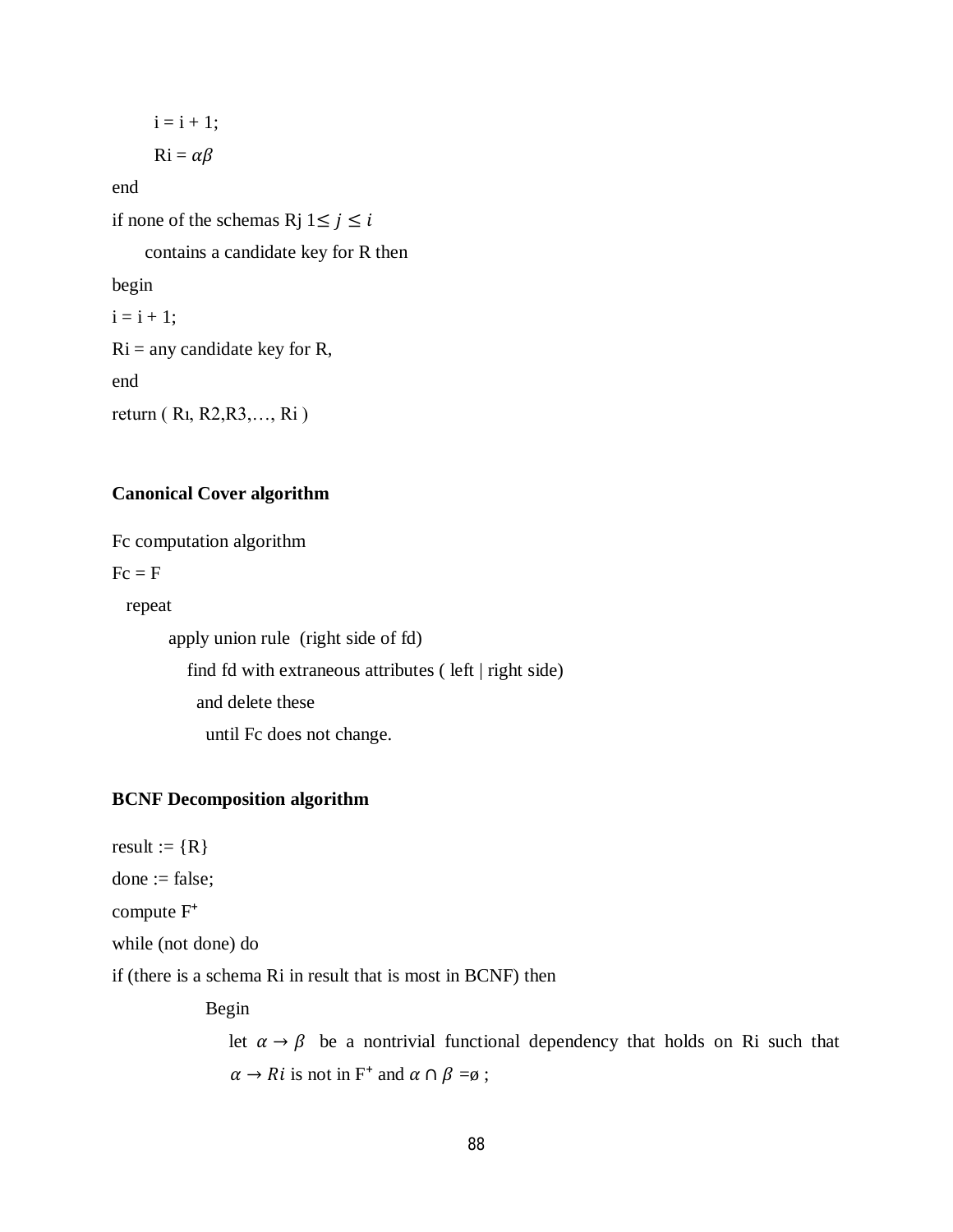result := (result - Ri) 
$$
\cup
$$
 (Ri –  $\beta$ )  $\cup$  ( $\alpha$ ,  $\beta$ ),

end

else

done:= true

When we decompose a relation, we have to use natural joins or Cartesian products to put the pieces back together .This takes computational time.

#### **Comparison of BCNF and 3NF**

It is always possible to obtain a 3NF without sacrificing lossless join on dependency preservation.

- If we do not eliminate all transitive dependencies, we may need to use null values to represent some of the meaningful relationships.
- Repetition of information occurs.
- If we must choose between BCNF and dependency preservation, it is generally better to opt for 3NF.
- If we cannot check for dependency preservation efficiently, we either pay a high price in system performance or risk the data.
- The limited amount of redundancy in 3NF is then a lesser evil.
- BCNF
- Loss-less join
- Dependency preservation

Are goals of relational design.

## **Algorithm : 3rd NF with a lossless join and dependency preservation**

Input: A relation R and a set of FD that holds in R .

Output: A decomposition of R into a collection of relations, each of which is in 3NF.

The decomposition has the lossless join and dependency preservation properties.

Method: perform the following steps

- 1. Find a minimal basis for F, say G
- 2. For each functional dependencies  $X \rightarrow A$  in G,use XA as the schema of one of the relations in the decomposition.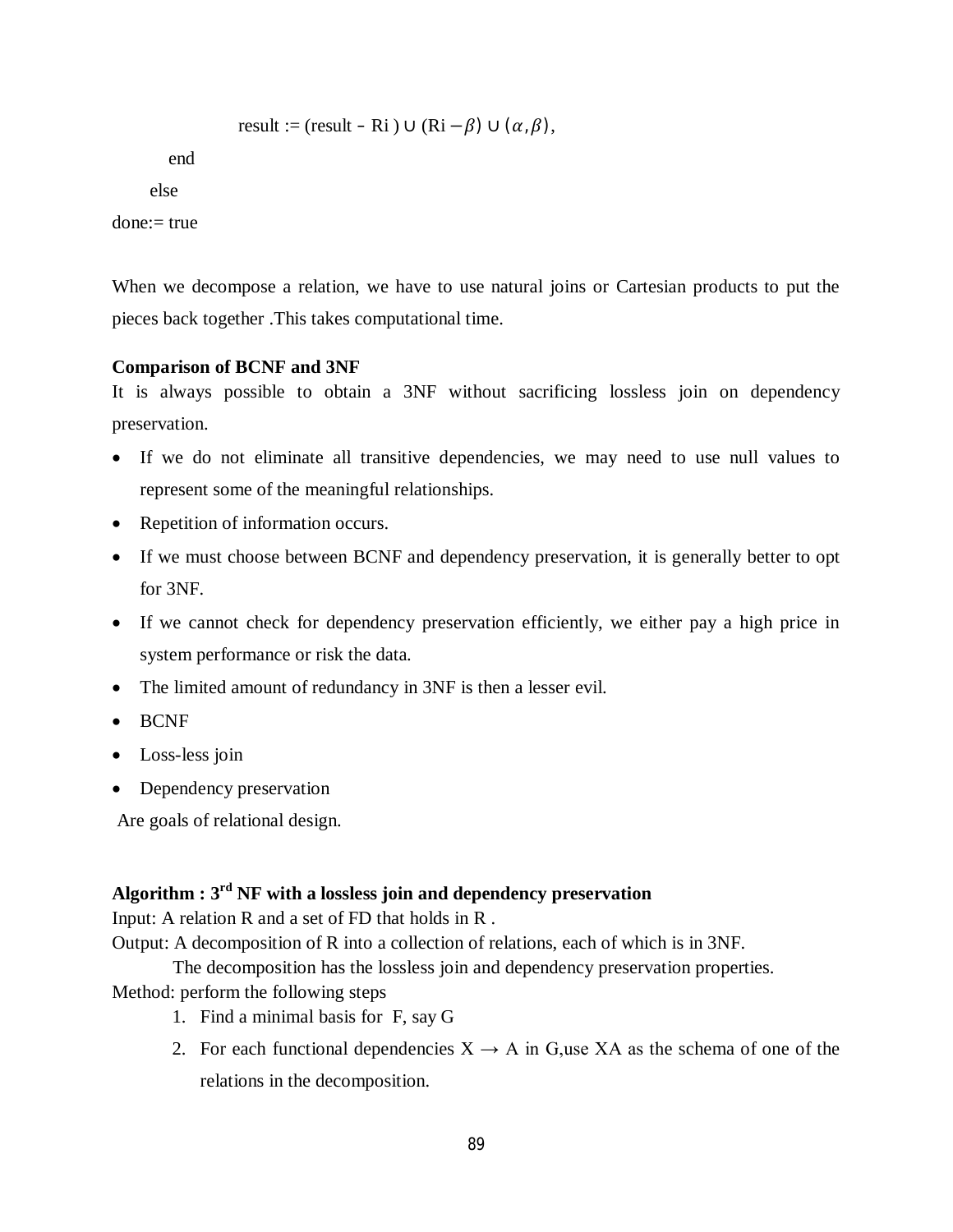3. If none of the sets of relations from step 2 is a super key for R, add another relation whose schema is a key for R.

 $R (A B C D E)$ 

FDs

$$
AB \to C
$$

$$
C \to B
$$

 $A \rightarrow D$ 

Use closure AB for  $C \rightarrow B$ ,  $A \rightarrow D$ 

 $A$  B  $D = D$  is included but not C

We conclude that the first FD AB  $\rightarrow$  C is not implied by the second and third FD's. we get a similar conclusion if we try to drop the second or third FD.

- We must also verify that we cannot eliminate any attributes from a left side.
- We start the 3NF synthesis by taking the attributes of each FD as a relation schema.
	- ${A, B, C}$  ${C, B}$
	- ${A, D}$

It is never necessary to use a relation whose schema is a proper subset of another relations schema, so we can drop  $S2 \{A, B, C\}$  and  $\{A, D\}$ .

R has two keys =  ${A,B,E}$  {A,C,E}. Neither of the keys is a subset of the schema chosen so far. We must add one of them R4  $\{A, B, E\}$  = Final decomposition is R<sub>1</sub>  $\{A, B, C\}$  R<sub>2</sub>  $\{A, D\}$  R<sub>3</sub>  ${A, B, E}$ 

Relation (Town, street, code)

FD; town ,street

Professor (SSN, name, age, rank, specialty)

Compute canonical cover

Attribute and Dependency Preservation

 $R = \{A_1, A_2, \ldots, A_n\}$  is to be decomposed into a set D of relation schemas,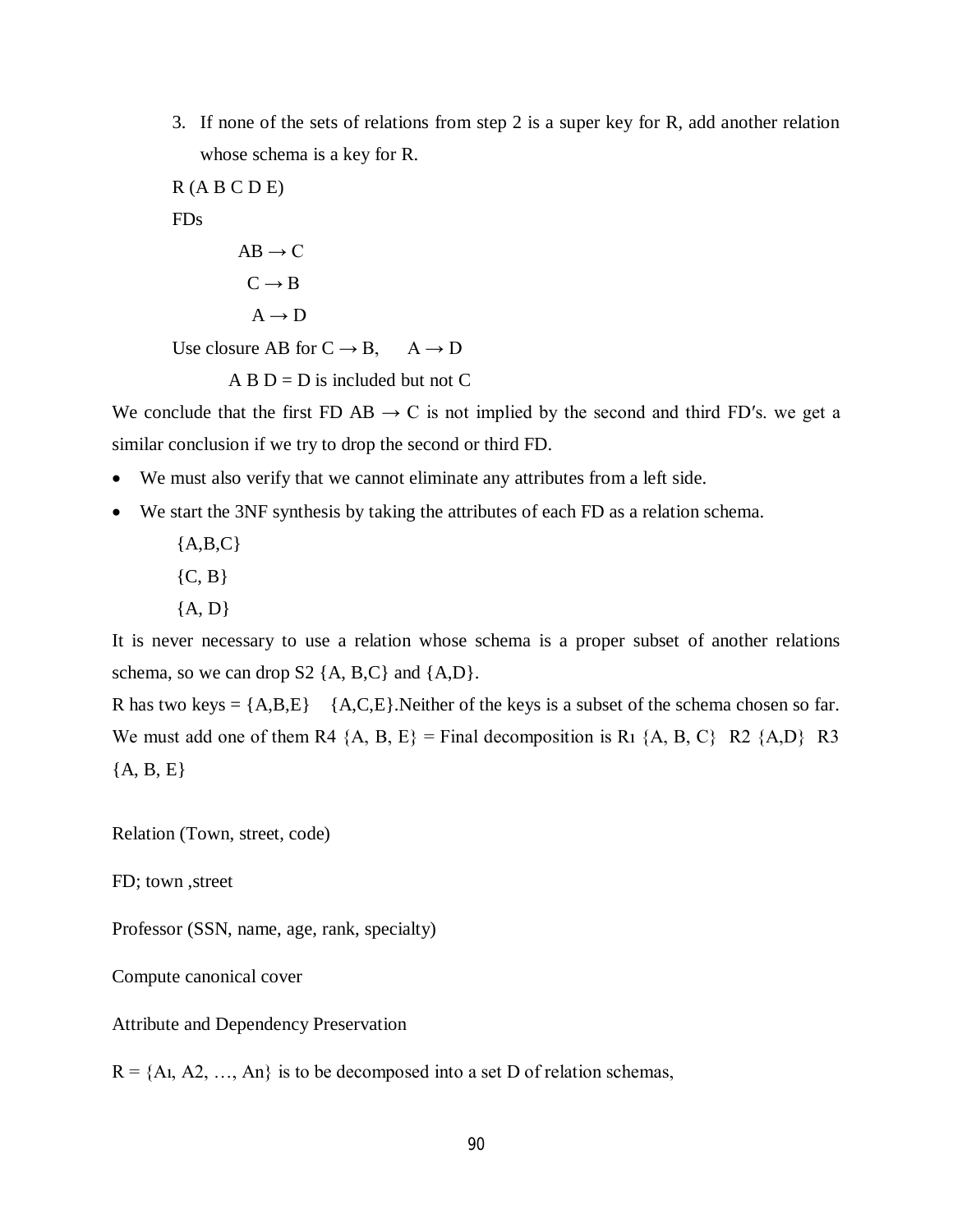$D = {R_1, R_2, \ldots, R_n}$ . The decomposition is said to satisfy the attribute preservation condition if  $R = \{A_1, A_2, ..., A_n\} = R_1 \cup R_2 \cup ... \cup R_n$ .

If a decomposition is not dependency preserving, some dependency is lost in the decomposition.

#### **Decomposition and lossless (nonadditive) joins.**

A decomposition is called lossless (nonadditive) when natural joins applied to the relations in the decomposition do not generate spurious tuples. Loss is lossless refers to the loss of information and not the loss of tuples. Actually the loss of information occurs because of added (spurious) tuples in the joins. A decomposition which is not lossless is called lossy.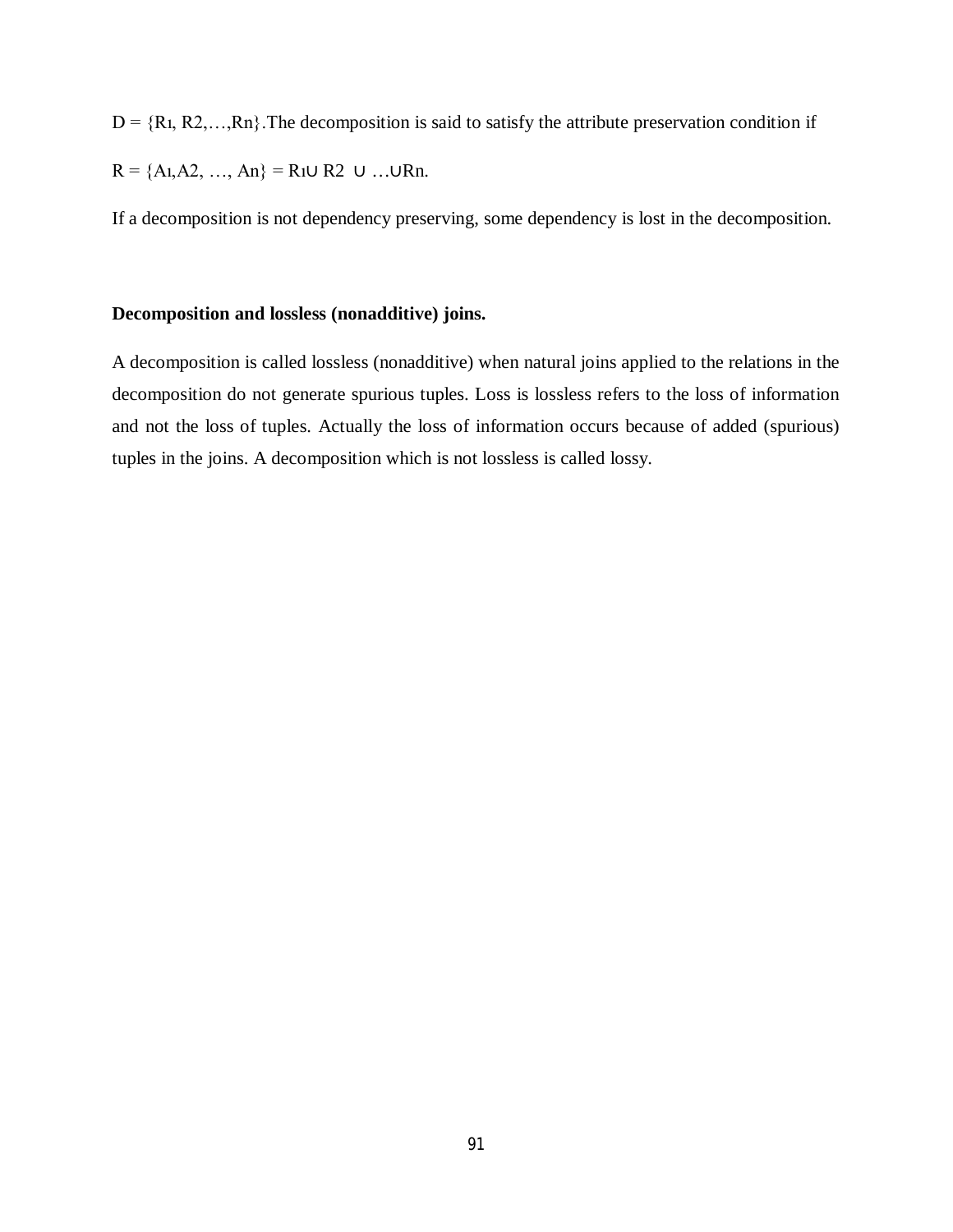# **WEEK –EIGHT RELATIONAL ALGEBRA**

In the relational data model, attribute relationships are represented by relations. Relational data model, unlike, network model, does not provide links to represent associations. Instead, another relation is used to represent an association.

Relations that represent associations can be existing relations in the database or they can be generated (created) from existing relations by using relational operators.

The relational operators can be described using either the relational algebra or relational calculus.

Relational algebra is a set of operators that constructs the required relation from given relations.

The relational calculus gives a definition of the desired relation

Some terminology and definitions

- ∃ there exists
- ∀ for all
- $\wedge$  and
- ˅ or
- not complement
- ∈ belongs to member of
- ⊆ subset
- ∅ empty
- : such that
- [,]  $($ , and ) delimiters

Definitions that will be needed

Given the tuples  $r = \langle r1, \dots, rm \rangle$  and

 $S = \langle s1, \ldots, sn \rangle$ 

the concatenation of r with s is the

(m+n) tuple defined by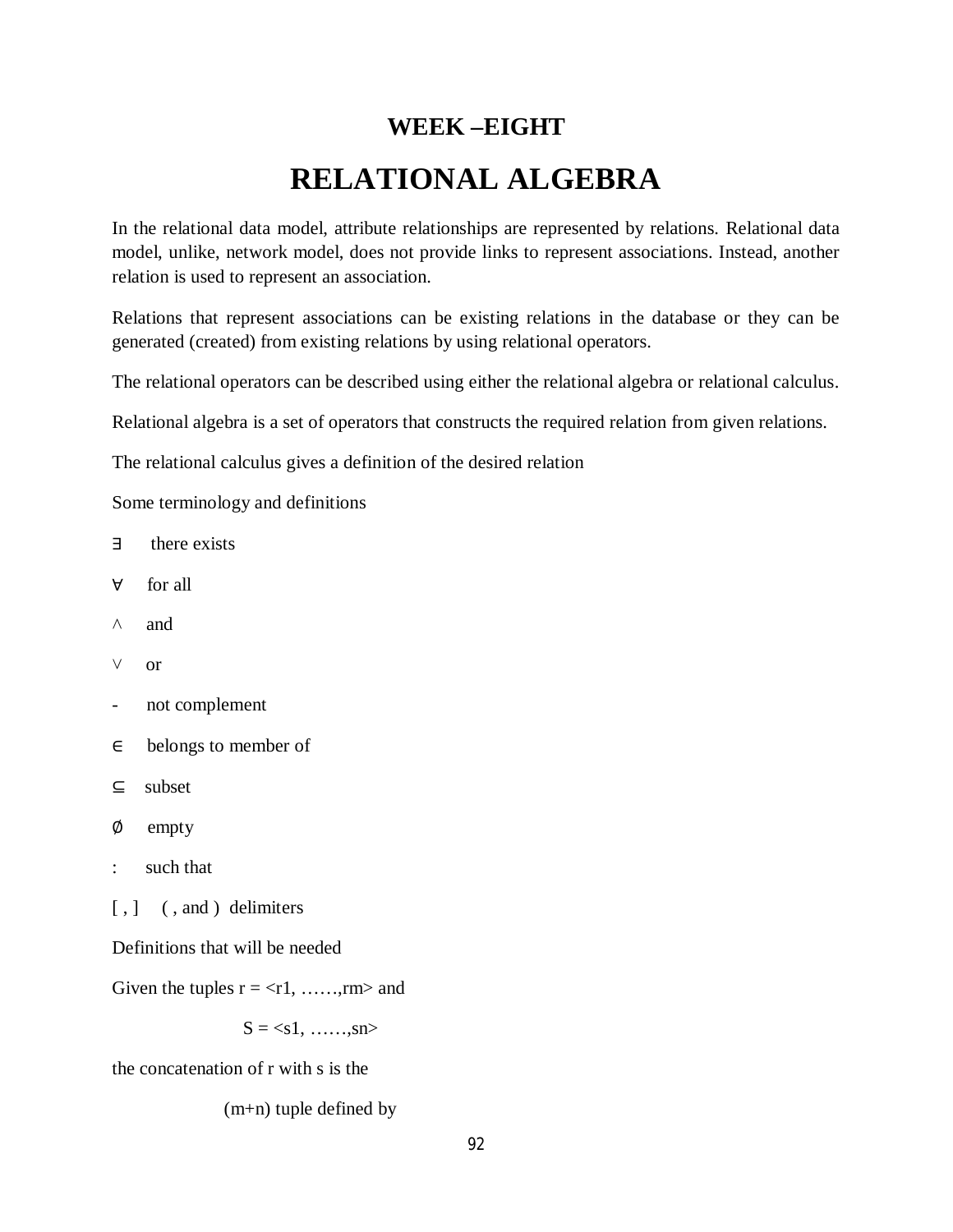$\bar{r}$ s = <r1,...., rm,s1,....,sn >

for example, if  $r = <1$ , 2,  $x>$  and

 $s =$  then  $\overline{rs}$  = <1, 2, x, a, 2, 3 >

2 Let R be an n-array relation, r∈ R a tuple of R, and  $\{D_1, ..., D_n\}$  the domains of R; then

1 r  $[D_i]$  designate the ith component (value of  $D_i$ ) of r.

2 If  $A \subseteq \{D_1, \ldots, D_n\}$ , then

(a) r [A] is a tuple containing only those components specified by A e.g if  $r = \langle a, 2, f \rangle$  and R is R  $(D_1, D_2, D_3)$  then r  $[D_1, D_3] = \langle a, f \rangle$ (b) R [A] = {r[A]: r∈R}, e.g. if R (D<sub>1</sub>, D<sub>2</sub>, D<sub>3</sub>) is  $R[D_3, D_2] = f \t2$   $R(D_1, D_2, D_3)$  then  $R[D_1] = a$ g 1 a 2 f b f 3 b 1 g c g 3 c 3 f d f 2 d 3 g e e 2 f

Let  $T(x, y)$  be a binary relation. The image set of x under  $T$  is defined by

 $g_T(x) = \{y_i < x, y > \in T\}$ For example, if R is  $R(D_1, D_2)$ 1 a 1 b 2 c 1 d then  $g_R(D_1 = 1) = \{ \langle a \rangle, \langle b \rangle, \langle d \rangle \}$  $g_R(D1=2)=\{\langle a\rangle\}$ 

 $g_R(D1=3) = \{\emptyset\}$ 

- 4. Given an n-array relation R over a set f domains  $\{D_1, \ldots, D_n\}$  and a k-tuple  $(k \le n)$  of domains  $A (A \subseteq \{D_1, \ldots, D_n\})$  then
	- 1  $\overline{A} = \{D_1, ..., D_n\} A$  ( $\overline{A}$  contains all the domain not in A).
	- 2 If r is an n-tuple of R, then

 $g_R$  (r  $[\bar{A}]$ ) = {s:s  $\in$  R  $[A]$  < r  $[\bar{A}, S]$  >  $\in$  R  $[\bar{A}, A]$ }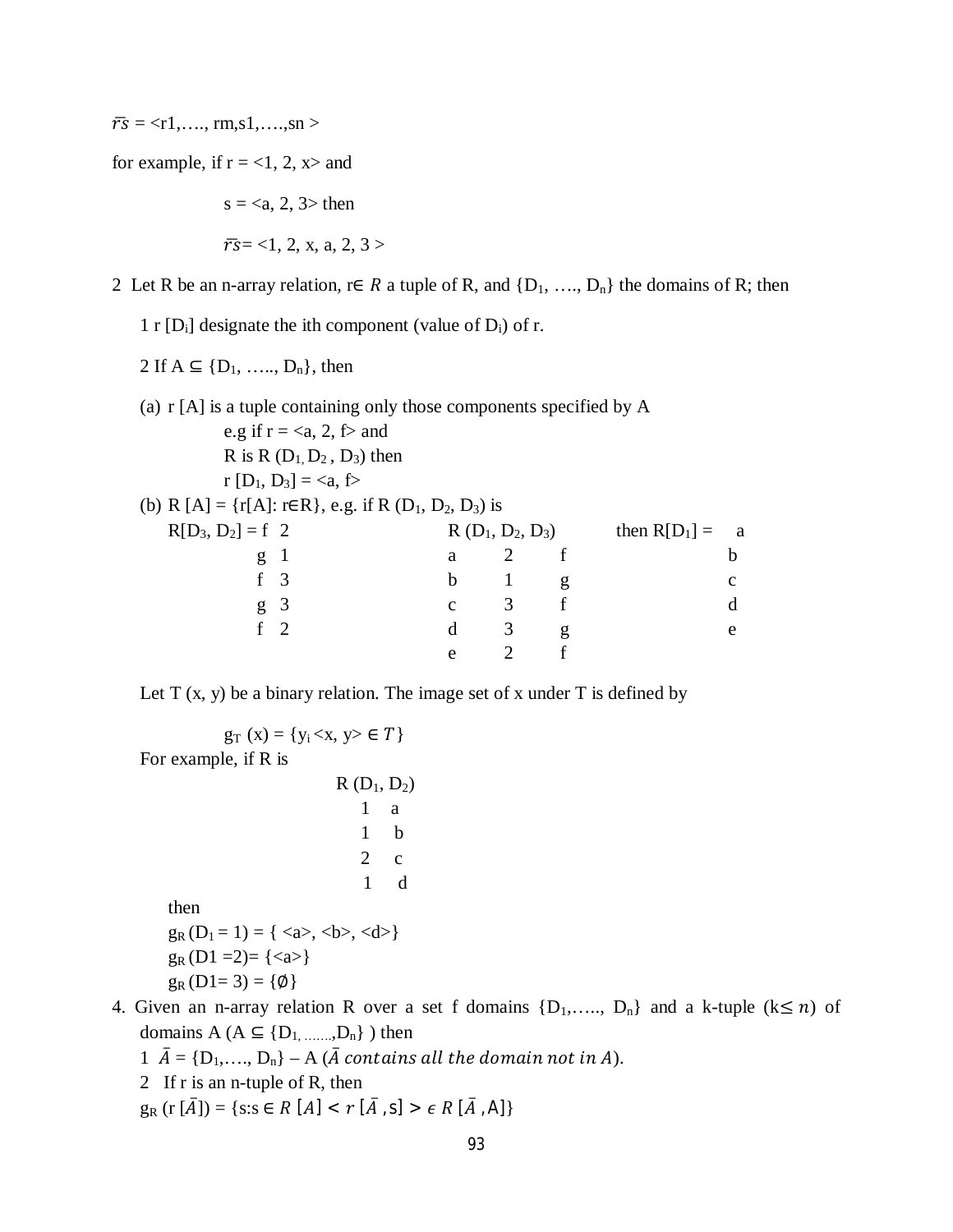if the relation R is

|               | $R(D_1 \ D_2 \ D_3)$                   |              | $D_4$                                    | $D_5$                                                                                                                  |
|---------------|----------------------------------------|--------------|------------------------------------------|------------------------------------------------------------------------------------------------------------------------|
| 1             | a                                      | $\mathbf X$  | f                                        | 2                                                                                                                      |
| $2 \text{ a}$ |                                        | y            | g                                        | 3                                                                                                                      |
| $1$ b         |                                        | $\mathbf{X}$ | f                                        | $\overline{2}$                                                                                                         |
| $2\quad c$    |                                        | $\mathbf{y}$ | $\overline{\phantom{a}}$<br>$\mathbf{b}$ |                                                                                                                        |
| $3 \text{ a}$ |                                        | $x \quad f$  |                                          | $\mathbf{1}$                                                                                                           |
| $1$ b         |                                        | y            | $\mathbf f$                              | 2                                                                                                                      |
| 2             | a                                      | X            | $\mathbf b$                              | 3                                                                                                                      |
|               |                                        |              |                                          | And $A = \{D_3, D_2, D_4\}$ , then $A = \{D_1, D_5\}$                                                                  |
|               | Let $r = <1$ , a, x, f, 2>;            |              |                                          |                                                                                                                        |
|               | Then r [A] = $\langle x, a, f \rangle$ |              |                                          |                                                                                                                        |
|               | And $r[A] = <1, 2>$                    |              |                                          |                                                                                                                        |
|               |                                        | And          |                                          |                                                                                                                        |
|               |                                        |              |                                          | $g_R(r[A] = g_R (\langle 1, 2 \rangle)) = {\langle x, a, f \rangle, \langle x, b, f \rangle, \langle y, b, f \rangle}$ |

5. Two sets of attributes A and B are compatible if they are of the same degree and the corresponding domain are of the same data type.

| BUYER (NAME, ITEM) |   | PRODUCT (CODE COST PRICE)   |   |   |
|--------------------|---|-----------------------------|---|---|
| <b>SMITH</b>       |   | A                           |   |   |
| <b>JONES</b>       |   | B                           |   |   |
| ADAMS              | А | $\mathcal{C}_{\mathcal{C}}$ | 6 | 9 |
| <b>SMITH</b>       |   |                             |   |   |
| <b>JONES</b>       |   |                             |   |   |
| <b>SMITH</b>       |   |                             |   |   |

The relations deposit the products manufactured by a company (their code, production costs, and selling price), and the buyers of those products (their names and the products they buy).

For each operator, the expression on the left-hand side of the equality sign is the relational algebra expression for the operator. The expression on the right-hand side is the relational calculus definition of the operator.

The first three relational operators are required to obtain any subset of a given relation. For example, suppose that a user waits those tuples in the PRODUCT relation where the PRICE attribute value is less than or equal to 8.

Restriction operator can express this requirement as

| PRODUCT [PRICE $\leq 8$ ] = (code, cost, price) |          |  |
|-------------------------------------------------|----------|--|
|                                                 | $\sim$   |  |
|                                                 | $\Delta$ |  |
|                                                 |          |  |

More finally, restriction is defined as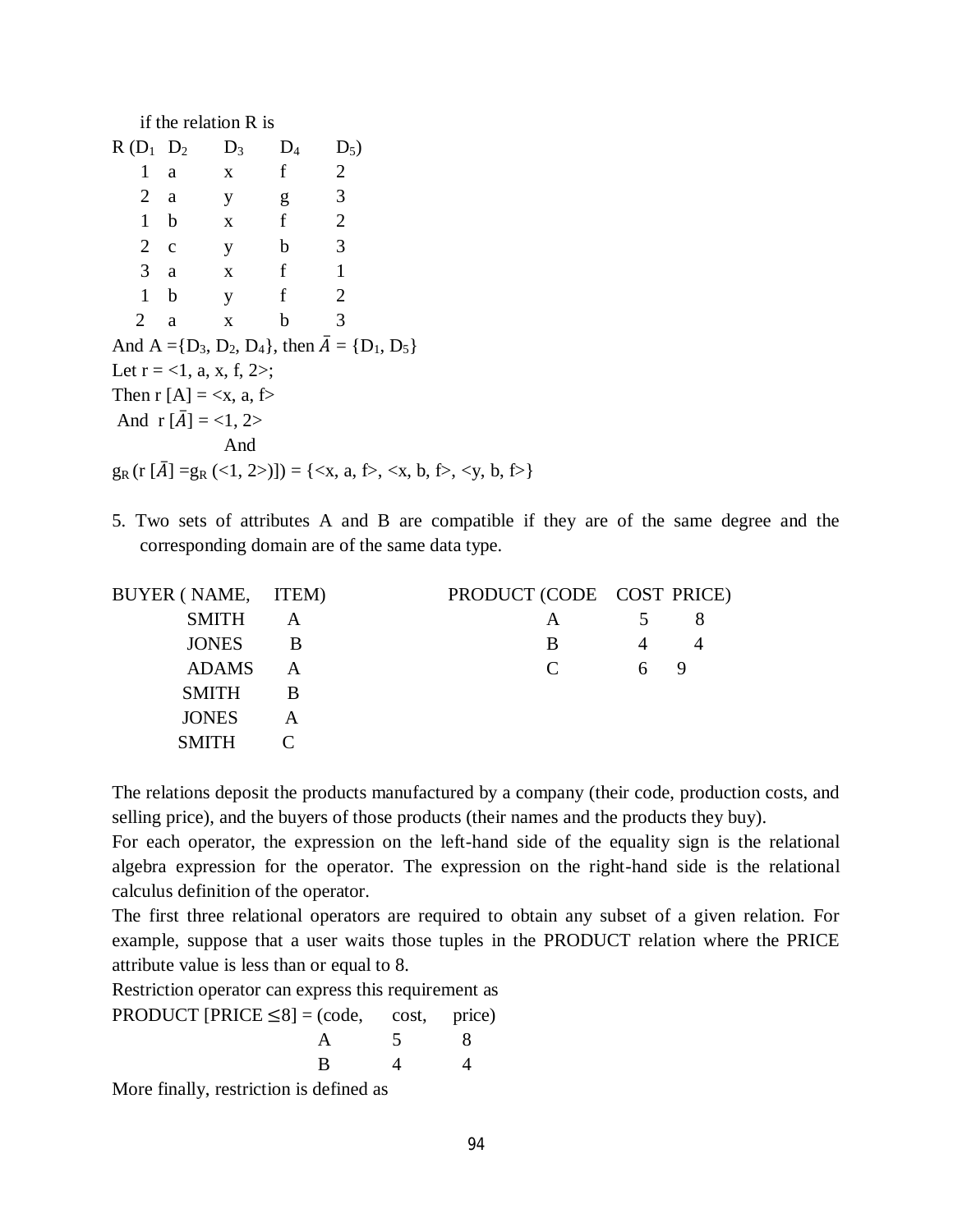$$
R [A\theta V] = \{r:r \in R \land (r[A]=v)\}
$$

Where A is an attribute of R

 $\theta$ (theta) is one of the conditional operators <,  $\leq, \geq, \geq, \geq, \sigma \neq \pm$ 

V is a literal value

The restriction operator is equivalent to a qualification, containing a single condition, on a single relation. It requires a specific data value (8 in the preceding example) in the condition involving two attributes of the same relation. For example, suppose that one would like to know which products are being sold at cost. The selection operator can specify this data selection as

PRODUCT  $|PRICE = COST| = (CODE, COST, PRICE)$ **B** 4 4

In this case, the qualification specifies a condition involving the two attributes PRICE and COST in the relation PRODUCT. The two attributes must be compatible. That is, they must be of the same data type. The result relation contains only those tuples of PRODUCT where the COST attribute value is equal to the PRICE attribute value. More formally, selection is defined as  $R[A \theta B] = \{r:r \in R (r [A] \theta r [B])\}.$ 

Projection operator can be used to perform this selection. For example, if a user wants to know names of all buyers of products, this data selection specified as

 $BUYER [NAME] = (NAME)$ 

Smith Jones Adams

In addition, any duplicate tuples are also eliminated. More formally, projection is defined as

 $R[A] = \{r[A] : r \in R\}$ 

The cross-product operator forms all possible combination of the tuples of two relations. For example, the cross product of BUYER and PRODUCT is

| BUYER $\otimes$ PRODUCT = (NAME, ITEM, |               | CODE, | COST, | PRICE) |
|----------------------------------------|---------------|-------|-------|--------|
| 1. Smith                               | A             | A     | 5     | 8      |
| 2. Jones                               | B             | A     | 5     | 8      |
| 3. Adams                               | A             | A     |       | 8      |
| 4. Smith                               | B             | A     |       | 8      |
| 5. Jones                               | A             | A     |       | 8      |
| 6. Smith                               | $\mathcal{C}$ | A     | 5     | 8      |
| 7. Smith                               | A             | B     |       | 4      |
| 8. Jones                               | B             | B     |       | 4      |
| 9. Adams                               | A             | B     |       |        |
| 10. Smith                              | B             | B     | 4     |        |
| 11. Jones                              | A             | B     | 4     |        |
| 12. Smith                              | C             | B     | 4     |        |
| 13. Smith                              | A             |       | 6     | 9      |
| 14. Jones                              | B             |       | 6     | 9      |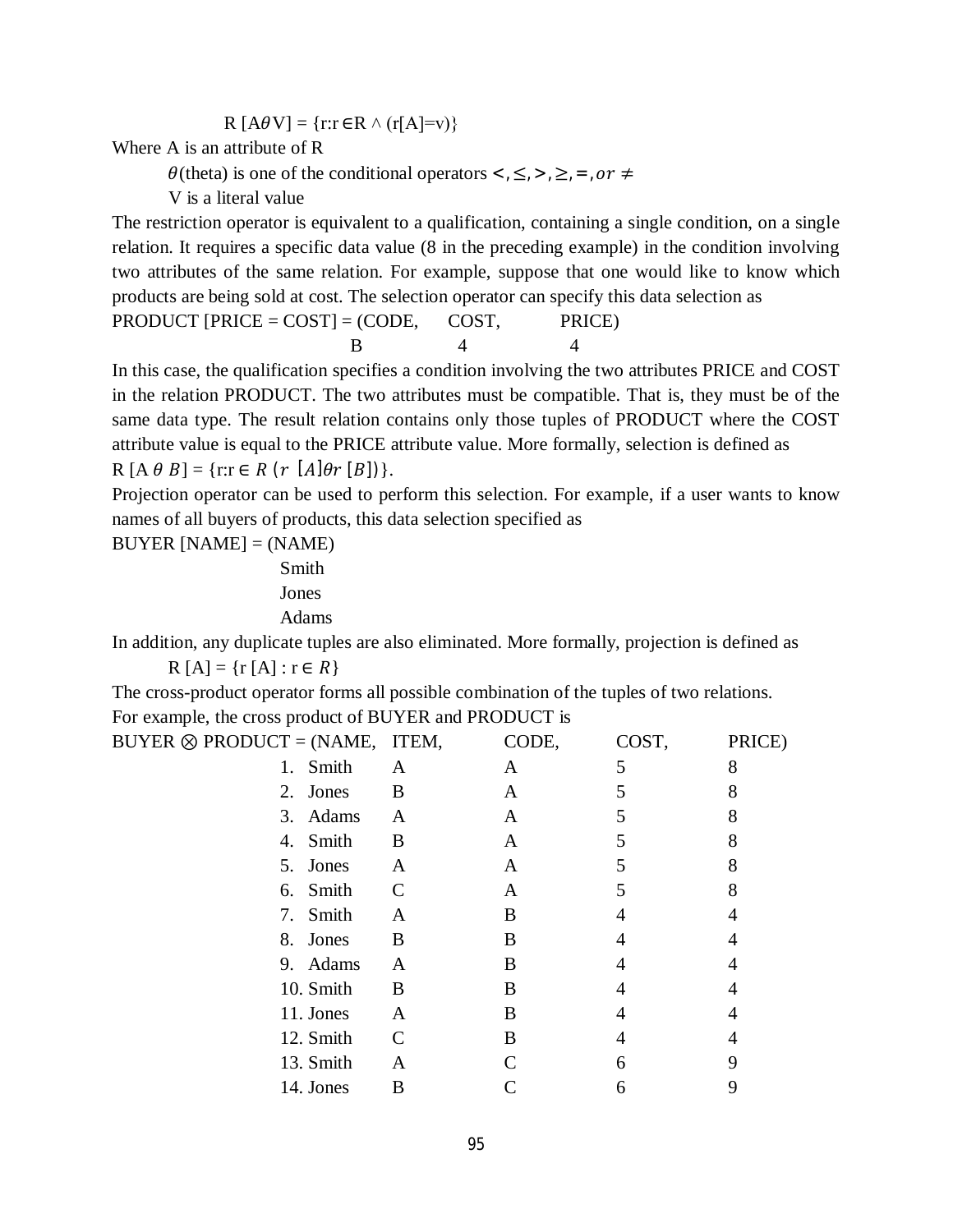| 15. Adams |            |              |  |
|-----------|------------|--------------|--|
| 16. Smith | R          | $\mathbf{C}$ |  |
| 17. Jones |            | $\mathbf{C}$ |  |
| 18. Smith | $\sqrt{2}$ |              |  |

More formally, cross product is defined as

 $R \otimes S = \{(\overline{rs}) : r \in R s \in S\}$ 

Suppose that a user wants a list of buyer names, the products they buy and the cost and price of each product. The answer to this query is contained in two relations, BUYER and PRODUCT. A new relation containing the answer to the query can be constructed by taking the join of BUYER and PRODUCT according to a join condition.

The join condition is expressed on two compatible attributes, one from each of the original relations.

BUYER [ITEM = CODE] PRODUCT = (NAME ITEM CODE COST PRICE)  $Smith \tA \tA \t5 \t8$  $Jones$  B B 4 4 Adams A A 5 8 Smith B B  $4$  4  $Jones$  A A 5 8 Smith C C 6 9

More formally, join is defined as

 $R[A\theta B] S = \{(\overline{rs}) : r \in R \text{ s} \in S \text{ (r } [A]\theta \text{ s } [B])\}$ 

Where again  $\theta$  is one of  $\leq \leq > \geq =$  or  $\neq$ 

The attribute A and B must be compatible.

Join

- (1) Generalize join forms a new tuple from a BUYER and PRODUCT tuple whenever the join condition is satisfied.
- (2) A natural join is a join where the conditional operator is equality.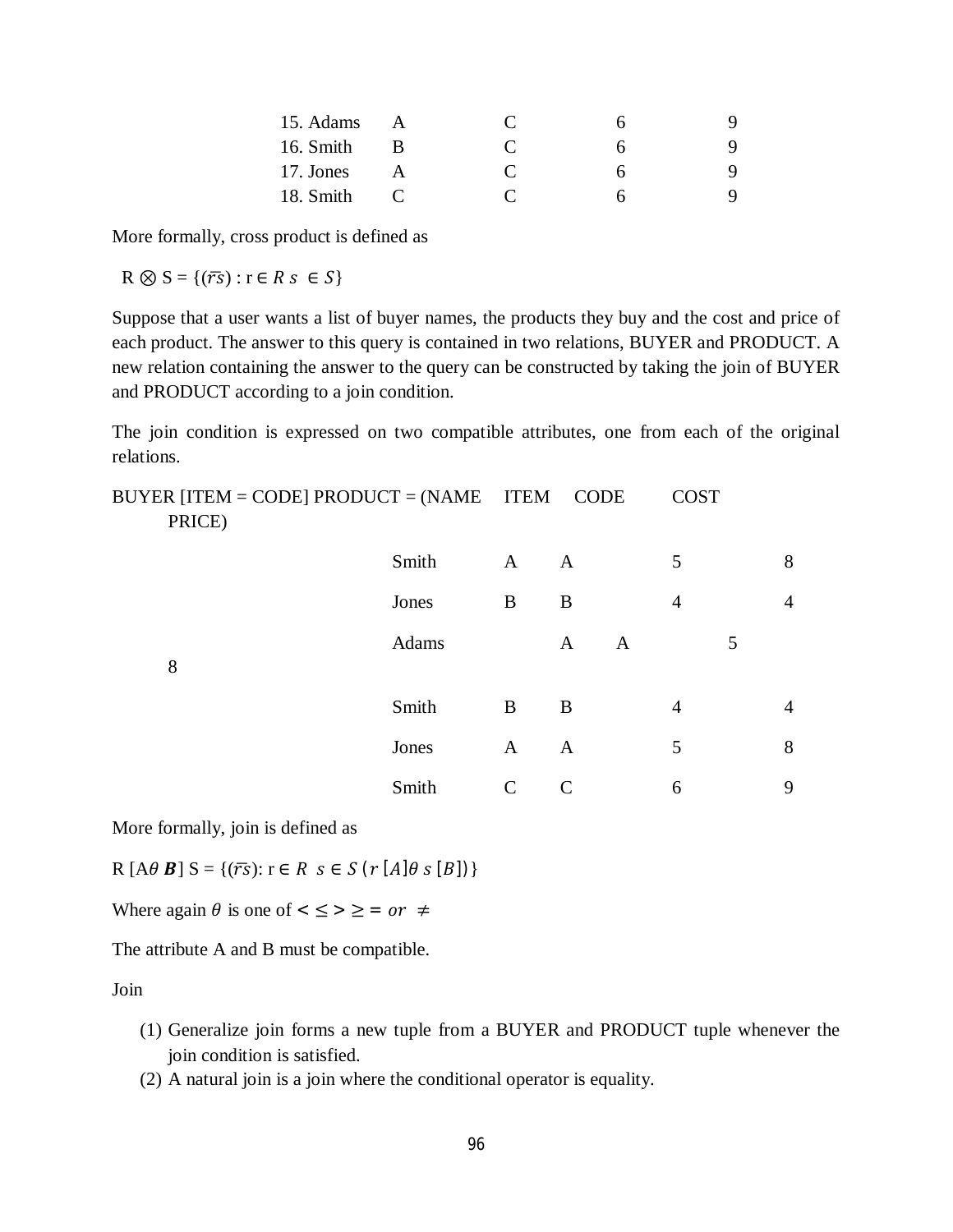"Find the buyers who buy each type of product"

Data selection can be represented by a division operator as

BUYER [ITEM  $\div$  *CODE*] product

 $=$  (Name)

Smith

More formally, division is defined as

 $R[A \div B] S = \{r [\overline{A}]: r \in R \wedge s [B] \subseteq g_R (r [\overline{A}])\}$  where the attribute A and B are compatible.

The result relation consists of the projection of the tuples in the dividend relation on those attributes (NAME) not in the dividend attribute that satisfy the division.

Finally, the projection of PRODUCT on CODE is

PROUCT [CODE] = (CODE)

\nA

\nB

\nC

\nOperation of mathematical sets 
$$
U = Union
$$

 $\cap$  = intersection − = difference

Find those buyers who purchase products whose price is greater than 5 but less than 9 would be expressed as

 $(BUYER | ITEM = CODE | (PRODUCT | PRICE > 5]))$ 

## PRODUCT [PRICE < 9] [NAME]

Operation of any Data model

- Basic data managemet operations
- Basic arithmetic operations
- Sort
- Summary
- Union =set1+ set2 ∪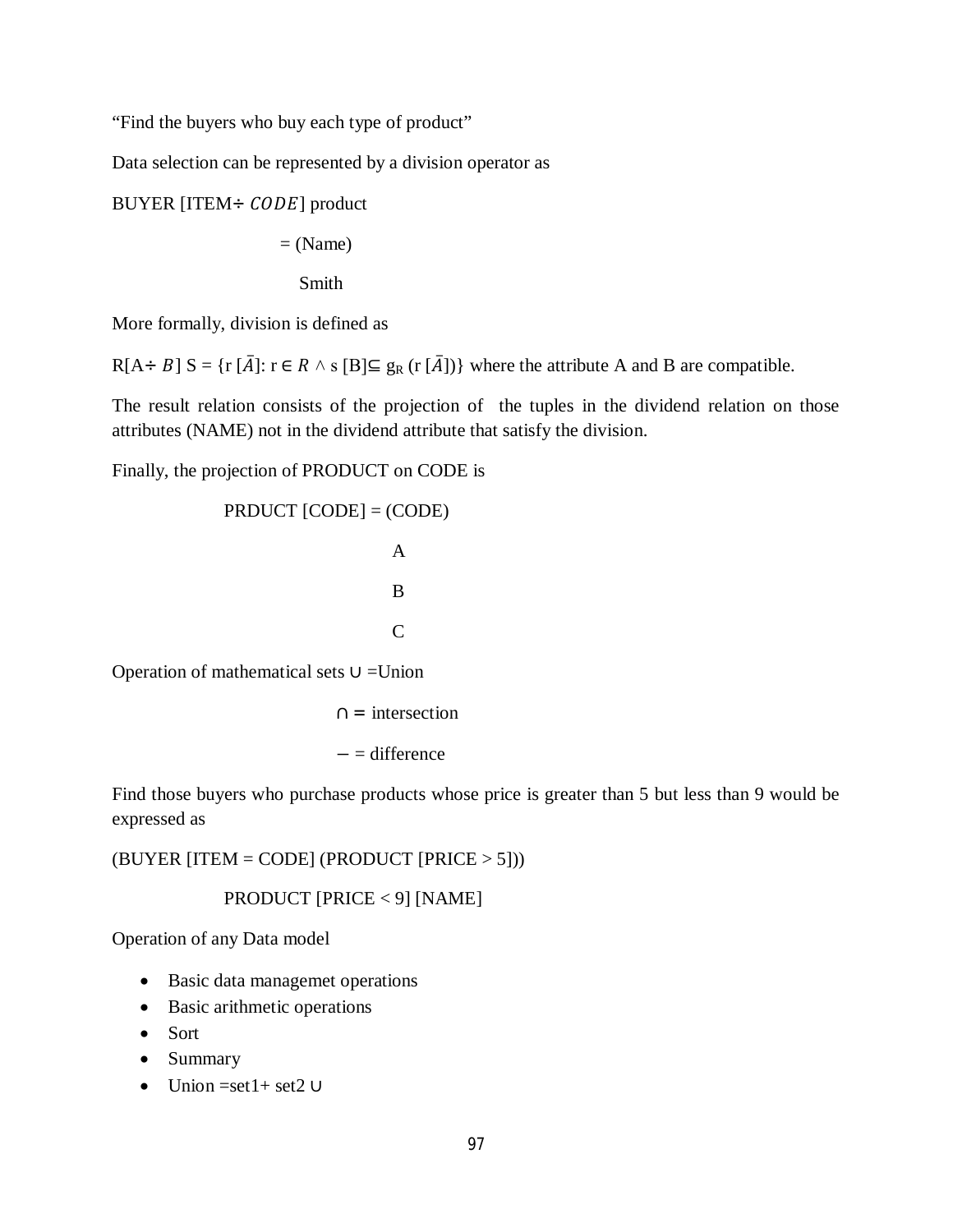- Intersection = set1 \*set2 ∩
- Difference = set1-set2 = [1, 3, 4] [1, 2, 4] = [3]
- $\bullet$  Division = set1/set2
- Equality =  $[1, 3] = [1,3] =$  true
- Inequality =  $[1, 3]$  <  $[2, 4]$
- Subset = $\subseteq$  = [1, 3] < = [1, 2, 3, 4]
- Proper subset=  $[1,3] < [1, 2, 3, 4]$
- Super set =  $[1, 2, 3, 4]$  > =  $[1, 3]$
- Proper superset =  $[1, 2, 3, 4]$  >  $[1,3]$

Query =search

Relational operation.operates

Concatenation of  $\bar{r}$ s

R (D1 D2 D3 ) r2 <a, 2,  $f$  r [D1 D3] = <a,  $f$  = r [A]

 $R(D1 D2 D3)$   $R(D1 D3)=$   $R[A]$ 

Binary relation =  $g_R(D1 = 1) = \{ \langle a \rangle, \langle b \rangle, \langle c \rangle \}$ 

Many relation =  $g_R$  r  $[\bar{A}]$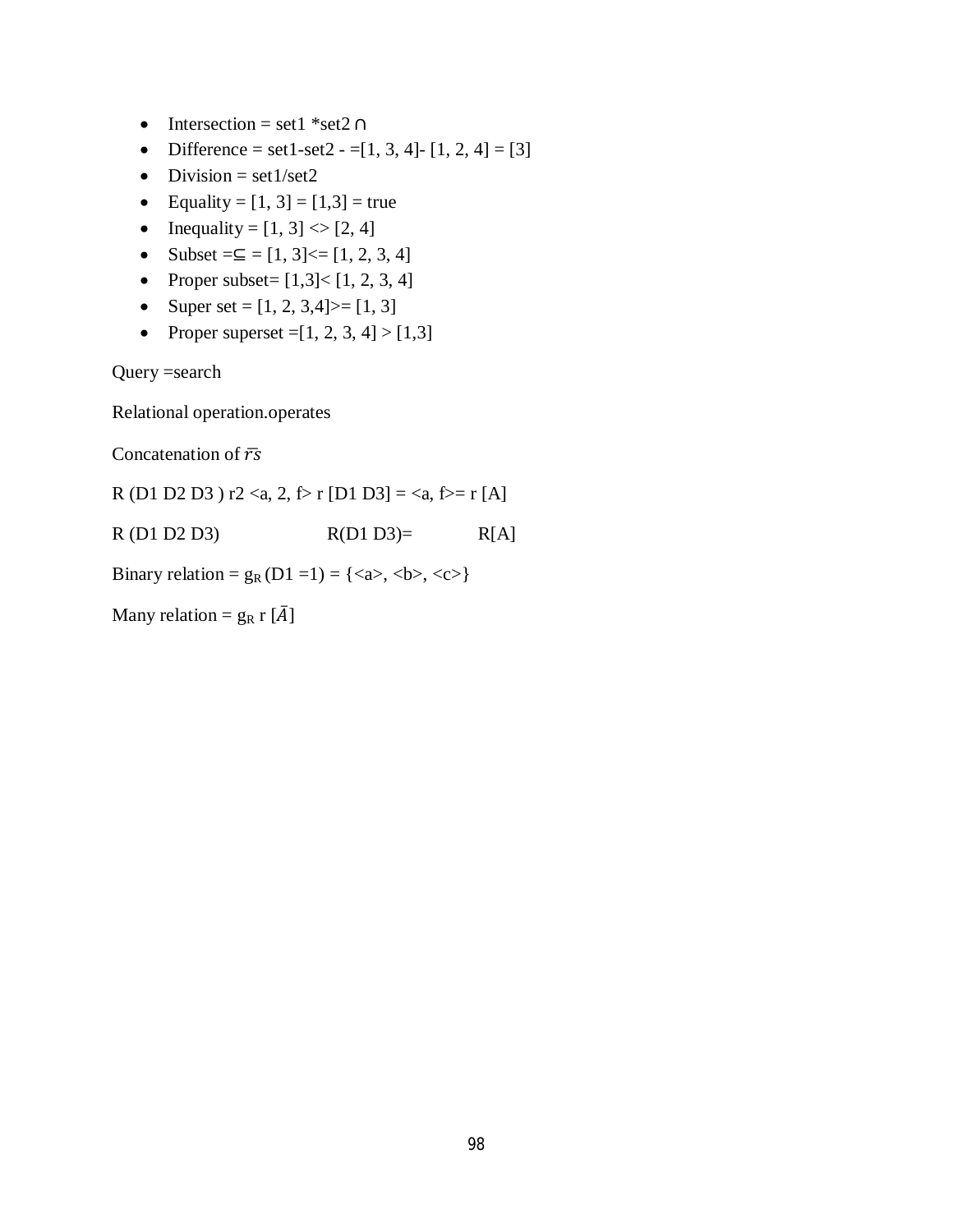## **WEEK NINE RELATIONAL ALGEBRA**

Four broad classes

Set operations = union, intersection, difference

 $R \cup S =$  the union of R and S

Is the set of element appears in R and S or both. An element appears only once in the union even if it is present in both  $R$  and  $S$ .

 $R \cap S$  = the intersection of R and S is the set of elements that in both R and S

 $R - S$  = the difference of R and S is the set of element that are in R but not in S. Note that R-S is difference from S-R. The letter is the set of element that are in S but not in R.

2. Operations that remove part of relation

Selection = eliminate some row tuples

Projection = eliminate some column

|             | R[D1 D2 D3]         |                | R[D1]                            | $R$ [D <sub>3</sub> D <sub>2</sub> ]                                          |
|-------------|---------------------|----------------|----------------------------------|-------------------------------------------------------------------------------|
|             | $a \quad 2 \quad f$ |                | $\mathbf{a}$                     | $f \quad 2$                                                                   |
|             | $b \quad 1 \quad g$ |                | $\mathbf b$                      | g <sub>1</sub>                                                                |
|             | $c \quad 3 \quad f$ |                | $\mathbf{C}$                     | $f \quad 3$                                                                   |
|             |                     |                |                                  |                                                                               |
| $R$ [D1 D2] |                     |                |                                  | $g_R(D1 = 1) = \{ \langle a \rangle, \langle b \rangle, \langle d \rangle \}$ |
|             | $1 \quad A$         |                |                                  |                                                                               |
|             | $1 \quad B$         |                | $g_R(D1 = 2) = \{  \}$           |                                                                               |
|             | $2\quad C$<br>$1$ d |                | $g_R$ (D1 = 3) = { $\emptyset$ } |                                                                               |
|             | R(D1 D2 D3          | D <sub>4</sub> | D4)                              | $r = 1$ , a, x, f, 2>                                                         |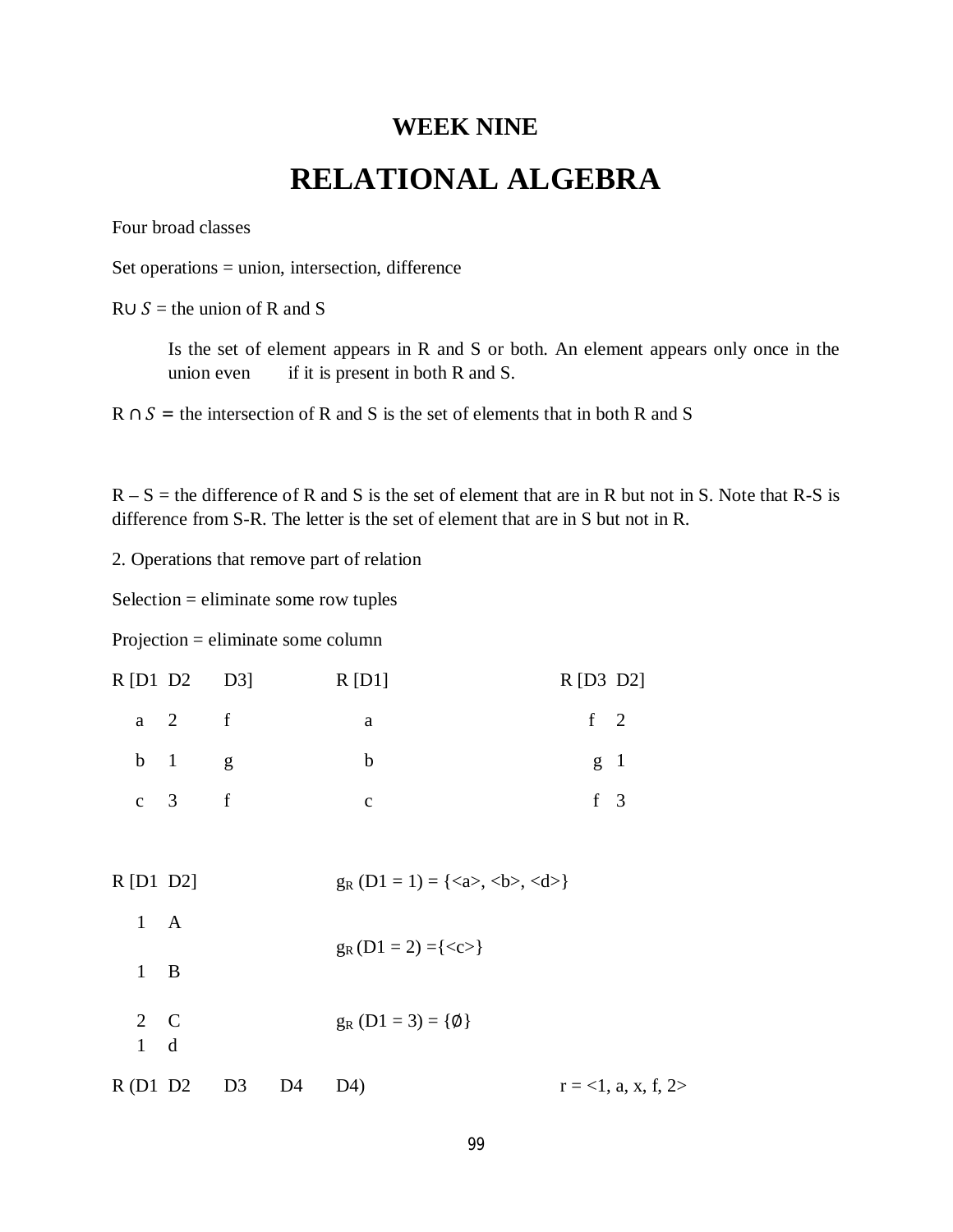| 1 a $x$ f 2   |  |                         |    | $R[A] = \{x, f, a\}$ |
|---------------|--|-------------------------|----|----------------------|
| 2 a $y$ $g$ 3 |  |                         |    | $R[A] = \{1,2\}$     |
| 1 b x f       |  |                         |    |                      |
| 2 c y b 2     |  |                         |    |                      |
| $A = \{D3$    |  | D2 D4} $\bar{A} = \{D1$ | D5 |                      |

Projection = a new relation that has only some of R column

 $\pi$  A1, A2, …, An (R) is a relation that has only the columns attributes A1, A2, …, An of R.

Movie

| title       | vear | length | In column | <b>Studio Name</b> | Producer |
|-------------|------|--------|-----------|--------------------|----------|
| Star war    | 1977 | 124    | True      | fox                | 12345    |
| Might ducks | 1991 | 104    | True      | Disney             | 07890    |
| Wayous      | 1992 | 95     | true      | Paramount          | 99999    |
| world       |      |        |           |                    |          |

 $\pi$  title, year, length (movie)

| Title        | year | Length |
|--------------|------|--------|
| Star wars    | 1977 | 24     |
| Might ducks  | 1991 | 04     |
| Wagnus world | 1992 | 95     |

 $\pi$  in color (movie) =

| Incolor |  |
|---------|--|
| true    |  |

Selection = operator applied to a relation R provides a new relation with a subset of R's tuples. The tuples in the resulting relation are those satisfy some condition C that involves the attributes of R. We denote this operation

 $\delta C(R)$  or  $\delta_f(R)$  f is formula

б length  $\geq 100$  (movie)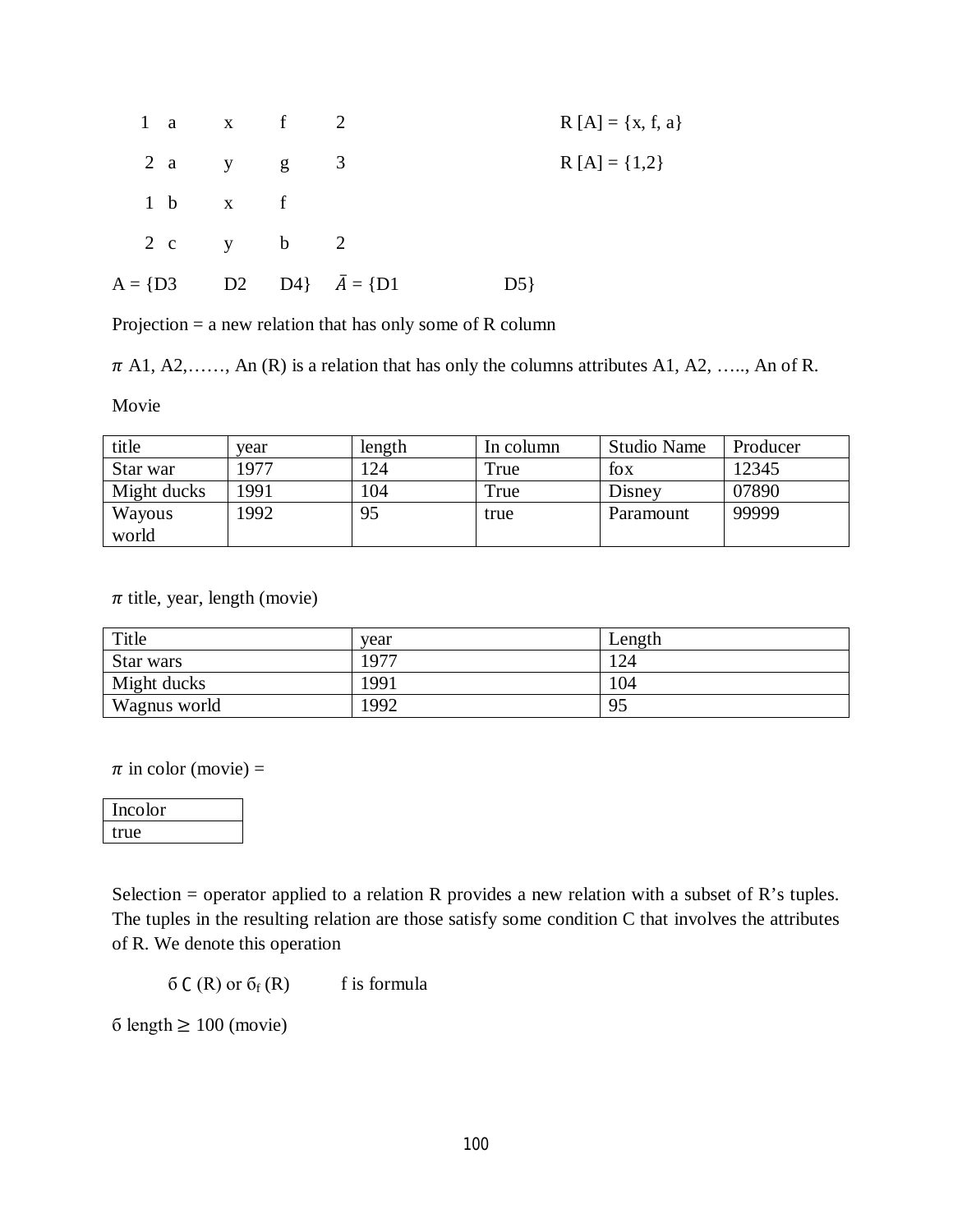| Title       | Year | length | Incolor | Studio name | Producer |
|-------------|------|--------|---------|-------------|----------|
| Star wars   | 1977 | 124    | True    | Fox         | 12345    |
| Might ducks | '991 | 104    | True    | disney      | 67890    |

 $6$  length  $\geq 100$  AND studio name = "fox" (movie)

| m.<br>1 it le | year             | length     | mcolor    | name<br>$+1$<br>. | $\blacksquare$<br>Producer |
|---------------|------------------|------------|-----------|-------------------|----------------------------|
| war<br>Star   | $\cap$<br>◡<br>. | . <i>.</i> | true<br>. | tox               | $\sim$ $\sim$<br>2343.     |

Operations that combine the tuples of two relation including Cartesian product or cross product

Join operation = selecting pair tuples from two relations

Cartesian product, cross product or product of two set R and S is the set of pairs that can be formed by choosing the first element of the pair to be any element of R and the second on element of S. This product is denoted by  $R \otimes S$ 

The components from R precede the components from S in this order.

R

| А | $\bf{B}$ |
|---|----------|
|   |          |
|   | 4        |

S

| $\, {\bf B}$ |    | D |
|--------------|----|---|
| 2            | 5  | 6 |
| 4            |    | 8 |
| 9            | 10 |   |

B is an attribute of both schemes

We have used R.B and S.B in the schema for  $R \times S$ 

|   | R.B | S.B |            |   |
|---|-----|-----|------------|---|
|   |     |     |            |   |
|   |     |     |            |   |
|   |     |     | $\sqrt{ }$ | ٠ |
|   |     |     |            |   |
|   |     |     |            |   |
| ╭ |     |     |            | ٠ |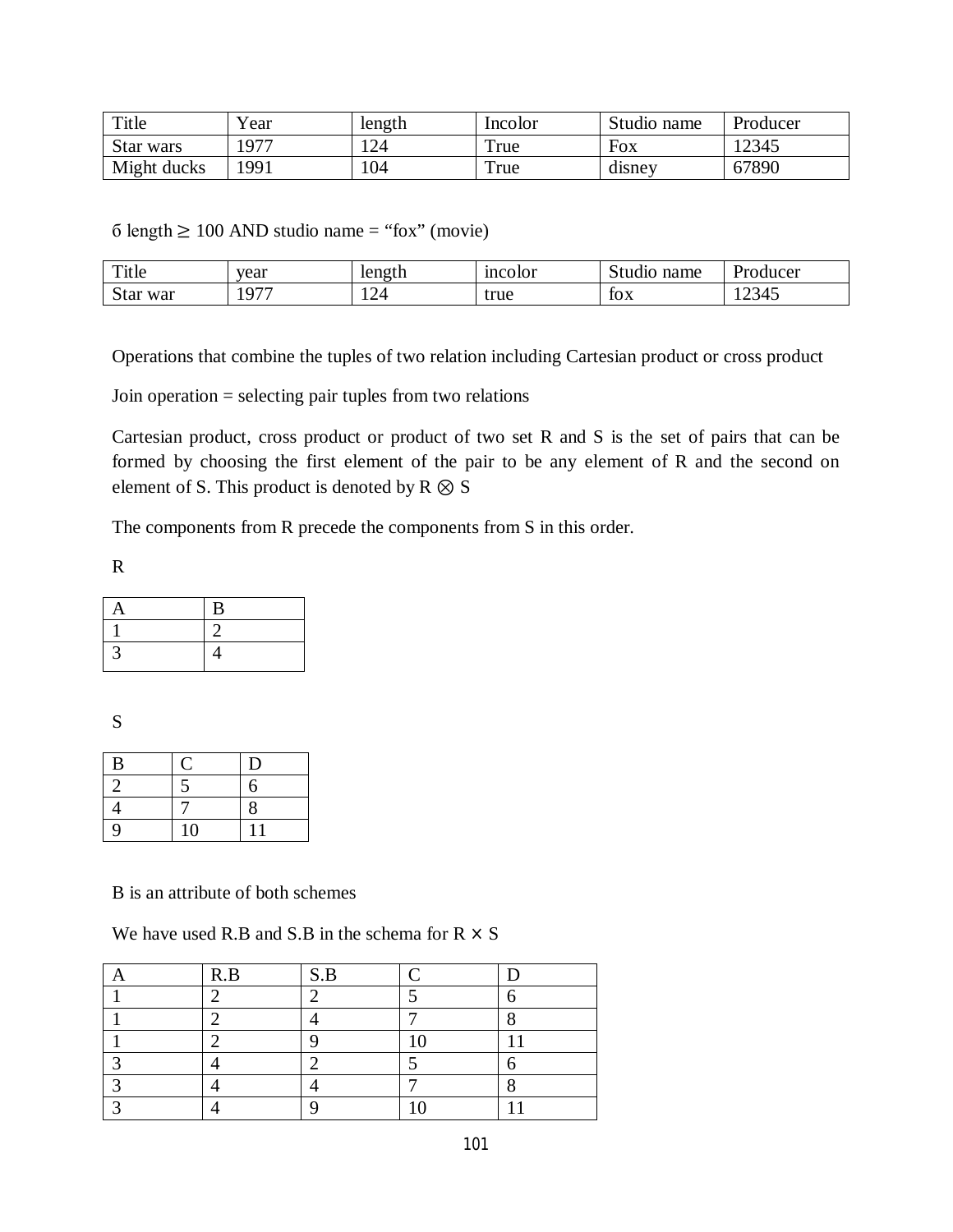## **Natural join**

We find a need to join two relations by pairing only those tuples that match in some way. The simplest sort of match is the natural join of two relations R and S.

Natural join is denoted by  $R \Join S$ 

Let A1, A2, …., An be attribute in both the schema of R and the schema of S then a tuple r from R and a tuple s from S are successfully paired if and only if r and s agree on each of the attribute A1, A2, …., An

| B |    |  |
|---|----|--|
| 9 | 10 |  |

A tuple that fails to pair with any tuple of other relation in join is sometimes said to be a dangling tuple.

U

| A | B              | Ċ |
|---|----------------|---|
|   | $\overline{2}$ |   |
| 6 |                | 8 |
| 9 |                | 8 |

V

| B | U | D              |
|---|---|----------------|
| 2 |   |                |
| 2 |   |                |
|   |   | 1 <sub>0</sub> |

U⊠ V

| B |    |
|---|----|
|   |    |
|   |    |
|   | 10 |
|   | 10 |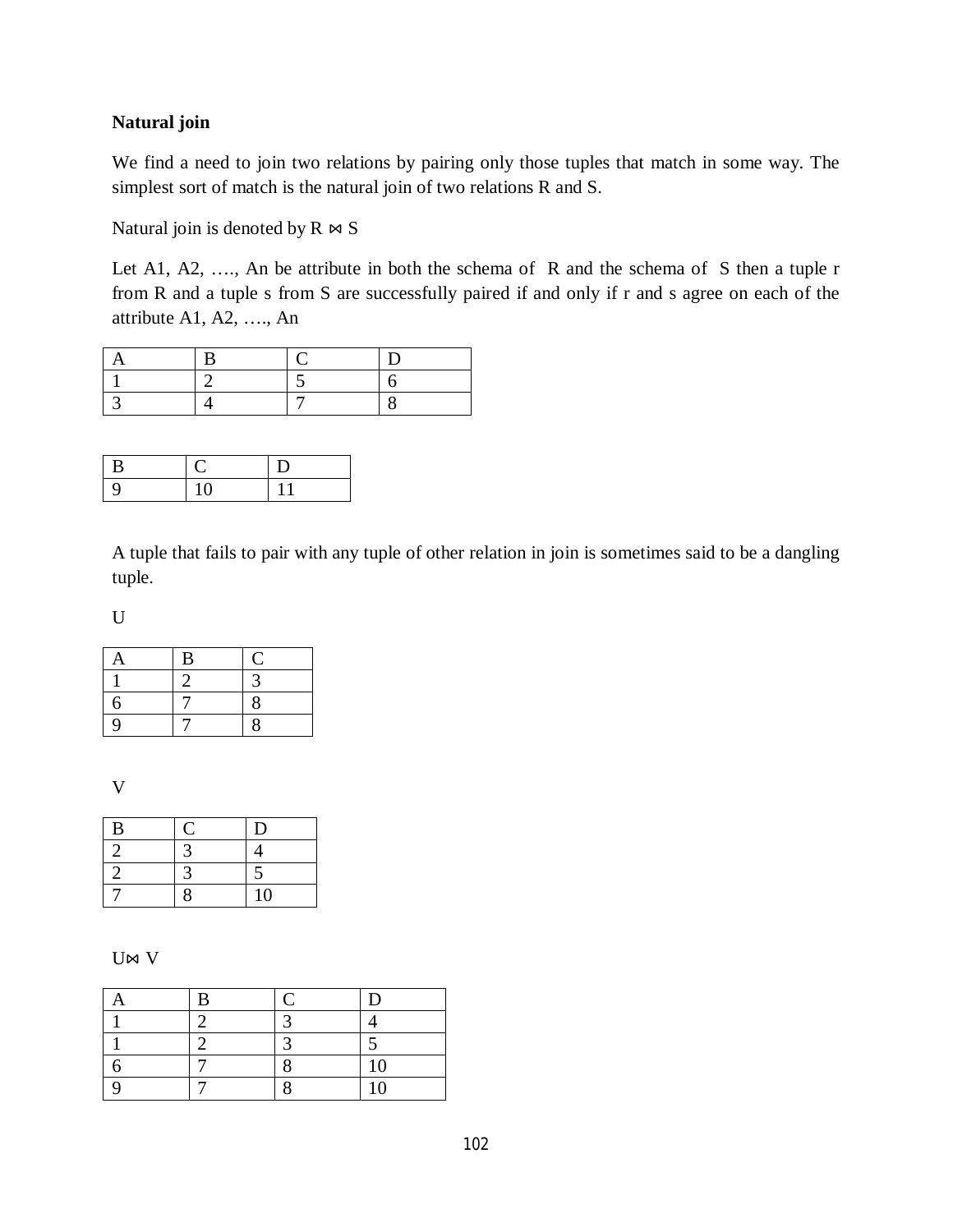#### **Theta- joins**

The natural join forces us to pair tuples using one specific condition. Theta join refers to an arbitrary condition which we shall represent by  $\mathsf C$ 

 $R \bowtie CS$ 

- 1. Take the product of R and S
- 2. Select from the product only those tuples that satisfy the condition  $\mathsf C$

 $U \Join_{A < D} V$ 

| U.B | U.C | V.B | V.C |  |
|-----|-----|-----|-----|--|
|     |     |     |     |  |
|     |     |     |     |  |
|     |     |     |     |  |
|     |     |     |     |  |
|     |     |     |     |  |

## $U \bowtie_{A \leq D} AND U.B \neq V.B$  V

|  | $\overline{\phantom{0}}$ | . . |  |
|--|--------------------------|-----|--|
|  |                          |     |  |

#### **Combining operations to form queries**

What are the title and years of movies made by fax that are at least 100 minute long ?

To compute

- 1. Select those movies tuples that have length  $\geq 100$
- 2. Select those movies tuples that have studio name = "fox"
- 3. Compute the intersection of 1 and 2
- 4. Project the relation 3 onto attributes title and year.

| $\pi$ title, year |                     |
|-------------------|---------------------|
| 1                 | n                   |
| 2                 | 3                   |
| 3                 | 4                   |
| 4                 | 5                   |
| 5                 | length $\geq 100$   |
| 6                 | static name = "fox" |
| 4                 | 4                   |
| Movie             | movie               |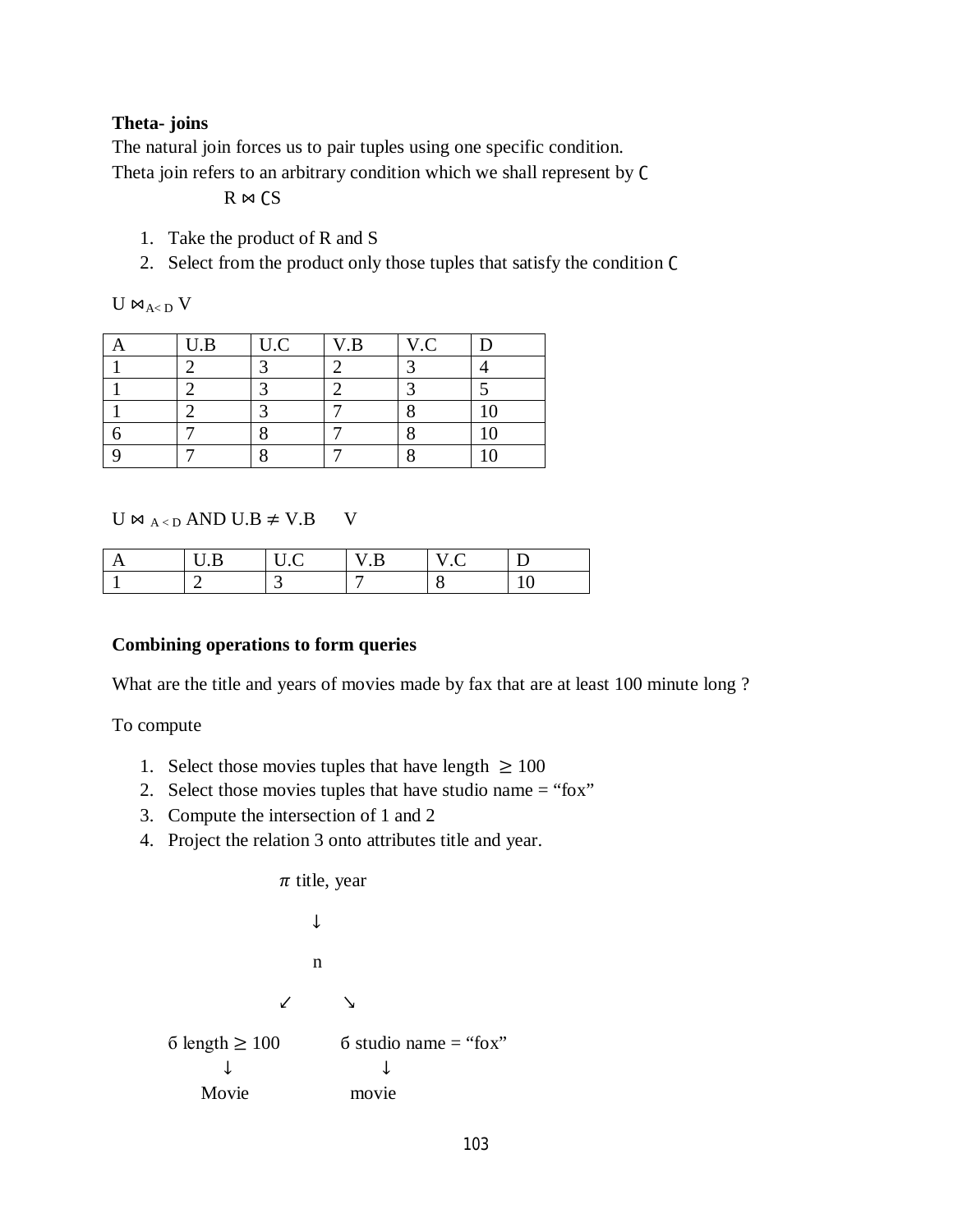$\pi$  title, year (6 length  $\geq$  (movie)  $\cap$  6 studio name = "fox" (movie)) Movie1 (title, year, length, filmType, studioName) Movie2 (title, year, starName) Find the stars of movie that at least 100 minute long  $\pi$  title, year (6 length  $\geq 100$  (movie1  $\bowtie$  movie2) Renaming  $= P_s (R) =$  change the name to S  $P_{\text{ayo}}$  (bell) = change the name to ayo from bell  $P_s$  (x, c, d) (S) is a relation named S but its first column has attribute X instead of B

Uncle  $(x, y)$  P ↙ ↘ U S Grandparent  $(p, y)$  mother  $(P, X)$ Sister (S, X)

| G. parent X |                                                   | grandchild $(y, x)$ is parent $(x, z)$ |  |  |
|-------------|---------------------------------------------------|----------------------------------------|--|--|
|             | parent $(z, y)$                                   |                                        |  |  |
| Parent Z    | sister $(x, y)$ = parent $(p, x)$ parent $(p, y)$ |                                        |  |  |
|             |                                                   |                                        |  |  |
| Chid Y      | brother $(x, y)$ = parent $(z, x)$                |                                        |  |  |
|             | Parent $(z, y)$                                   |                                        |  |  |
|             | Male $(x)$                                        | $x \neq y$                             |  |  |

 $Male = \{Adam, Bill\}$ Female = {Anne, Beth} Person = male ∪ female = {Adam, Bill, Anne, Beth}

|           | Male $\times$ person |                |                | {Adam, Bill} {Adam, Bill, Anne, Beth} |      |                |                |
|-----------|----------------------|----------------|----------------|---------------------------------------|------|----------------|----------------|
|           |                      |                | Adam adam bill |                                       | adam |                |                |
|           |                      | Adam bill      |                | bill                                  | bill |                |                |
|           |                      | Adam anne      |                | bill                                  | anne |                |                |
|           |                      | Adam beth      |                | bill                                  | beth |                |                |
|           |                      |                |                |                                       |      |                |                |
| Father    |                      | mother         |                |                                       |      | parent         |                |
| C1        | C <sub>2</sub>       | C <sub>1</sub> | C <sub>2</sub> |                                       |      | C <sub>1</sub> | C <sub>2</sub> |
| Adam bill |                      | anne           | bill           |                                       |      | adam bill      |                |
| Adam beth |                      | anne           | beth           |                                       |      | adam beth      |                |
|           |                      |                |                |                                       |      | Anne           | bill           |
|           |                      |                |                |                                       |      | Anne           | beth           |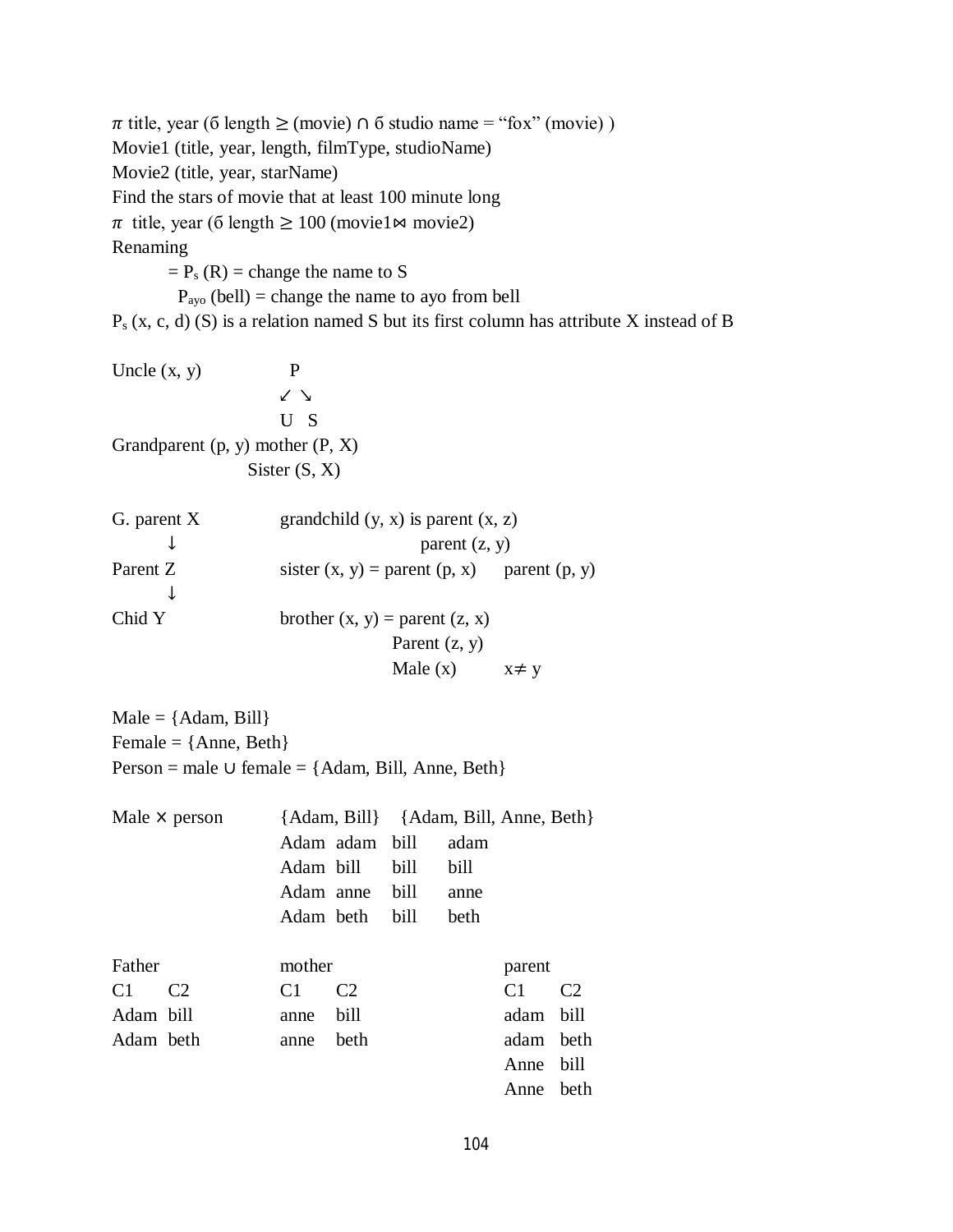As a collection of tuples of feets Father <adam, bill> Father <adam, beth> Mother <anne, bill> Mother <anne, beth> Parent <adam, bill> Parent <adam, beth> Parent <anne, bill> Parent <anne, beth>

A and B are isomorphic

Deductive database Parent  $(X, Y) \leftarrow$  father  $(X, Y)$ Parent  $(X, Y) \leftarrow$  mother  $(X, Y)$ Father (adam, bill) Father (adam, beth) Mother (anne, bill) Mother (anne, beth) Grandparent  $(X, Z) \leftarrow$  parent  $(X, Y)$ , parent  $(Y, Z)$ Parent  $(X, Y) \leftarrow$  father  $(X, Y)$ Parent  $(X, Y) \leftarrow$  mother  $(X, Y)$ 

| adam | Bill  |
|------|-------|
| Bill | cathy |
| я    |       |

Parent

|       | Z     |
|-------|-------|
| Adam  | Bill  |
| Bill  | Cathy |
| Cathy | dove  |
|       |       |

|      | F.Y  | рy    |       |
|------|------|-------|-------|
| Adam | Bill | adam  | Bill  |
| Adam | Bill | Bill  | cathy |
| Adam | Bill | Cathy | Dove  |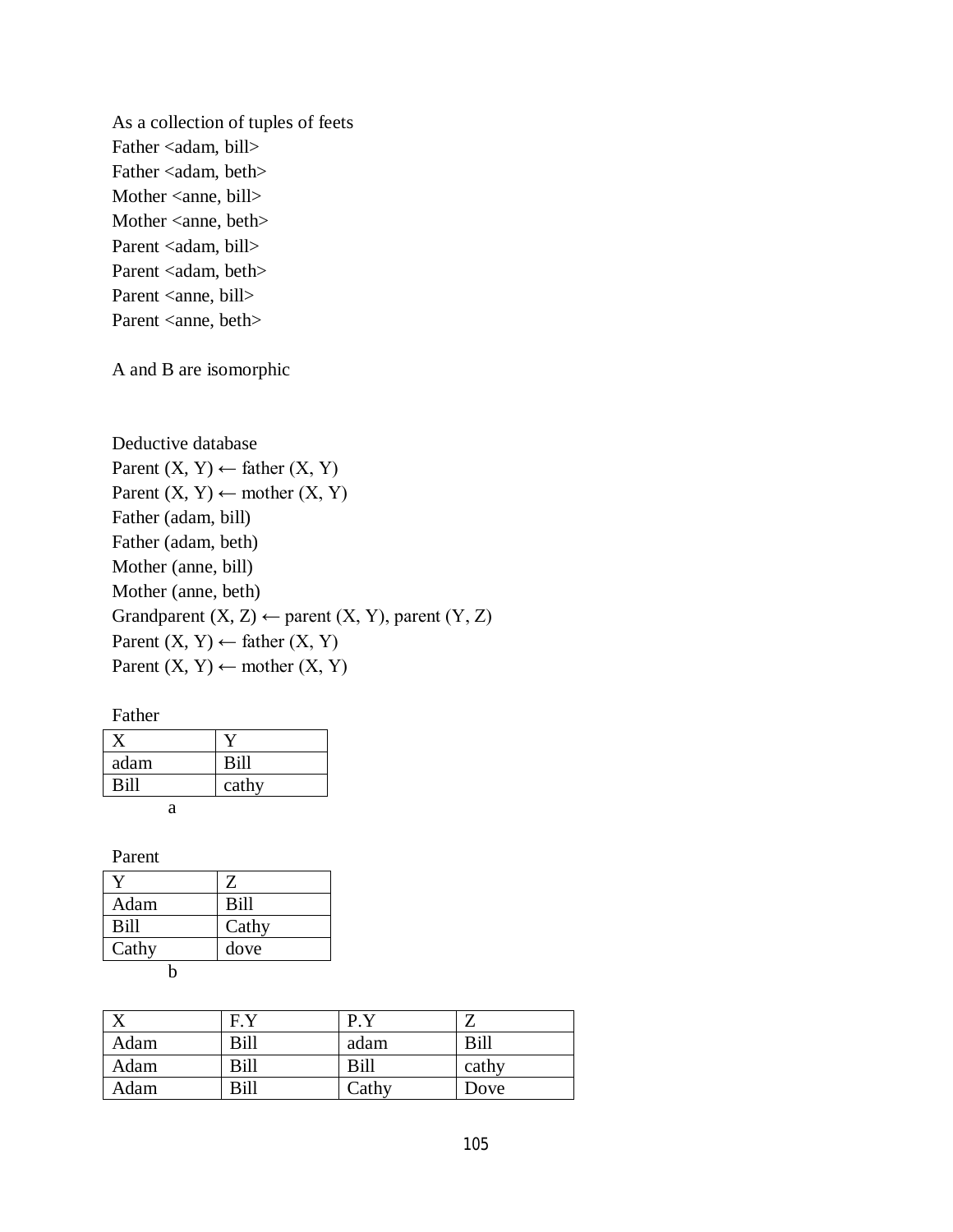| Bill | Cathy | Adam  | Bill  |
|------|-------|-------|-------|
| Bill | Cathy | Bill  | Cathy |
| Bill | cathy | Cathy | dove  |

| $\mathbf{x}$ | EV    | <b>D</b> V |       |
|--------------|-------|------------|-------|
| Adam         | Bill  | bill       | Cathy |
| Bill         | cathy | Cathy      | dove  |

|      | EV          |       |
|------|-------------|-------|
| Adam | <b>Bill</b> | Cathy |
| Bill | Cathy       | Dove  |

Natural join

Taking the Cartesian product of the two relations

Selecting those tuples which have identical attribute on the columns with the same attribute Filtering out the super flows columns

 $F(X, Y) \bowtie P(Y, Z)$ 

 $F(X, Y) \bowtie P(Y, Z)$  is defined as

$$
\pi X, F, Y, Z \in F, Y = P, Y (f (X, Y) \times P (Y, Z))
$$

- 1. Cartesian product  $F(X, Y) \times P(Y, Z)$
- 2. Selected the same tuple of the same value F.Y and P.y

Projection X, F.Y, Z on X and Z

 $\pi X$ , Z (F  $(X, Y) \bowtie P(Y, Z)$ )

**Or** Or

Grandfather  $(X, Y, Z) \leftarrow$  father  $(X, Y)$ , parent  $(Y, Z)$ 

Or

Grandfather  $(X, Z) \leftarrow$  father  $(X, Y)$ , parent  $(Y, Z)$ 

Consider the domain

{Sarah, Diane, Pamela, Simon, David, Peter }

$$
r(X, Z) \leftarrow r(X, Y), r(Y, Z)
$$

r (a, c)∈ P for which there exist no b (b  $\neq$  a and b  $\neq$  c) such that r (a, b) ∈ P and r (b, c) ∈ P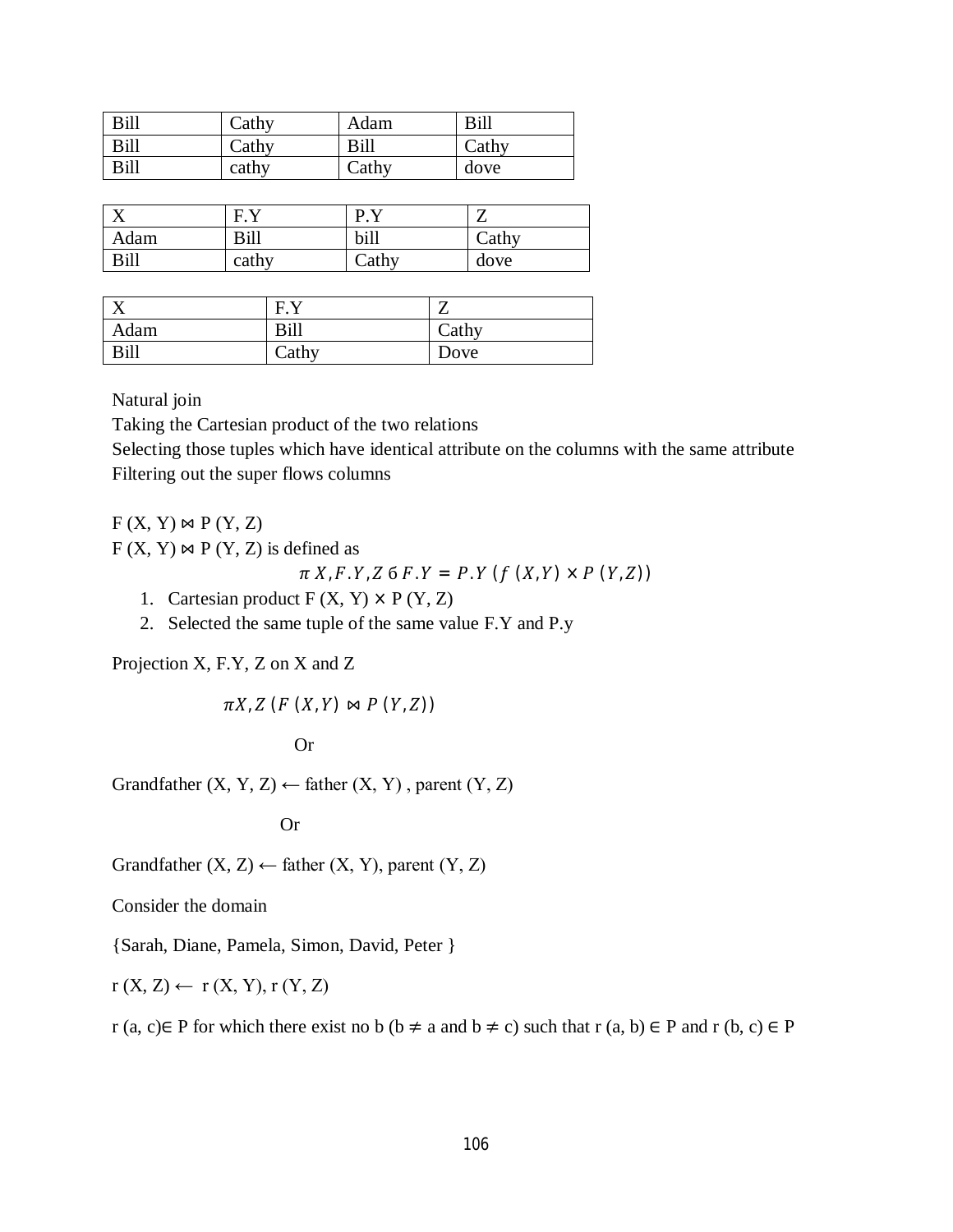| а |  |
|---|--|
|   |  |
|   |  |
|   |  |

The relation is position over

| Over $(a, b)$ over $(a, b)$          |                                                        |     |     |
|--------------------------------------|--------------------------------------------------------|-----|-----|
| Over $(a, d)$ over $(b, c)$          |                                                        |     |     |
| Over $(b, d)$ over $(c, d)$          |                                                        |     |     |
| Deductive database                   |                                                        |     |     |
|                                      | Over $(X, Z) \leftarrow$ over $(X, Y)$ , over $(Y, Z)$ |     |     |
| Over $(a, b)$                        |                                                        |     |     |
| Over $(b, c)$                        |                                                        |     |     |
| Over $(c, d)$                        |                                                        |     |     |
| <b>Or</b>                            |                                                        |     |     |
| Over $(X, Y) \leftarrow$ on $(X, Y)$ |                                                        |     |     |
|                                      | Over $(X, Z) \leftarrow$ on $(X, Y)$ , over $(Y, Z)$   |     |     |
| On $(a, b)$                          |                                                        |     |     |
| On $(b, c)$                          |                                                        |     |     |
| On $(c, d)$                          |                                                        |     |     |
|                                      | (b)                                                    | (d) | (f) |
| (a) Type equation here.              |                                                        |     |     |
|                                      | (C)                                                    | (e) | (g) |
| Edge (a, b)                          | edge (c, e)                                            |     |     |
| Edge $(a, c)$                        | edge (d, f)                                            |     |     |
| Edge $(b, d)$                        | edge (e, f)                                            |     |     |
| Edge $(b, e)$                        | edge (e, g)                                            |     |     |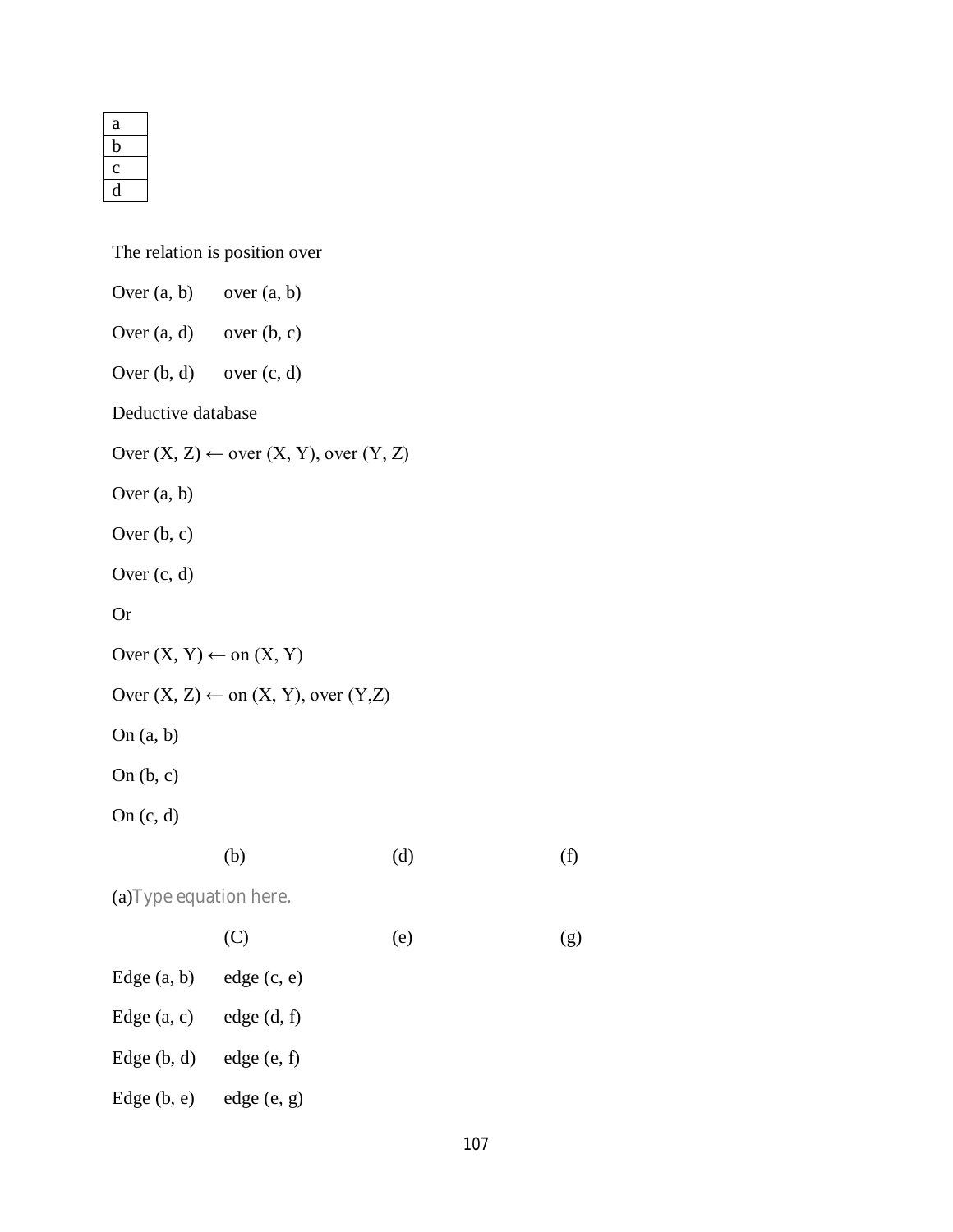Path  $(X, X)$ 

Path  $(X, Z) \leftarrow$  edge  $(X, Y)$  path  $(Y, Z)$ .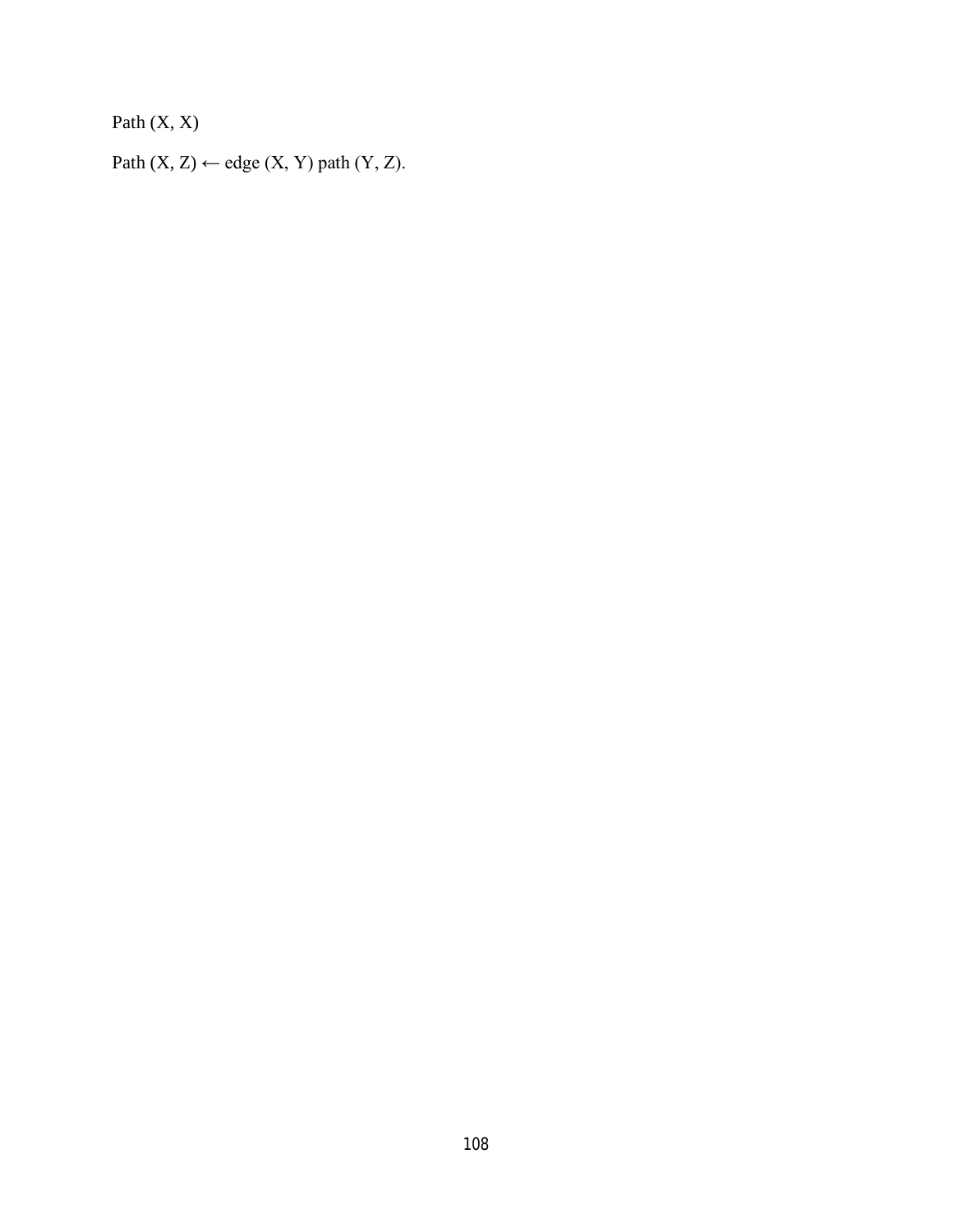# **WEEK – TEN**

# **SQL**

| Table | $\text{column1}$   $\text{column2}$ |  | column n                       |
|-------|-------------------------------------|--|--------------------------------|
|       |                                     |  | $\leftarrow$ Tuples or records |
|       |                                     |  |                                |

- A query issued against a DBS also results in a table
- Column has data type
- This data type describes the attribute of the tuples/records

| SQL | table    | row    | column     |
|-----|----------|--------|------------|
|     |          |        |            |
|     | Relation | tuples | attributes |

- A table can have up to 254 columns with the same or different data types
- A set of values (domain)

# **ORACLE BASIC DATA TYPES**

| $\Rightarrow$ Char (n) | $=$ fixed_length character data n long<br>$=$ maximum size for n is 255 bytes                           |
|------------------------|---------------------------------------------------------------------------------------------------------|
|                        | $=$ e.g. char $(40)$                                                                                    |
|                        | $\implies$ Varchar 2(n) = variable_length character data string<br>$=$ maximum size for n is 2000       |
|                        | $=$ e.g. varchar $(80)$                                                                                 |
|                        | $\Rightarrow$ Number (o, d) = numeric data type for integers and reals<br>$o=$ overall number of digits |
|                        | $d=$ number of digits to the right of the decimal point                                                 |
|                        | $o =$ maximum number is 36                                                                              |
|                        | $d=$ maximum value = -84 to +127                                                                        |
| e.g. $number(8)$       |                                                                                                         |

Number (5, 2) = this cannot contain any thing larger than 999.99 without resulting in an error.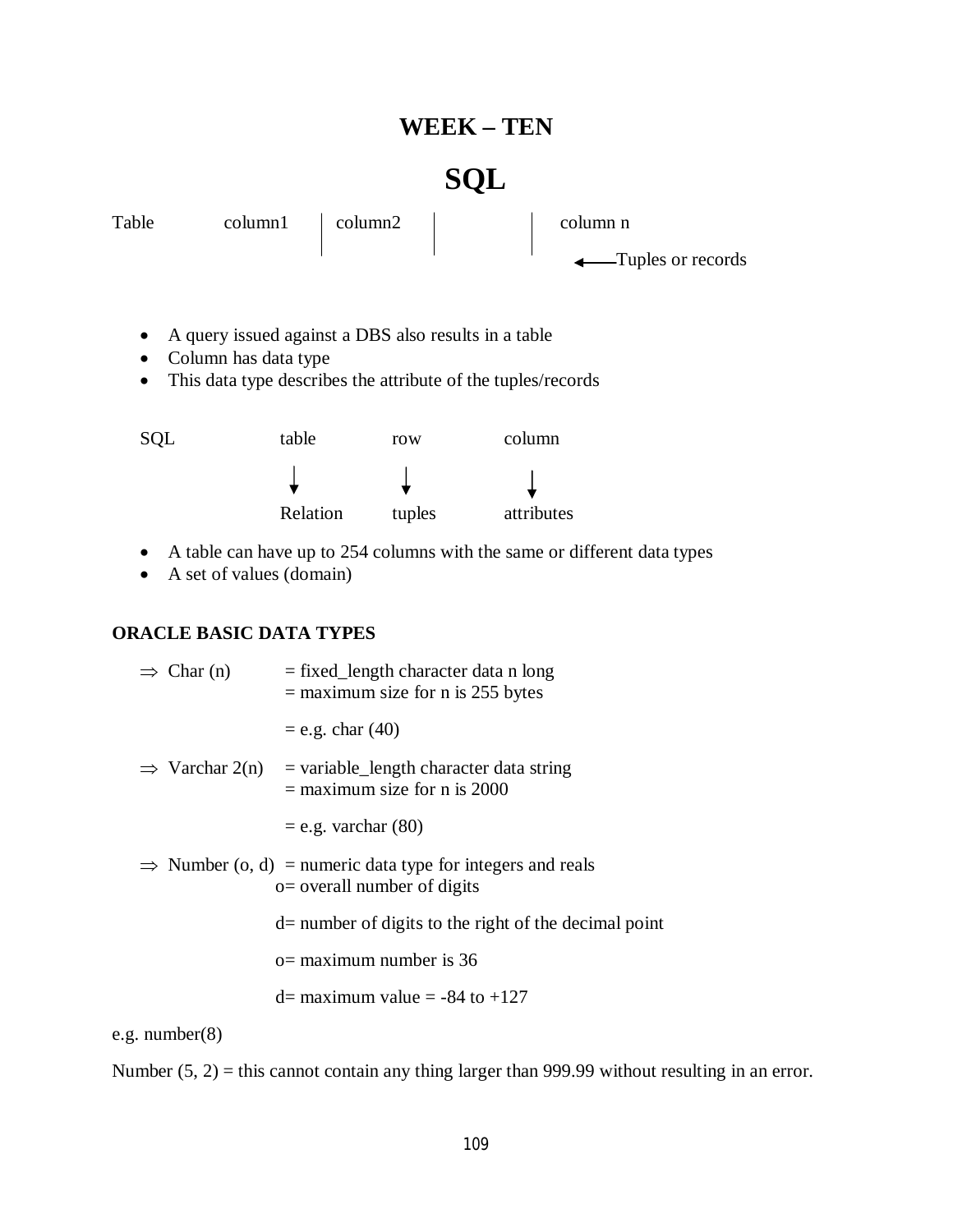Data type derived from number are integer  $=$  int

 $Decimal = dec$ 

Smallint

Real

• Date – for storing date and time. Date format  $=$  DD-MMM-YY

23-OCT-94

07-JAN-07

• Long  $=$  character up to length 2GB

In Oracle  $SQL = no$  data type 'Boolean'. It can be simulated by using char (1) or number (1).

It may have value null. Null is different from empty string '' or 0.

#### **Example database**

EMP (EMPNO, ENAME, JOB, MGR, HIREDATE, SAL, DEPT. NO.) 7369 Smith clerk 7902 17-Dec-80 800 20

Data type = EMPNO: number (4), ENAME: varchar2 (30);

JOB: char (10), MGR: number (4), HIREDATE: date,

SAL: number (7,2), DEPTNO: number(2)

| <b>DEPT</b> | <b>DEPTNO</b> | <b>DNAME</b> | _OC     |  |
|-------------|---------------|--------------|---------|--|
|             | 10            | store        | Chicago |  |
|             | 20            | research     | Dallas  |  |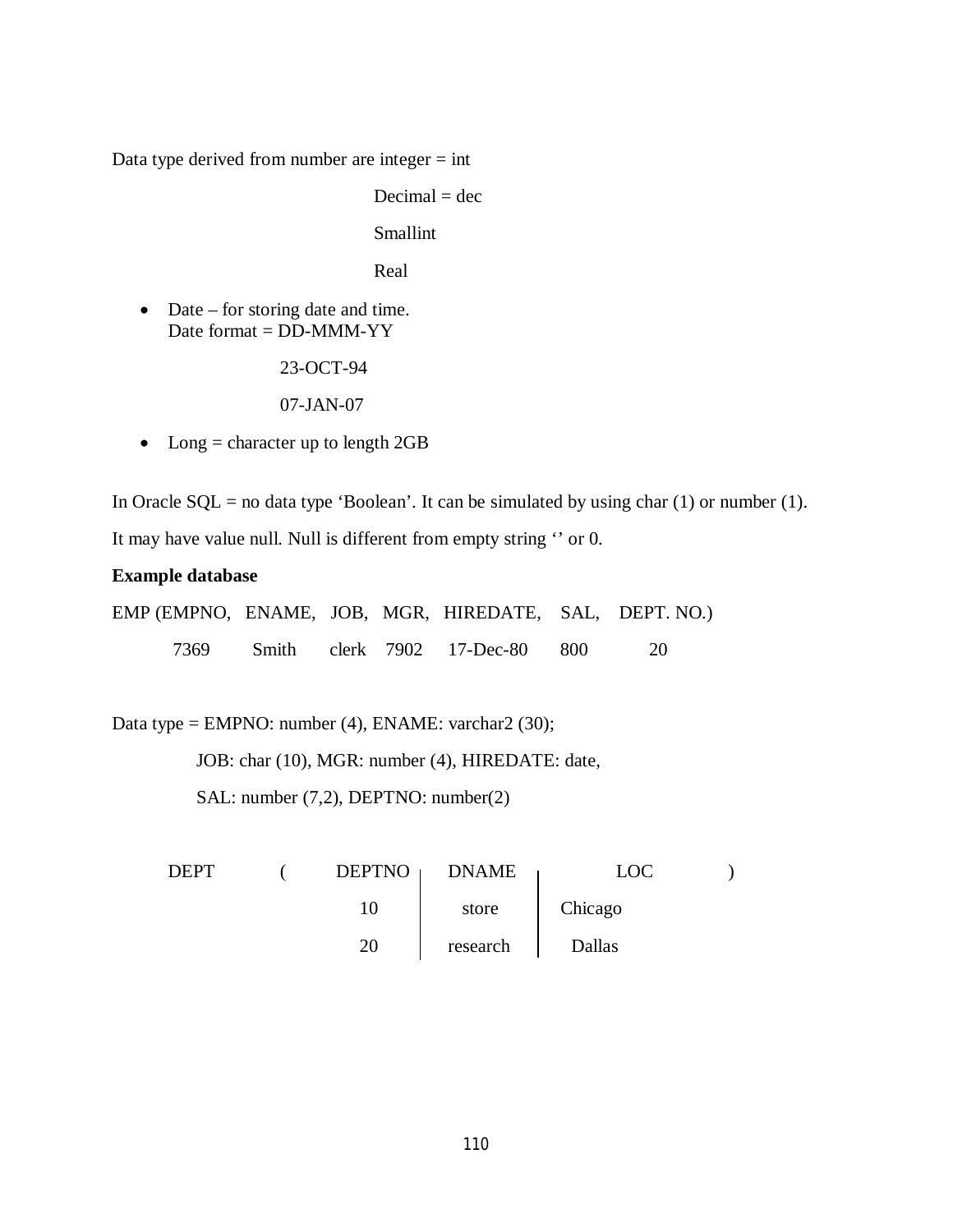| SALGRADE ( | <b>GRADE</b> | LOWSA | <b>HIGHSAL</b> |  |
|------------|--------------|-------|----------------|--|
|            |              | 700   | 1200           |  |
|            |              | 1201  | 1400           |  |
|            |              | 1401  | 2000           |  |

# **QUERIES**

SQL is used to retrieve information from database.

Form:

Select distinct <columns>

From <table>

Where<condition>

Order by<column>asc/desc

Select is also called projection

Select loc, DEPTNO

From DEPT;

Select\* (asterisk symbol \* is used to denote all attributes)

From DEPT;

Select may contain arithmetic expression

Select ENAME, DEPTNO, SAL\* 1.55

From EMP;

# **Operators**

- a) for numbers: abs, cos, sin, exp, log, power, mod, sqrt, +,-,\*,/
- b) for strings: char, concat (string1, string2), lower, upper,

replace (string, search\_ string, replacement\_string)

` substr(string, m, n)

length, to\_date, translate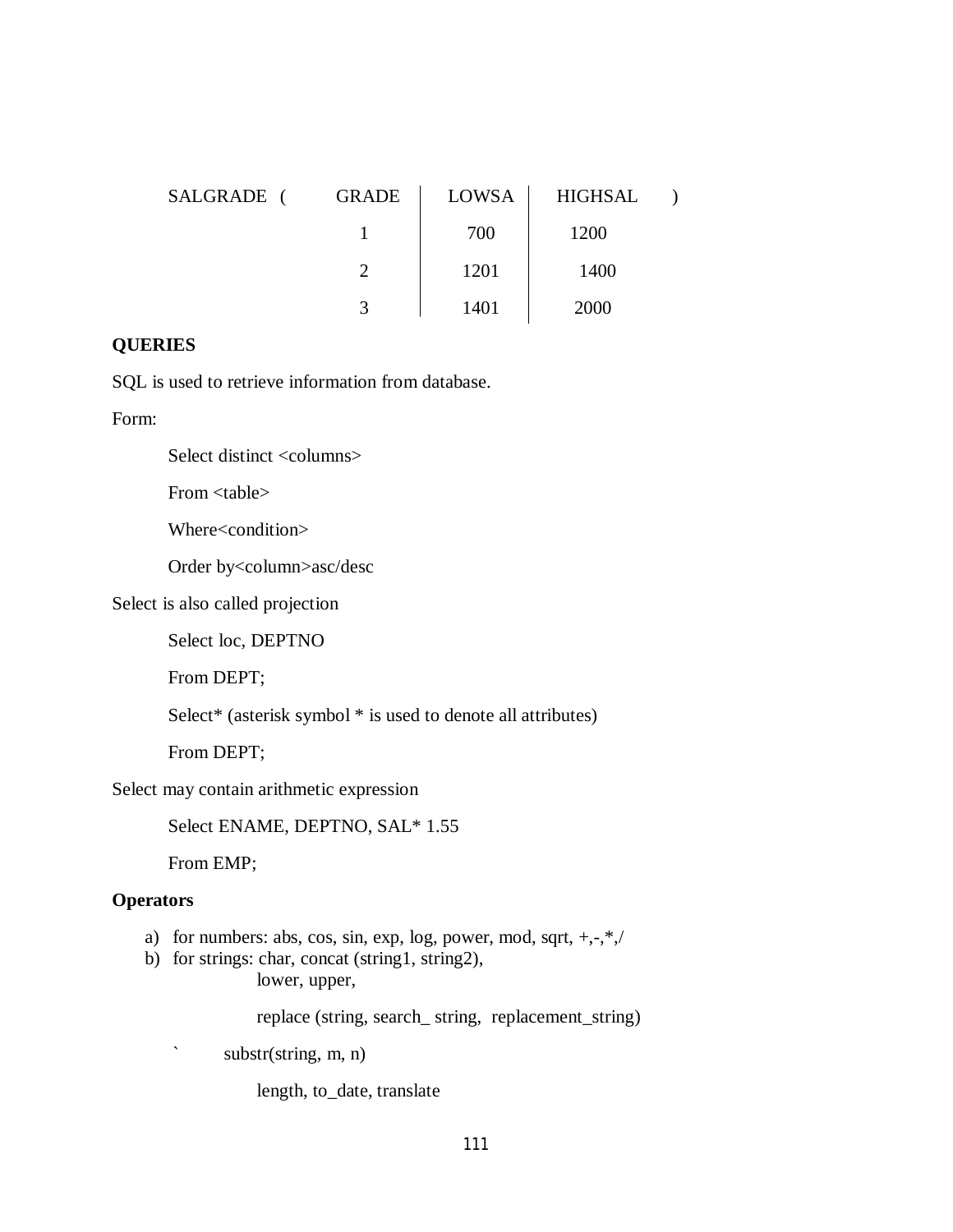- c) for date: add.month month.between next.day to.char
- $\bullet$  Distinct = after the keyword select, forces the elimination of duplicates from the query result.
- Order by  $=$  works with column.

Select ENAME, DEPTNO, HIREDATE

From EMP

Order by DEPTNO asc, HIREDATE desc

| <b>ENAME</b> |    | <b>DEPTNO</b> | <b>HIREDATE</b> |
|--------------|----|---------------|-----------------|
| Ford         | 10 |               | 03-DEC-81       |
| Smith        | 20 |               | 17-DEC-80       |
| Blake        | 30 |               | $01-MAY-81$     |
| Ward         | 30 |               | 21-FEB-81       |
| Allen        | 30 |               | 20-FEB-81       |

# **SELECTION OF TUPLES/RECORDS**

Where  $=$  for records retrieval

- $=$  simple operator  $=$  and, or, not
- $=$  condition may be pattern matching

List the job title and the salary of those employees whose manager has the number 7698 or 7566 and who earn more than 1500

Select JOB SAL From EMP Where (MGR =  $7698$  or MGR =  $7566$ ) And  $SAL > 1500$ ;

1. Comparison operator  $=$ ,  $/=$  or  $\lt$ , $\lt$ = are allowed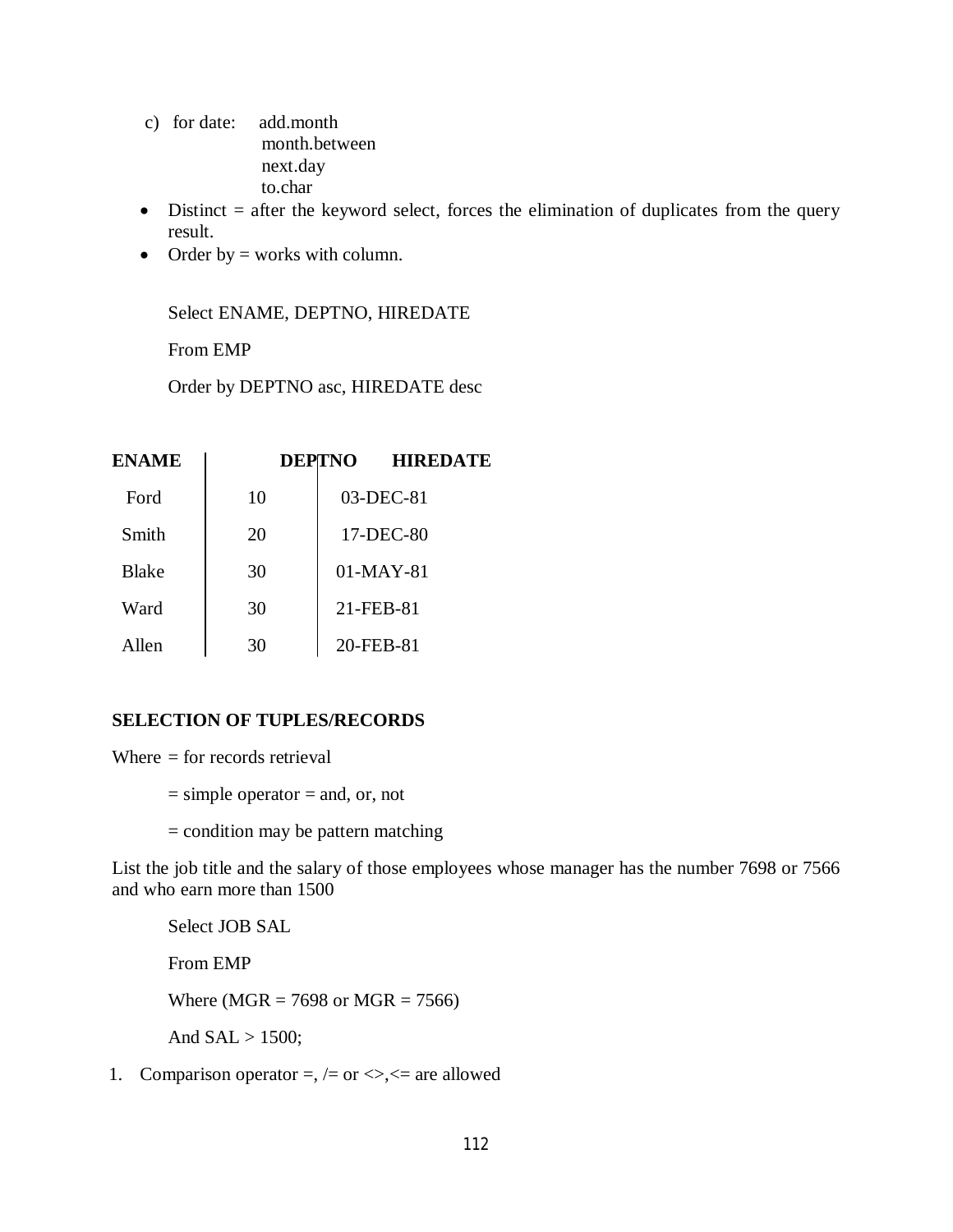Further comparison operators are

2. Set condition <column> not, in <list of values>

select \*

from DEPT

where DEPTNO in  $(20, 30)$ 

3. NULL value <column> is, not, null

Select \*

From EMP

Where MGR is not null

4. Domain conditions <column> not between <lower bound > and <upper bound>

select EMPNO, ENAME, SAL from EMP where SAL between 1500 and 2500, select ENAME from EMP where HIREDATE between '02-APR-81' and '08-SEP-81'

#### **String Operations**

**Like** = uses two operators  $\%$ , (percentage, and underline)

Percentage = wild card

Underline = position marker

If one is interested in all tuples of the table DEPT that contain two C in the name of the department, the condition would be

Where DNAME like %C%C%.

% sign means that any sub(string) is allowed there even the empty string. Underline stands for exactly one character where DNAME like %C\_C% would require that exactly one character appears between the two Cs.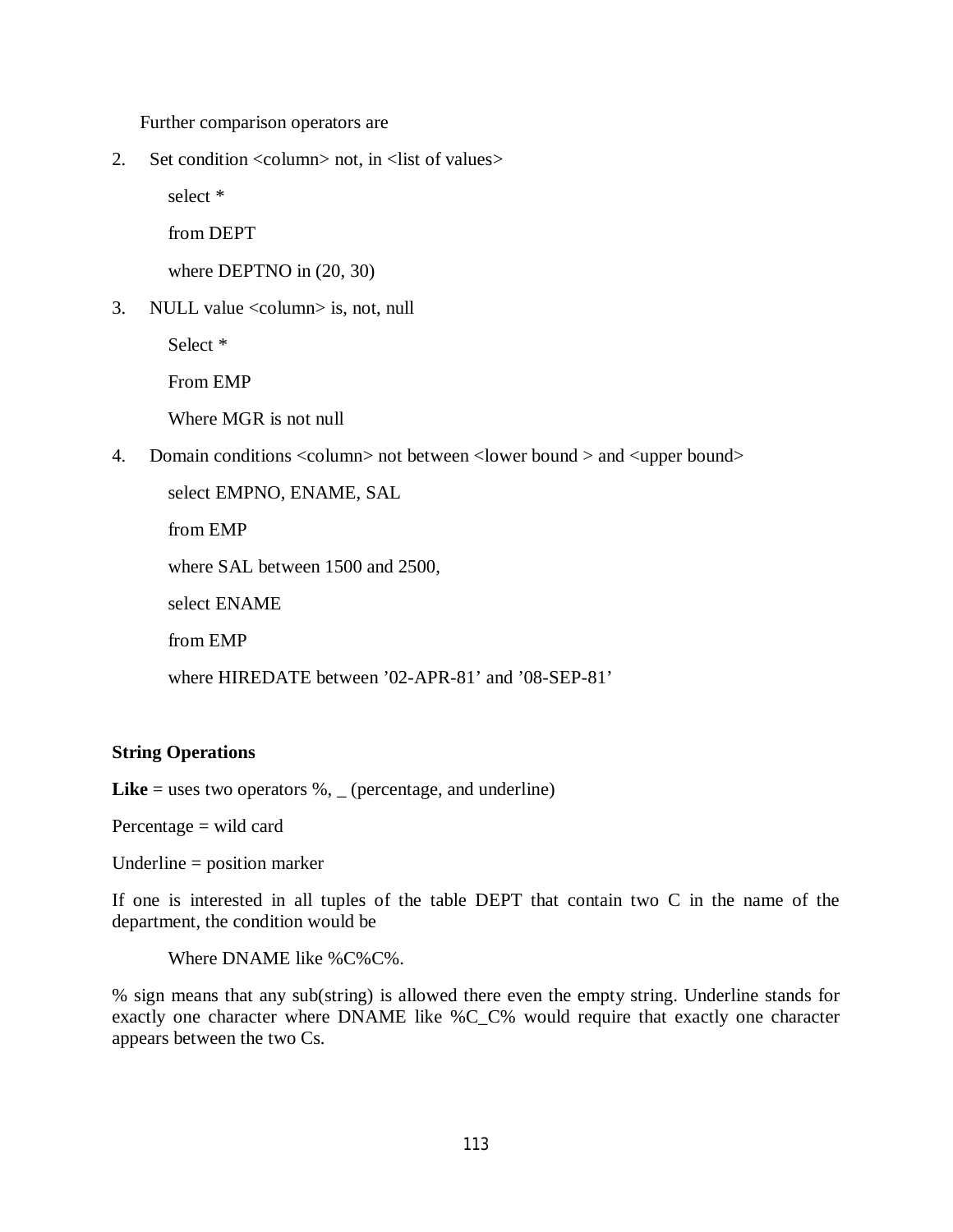- 1. upper (string) DNAME = UPPER (DNAME)
- 2. lower (<string>) converts letters to lower case
- 3. initcap(<string>) converts initial letter to upper case
- 4. length  $(\leq$ tring  $)$  returns the letter of the string
- 5. substr $(\leq$ string>n, m)
- 6. substr('DATABASE SYSTEMS', 10, 7) returns 'SYSTEMS'

#### **Aggregate function**

1. count  $=$  count rows

How many tuples are stored in the relation EMP?

select count (\*)

from EMMP

How many different job titles are stored in the relation EMP?

select count (distinct JOB)

from EMP

- 2. MAX
- 3. MIN

List the minimum and maximum salary

Select min (SAL), max(SAL)

From EMP

4. SUM = sum of all salaries of employees working in the department 30 Select sum (SAL)

From EMP

Where  $DEPTNO = 30$ 

# **QUERIES**

#### **Join tuples**

Select distinct [<alias  $a_k$ >.]<column i>, ...

[<alias  $a<sub>l</sub>$ >.]<column j>

from<table 1>[<alias  $a_1$ >], …., <table  $n$  >[<alias  $a_n$ >]

where [<condition>]

For each salesman, we now want to retrieve the name as well as the number and the name of the department where he is working.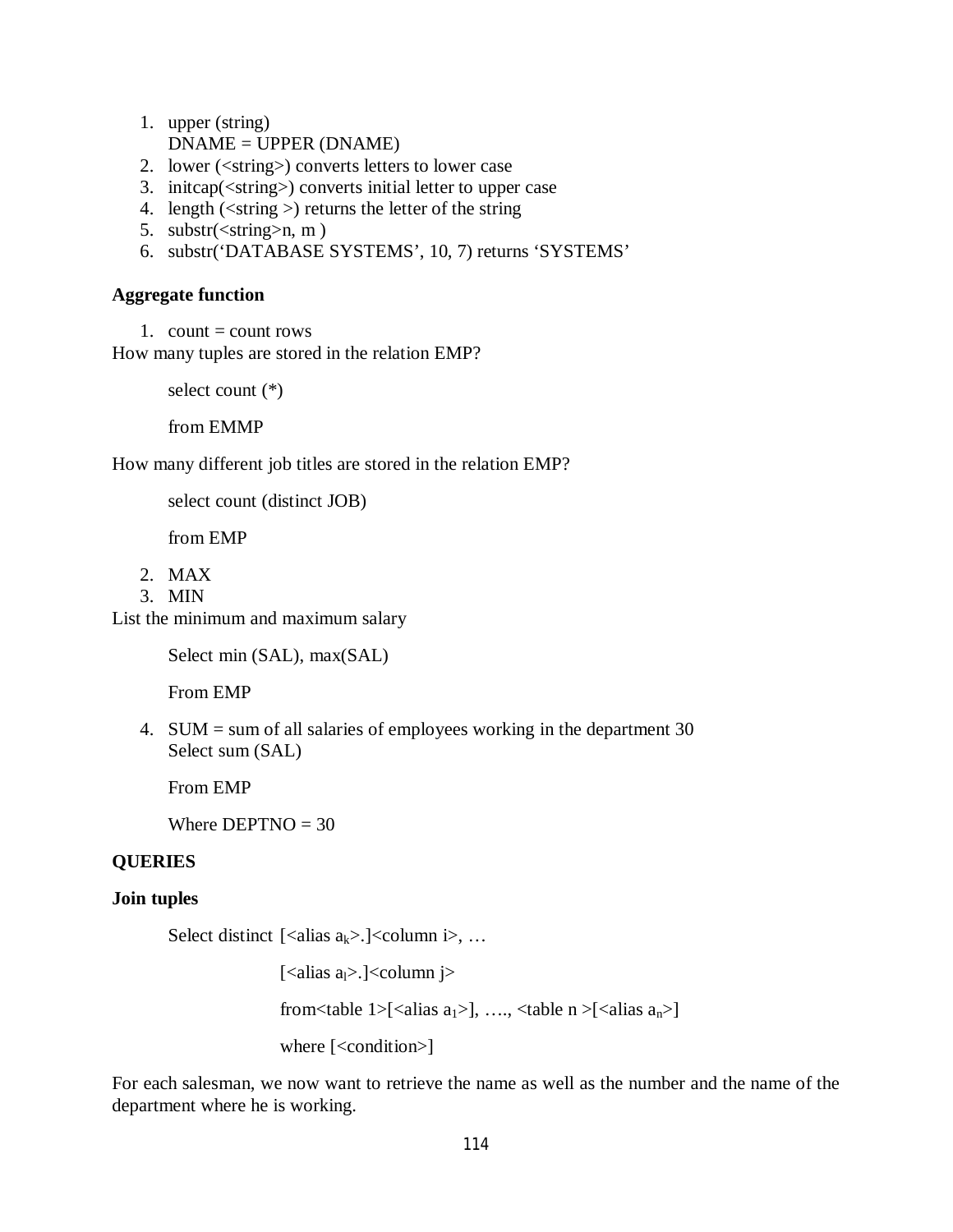select ENAME, E.DEPTNO, DNAME select ENAME, DEPTNO, DNAME From EMP E, DEPT D from EMP, DEPT Where  $E.DEPTNO = D.DEPTNO$  Where  $EMP.DEPTNO = DEPT.DEPTNO$ And  $JOB = 'SALESMAN';$  And  $JOB = 'SALESMAN';$ 

E and D are table aliases for EMP and DEPT respectively.

PROJECT (PNO, PNAME, PMGR, PERSONS, BUDGET, PSTART, PEND)

EMP (EMPNO, EName, JOB, MGR, HIREDATE, SAL, DEPTNO)

DEPT (DEPTNO, DNAME, LOCATION)

SALARYGRADE (GRADE, LOWSAL, HIGHSAL)

e.g. for each project, retrieve its name, the name of its manager, and the name of the department where the manager is working.

selectEName, DName, PName

from EMP E, DEPT D, PROJECT P

where  $E.EMONO = P.MGR$ 

and D.DEPTNO  $=$  E. DEPTNO;

It is even possible to join a table with itself:

e.g list the names of all the employees together with the name of their managers

select E1.Ename, E2.Ename

from EMP E1, EMP E2

where  $E1.MGR = E2.EMPNO$ 

The join columns are MGR for table E1 and EMPNO for table E2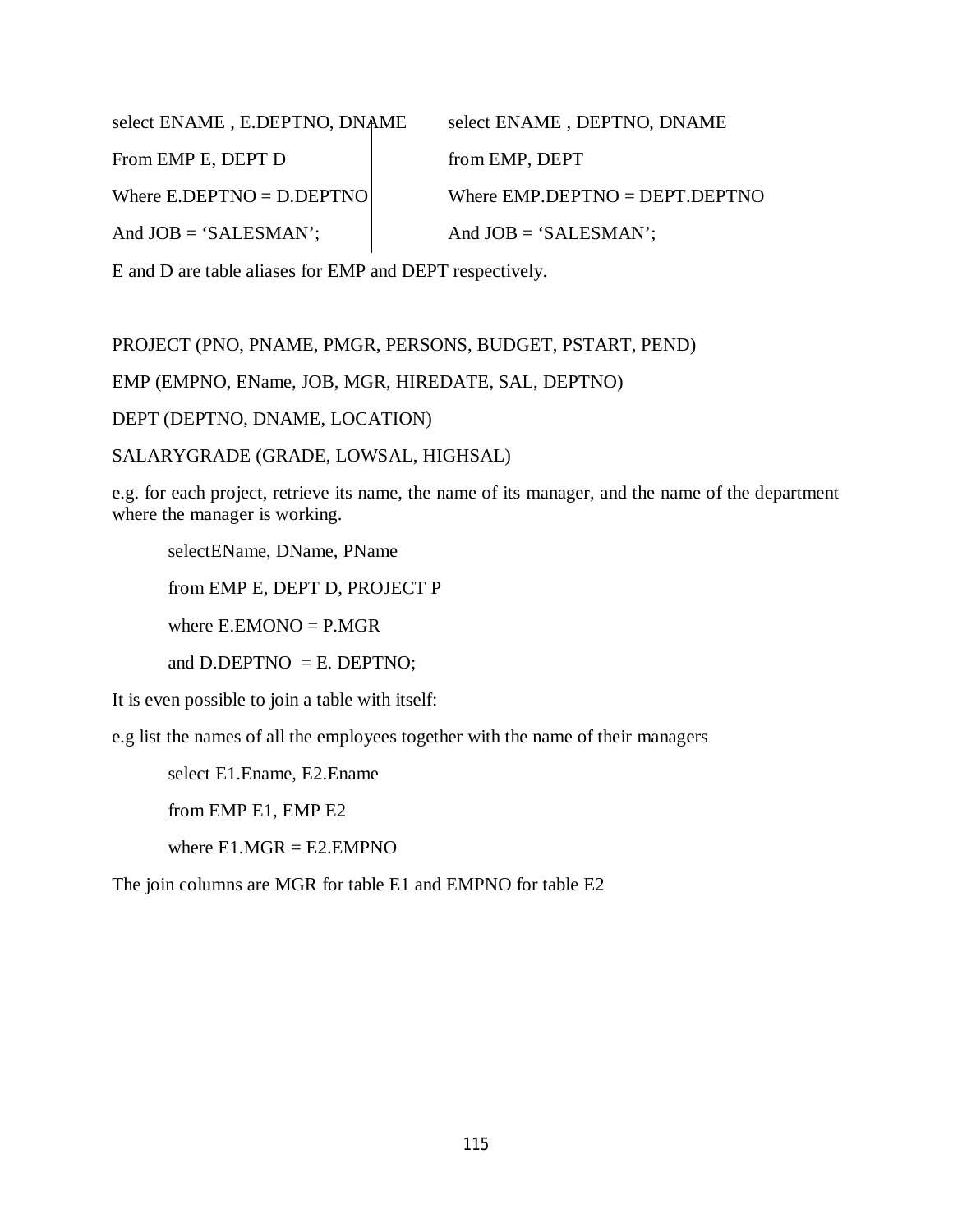#### **SUBQUERIES**

A respective condition in the **where** clause can have one of the following forms;

1. set-valued subqueries expression [not] in <subquery>

expression<comparison operator> any/all <subquery>

An expression can either be a column or a computed value.

2. test for (non) existence [not] exists <subquery>

In **where** clause condition, using subqueries can be combined arbitrarily by using the logical connectives **and**, **or**

e.g. list the name and salary of employee of department 20 who are leading a project that started before December 31, 190

selecteName, salary

from EMP in

(select PMGR from PROJECT

where  $PSTART < 31-OCT-90'$ 

and DEPTNO  $= 20$ ;

The subquery retrieves the set of those employees who manage a project that started before December 31, 1990. If the employee working in department 20 is contained in this set (in operator), this tuple belongs to the query result set.

List all employees who are working in a department located in BOSTON

select \* from EMP where DEPTNO in (select DEPTNO from DEPT where  $LOC = 'BOSTON$ <sup>\*</sup>);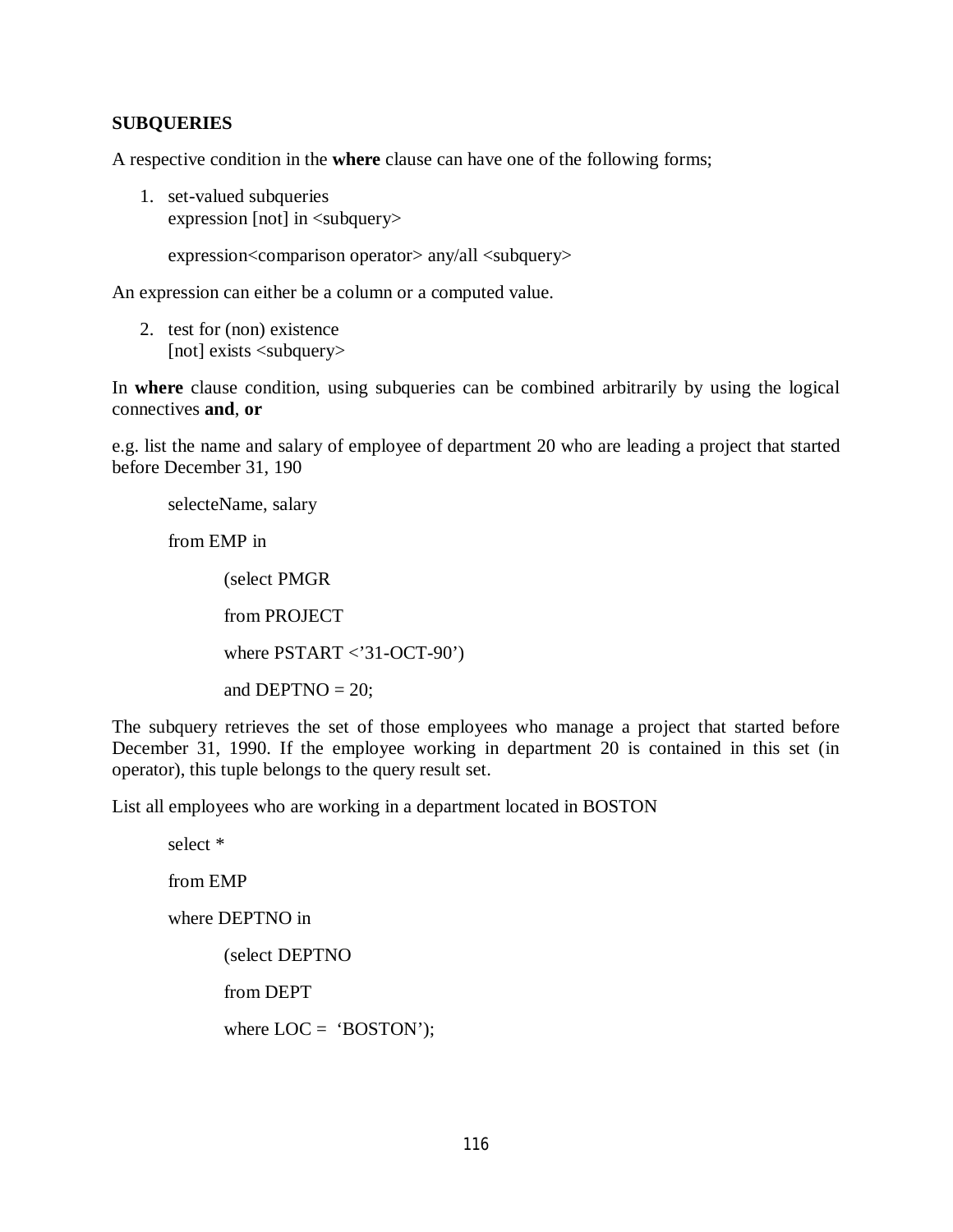A subquery may rise again in a subquery in its **where** clause

List all those employees who are working in the same department as their manager

```
Select * 
From EMP E1
Where DEPTNO in 
      (select DEPTNO
      from EMP [E]
      where [E.]EMPNO = E1. MGR);
```
The subquery in this example is related to its surrounding query since it refers to the column E1.MGR. For Each tuple in the table E1, the subquery is evaluated individually.

Condition of the form <expression><comparison operator> [any/all] <subquery> are used to compare a given  $\langle$  expression $\rangle$  with each value selected by  $\langle$  subquery $\rangle$ .

Retrieve all employees who are working in department 10 and who earn at least much as any (i.e. at least one) employee working in department 30

Select \* fromEMP where SAL>= any (select SAL from EMP where  $DEPTNO = 30$ )

List all employees who are not working in department 30 and who earn more than all employees working in department 30

Select \* From EMP where SAL> all (select SAL from EMP where  $DEPTNO = 30$ ) and DEPT  $NO \ll 30$ ;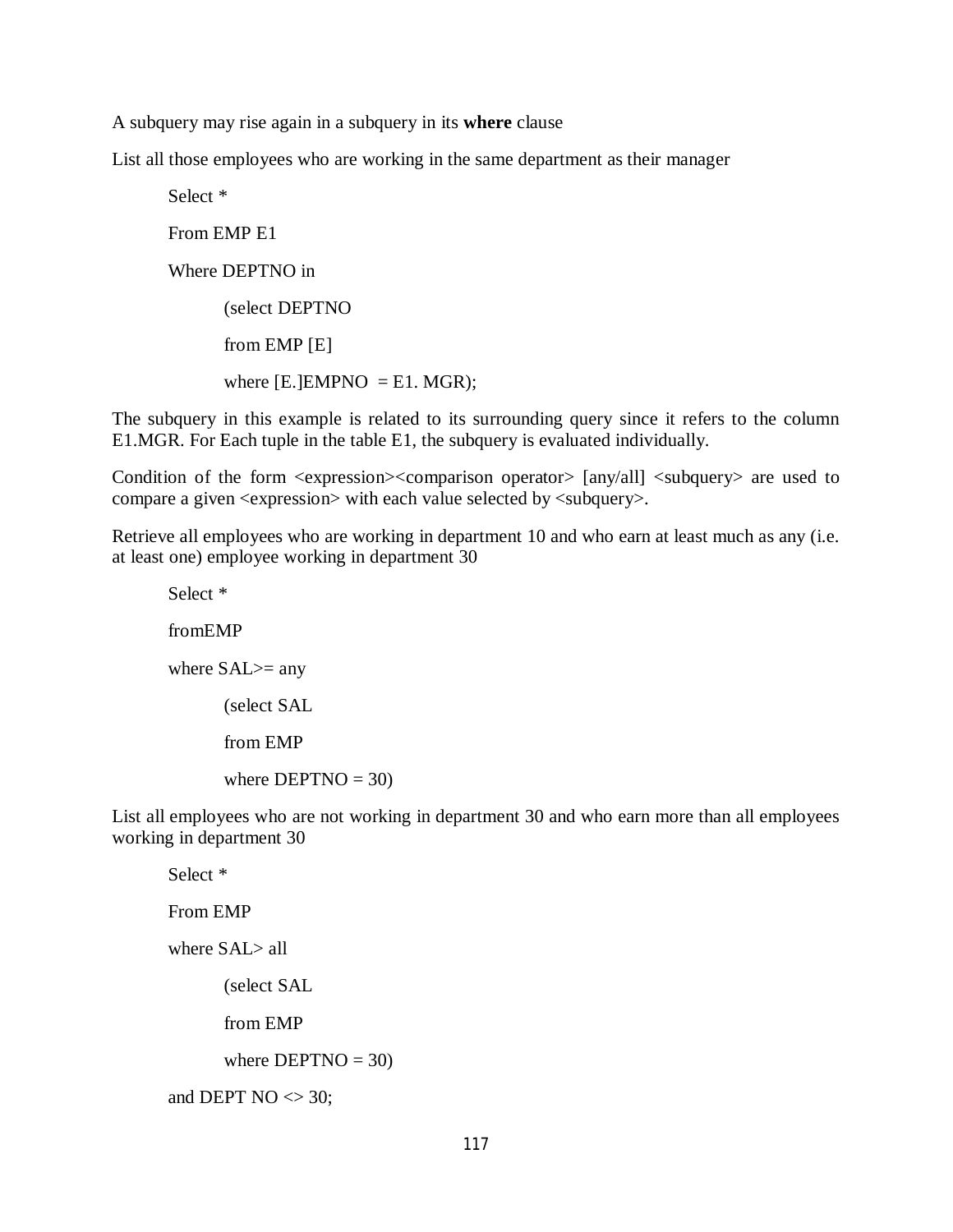For all and any, the following equivalences hold:

In  $\Leftrightarrow$  = any

Not in  $\Leftrightarrow \Leftrightarrow$  all or  $!=$  all

Often a query result depends on whether certain rows do (not) exit in (other) tables. Such type of queries is formulated using the **exits** operator.

List all the departments that have no employees

Select \* from DEPT

where not exits

(select \* from EMP

where DEPTNO = DEPT.DEPTNO)

# **Operations on result sets**

SQL supports three set operators which have the pattern

 $\langle$ Query 1 $\rangle$ set operator $\langle$ query 2 $\rangle$ 

union

intersect

minus

Assuming that we have a table EMP2 that has the same structure and columns as the table EMP,

• all employee numbers and names from both tables select EMPNO, ENAME

from EMP

union

#### select EMPNO, ENAME

from.EMP2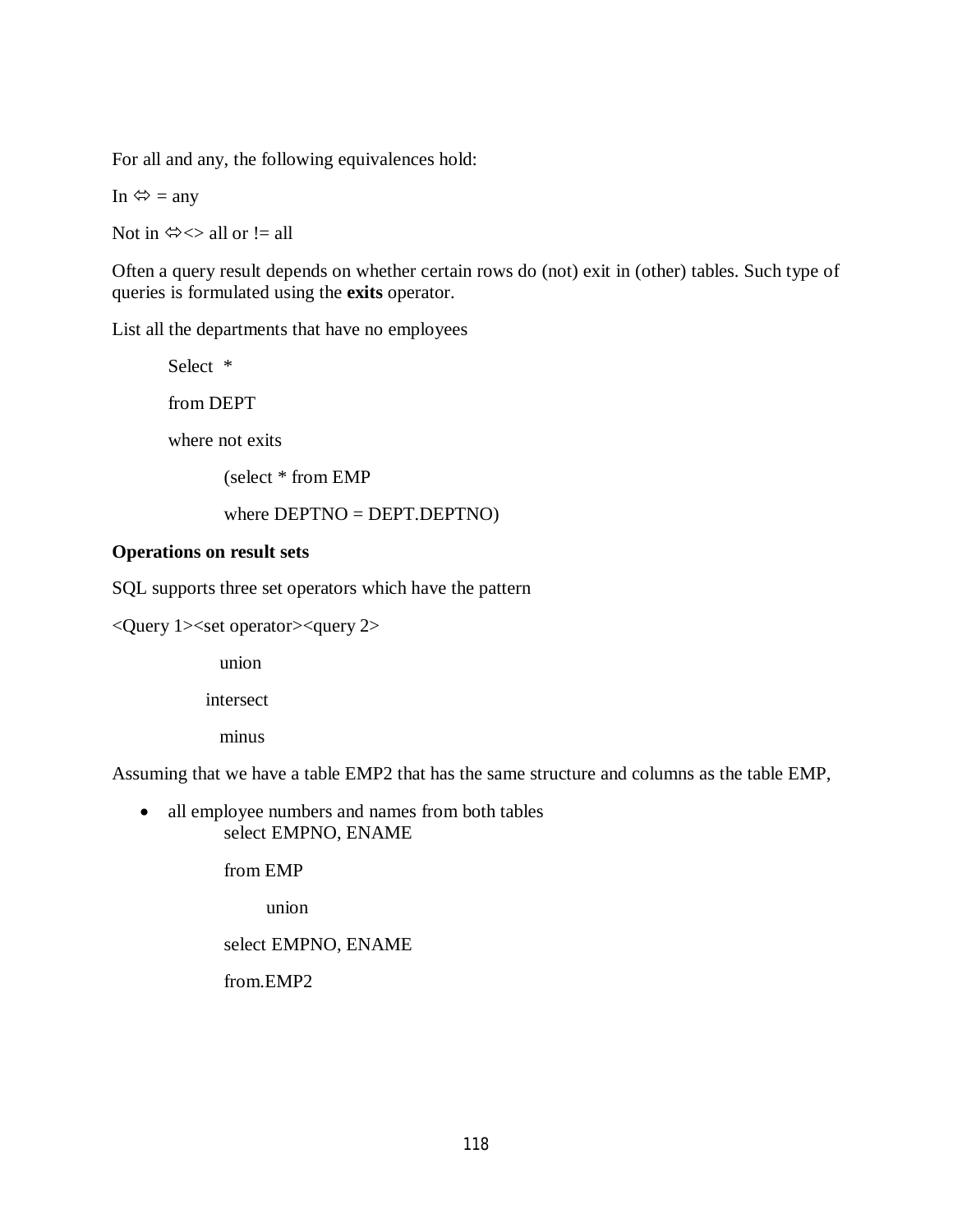Employees who are listed in both EMP and EMP2 select \*

from EMP

intersect

select \*

from EMP2

 Employees who are only listed in EMP select \*

from EMP

minus

select \*

from EMP2

Each operator requires that both tables have the same data type for the columns to which the operator is applied.

# **Grouping**

Group by  $\leq$  column(s)  $>$ 

This clause appears after the where clause and must refer to columns of tables listed in the **from** clause e.g. for each department, we must retrieve the minimum and maximum salary

Select DEPTNO, min (SAL), max (SAL)

From EMP

Group by DEPTNO

Result

| <b>DEPTNO</b> | min(SAL) | max(SAL) |
|---------------|----------|----------|
| 10            | 1300     | 5000     |
| 20            | 800      | 3000     |
| 30            | 900      | 2850     |

If a group contains less than three rows, this type of condition is specified using the having clause. As for the select clause also in a **having** clause only<group\_column(s)> and aggregation can be used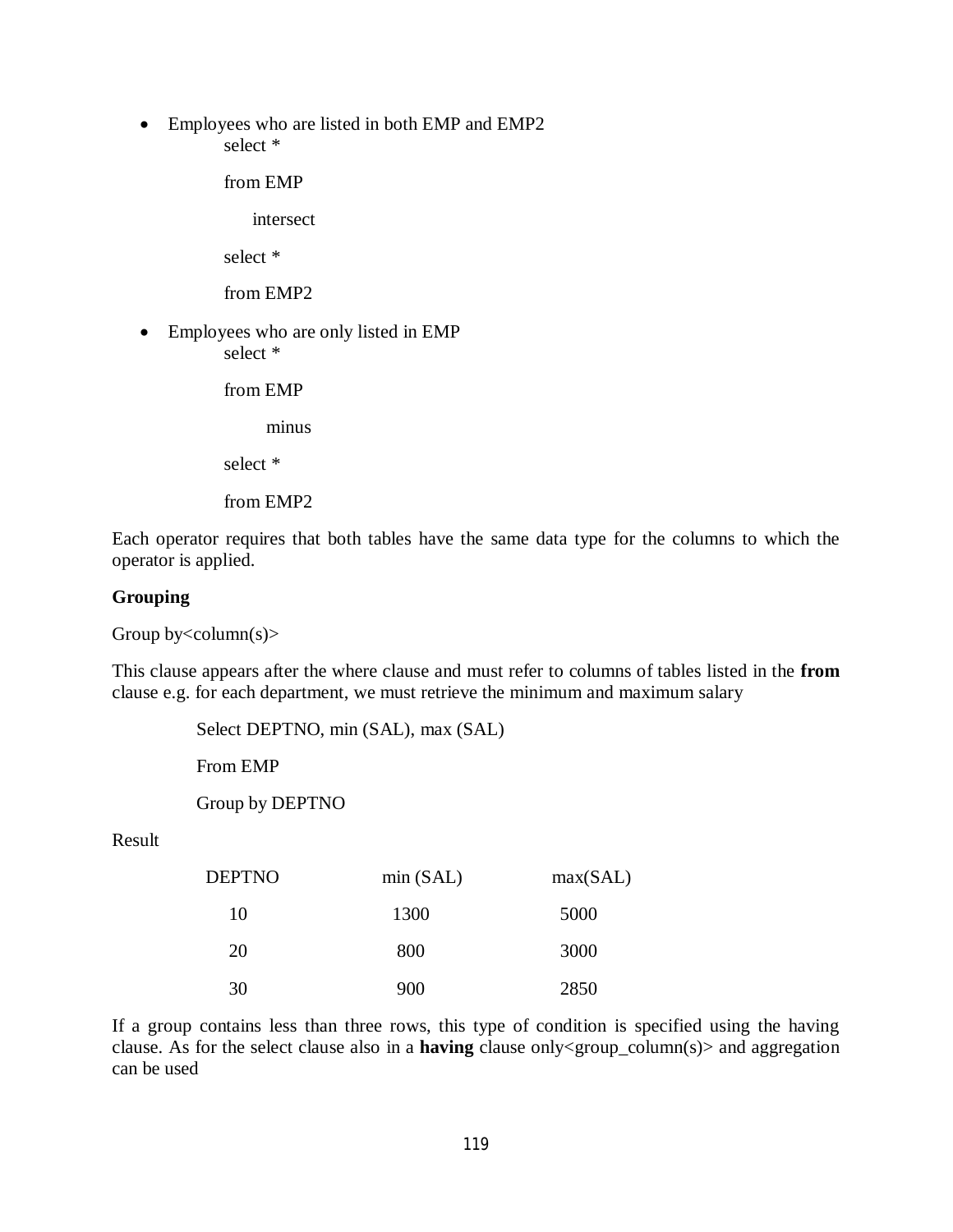e.g. retrieve the minimum and maximum salary of clerks for each department having more than three clerks

> select DEPTNO,Min(SAL), max (SAL) from EMP where  $JOB = CLERK'$  group by DEPTNO having count( $*)>3$ ;

- 1. Select all rows that satisfy the condition specified in the **where** clause
- 2. From these rows form groups according to the **group by** clause
- 3. Discard all groups that do not satisfy the condition in the **having** clause
- 4. Apply aggregate functions to each group
- 5. Retrieve values for the columns and aggregations listed in the **select** clause

#### **Some comments on tables**

Accessing tables of other users

Select\* from <user><table>,

#### **Adding comments to definitions**

• Comment on table

Comment on table<table> is '<text>',

• Comment on column

Comment on column<table>.<column> is '<text>'

Comments on tables and columns are stored in the data dictionary. They can be accessed using the data dictionary views USER.TAB.COMMENTS and USER. COL. COMMENTS.

# **Modifying table and column definition**

A column can be added using the **alter table** comment

Alter table<table>

Add <column><datatype>[default<value>]

[<column constraint>]

If more than only one column should be added at one time respectively **add** clause needs to be separated from by colons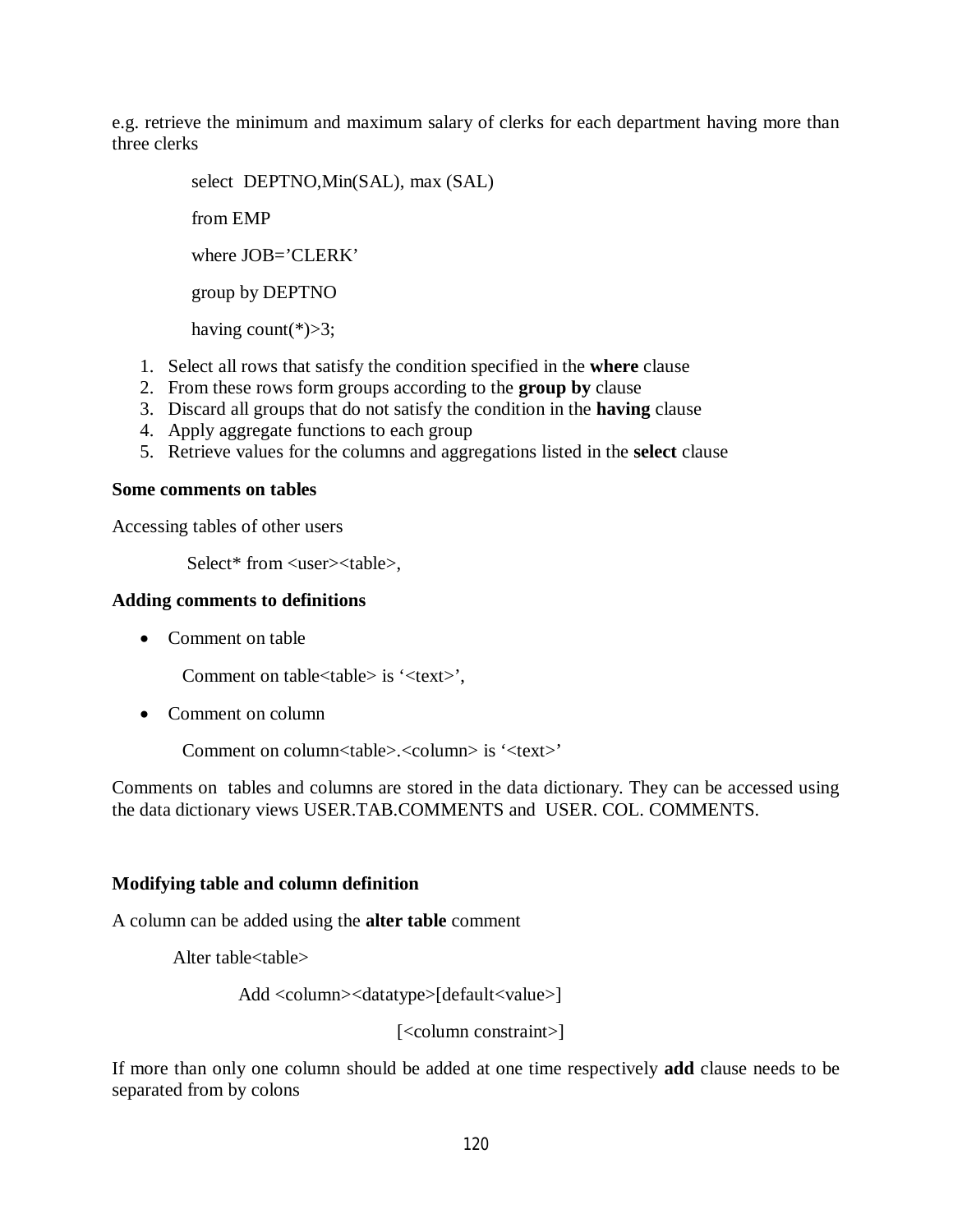A table constraint can be added to a table using

Alter table<table>

Add (<table constraints>)

When the size of strings that can be stored needs to be increased

Alter table<table>

Modify <column><datatype>

Default <value><column constraints>

It is now possible to rename a table, column and constraint

#### **Deleting a table**

A table and its row can be deleted by using the commend

Drop table<table>[cascade contraint]

#### **View**

To create a view (virtual table) has the form

Create [or replace]view<view name> $\leq$ column $(s)$ >] as<select statement>[with check option] [constraint<name>]]

Replace recreates the view if it already exists.

The following view contain the name, job title and annual salary of employees working in department 20

Create view DEPT20 as

Select EName, JOB, sal\* 12 ANNUAL\_SALARY

From EMP

Where  $DEFINO = 20$ 

ANNUAL SALARY is specified for the expression SAL\*12 and this alias is taken by the view

#### *Alternative*

Create view DEPT20(E name, job, ANNUAL\_SALARY) as

Select ename, JOB, SAL\*12

From EMP

Where  $DEFINO = 20$ ;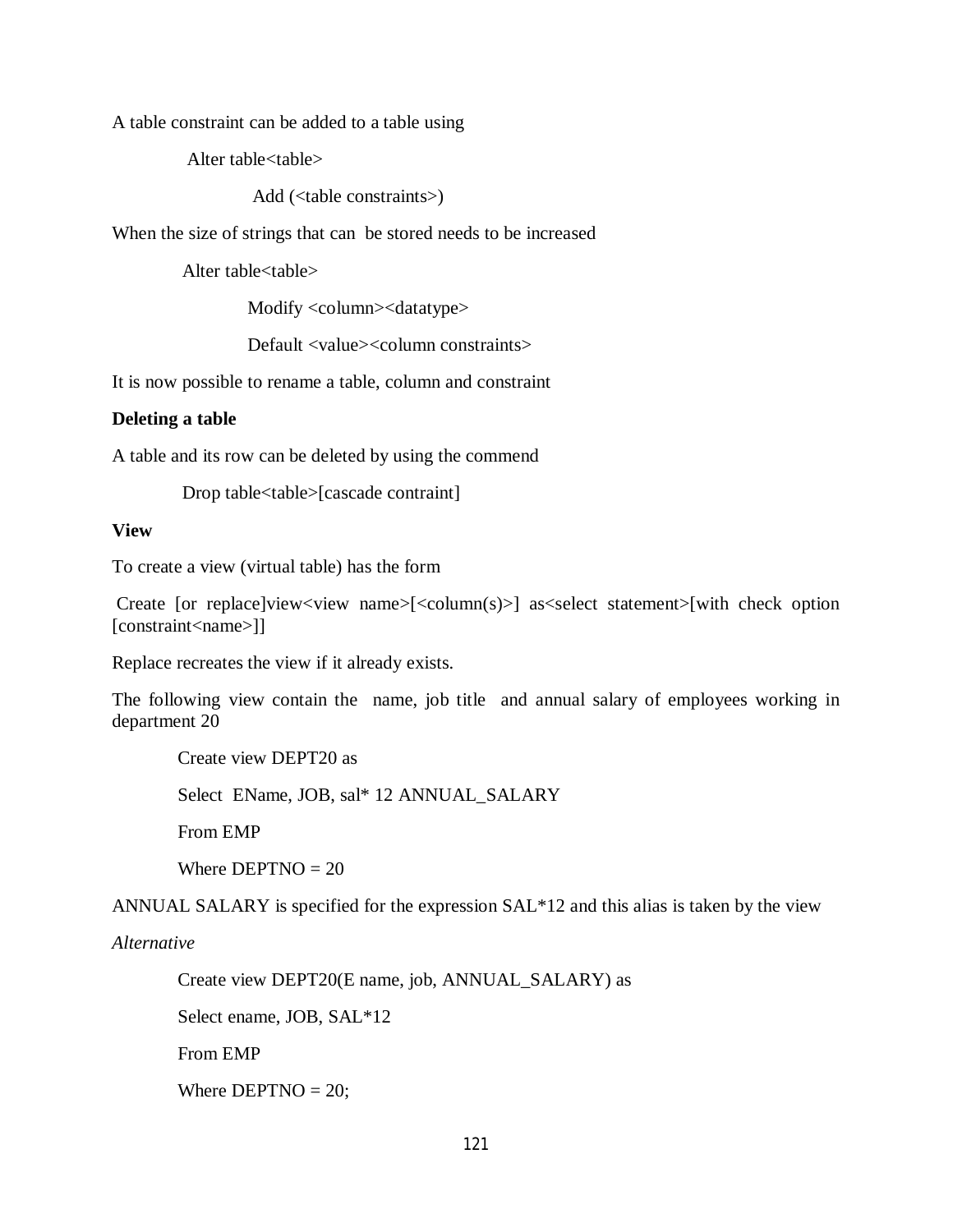A view can be used in the same as a table, that is row can be retrieved from a view or rows can be modified.

In Oracle, SQL, no insert, update, or delete modification on views are allowed that use one of the following constraints in the view definition

- Join
- Aggregate functions such as sum, min, max, out etc
- Set-valued subqueries (in, any, all) or test for existence (exits)
- Group by clause or distinct clause

A view can be deleted using the command

Delete <view\_name>

# **DATA DEFINITION IN SQL**

#### **Creating tables**

The SQL command for creating an empty table has the following form:

Create table<table> (

<Column 1><data type> [not null] [unique] [<column constraint>],

----------------

----------------

<Column n ><data type> [not null] [unique] [<column constraint>],

```
\vert <Table constraint(s)>]
```
);

- For each column, a name and a data type must be specified
- The column name must be unique within the table definition
- Column definitions are separated by comma
- There is no difference between names in lower case letters and names in upper case **letters**
- In fact the only place where upper and lower case matter are strings comparison
- A **not null** constraint is directly specified after the data type of the column and the constraint requires defined attribute values for that column different from **null.**
- The keyword unique specifies that no two tuples can have the same attribute .value for this column

e.g. the create table statement for our EMP table has the form: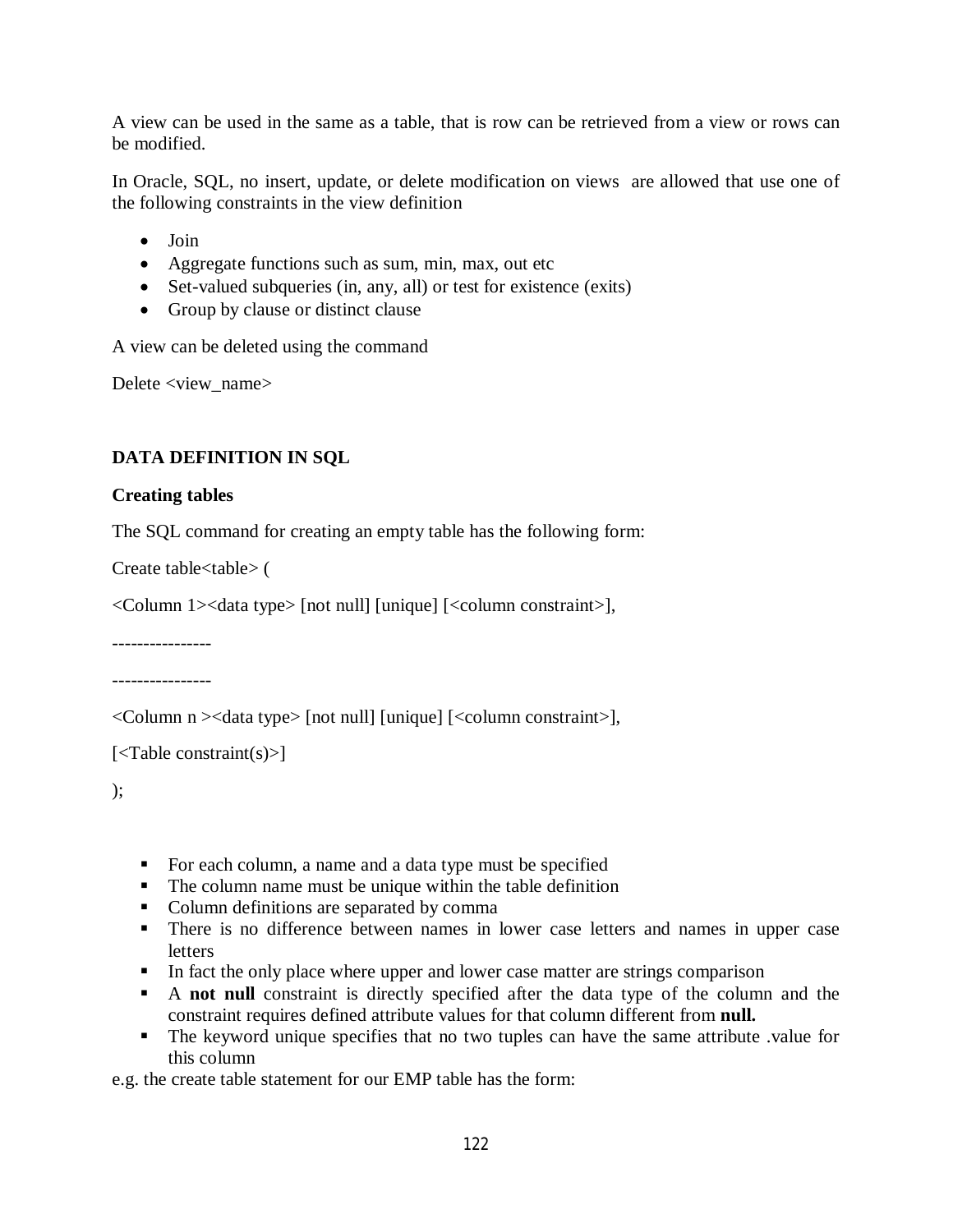create table EMP(

empno number(4) not null, empName varchar2(30) not null, job varchar2(10) mgr number (4) hiredate date salary number(7,2) deptNo number(2) );

Note: Except for the columns, empNo and empName null values are allowed.

# **Checklist for creating tables**

- What are the attributes of the tuples to be stored?
- What are the data types of the attributes?
- Should varchar2 be used instead of char?
- Which columns build the primary key?
- Which columns do (not) allow null values?
- Which columns do (not) allow duplicates?
- Are there default values for certain columns that allow null values?

# **DATA MODIFICATIONS IN SQL**

After a table has been created using the **create table** command, tuples can be inserted into the table or tuples can be deleted or modified.

# **Insertions**

i. Insert statement Form;

Insert into <table> [(column i,…, column j>]

Values(<value i, ….,value j>);

For each of the columns, a corresponding (matching) value must be specified.If a column is omitted, the value **null** is inserted instead.

e.g. a)Insert into PROJECT(PNO, PNAME, PERSONS, BUDGET, PSTART)values(313.'DBS', 7411, NULL, 1500.42,'10-OCT-94');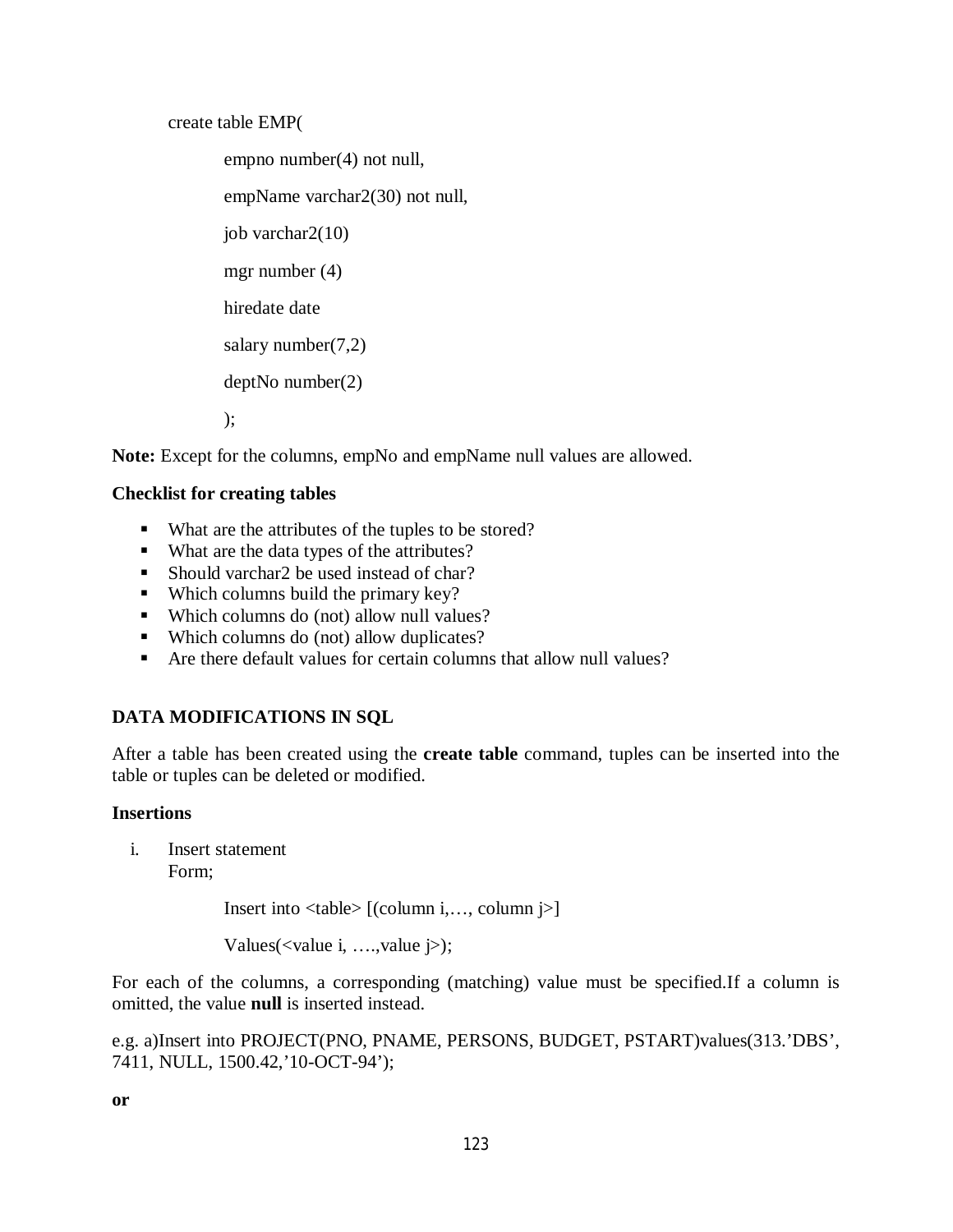b)Insert into PROJECTvalues (313, 'DBS', 7411, NULL, 1500.42, '10-OCT-94', null);

If there are already some data in other table; these data can be used for insertions into a new table

Insert into <table>[(<column i,…,column j>)]<query>

Create table OLDEMP (

ENO number (4) not null,

HDATE date

We can now use the table EMP to insert tuples into this new relation:

Insert into OLDEMP (ENO, HDATE)

Select EMPNO, HIREDATE

From EMP

Where HIREDATE<'31-DEC-60';

#### **Updates**

For modifying attribute values of (some) tuples in a table, we use the update statement;

Update<table> set  $\le$ column i $\ge$  = $\le$ expression i $\ge$ ,...  $\le$ column j>  $=\le$ expression j>,.... Where<condition>

#### **Note**

- That the new value to assign to  $\leq$  column i $>$  must be matching the data type.
- An **update** statement without a **where** clause results in changing respective attributes of all tuples in the specified table.

e.g. a) the employee JONES is transferred to the department 20 as a manager and his salary is increased by 1000

update EMP set,

 $JOB = 'MANAGER'$ ,  $DEPTNO = 20$ ,  $SAL = SAL+1000$ 

Where ENAME = 'JONES';

b)All employees working in the departments 10 and 30 get a 15% salary increase:

Update EMP set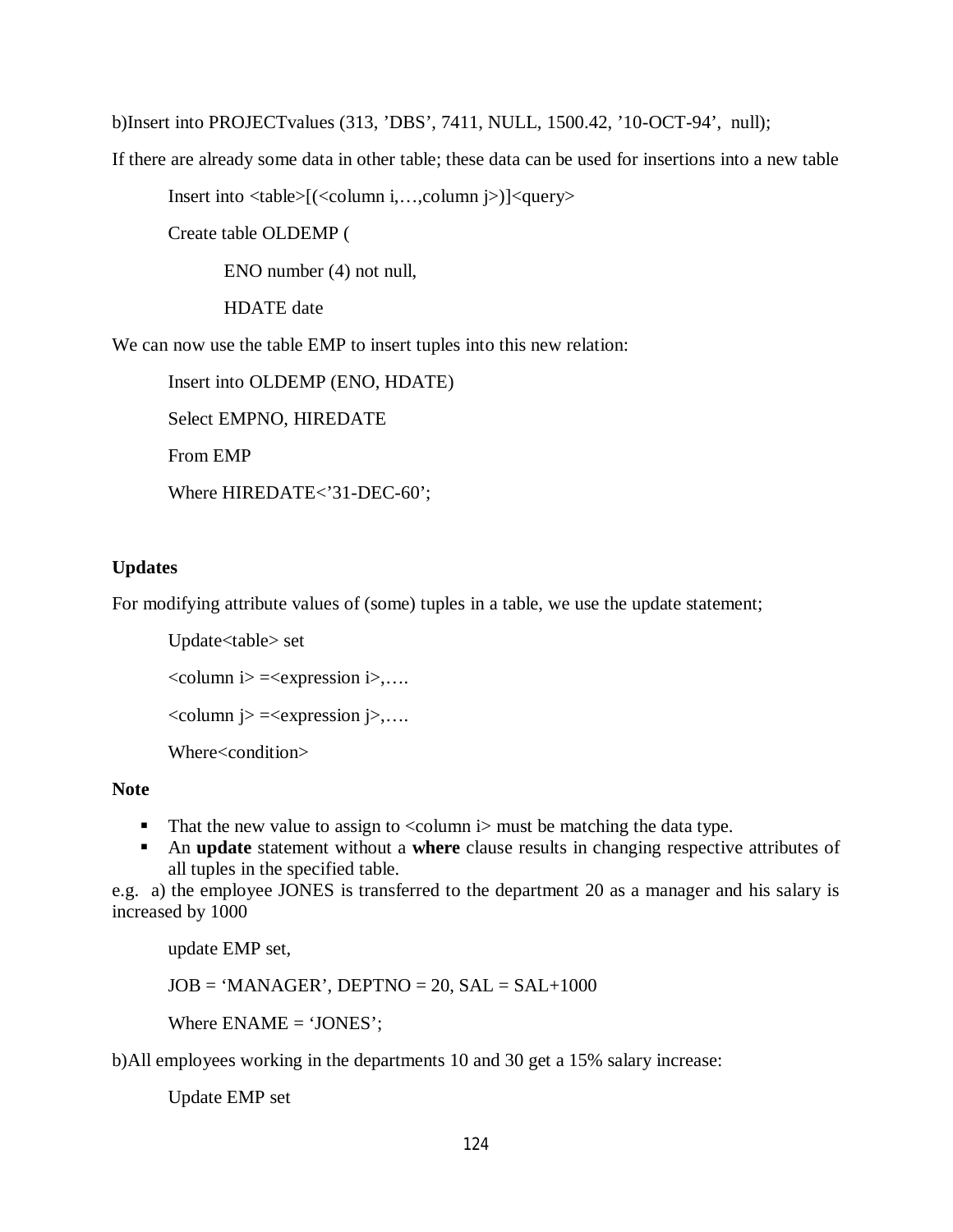$SAL = SAL * 1.5$ 

Where DEPTNO IN (10,30);

We can use query instead of expression:

e.g. all salesmen working in department 20 get the same salary as the manager who has the lowest salary among all managers

update EMP set  $SAL =$  (select min( $SAL$ ) from EMP Where  $JOB = 'MANAGER'$ Where  $JOB = 'SALESMAN'$  and  $DEFINO = 20;$ 

The query retrieves the minimum salary form all managers. This value is assigned to all salesmen working in the department 20.

#### **Deletions**

Delete from<table>

[where<condition>],

**Note** if the **where** clause is omitted, all tuples are deleted from the table.

e.g. delete all projects (tuples) that have been furnished before the actual date(system date):

delete from PROJECT

where PEND<sysdate;

**Note sysdate** is a function in SQL that return the system date.Another SQL function is **user** which returns the name of the user logged into the current oracle session.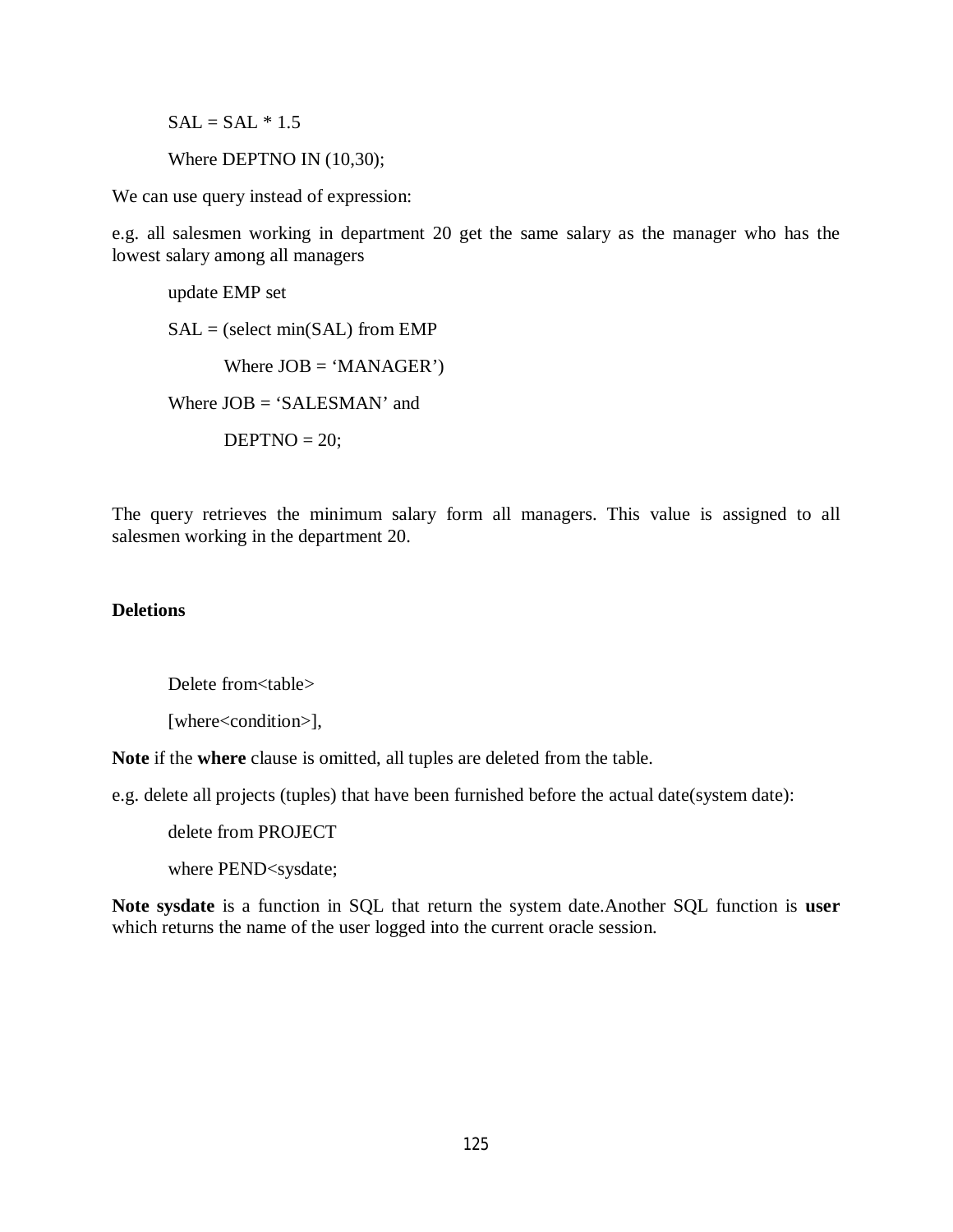# **Commit and rollback**

- $\Rightarrow$  A sequence of database modifications i.e. a sequence of insert, update, delete statements is called a transaction. Modifications of tuples are temporarily stored in the database system. They become permanent only after the statement **commit** has been issued.
- $\Rightarrow$  As long as the user has not issued the **commit** statement, it is possible to undo all modifications since the last commit. To undo modifications, one has to issue the statement rollback.
- $\Rightarrow$  **Note** that any data definition command such as create table results in an internal commit.
- $\Rightarrow$  A commit is also implicitly executed when the user terminates an oracle session. **Select**

from where group by order by inner join merge rows insert rows update - rows delete - rows

# **Constraints**

In creating table, two types of constraints are provided:

 $\Rightarrow$  column constraints

 $\Rightarrow$  table constraint.

Column constraints are associated with a single column.Table constraints are associated with more that one column.

Constraint <name> primary key unique not null

- Constraint can be named in case of violation due to insertion. Two constraints here are **unique** and **not null**
- The most important type of integrity constraints in a database are primary key constraints.
- A primary key constraint enables a unique identification of each tuple in the table. Based on the primary key, the database system ensures that no duplicates appear in a table.

e.g

create table EMP(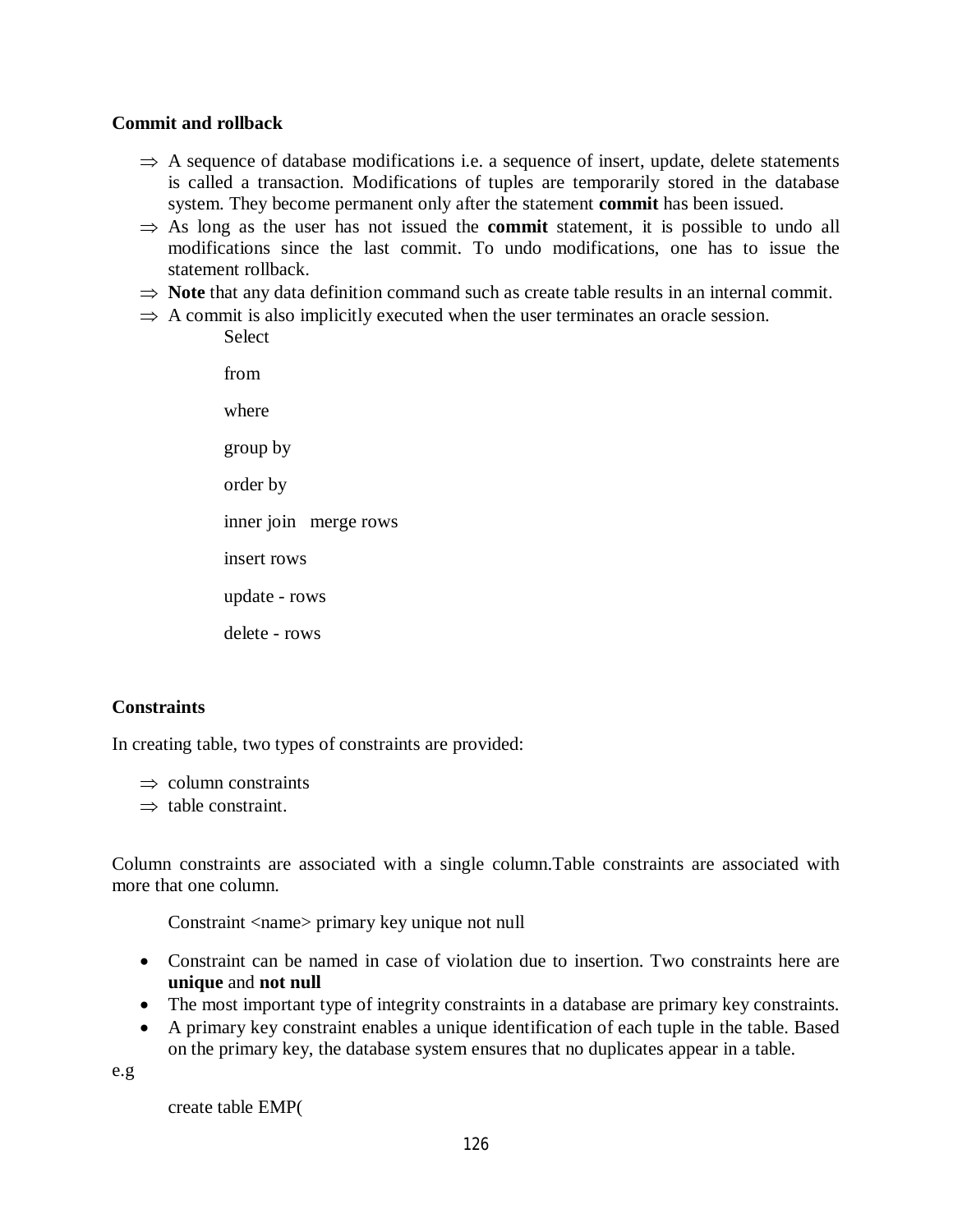EMPNO number (4) constraint pk\_emp

Primary key;

 $\lambda$ 

- Defines the attribute EMPNO as the primary key for the table.
- Each value for the attribute EMPNO must appear only once in the table EMP.

e.g. we want to create a table called PROJECT to store information about projects. For each project, we want to store the

- i. number of the project
- ii. name of the project
- iii. the employee number of the project's manager
- iv. the budget
- v. the number of persons working on the project
- vi. The start date
- vii. The end date of the project

We have the following conditions

- a. A project is identified by its project number
- b. The name of a project must be unique
- c. The manager and the budget must be defined

# Create table PROJECT (

PNonumber(3) constraint prj-pk primary key,

PNamevarchar 2(60) unique

PMgr number (4) not null,

Persons number (5)

Budget number (8.2) not null

Pstart date

Pend date

);

A **unique** constraint can include more than one attribute:

unique( $\langle \text{column } i \rangle, \ldots, \langle \text{column } j \rangle$ ) is used.

If it is required that no two projects have the same start and end date, we have to add the table constraint.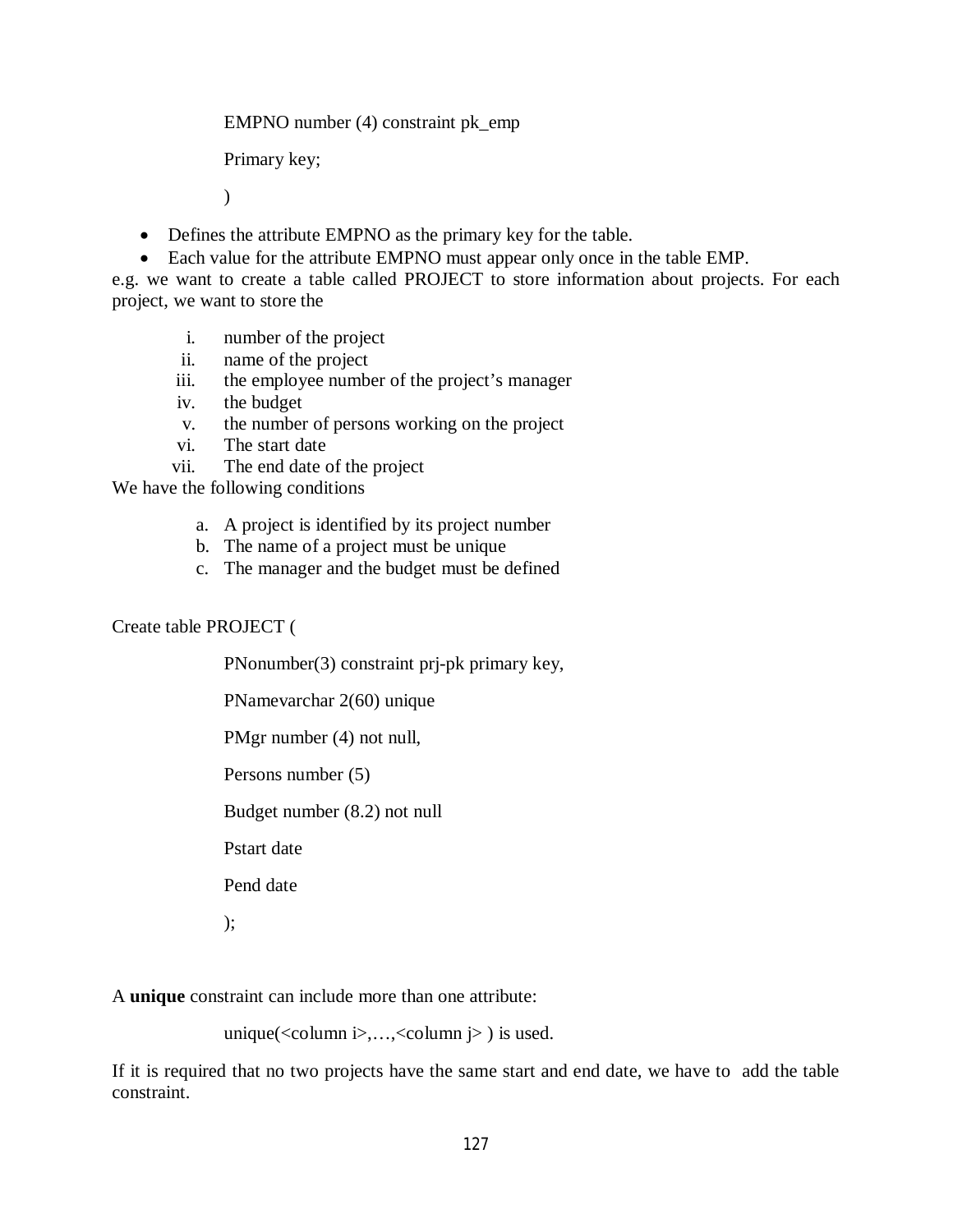Constraint no-same-dates unique (PEnd, PStart).This constraint has to be defined in the create table command after both columns PEnd and PStart have been defined.

Three types of constraints:

- not null
- primary key
- unique

Check constraint  $=$  to restrict possible attribute values

Foreign key constraint  $=$  to specify interdependences between relations

# **Check constraint**

syntax

Constraint<name> check <condition>

Columns in a table must have values that are within a certain range or that satisfy certain conditions. If a check constraint is specified as a column constraint, the condition can only refer that column

e.g

- o The name of employees must consist of upper case letters only
- o The minimum salary of an employee is 500
- o The numbers must range between 10 and 100

Create table EMP

(

eName varchar2(30) constraint check\_name

 $Check (eName = upper(eName)),$ 

SAL number (5,2) constraint check\_sal

Check  $(SAL)=500$ 

Deptno NUMBER (3) constraint check\_deptno

Check (DEPTNO betwen10 and 100);

Condition can refer to all columns of the table. Not only simple conditions are allowed.

A check condition can include a not null constraint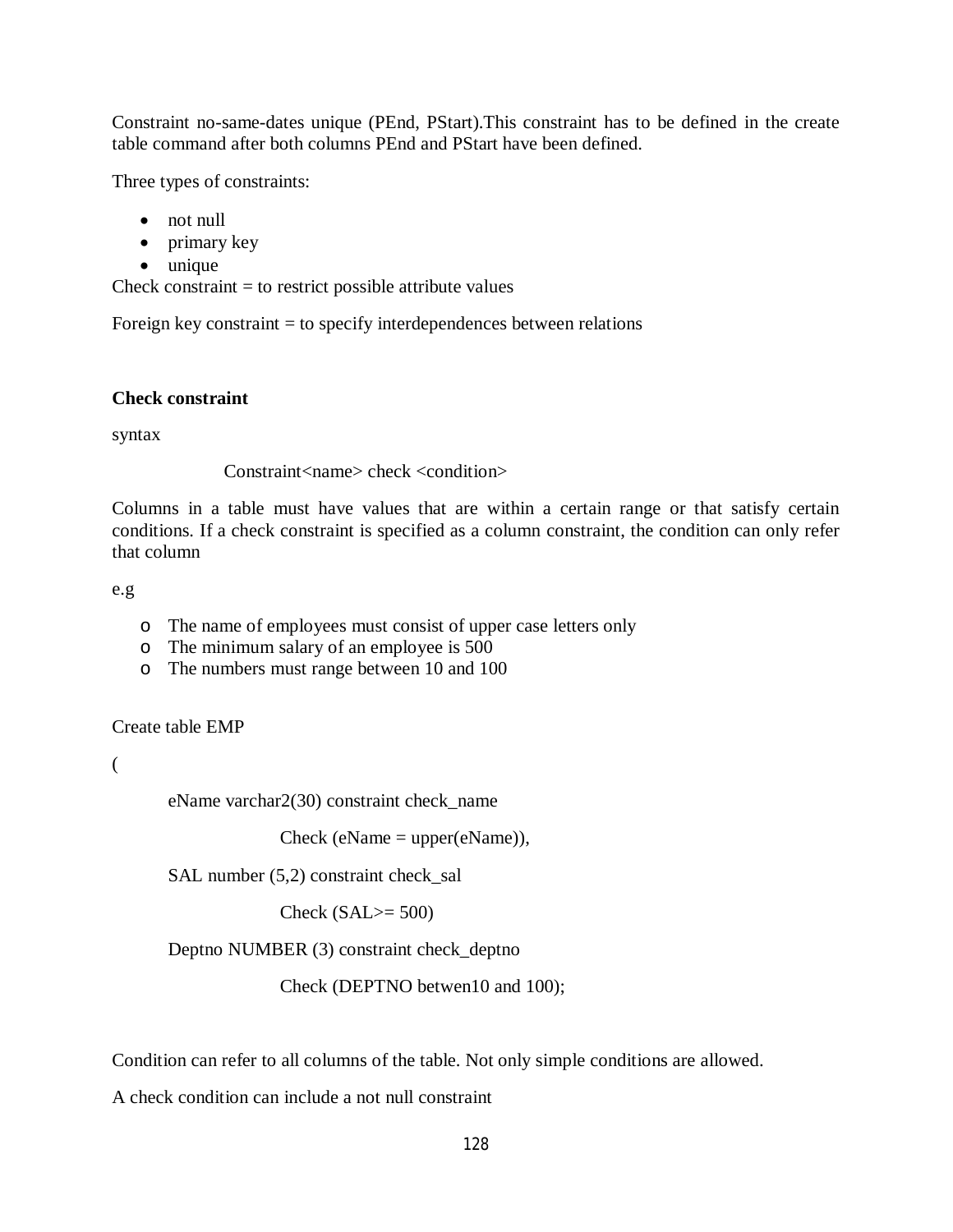SAL number(5.2) constraint check sal

Check (SAL is not null and SAL>=500)

It is allowed to use and, or, not are allowed in the condition.

e.g. at least two persons must participate in a project and project's start date must be before the project's end date.

Create table PROJECT(

-----

Persons number (5)constraint check\_person

check(person>2)

-----

Constraint dates\_ok check (PEND >PSTART),

In this task definition, check\_person is a column constraint and date\_ok is a table constraint.

The database system automatically checks the specified conditions each time a database modification is performed on this relation.

# **Foreign Key Constraints**

**EMP**



Constraint<name> foreign key <columns>

References<table> [(<columns>)]

On delete cascade

 $\checkmark$  A foreign key constraint or referential integrity constraint can be specified as a column constraint or as a table constraint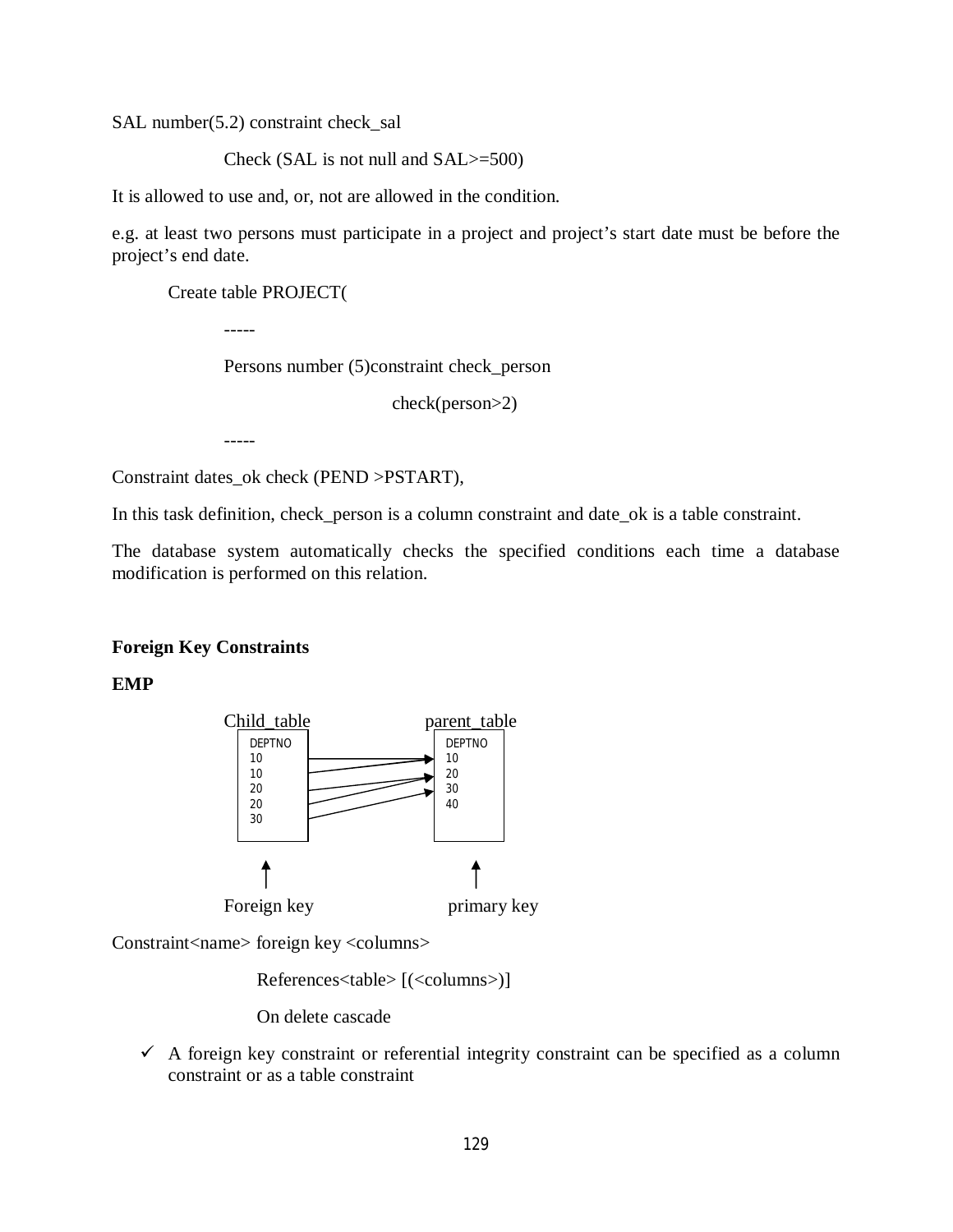$\checkmark$  This constraint specifies a columns or a list of columns as a foreign key of the referencing table

- $\checkmark$  The referencing table is called the child table and the referenced table is called the parent \_table
- The clause **foreign key** has to be used in addition to the clause **references** if the foreign key includes more than one column
- $\checkmark$  The clause **references** defines which columns of the parent table are referenced.

e.g. each employee in the table EMP must work in a department that is contained in the table DEPT

create table EMP(

EMPNO number (4) constraint pk\_emp primary key;

-----

DEPTNO number (3) constraint fk\_deptno

References DEPT (DEPTNO));

- $\checkmark$  Since in this table definition, the referential integrity constraintincludes onlyone column, the clause **foreign key** is not used.
- $\checkmark$  It is very important that a foreign key must refer to the complete primary key of a parent key, not only a subset of the attributes that build the primary key.
- In order to satisfy a foreign key constraint, each rows in the child table has to satisfy on of the following two conditions
	- 1. The attribute value (list of attribute values ) of the foreign key must appear as a primary key value in the parent\_table or
	- 2. The attribute value of the foreign key is null

According to the above definition for the tableEMP, an employee must not necessarily work in a department.

e.g. each project manager must be an employee

create table PROJECT(

PNO number (3) constraint pri\_pkpimary key;

PMGR number(8) not null

Constraint fk\_pmgr reference EMP,

);

A constraint can be disabled using the command

Alter table<table\_name> disable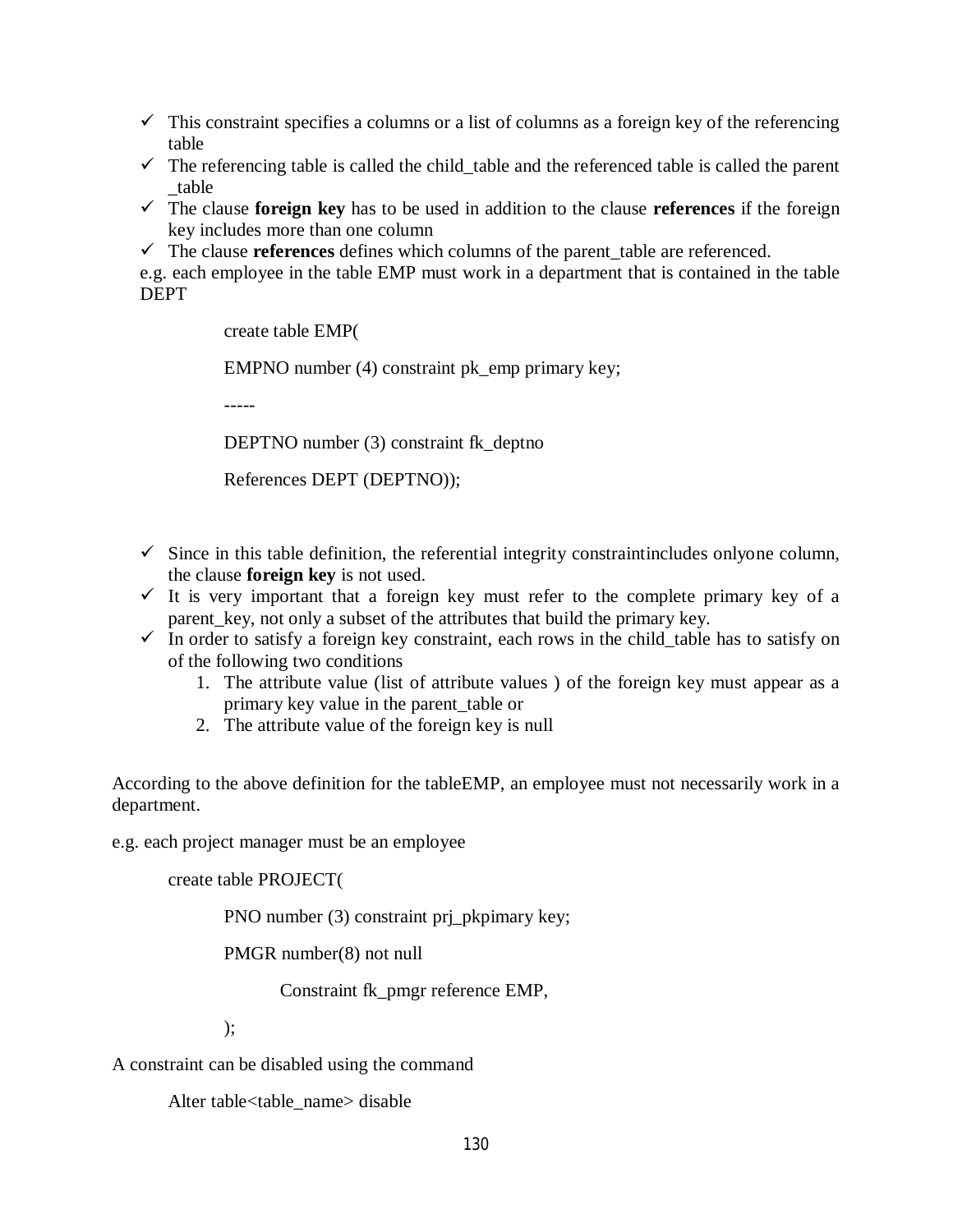#### Constraint <name>| primary key |unique <columns>

Cascade

To disable a primary key, one must disable all foreign key constraints that depend on this primary key. The clause **cascade** automatically disables foreign key constraints that depend on the (disabled) primary key.

# **Triggers**

- $\Rightarrow$  Is a procedure
- $\Rightarrow$  Such a procedure is associated with a table and is automatically called by the database system whenever a certain modification (event) occurs on that table.Modificationson a table may include:
	- i. Insert
	- ii. Delete
	- iii. Update operations

# **Structure of triggers**

A trigger definition consists of the following components:

- i. Trigger name Create or replace trigger<trigger name>
- ii. Trigger time point Before/after
- iii. Trigger event(s) Insert or update of <columns>

Or delete on <table>

- iv. Trigger type (optional) For each row
- v. Trigger restrictions (only for each row trigger!) When <condition>
- vi. Trigger body <PL/SQL block>
	- The clause replace re-creates a previous trigger definition having the same <trigger name>
	- $\triangle$  A trigger can be invoked before or after the triggering event
	- $\triangle$  A single event is an insert, an update or a delete. Events can be combined using logical connective or
	- $\cdot$  In order to program triggers effectively, it is essential to understand the difference between a row level trigger and a statement level trigger.A row level trigger is defined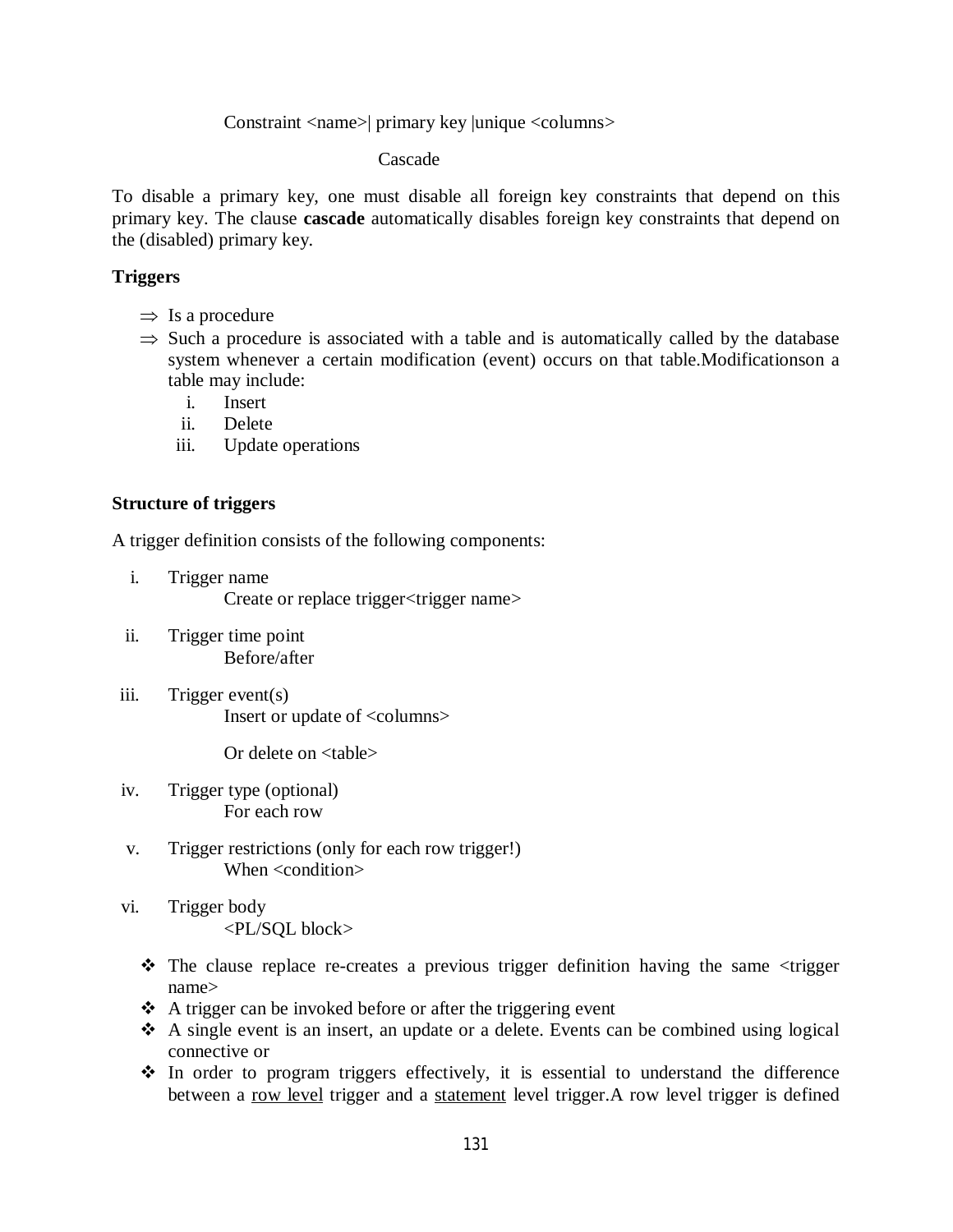using the clause **for each row**.A row trigger executes once for each row after (before) the event.A statement trigger is executed once after (before) the event.If the update affects 20 tuples, the trigger is executed 20 times for each row at a time. A statement trigger is only executed once.

| <b>Event</b>  | <b>Trigger before</b> | <b>Time</b><br>point<br>after | <b>Trigger</b><br>statement | <b>Type row</b> |
|---------------|-----------------------|-------------------------------|-----------------------------|-----------------|
| <b>Insert</b> |                       |                               |                             |                 |
| <b>Update</b> |                       |                               |                             |                 |
| delete        |                       |                               |                             |                 |

When combining the different types of triggers, there are twelve possible trigger configurations:

Only with a row trigger it is possible to access the attribut.values of a tuple before and after the modification.

- \* For an **update** trigger, the **old** attribute value can be accessed using :old<column> And the **new** attribute value can be accessed using: new<column>
- For an insert trigger only: new<column> can be used
- For a **delete** trigger only: old<column> can be used

In these cases:

:new<column> refers to the attribute values of <column> of the inserted tuple

:new<column> refers to the attribute value of <column> of the deleted tuple

In a row trigger thus it is possible to specify comparisons between old and new attribute values in the PL/SQL blocks e.g.

if :old.sal<:new. Sal then

<Sequence of statement>

o **When** clause can be used in combination with a for each row trigger. The trigger body consists of a PL/SQL block. Rollbackand commit can be used in this block.

Three constructs  $=$  If inserting

If updating  $\ge$  exit If deleting

e.g.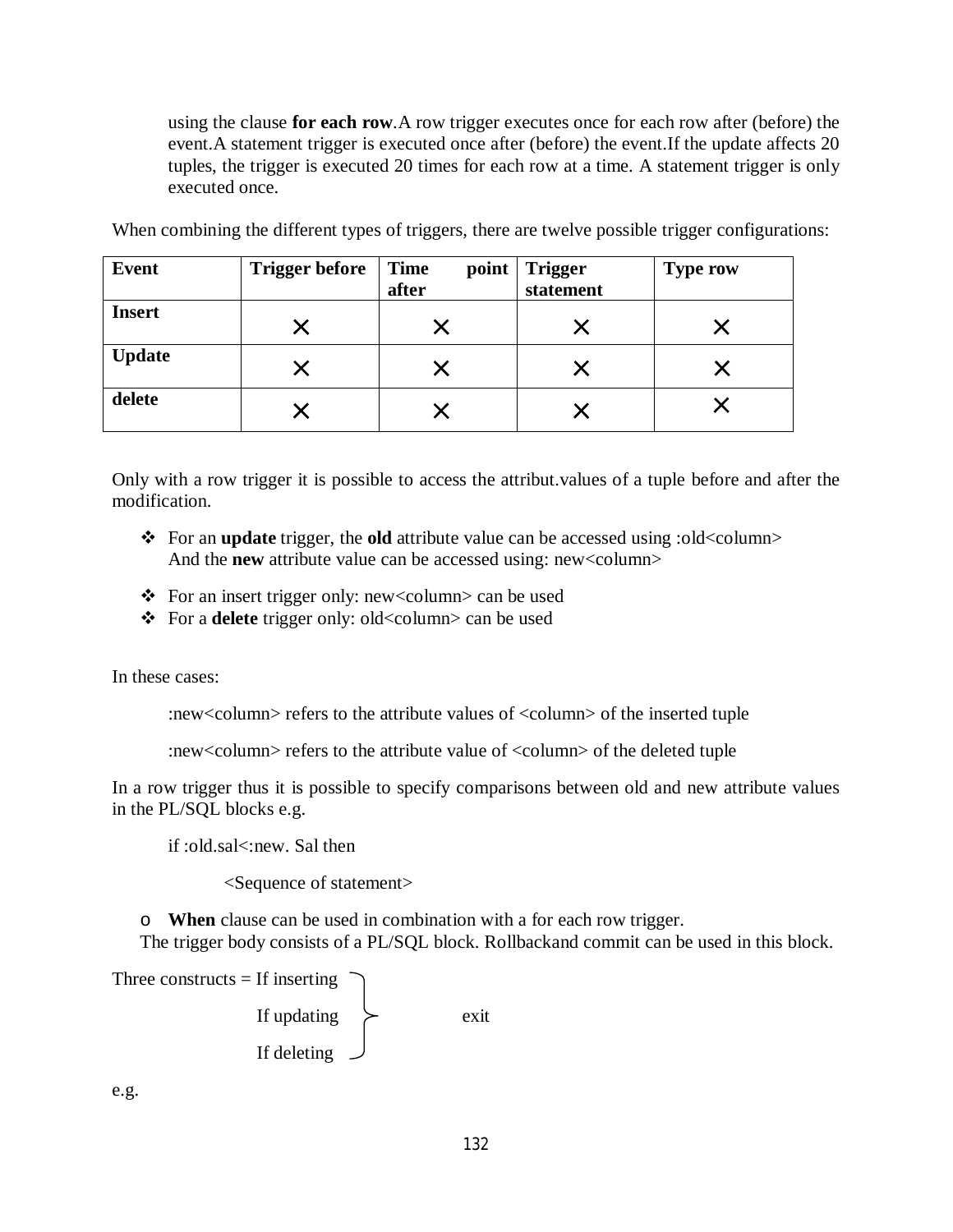create or replace trigger emp.check

after insert or delete or update on EMP for each row

begin

if inserting then <PL/SQL block> end if if updating then <PL/SQL block> end if if deleting then <PL/SQL block> end if

end;

In the PL/SQL blocks of a trigger, an exception can be raised using the statement:

raise\_application\_error(

Raise\_application\_error can refer to old/ new values of modified rows:

raise\_application\_error(-20010,'salary increase form'

|| to\_char (:Lold.sal)||`to'

to\_char (: new.sal)||' is for high')

raise\_application\_error(-20030,'employee id'||

to\_char(:new.EMPNO)||' does not exit');

e.g triggers

Suppose we have to maintain the following integrity constraint:

- i. The salary of an employee different from the president cannot be decreased and must also be increased more than 10%
- ii. Depending on the job title, each salary must lie within a certain salary range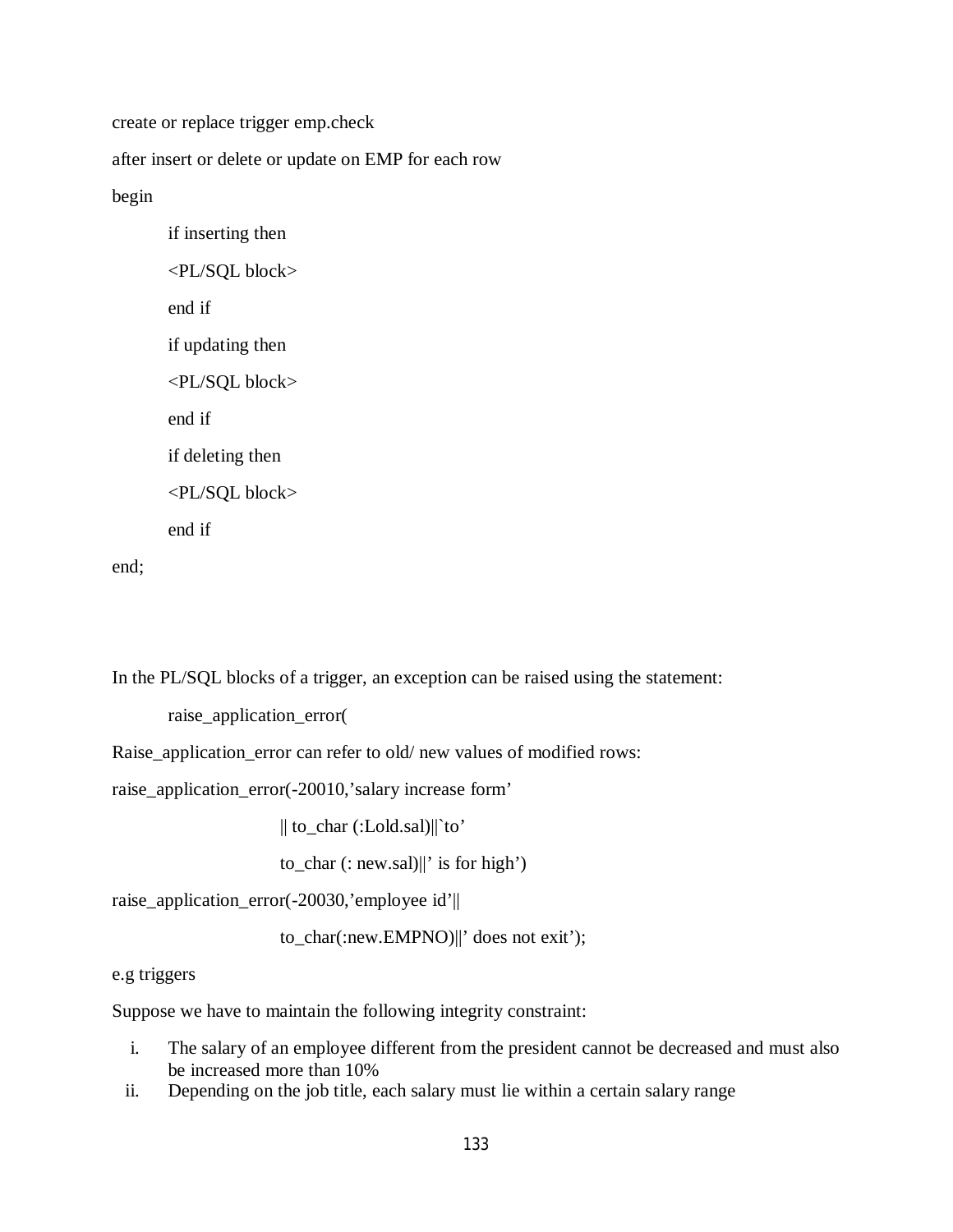We assume a table SALGRADE that stores the minimum (MINSAL) and maximum (MAXSAL) salary for each job title (JOB).

Since the above condition can be checked for each employee individually, we define the following row trigger:

Create or replace trigger check\_salary\_EMP

After insert or update of SAL, JOB on EMP for each row

When (new.job|= 'PRESIDENT')------ trigger restriction

declare

minsal, maxsal SALGRADE.MAXSAL%TYPE;

begin

------ retrieve minimum and maximum salary for job

select MINSAL, MAXSAL into minsal, maxsal

from SALGRADE

where  $JOB =$ :new.  $JOB$ ;

----- if the new salary has been decreased or does not lie within the salary range raise an exception.

if (:new.SAL<minsal or

:new. SAL>maxsal) then

raise\_application\_error(-20230, 'salary range exceeded')

else if (:new. SAL<:old. SAL) then

raise\_application\_error(-20225, 'salary has been decreased')

else if (:new. SAL> 1.1 \*:old.SAL) then

raise\_application\_error(-20235, 'more than 10% increase');

end if

end: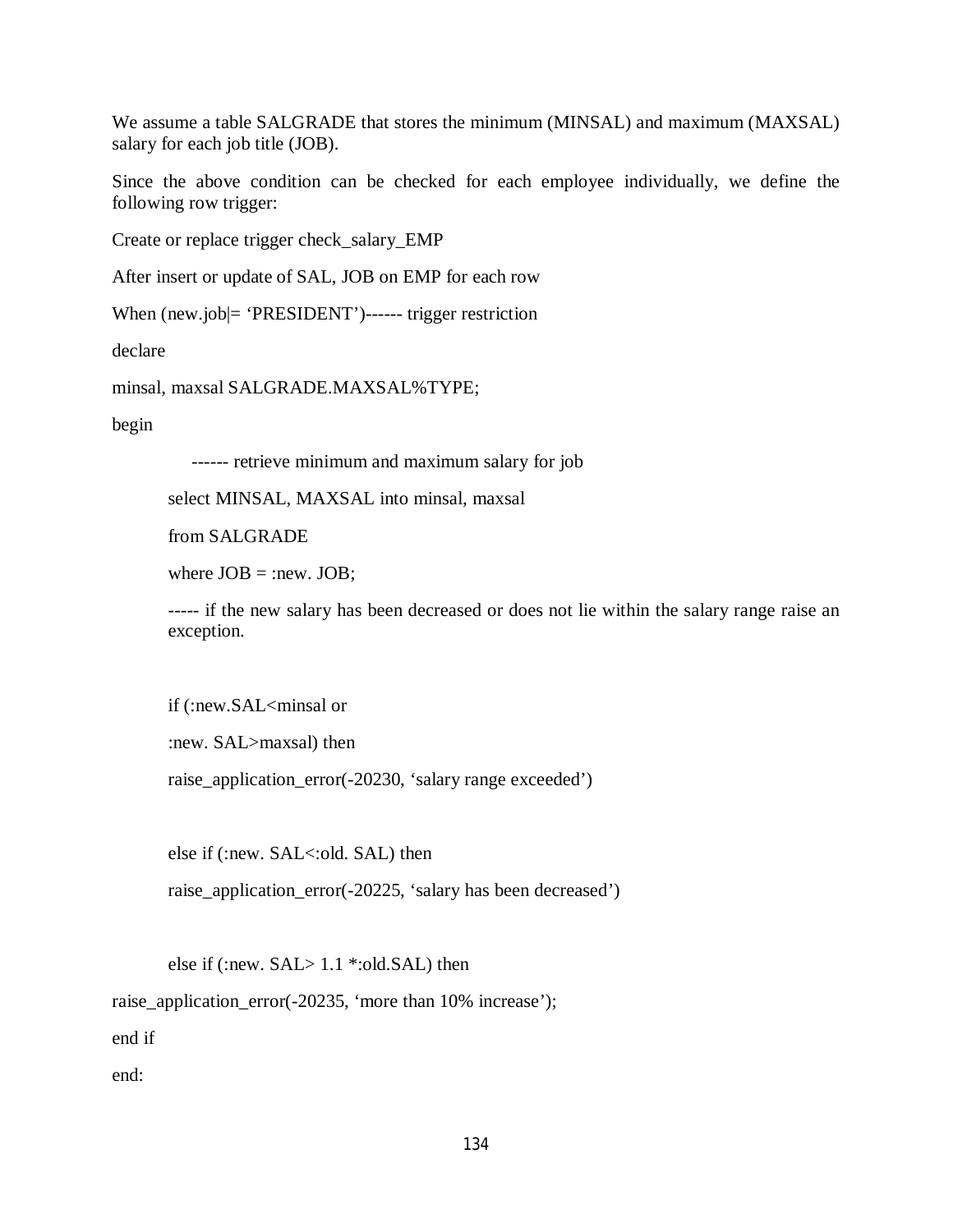# **WEEK – ELEVEN PL/SQL**

Procedure language SQL allows users and designers to develop complex database applications that require the usage of control structures and procedural elements such as

- Procedures
- Functions
- Modules

The basic construct in PL/SQL is a block statement in a PL/SQL block include

- SQL statements
- Control structures (loops)
- Condition statement (if-then-else)
- Exception handling
- Calls of other PL/SQL blocks

PL/SQL blocks that specify procedures and functions can be grouped into packages. A package is similar to a module and has an interface and an implementation part.

PL/SQL offers a mechanism to process query results in a tuple-oriented way, that is, one tuple at a time. For this, cursors are used. A cursor is a pointer to a query result and used to read attribute values of selected tuples into variables. A cursor is used in combination with a loop construct such that each tuple read by the cursor can be processed individually.

# **STRUCTURES OF A PL/SQL BLOCKS**

- 1.  $\lceil$  <br/>block header>  $\rceil$  it specifies whether PL/SQL block is a procedure, function and a package.
- 2. [declare
- <constants> <variables>

<cursors>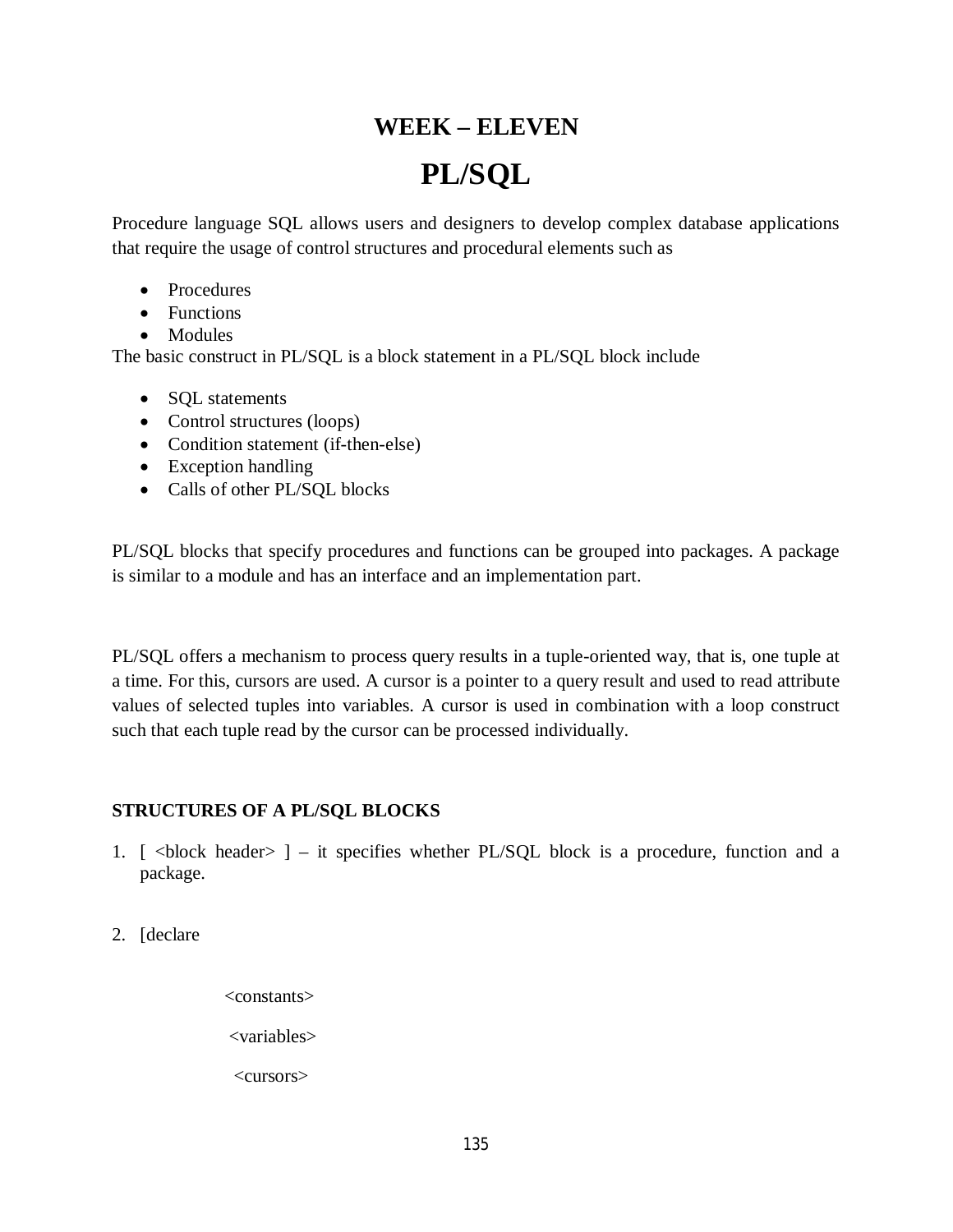<user defined exceptions> ]

Begin

- 3. <PL/SQL statements>
- 4. [ exception <exception handle> ]

End;

Declarations constants, variables cursors and exceptions must be declared in the decision section of that block.

```
<variable name> [constant] <data type> [not null] [:= <expression>];
```
Boolean type may be true, false, null.

The not null clause requires that declared variable must always have a value different from null. Expression is used to initialize a variable.

Constant mean once a value has been assigned to the variable, the value cannot be changed.

Declare

 hire\_date date; job\_title varchar2(80) := 'salesman'; emp\_found Boolean; salary\_incr constant number  $(3,2) := 1.5$ ;

….

Begin

…..

End;

#### **Two allowed data type**

- ₋ column
- many columns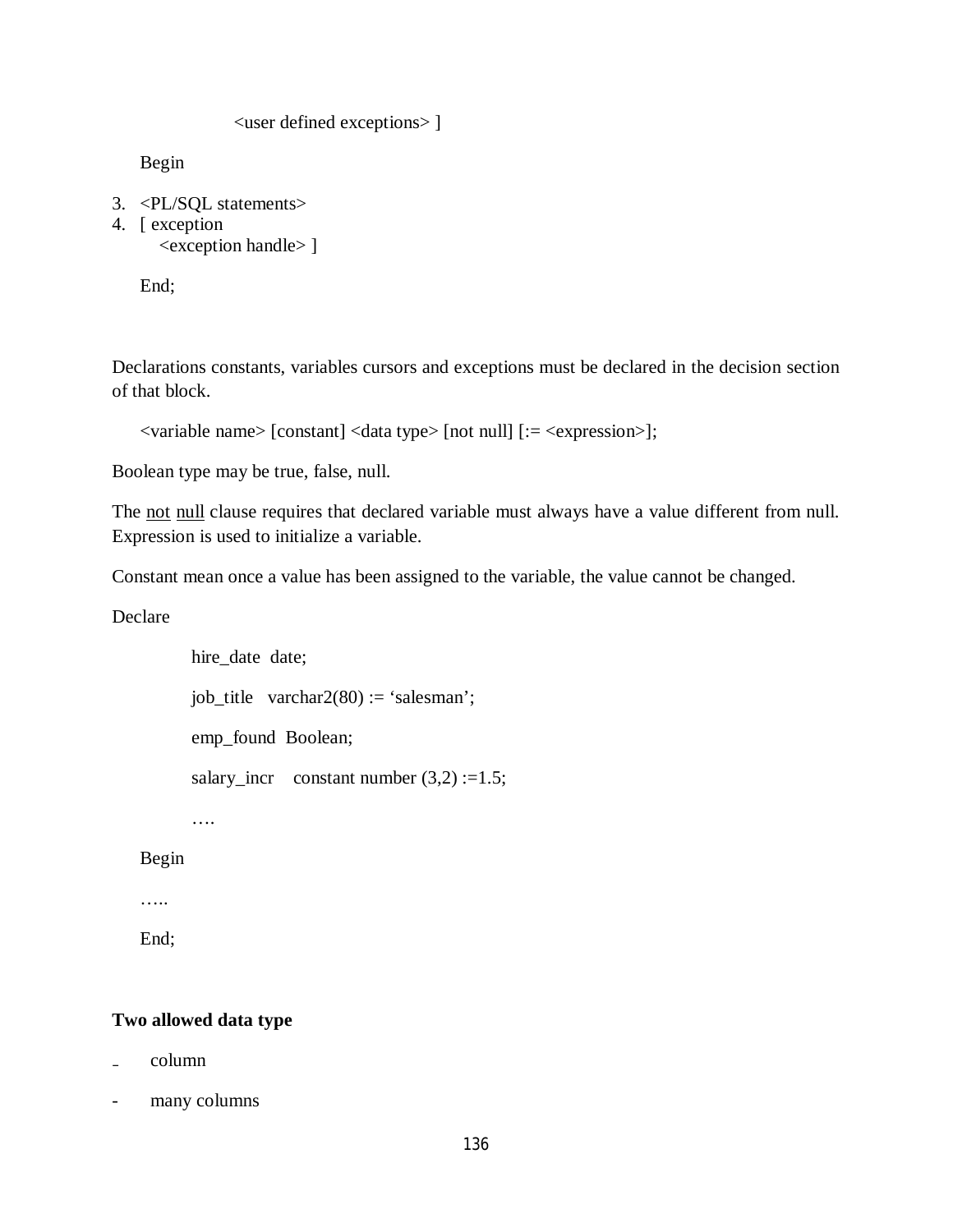- a. Emp.empno%TYPE: refers to the data type of a column EMPNO in the relation EMP.
- b. DEPT%ROW TYPE: specifies a record suitable to store all attribute values of a complete row from the table DEPT.

Such records are typically used in combination with a cursor. A field in a record can be accessed using

<record name> <column name>

e.g DEPT, deptno

A cursor declaration specifies a set of tuples (as a query result) such that the tuples can be processed in a tuple-oriented way (i.e one tuple at a time) using the fetch statement.

# **Format or syntax for cursor**

Cursor <cursor name> [ <list of parameters>] is <select statement>;

Cursor name should not be any PL/SQL variable.

List of parameters  $=$   $\langle$  parameter name $\rangle$   $\langle$  parameter type $\rangle$ 

Examples of a parameter type are char, varchar2, number, date, Boolean, integer.

Parameters are used to assign values to the variables that are given in the select statement.

e.g we want to retrieve the following attribute values from the table EMP in a tupleoriented way: the job title and name of those employees who have been hired after a given date, and who have a manager working in a given department.

Cursor employee\_cur (start\_date date

Dno number) is

Select JOB, ENAME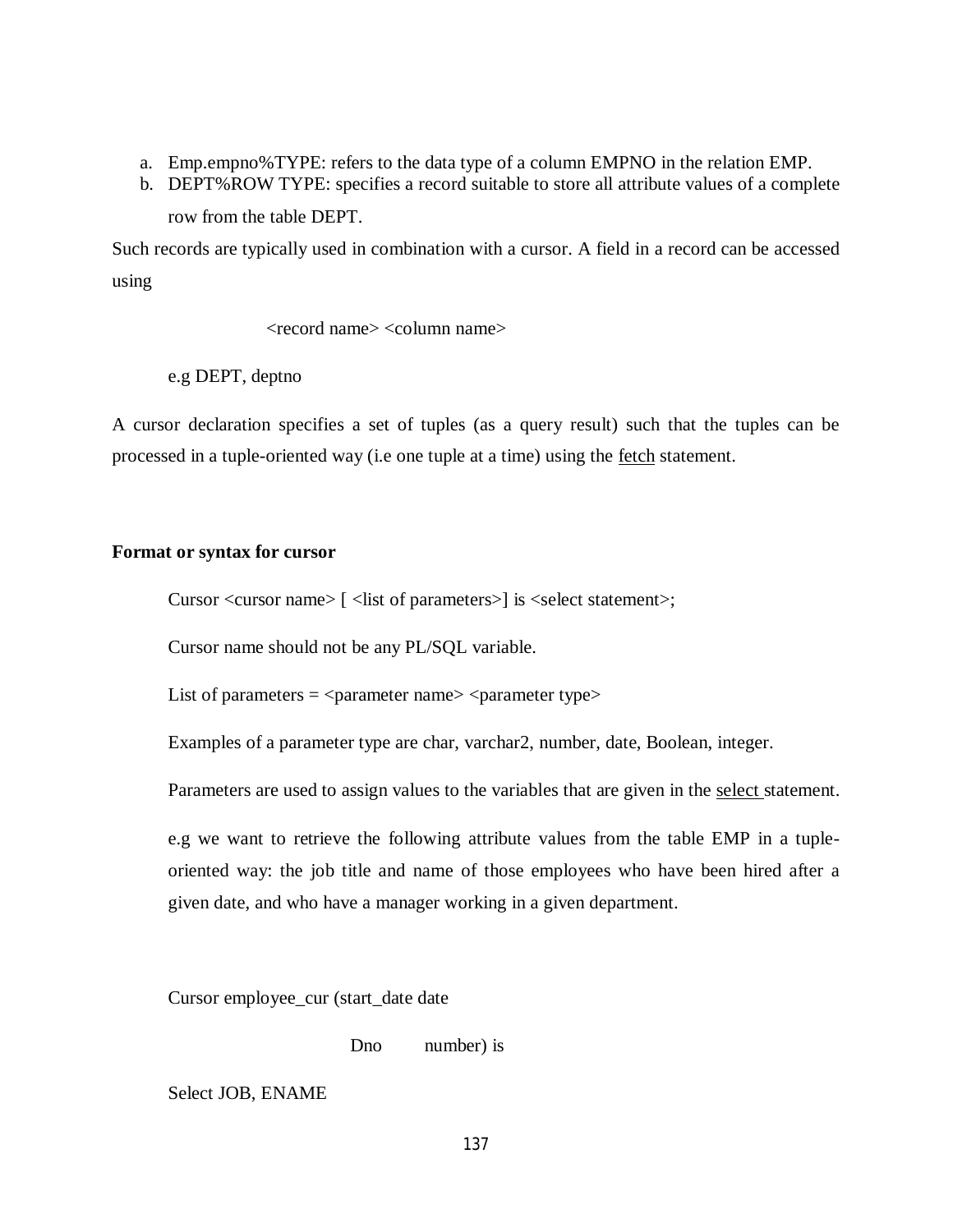From EMP

Where HIREDATE > start\_date

And exit.

(Select  $*$  from EMP where E.MGR = EMPNO and DEPTNO = DNO)

Before a declared cursor can be used in PL/SQL statements, the cursor must be opened and after processing the selected tuples, the cursor must be closed. We use open statement to open a cursor.

Open <currsor\_name> [<list of parameter>]

Close statement is used to disable a cursor

Close <cursor name>

Open

- Select statement is processed.
- The cursor references the first selected tuple
- Selected tuples can be processed one tuple at a time using the <u>fetch</u> command

Close

Fetch <cursor\_name>

Into <list of variables>;

- Fetch command assigns the selected attribute values of the current tuple to the list of variables.
- After the fetch command, the cursor advances to the next tuple in the result set.

Note that the variables in the list must have the same datatypes as the selected values.

After all the tuples have been processed, the close command is used to disable the cursor.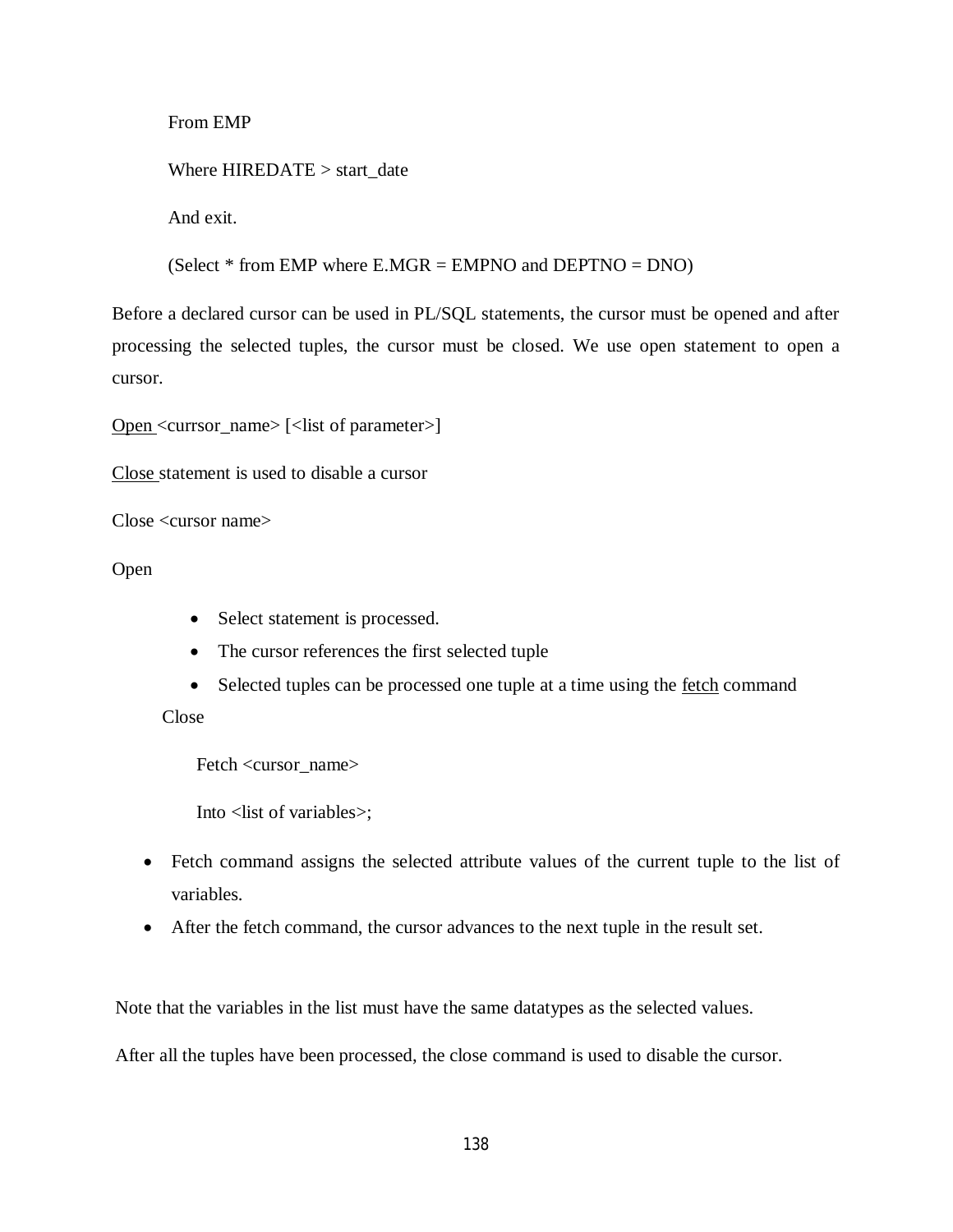- PL/SQL does not permit the use of create table statement way to assign a value to a variable.
- 1. Declare

Counter integer  $:= 0$ ;

Begin

Counter = counter + 1;

End

2. Select statement

Select <columns>

Into <metching list of variables>

From <tables>

Where <condition>

Here, select retrieves one tuple/record, two records pls use cursor.

Instead of a list of single variables, a record can be given after the keyword into. Also, in this case, select statement must retrieve atmost one tuple.

Declare

Employee\_rec EMP%ROW TYPE;

Max\_sal EMP.SAL%TYPE;

Begin

Select EMPNO, ENAME, JOB, MGR, SAL, COMM, HIREDATE,

DEPTNO

Into employee\_rec

From EMP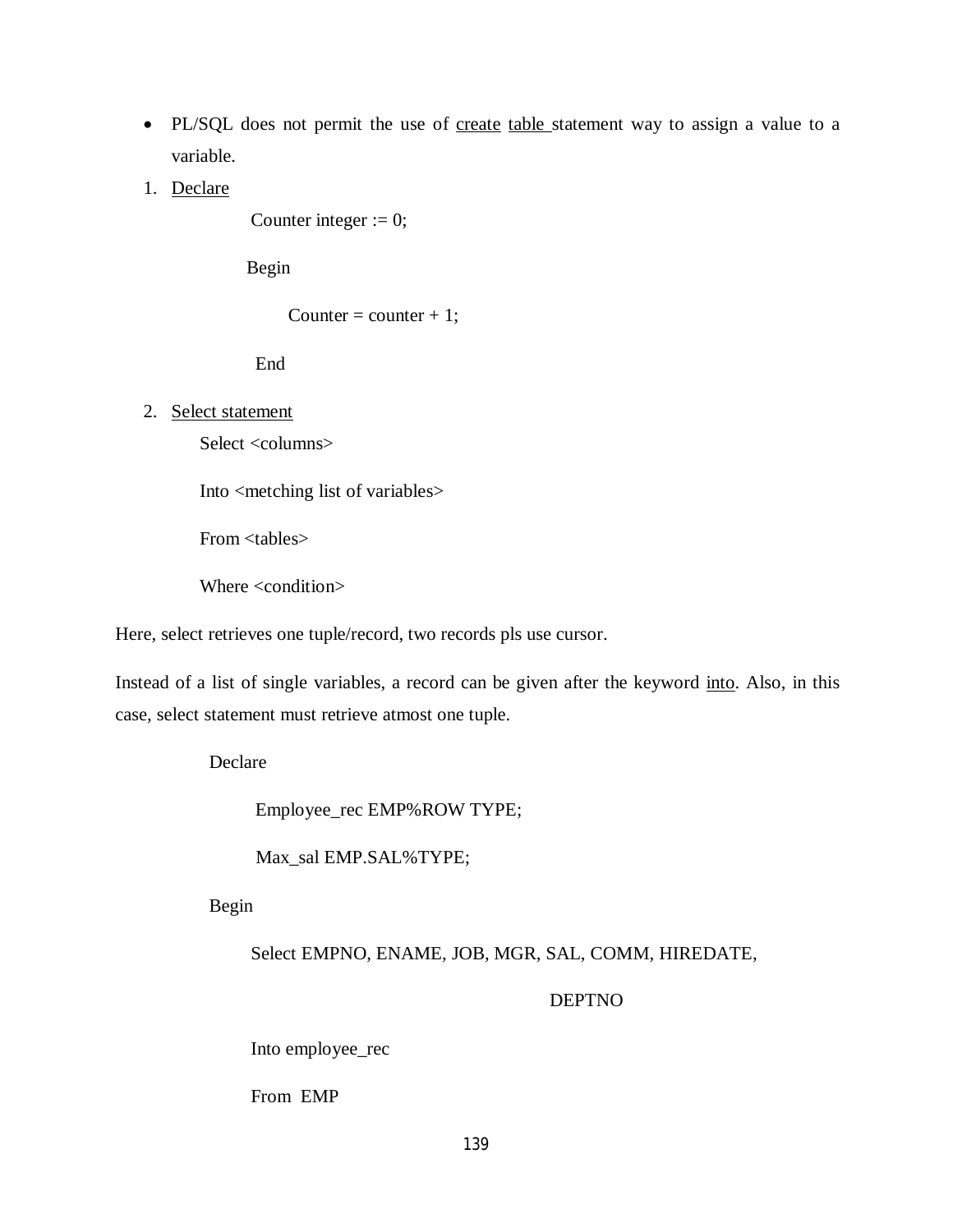Where  $EMPNO = 5698$ ;

Select max(SAL)

Into max\_sal

From EMP;

End;

# **Loops**

- 1. While loops
- 2. Two types of for loops
- 3. Continous loops: continous loop are used in combination with cursors.
- 1. Label name: name is used incase of nested loop.

inner loops are completed unconditionally using the exit.

Label name

While <condition> loop

<sequence of statements>

End loop [label name]

2. Label name

For <index> in [reverse] lower bound..upper bound loop

<sequence of statement>

End loop [label name]

- Index is declared implicitly
- Index can be constant or expression
- Reverse causes the iteration to proceed downwards from the higher bound to the lower bound.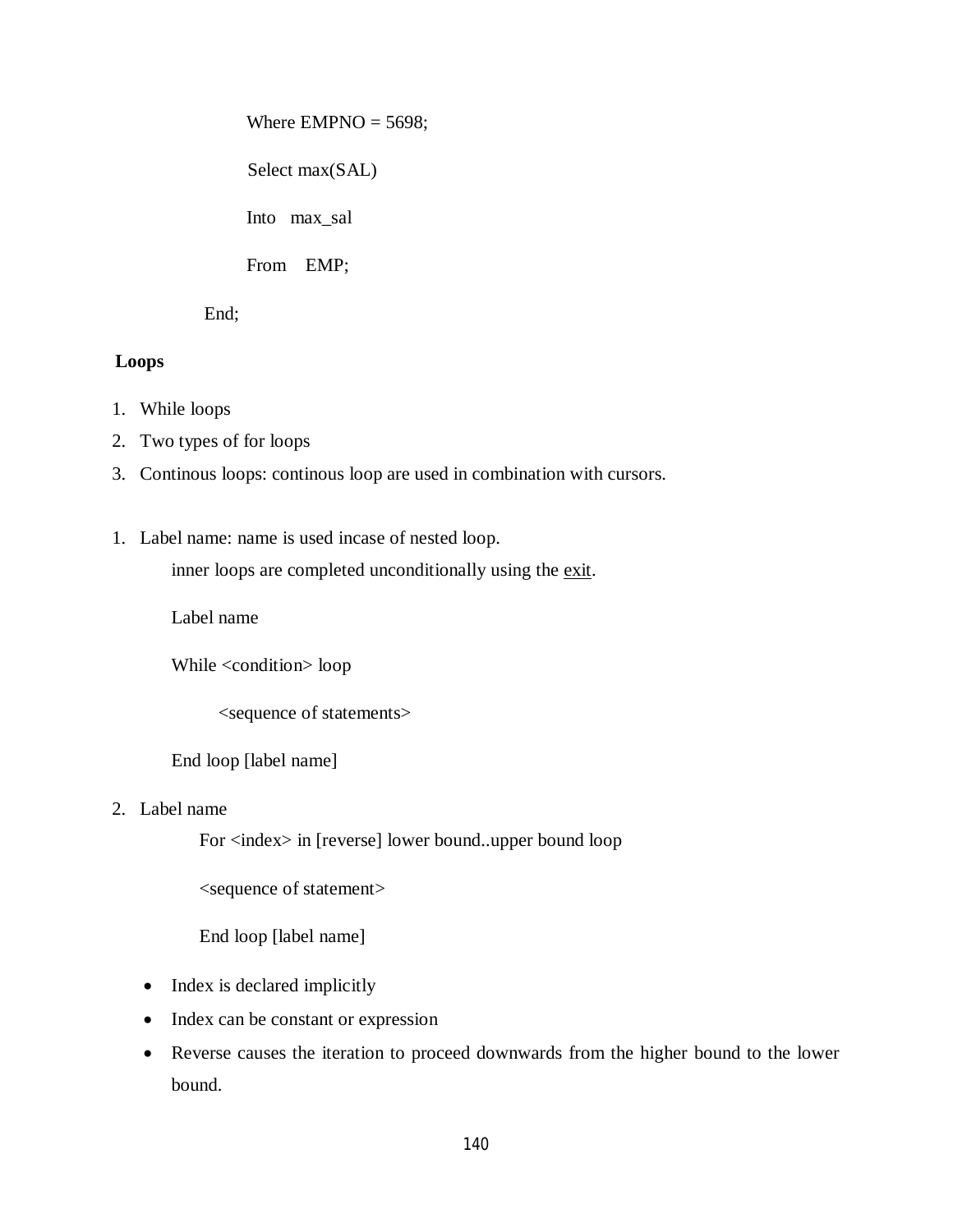Cursor for loops can be used to simplify the usage of a cursor;

Label name

For <record\_name>

In <cursor name>

<list of parameters> loop

<sequence of statements>

End loop [label name]

It is possible to specify a query instead of <cursor name> in a for loop.

For <record name>

In (select statement) loop

<sequence of statements>

End loop;

e.g for sal\_rec

in (select SAL + COMM total from EMP) loop

end loop;

If  $-$  then  $-$  else

If <condition> then

<sequence of statements>

Else <sequence of statement>

End if;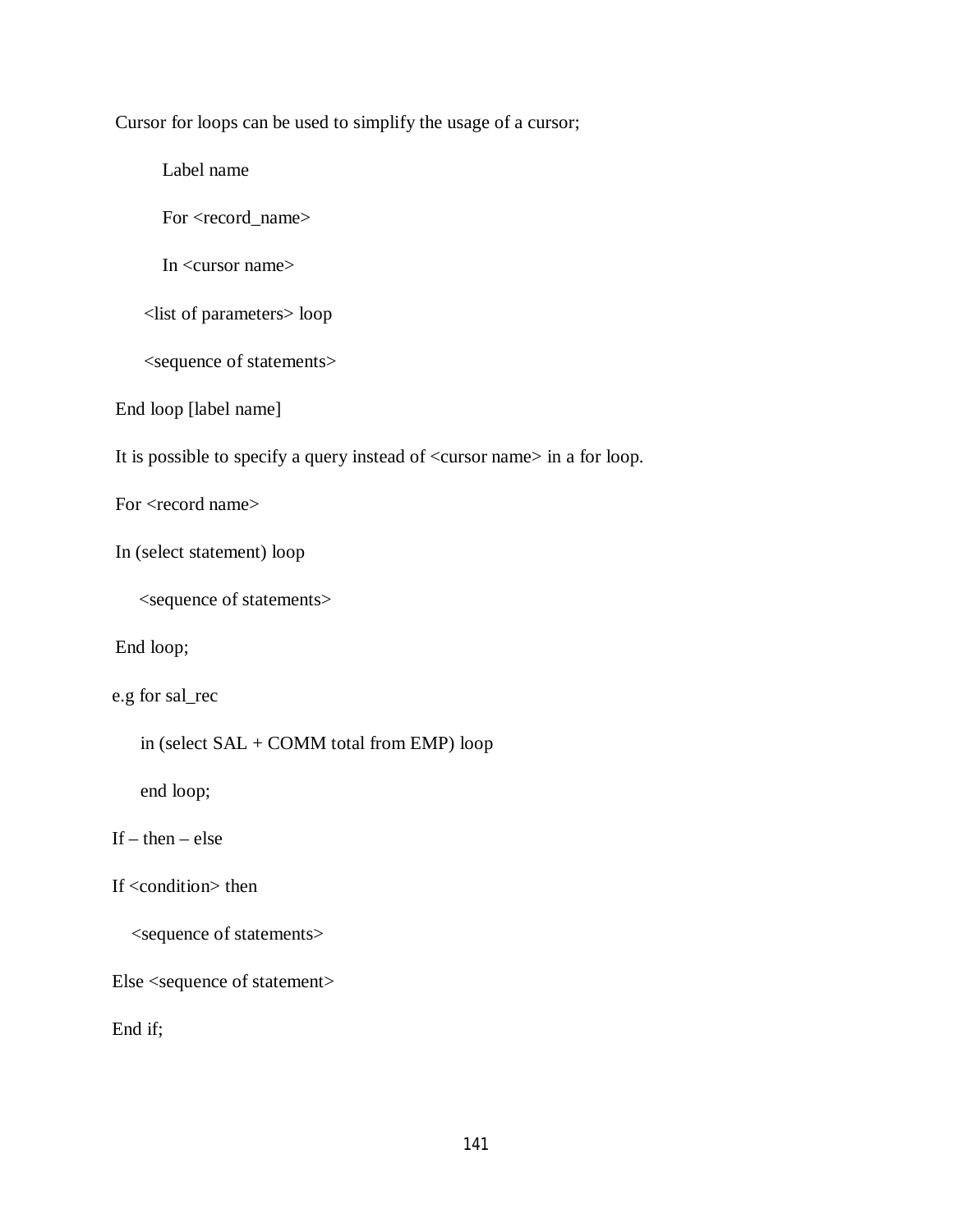Except create a table, other command such as delete, update, insert,

Commit are used in PL/SQL.

If update or delete statements are used in combination with a cursor these commands can be restricted to currently fetched tuple. In these cases the clause where current of <cursor name> is added as shown in the example.

The example below illustrates how a cursor is used together with a continous loop.

Declare

Cursor emp\_cur is select from EMP;

Emp\_rec EMP%RPWTYPE

Emp\_sal EMP.SAL%TYPE

Begin

Open emp\_cur;

Loop

Fetch emp\_cur into emp\_rec

Exit

When emp\_cur %NOT FOUND

 $Emp\_sal = emp\_rec.sal;$ 

<sequence of statement>

Endloop

Close emp\_cur

End.

Each loop can be completed unconditionally using the exit clause.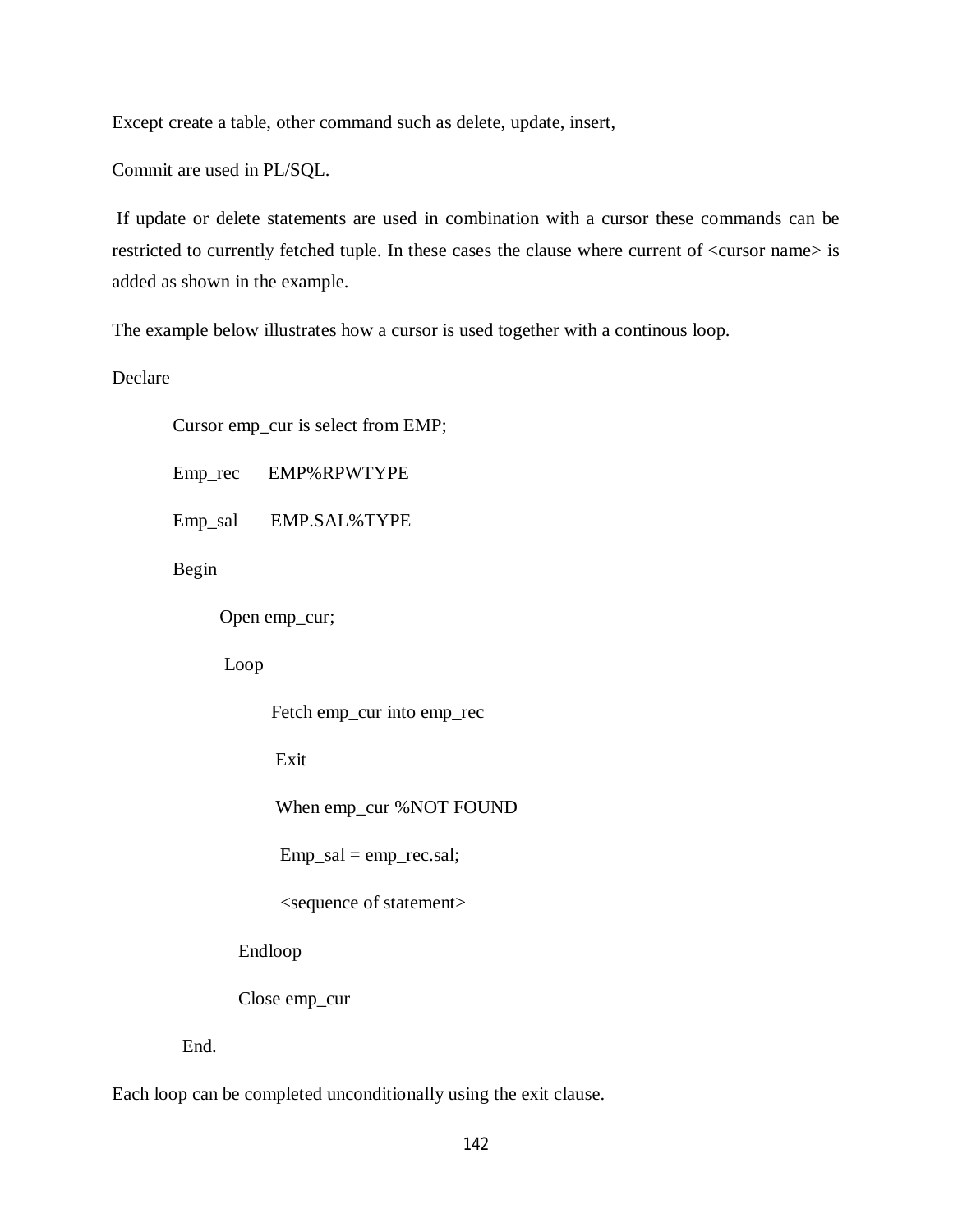Exit <br/>block label>

When <condition>

- Using exit without a block label causes the completion of the loop that contains the exit statement.
- A condition can be a simple comparison of values.
- In most cases, the condition refers to a cursor.
- •%NOT FOUND is a predicate that evaluates to false if the most recent fetch command has read a tuple.
- The value of <cursor name> % NOT FOUND is null before the first tuple is fetched.
- The predicate evaluates to true if the most recent <u>fetch</u> failed to return a tuple and false otherwise.

%found is the logical opposite of %not found.

EX2: the following PL/SQL block performs the following modifications. All employees having KING has their manager get a 5% salary increase.

Declare

Manager EMP.MGR%TYPE;

Cursor emp\_cur (mgr\_no number) is

Select SAL

From EMP

Where  $MGR = mgr$  no

For update of SAL;

Begin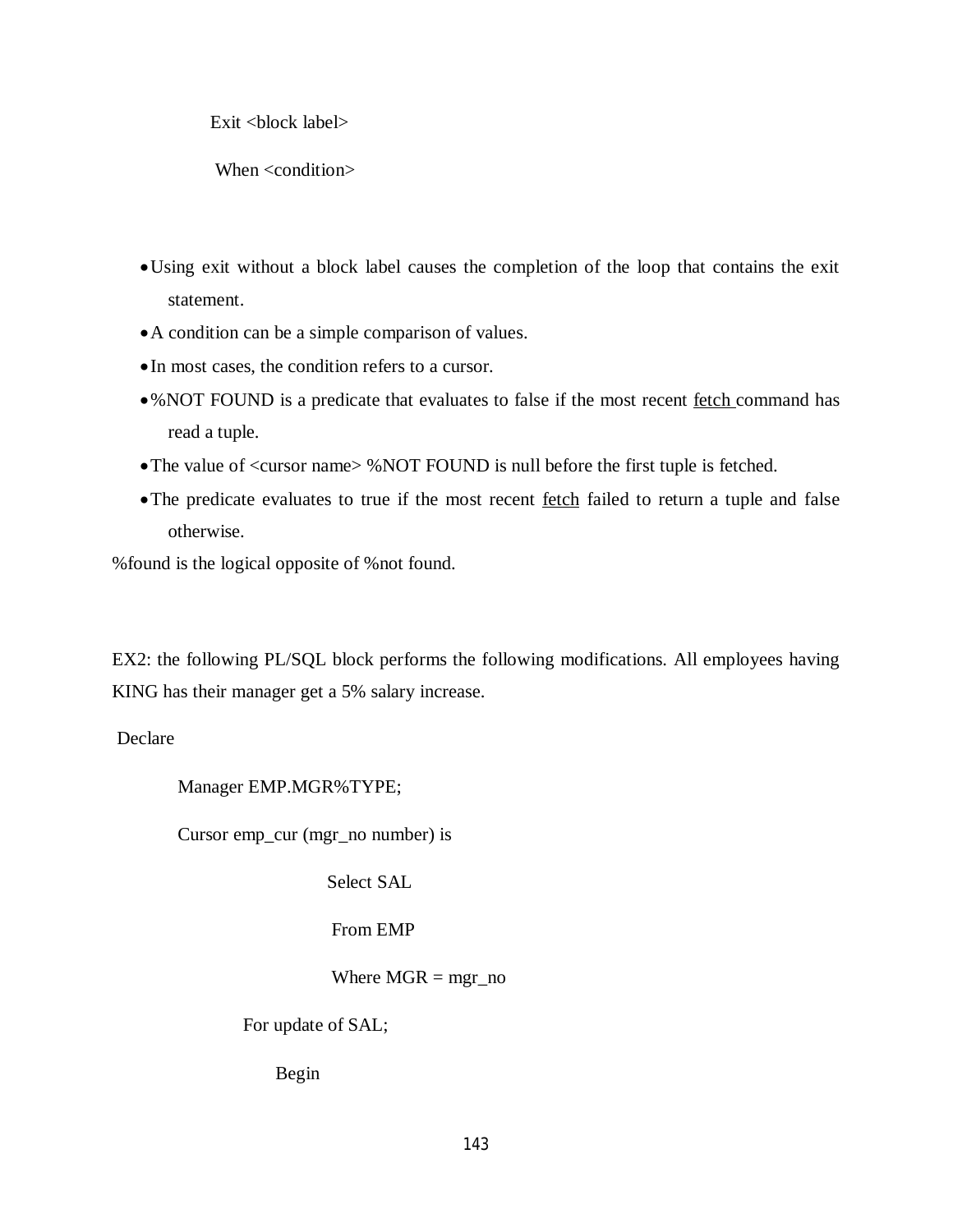Select EMPNO

Into manager

From EMP

Where  $ENAME = 'KING';$ 

For emp\_rec in emp\_cur (manager) loop

Update EMP

Set  $SAL = emp\_rec.sal * 1.05$ 

Where current of emp\_cur;

End loop;

Commit;

End;

Note that the emp\_rec is implicitly defined.

# **EXCEPTION HANDLING**

- Two types of exceptions
	- o System-defined exceptions
	- o User-defined exceptions

System-defined exceptions are always automatically raised e.g

CURSOR\_ALREADY OPEN

INVALID\_CURSOR

NO\_DATA\_FOUND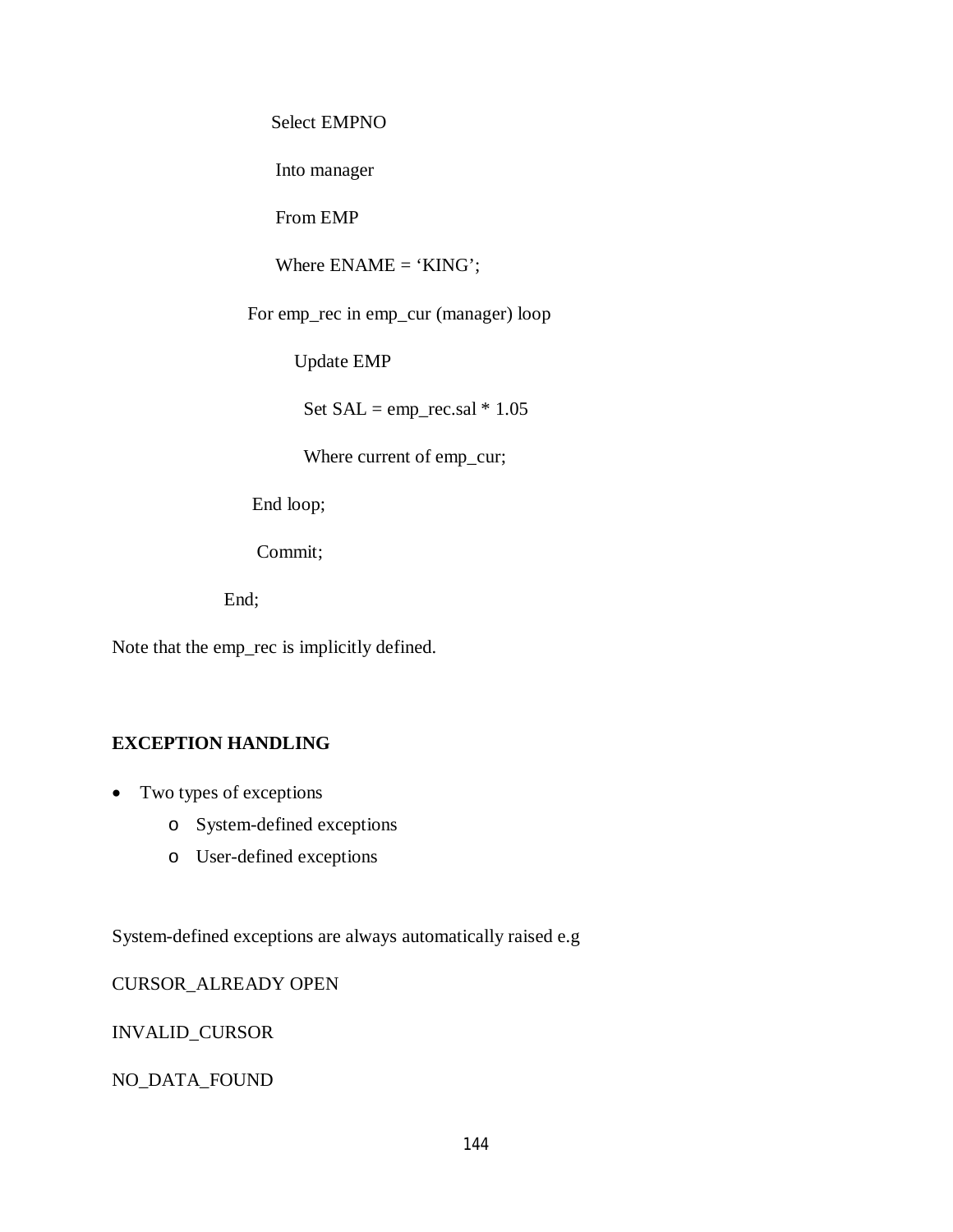# TOO MANY ROWS

### ZERO\_DIVIDE

User defined exceptions:

- 1. it uses raise command raise <exception name>
- 2. when <exception name> then <sequence of statement>
- 3. raise\_application\_error e.g declare

emp\_sal EMP.SAL%TYPE;

emp\_no EMP.EMPNO%TYPE;

too\_high\_sal exception;

begin

select EMPNO, SAL into emp\_no, emp\_sal

from EMP

where ENAME = 'KING';

if emp\_sal \* 1.05 >4000

then raise too\_high\_sal

else

update EMP

set SQL…..

endif;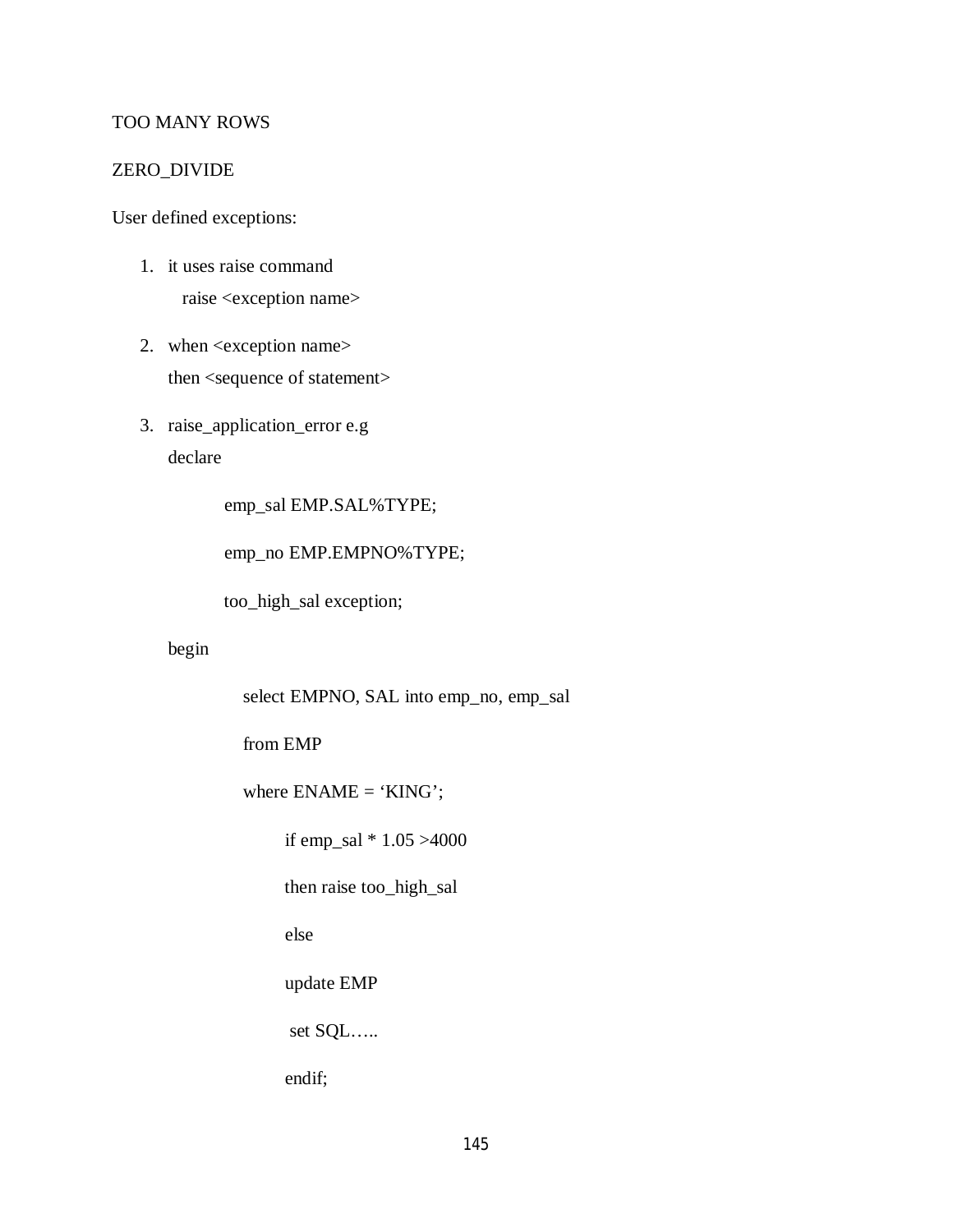exception

 when NO\_DATA\_FOUND …no tuple selected then rollback; when too high sal then insert into high\_sal\_emps values (emp-no); commit;

end;

raise\_application\_error = display error or warming messages on the screen.

It has two parameters:

<error number> -is a negative number btw -20000 to -20999.

 $\langle$  message-text $>$ -is a string with  $\langle$  2048 characters.

To-char is used to convert chart to numeric.

e.g if emp\_sal  $* 1.05 > 4000$ 

 then raise\_application\_error (-20000, 'salary increase for employee with id' // to-char  $\pmod{\mathcal{N}}$  is too high');

user-defined exception: which must be declared by the user in the declaration part of a block where the exception is used/implemented.

- o System defined exception are always automatically raised whenever corresponding errors or warming occur.
- o User defined exceptions in contrast must be raised explicitly in a sequence of statements using raise <exception name>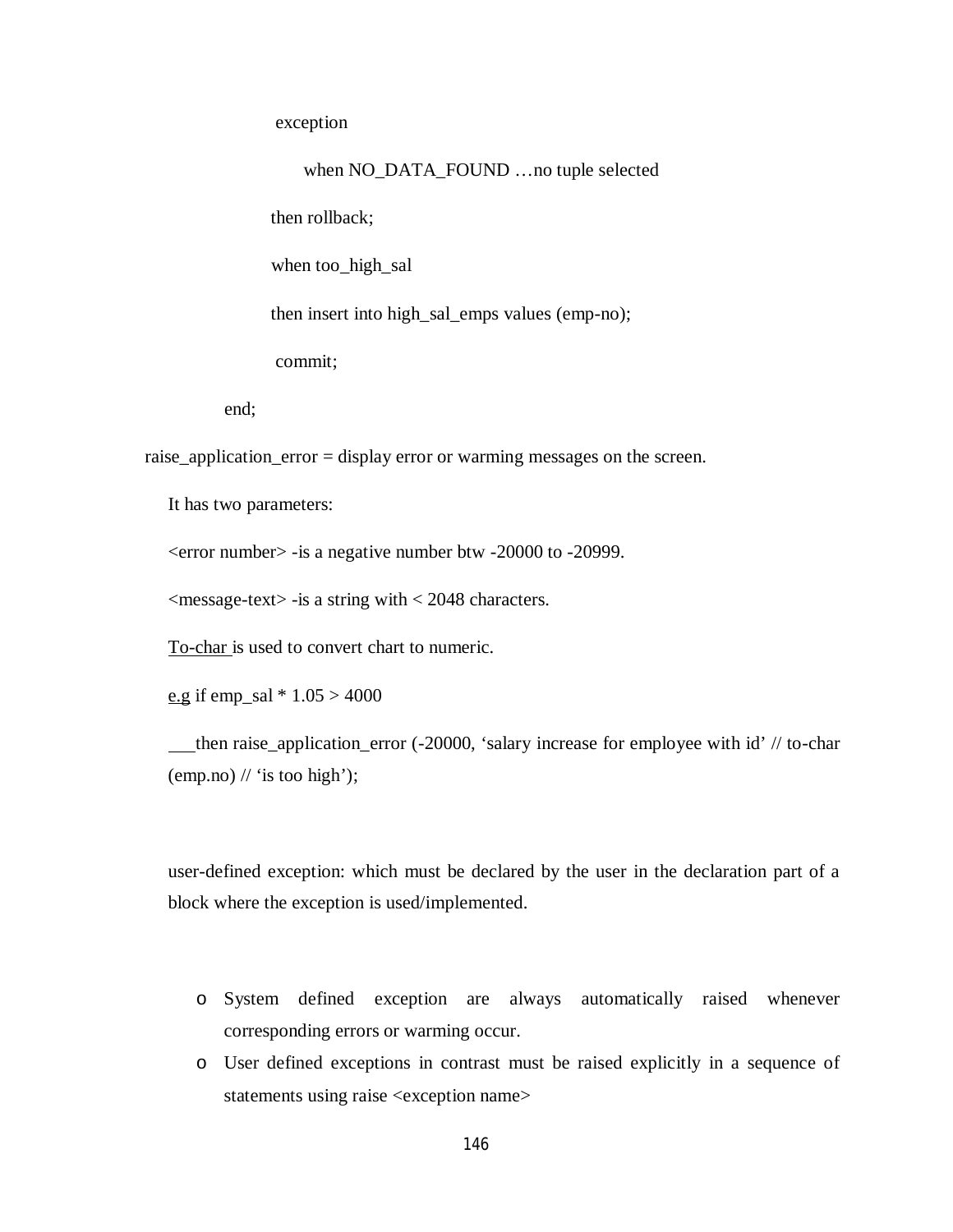o After the keyword exception at the end of a block, user defined exception handling routines are implemented.

An implementation has the pattern

When <exception name> then <sequence of statements>;

Example of system defined exceptions;

| <b>Exception name</b>  | remark                                                             |
|------------------------|--------------------------------------------------------------------|
|                        |                                                                    |
| 1. cursor_already_open | You have tried to open a cursor which is already open.             |
| 2. INVALID_CURSOR      | Invalid cursor operation such as fetching from a closed<br>cursor. |
| 3. NO_DATA_FOUND       | A select into or fetch statement returned no tuple.                |
| 4. TOO_MANY_ROWS       | A selectinto statement returned more than one tuple.               |
| 5. ZERO_DIVIDE         | You have tried to divide a number by 0.                            |

Declare

Emp\_sal EMP.SAL%TYPE;

Emp\_no EMP.EMPNO%TYPE;

Too\_high\_sal exception;

Begin

Select EMPNO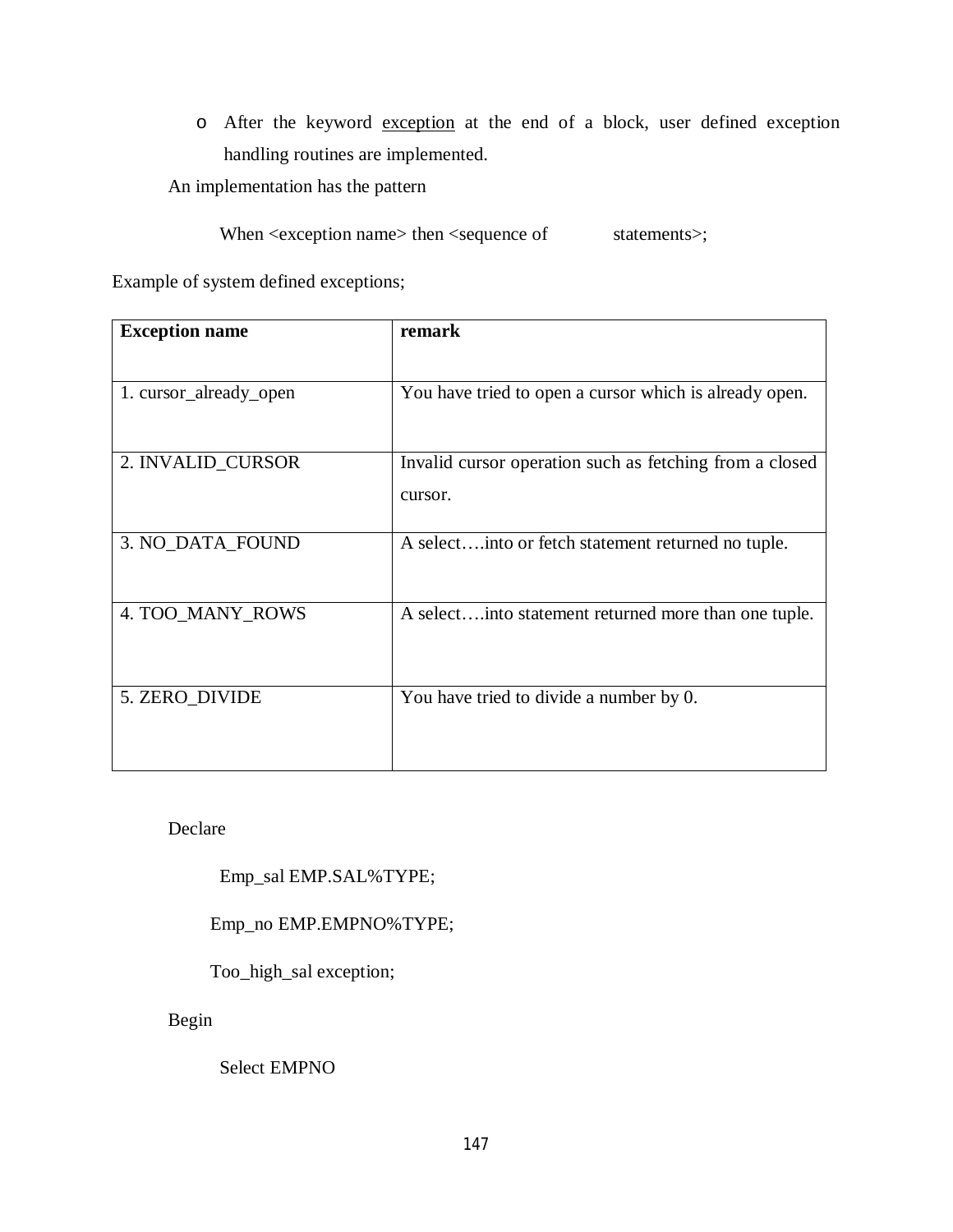# SAL into emp\_no,emp\_sal

From EMP

Where  $ENAME = 'KING';$ 

If emp\_sal  $* 1.05 > 4000$  then

Raise too\_high\_sal

Else

Update EMP

Set sal….

Endif;

Exception

When NO\_DATA\_FOUND …. No tuple selected

Then rollback;

When too\_high\_sal then

Insert into high\_sal\_emps

Values (emp\_no);

Commit;

End;

If a PL/SQL program is executed from the SQL plus shell, exception handling routines may contain statements that display error in warning messages on the screen.

For this, the procedure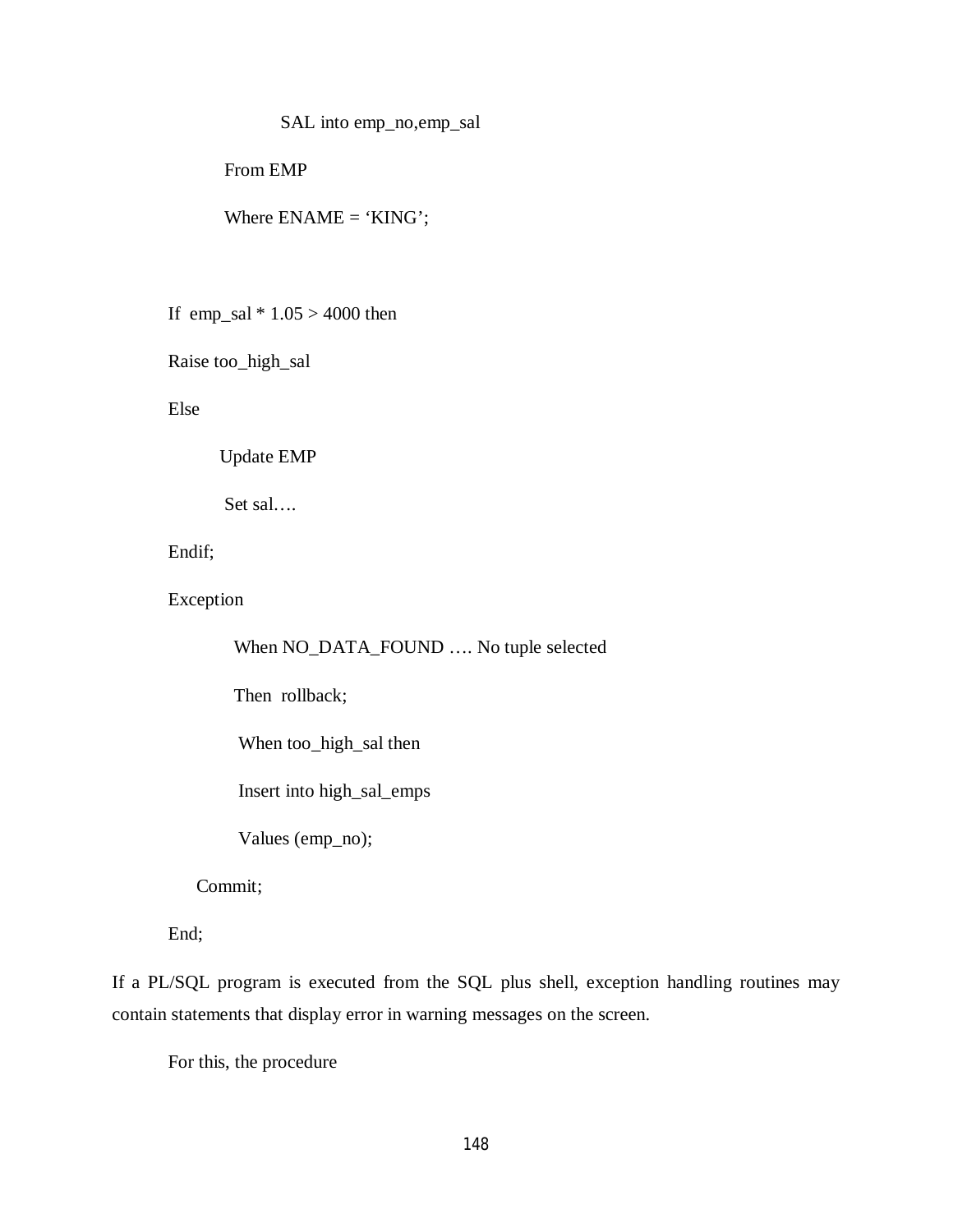Raise\_application\_error can be used.

This procedure has two parameters <error-number> and <message-text>.

Error-number is a negative integer defined by the user and must range between -20000 and - 20999.

Error-message is a string with a length upto 2048 characters.

 $\ell$  = the concatenate operator can be used to concatenate single strings to one string.

In order to display numeric variables, these variables must be converted to string using the function to\_char. e.g

If emp\_sal  $* 1.05 > 4000$  then

Raise\_application\_error (-20010,'salary increase for employee with id' // to\_char (emp\_no) // 'is too high');

# **ETHERNET**

- Procedure/language/ SQL ; to implement complex data structure and algorithm
- The basic construct in PL/SQL is a block
- In block constants and variables can be declared
- Variables can be used to store query results
- Statements in a PL/SOL block include :

SQL statements

Control structure (loops)

Control statements(if-then-else)

Exception handling

Cells of other PL/SQL blocks

PL/SQL blocks that specify procedures and functions can be grouped into packages

- A package is similar to module and it has an interface and an implementation part
- Oracle offer several predefined packages e.g

Input/output routines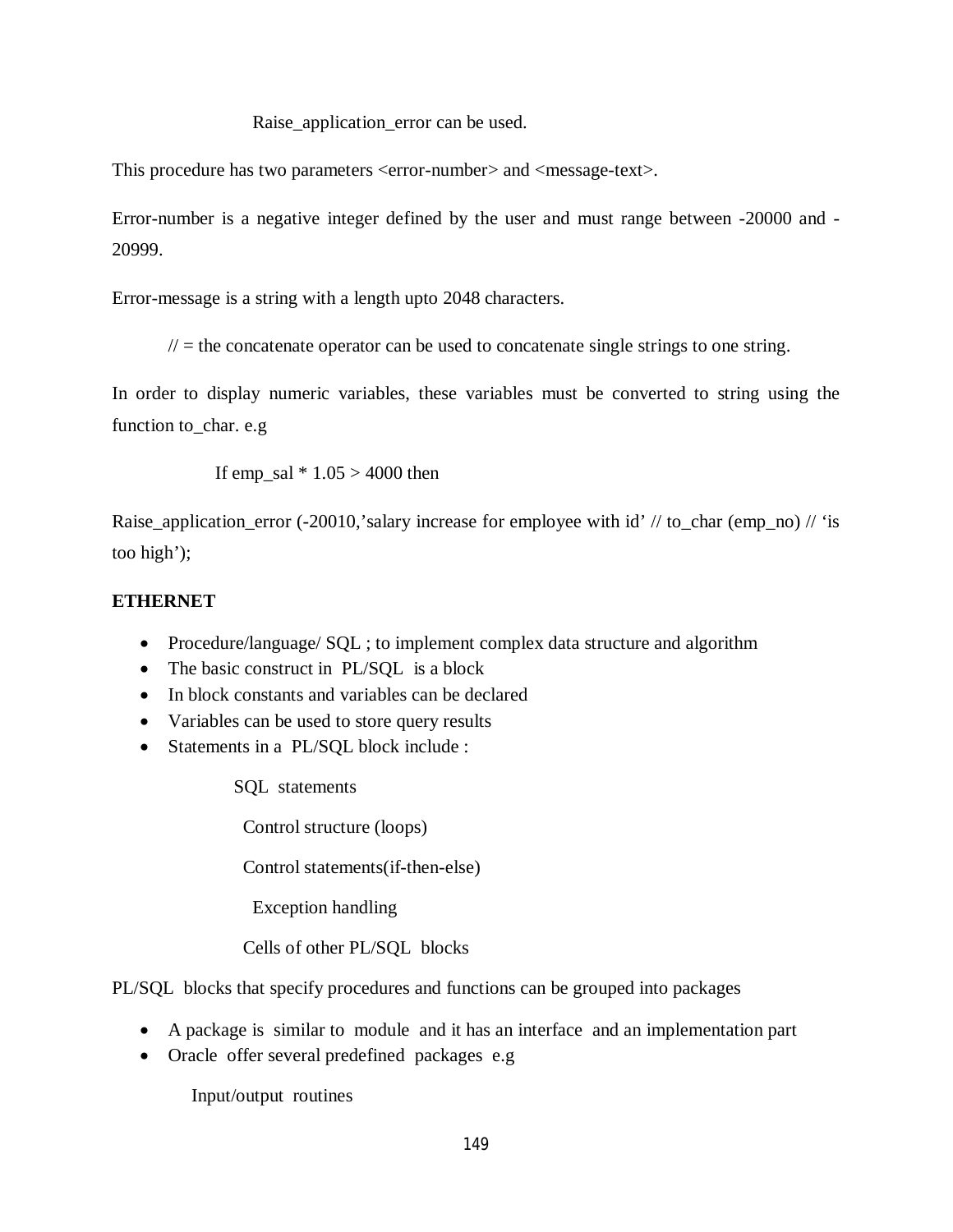File handling

Job scheduling

One importance of PL/SQL is that it offers a mechanism to process query results in a triple oriented way i.e one triple at a time. For this, cursors are used.  $- A$  cursor is a pointer to query result. –A cursor is

used to read attribute values of selected turples into variables. –

A cursor is used in combination with a -loop construct such that each turple read by the cursor can be processed individually.

# **Structure of PL/SQL blocks.**

- PL /SQL is a block structured language
- each block builds a program unit
- blocks can be nested.
- a PL/SQL block has an optional declare section
	- A part containing PL/SQL statement
	- An optional exception handling part

[<br/>block header>] specifies procedure, function, package

[ declare

 <constants> <variables> <cursors> <user defined exceptions> ]

Begin

<PL/SQL statement >

[ Exception

<exception handling> ]

End.

## **Declaration**

-constant, variables, cursors and exceptions used in a PL/SQL blocks must be declared in the declare section of that block. Eg.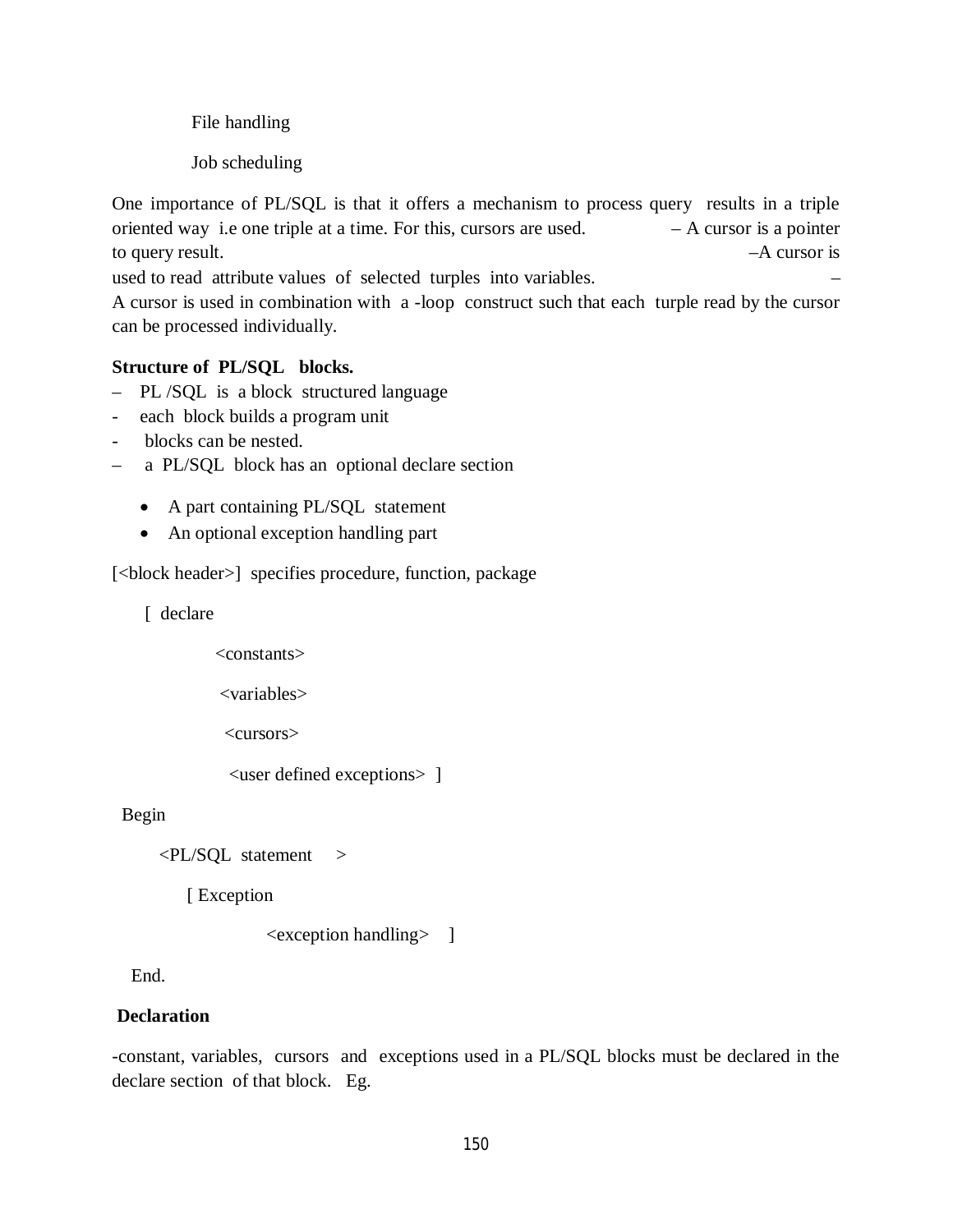Variables and constant can be declared as follows:

<variable name> [constant] <data type> [not null]

[:= <expression> ];

Valid data type = char(n)  $(n=255 \text{ bytes and } 2000 \text{ in oracle})$ 

- $\bullet$  Char(40)
- Varchar $2(n)$  (n=2000 and 4000 in oracle)

Number(o.d) …integer or real

O =overall number of digits

D= number of digits to the right of the decimal point

 $O=38$ 

 $D = -84$  to  $+127$ 

Eg. Number(8)

Number(5.2)

 $Date = DD-MM-YY$  13-oct-06

Long character date up to a length of 2GB.

In oracle-SQL there is no date type booleen.

- Attribute may have the special value null (for unknown)
- This value is different from 0
- It is also different from the empty string

Boolean date may only be true, false or null. The "not null" clause requires that the declared variable must always have a value different from null

-<expression> is used to initialize a variable. –if no expression is specified, the value null is assigned to the variable. – the clause constant states that; once a value has been assigned to the variable, the value cannot be changed – the variable becomes a constant. Eg.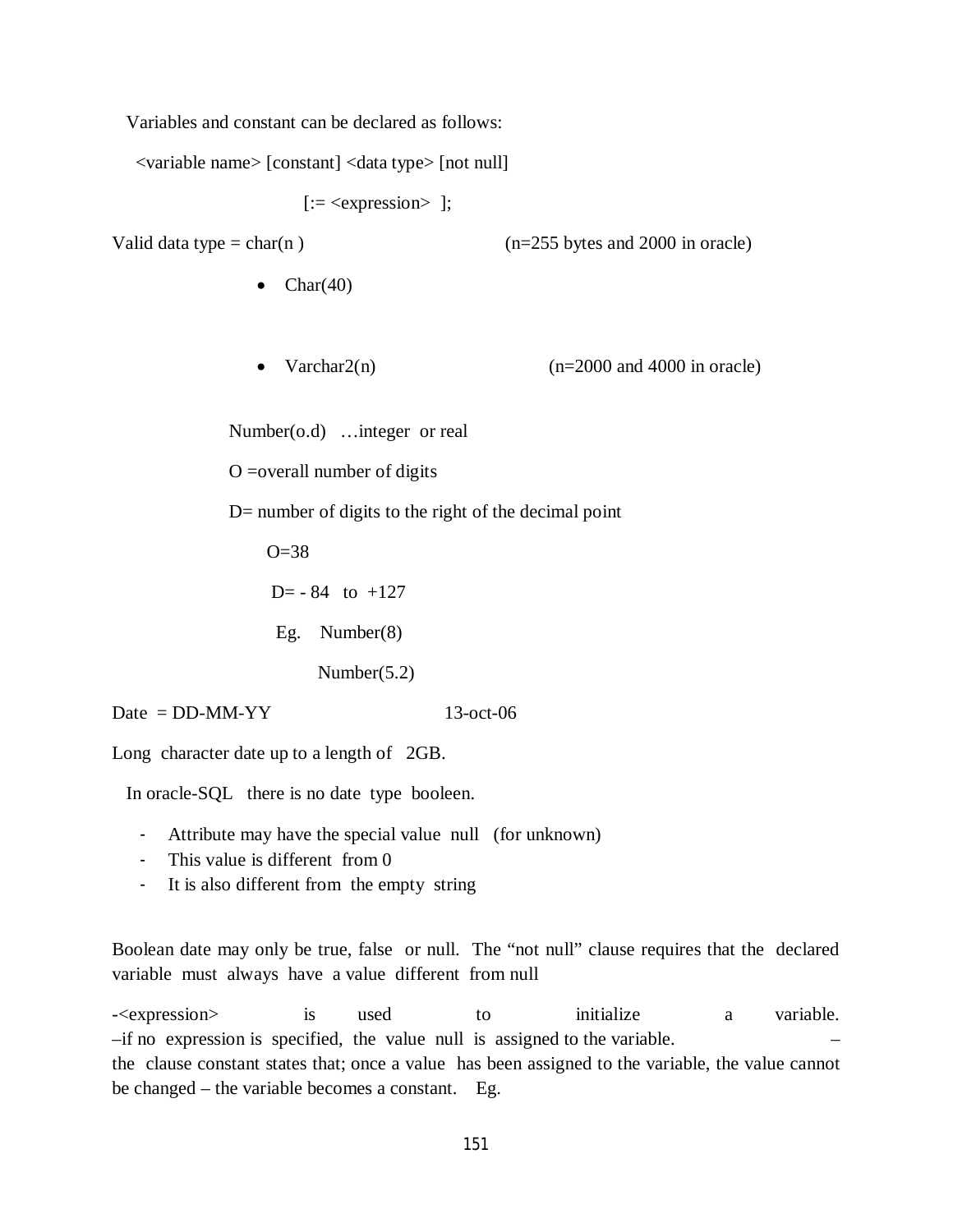Declare

Hire date date; rhg'opo Job title var char  $2(80)$  I = "sales man" ; Emp-found Boolean; Salary iner constant number(3.2) =1.5 …………

Begin …. End;

Instead of specifying a date type, one can also refer to the date type of a table column so called anchored declaration. Eg.

EMP. empno % type refers to the date type of the column empno in the relation EMP.

DEPT % ROW TYPE specifies a record suitable to store all attribute. Values of a complete row from the table DEPT.

#### **CURSOR**

- A cursor declaration specifies a set of turples
- A turple can be processed in a turple-oriented way. Eg, one turple at a time using the fetch statement.
- A cursor declaration has the form; Cursor  $\langle \text{cursor name} \rangle$   $( \langle \text{list of parameters} \rangle )$ Is < select statement >;

-cursor name = not the name of any PL/SQL variable -parameters has the form < parameter name > < parameter type> Parameter type are char, var char, number, date, Boolean.

E.g. We want to retrieve the following attribute values from the table EMP in a turpleoriented way. The job title and name of those employees who have been hired after a given date and who have a manager working in a given department

Cursor employee\_cur (start\_date, date, dno, number) is Select job, Ename From EMP E Where HIREDATE > start\_date AND exits  $\sim$  ( **Select**  From EMP Where E.mgr=Emp no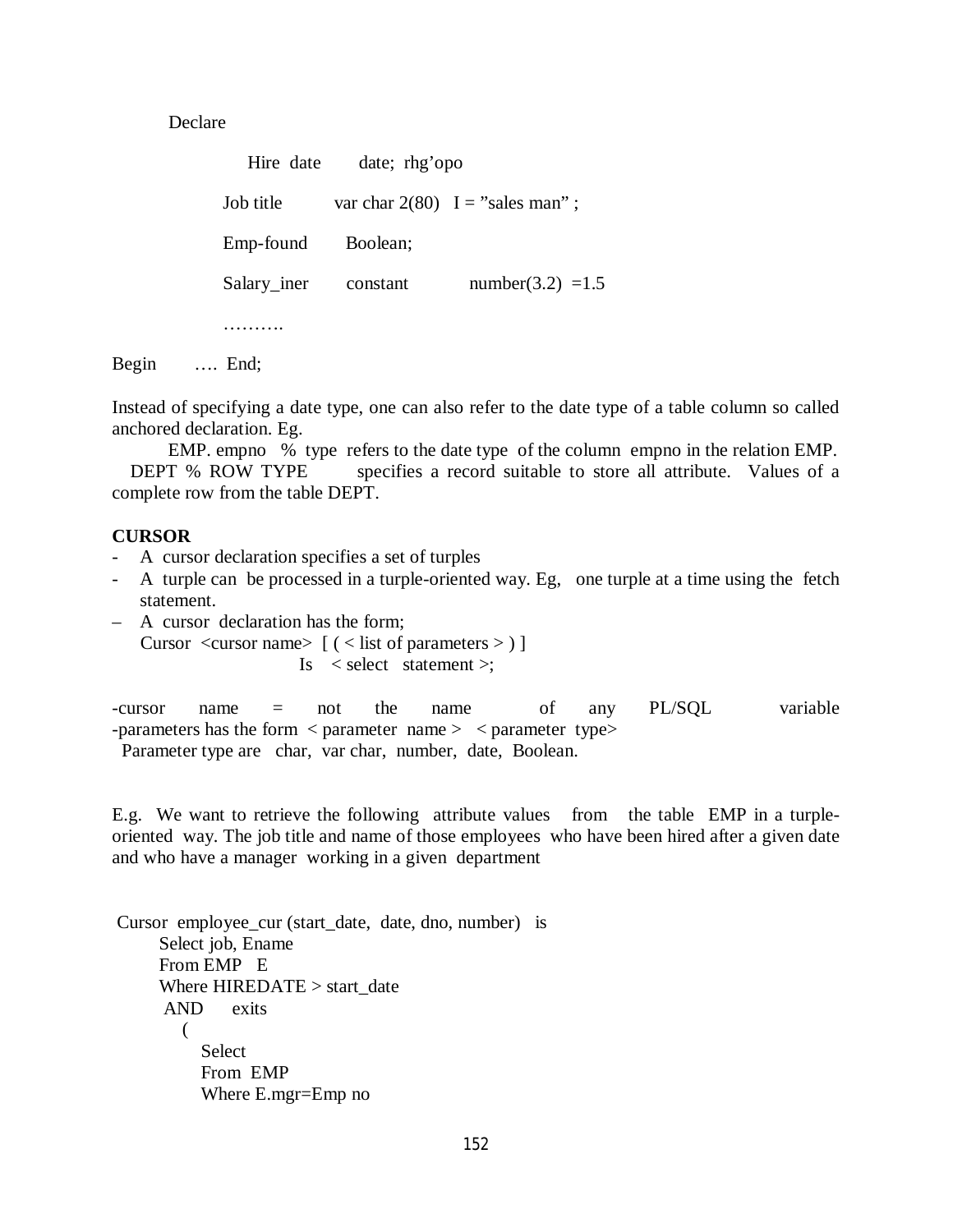### AND DEPT NO =dno);

-before a cursor can be used, it must be opened using the open statement.

Open  $\langle$  cursor name  $\rangle$  [ $(\langle$ list of parameters $\rangle$ ]

 The associated select statement Then is processed and the cursor reference the first selected turple. –selected

turples then can be processed one turple at a time using the fetch command.

Fetch  $\lt$  cursor name  $>$  into  $\lt$  list of variables  $\gt$ ;

- fetch command assigns the selected attribute values of the current turple to the list of variables. -after the fetch command, the cursor advances to the next turple in the result set -note that the variables in the list must have the some date type as the selected values.

-after all turples have been processed, the close command is used to disable the cursor

Close < cursor name >

#### Declare

 Cursor emp.cur is Select from emp; emp-rec EMP % ROW TYPE; emp-sal EMP.SAL %TYPE;

#### Begin

 Open emp.cur; Loop Fetch emp.cur into emp-rec; Exit When emp.cur % NOT FOUND; Emp-sal  $I =$  emp-rec.sal; End loop Close emp.cur;

End;

Exceptions are used to process errors .

 % NOT FOUND is a predicate that evaluates to false if the most recent FETCH command has read a turple.

The predicate evaluates to true if the most recent FETCH failed to return a turple,and false otherwise.

% FOUND is the logical opposite of % NOT FOUND.

#### **Language elements**

- (1) variable assignments
- (2) control structures loops (while and for) -if –then- else

(3) procedure and function calls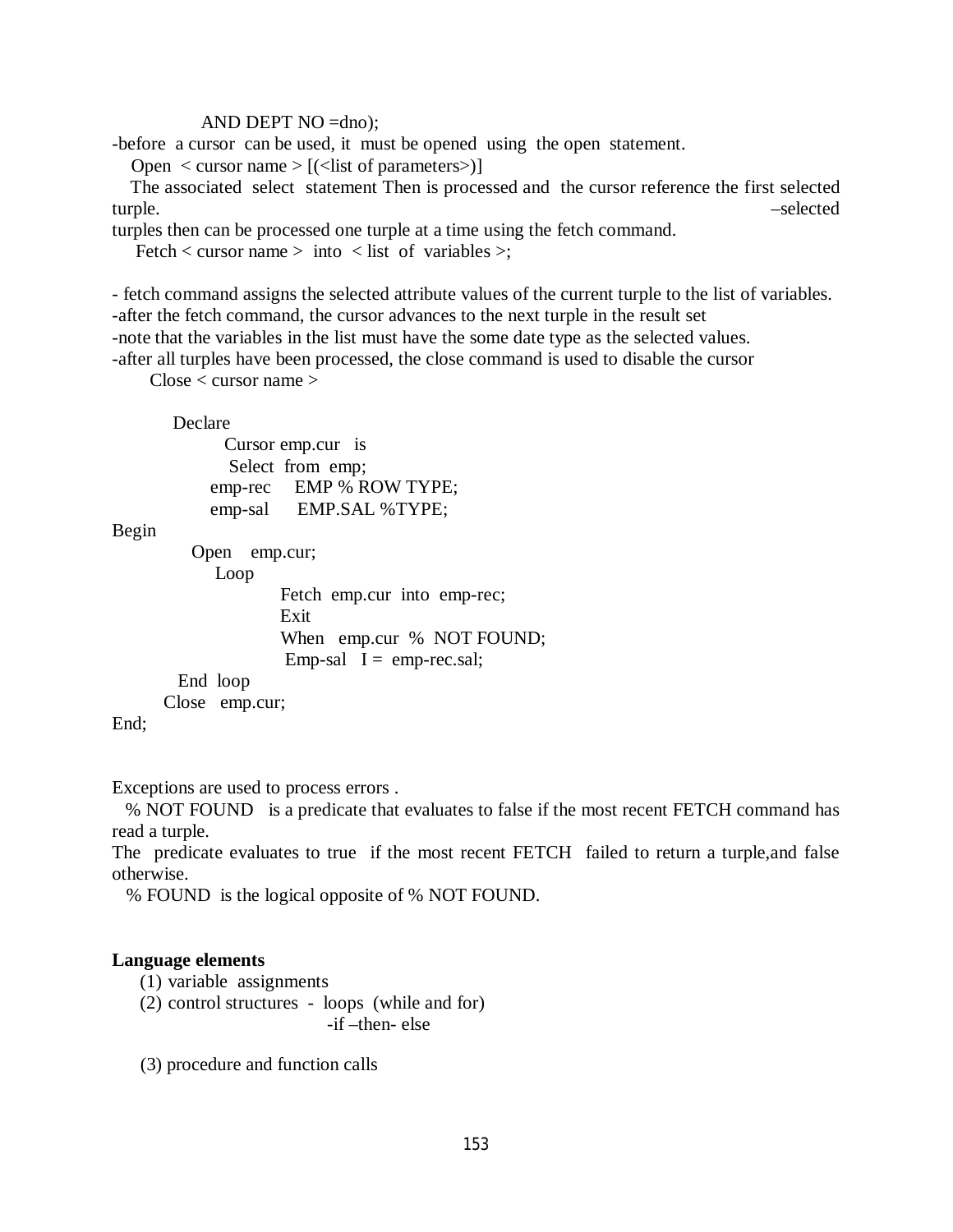#### 1. variable assignments

declare

```
counter integer i = 0;
```
begin

```
counter i =counter + i;
```
### while  $=$

while < condition > loop

< sequence of statement >;

End loop

```
For \langle index > in [ reverse ]
```
 $\langle$  lower bound  $\rangle$  ...  $\langle$ upper bound $\rangle$  loop

 $\leq$ sequence of statements  $>$ 

End loop

```
Reverse = causes the iteration to proceed downwards from the higher bound to the
lower bound.
```
If  $<$  condition $>$  then <sequence of statements> Else < sequence of statement> End if;

The following PL/SQL block performs the following modification. All employees having "KING" as their manager get a 5% salary increase.

Declare

Manager EMP.MGR % TYPE;

Cursor emp.cur (mgr-no number ) is

Select SAL

From EMP

Where  $MGR = mgr$ -no

For update of SAL;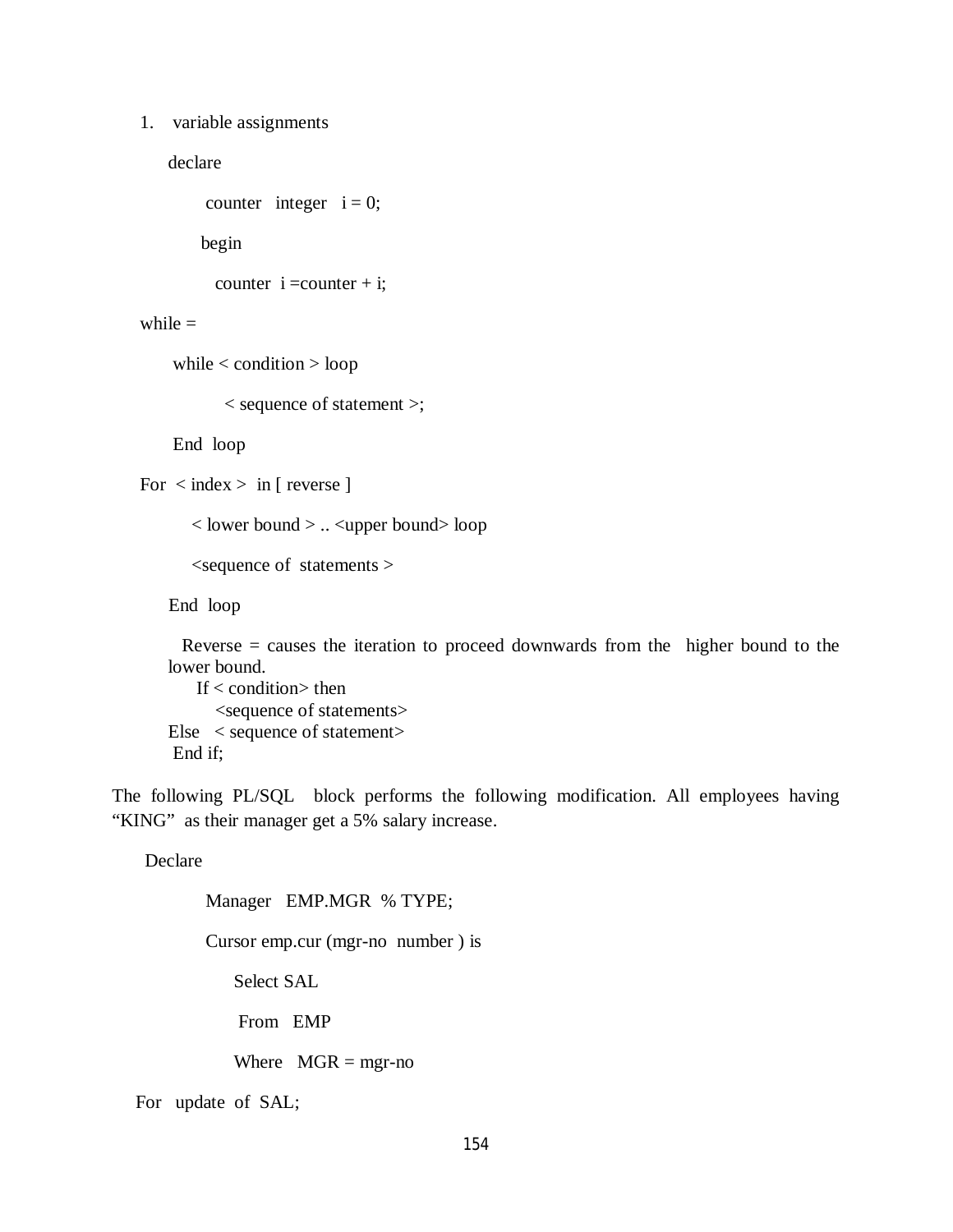# Begin

 Select EMPNO into manager From EMP Where  $ENAME = "king";$  For emp-rec in emp-cur (manager) loop Update EMP Set SAL =emp-rec.sal # 1.05 Where current of emp.cur;

End loop;

Commit;

End;

### **Procedure syntax**

Create [ or replace ] procedure < procedure name >

[ ( list of parameters >)]

Is

<declaration>

Begin

< sequence of statement >

[exception

< exception handling routine >]

End [ < procedure name >]

Function syntax

Create [or replace] function < function name >

[ (< list of parameters >) ]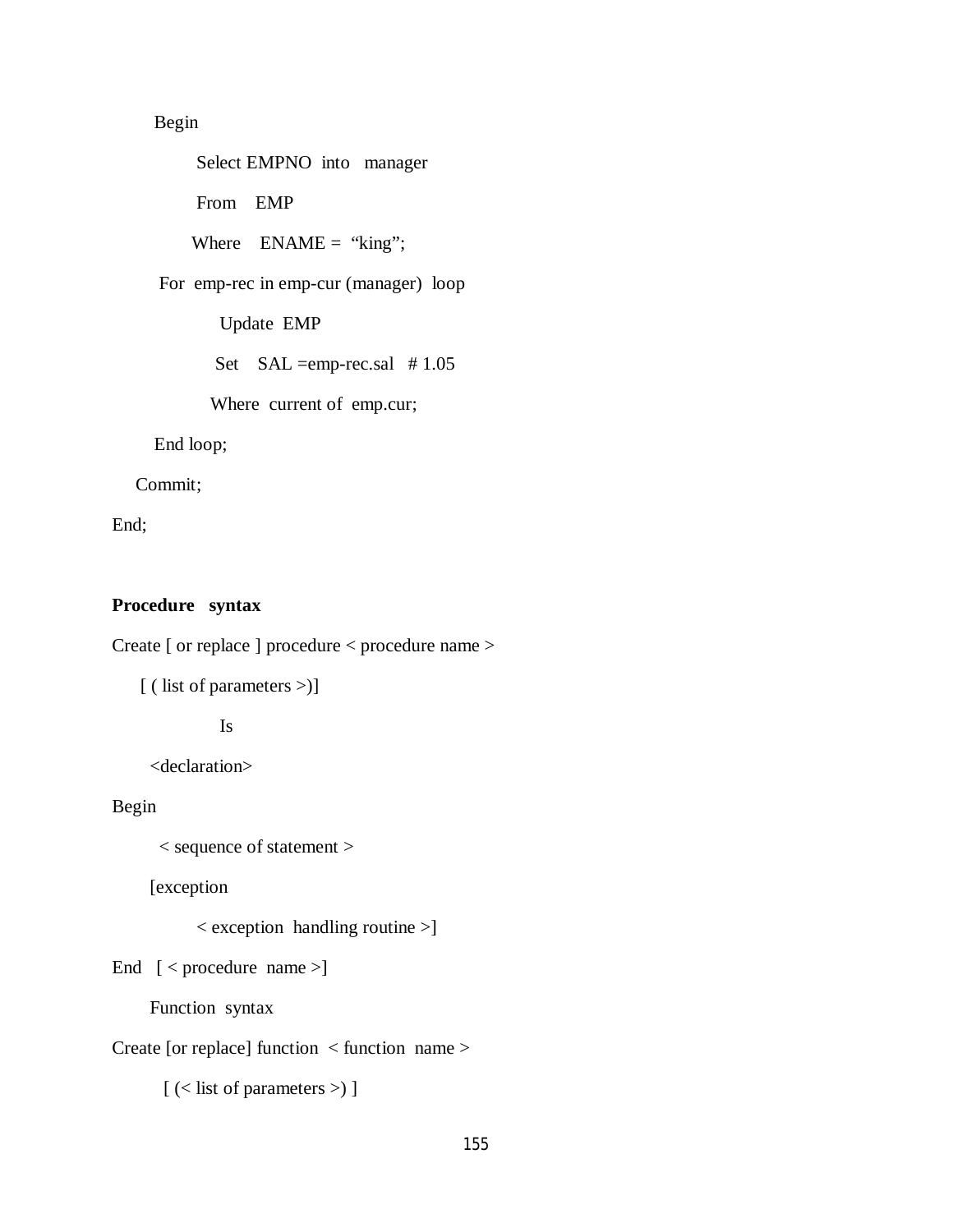Return  $\lt$  date type  $>$  is

Deleted procedure or function by using:

 Drop procedure < procedure name > Drop function < function name >

This procedure is used to increase the salary of all employees who work in the department given by the procedure's parameter. The percentage of the salary increase is given by a parameter too.

Create procedure raise-salary (Dno number, percentage number DEFAULT o.s)

 Is Cursor emp\_cur (dept-no number) is Select SAL From EMP Where  $DEPTNO = dept-no$ For update of SAL;

Empsal number(8);

Begin

 Open emp-cur (dno); ………………here dno is assigned to dept-no Loop Fetch emp-cur into empsal; Exit When emp-cur %NOTFOUND; Update EMP Set  $SAL = empsal * ((100 + percentage) / 100)$ Where current of emp-cur;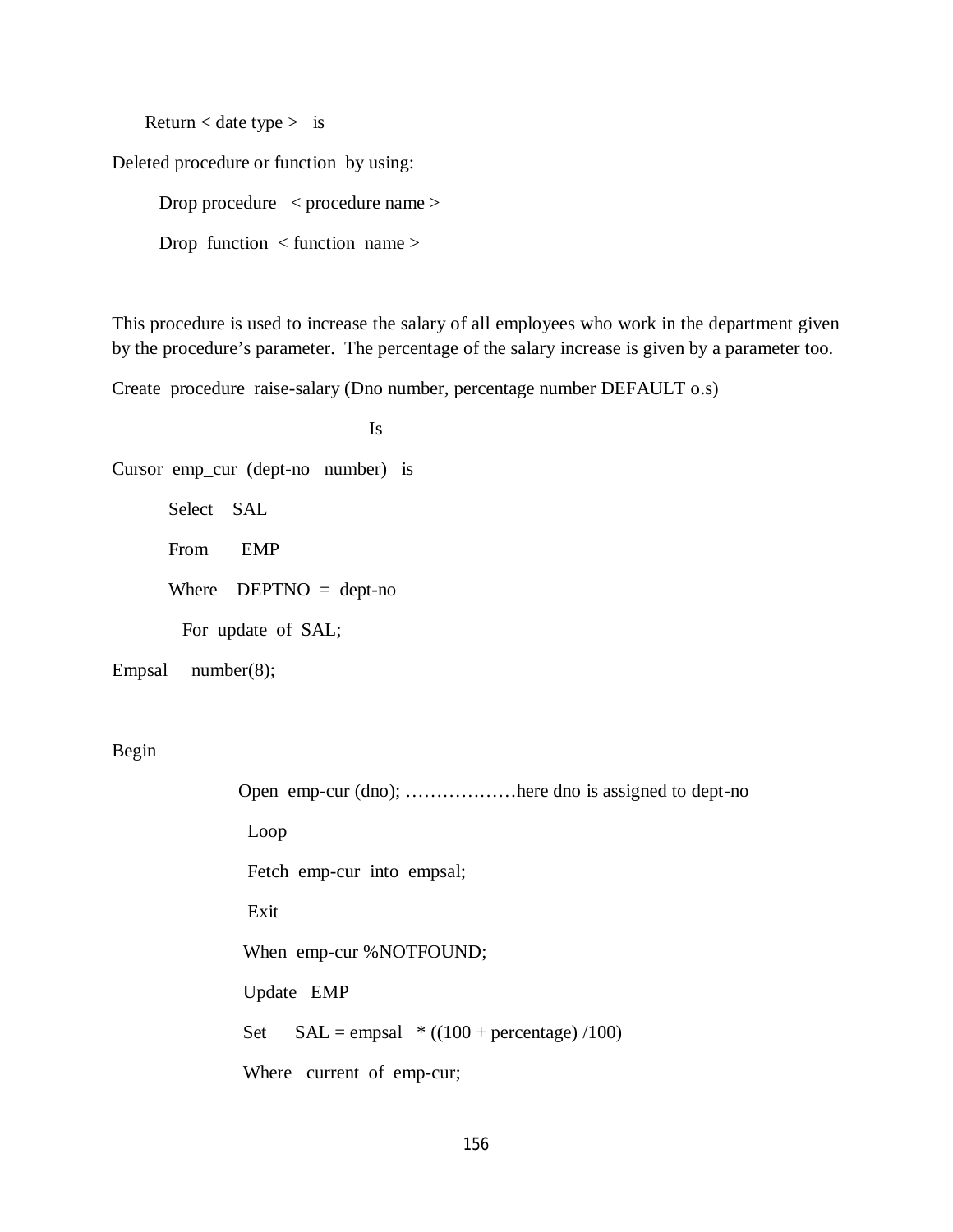End loop;

close emp-cur;

commit;

end raise-salary

this procedure can be called from the SQL plus shell using the command execute raise-salary (10,3);

if a procedure is called from a PL/SQL block the keyword execute is omitted.

Functions have the same structure as procedures. The only difference is that a function returns a value whose data type (un constrained) must be specified.

Create function get-dept-salary (dno number)

Return number is

All-sal number;

### Begin

```
All-sal i=0;
      For emp-sal in
          (select SAL
           From EMP
           WHERE DEPTNO = DNO
           AND SAL is not NULL) loop
    All-sal := all-sal + emp-sal.sal;
    Emp loop;
    Return all-sal;
End get-dept-salary;
```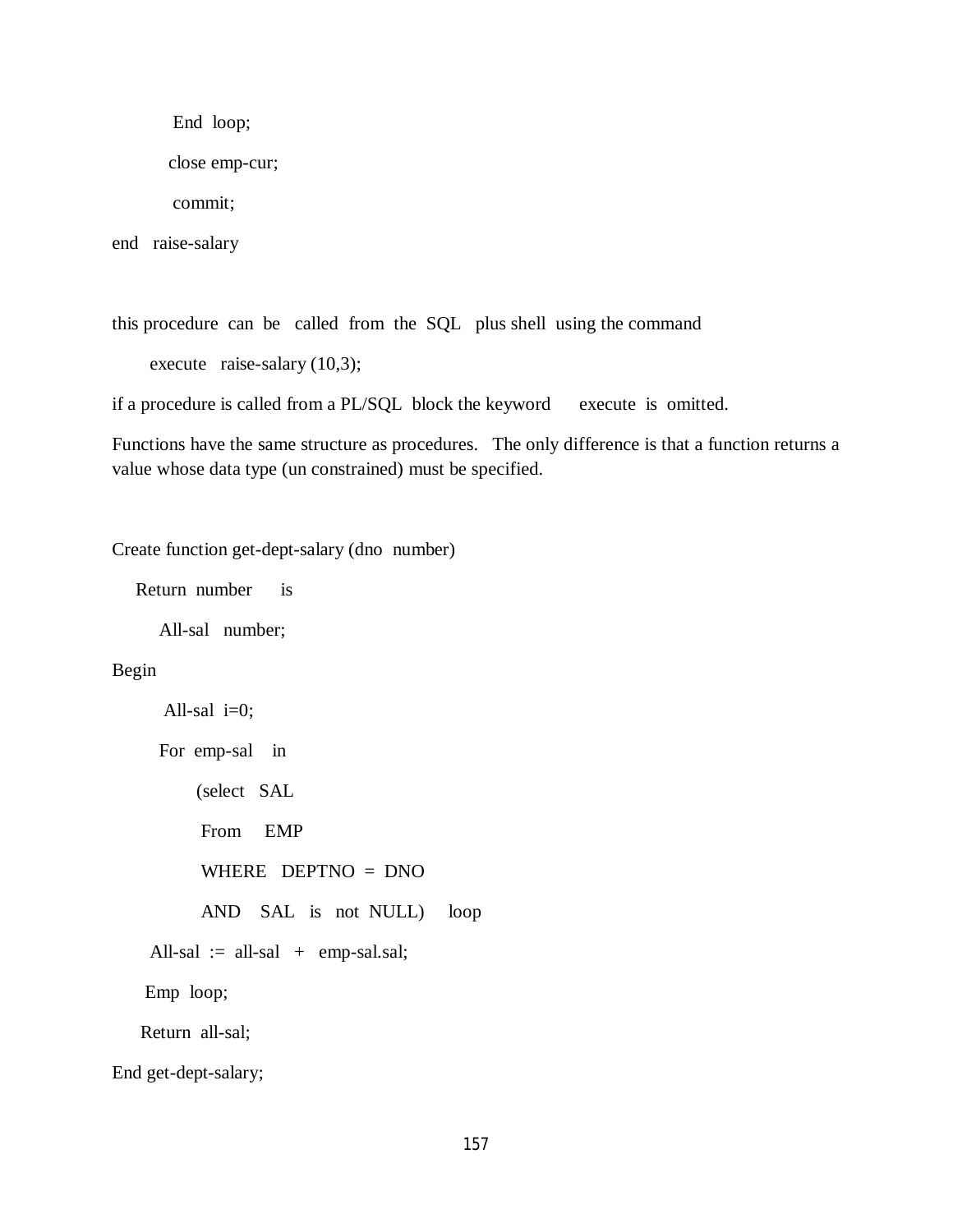In order to call a function from SQL plus shell, it is necessary to first define a variable to which the return value can be assigned.

Variable  $\langle$ variable name  $>$   $\langle$  date type  $>$ ;

E.g.

Variable salary number

Execute : salary  $i= get\text{-}depth\text{-}salary (20);$ 

Note that the colon : must be put in front of the variable.

We use an after trigger because the inserted and updated row is not changed within the PL/SQL block (eg.in case of a constraint violation, it would be possible to restore the old attribute values).

Note that also modification on the table SALGRADE can cause a constraint violation. In order to maintain the complete condition we define the following trigger on the table SALGRADE. In case of a violation by an update modification however, we do not raise an exception, but restore the old attribute values.

Create or replace trigger check-salary-SALGRADE before update or delete on SALGRADE for each row.

```
When (new.MINSAL > old.MINSAL or new. MAXSAL < old.MAXSAL)
```
Nly restricting a salary range can cause a constraint violation

Declare

```
Job-emps number (3) i=0;
```
Begin

If deleting then :……….does there exist an employee having the deleted job?

```
 Select count(*)
```

```
 Into job-emps
```
From EMP

Where  $job = iodd.job;$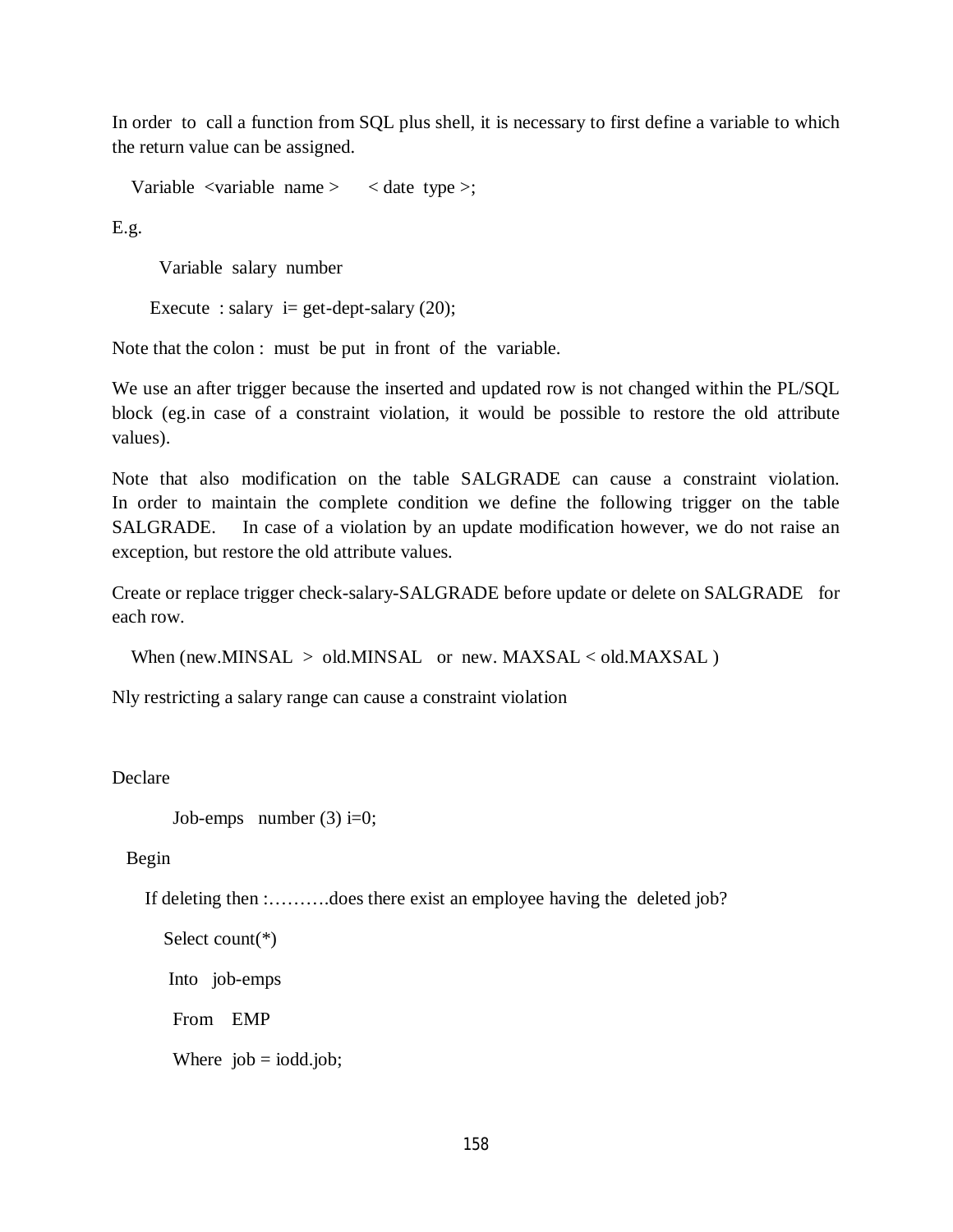If job.emps !=0 then…….. ( Raise-application-error (-20240," there still exist employee with the job" II :old.job));

End if

End if

 If updating then …………. (are there employees whose salary does not lie within the modified salary range? )

```
 Salary count(*)
              Into job-emps
            From EMP
             Where JOB = : newJOBAND SAL not between : new. MINSAL and 
                                     :new .MAXSAL;
If job-emps !=0 then \ldots (restore old salary ranges)
  : new .MINSAL i = iold. MINSAL;
  :new .MAXSAL i= iold.MAXSAL;
     End if;
```
End if (in this case a "before" trigger must be used to restore the old attribute values of an

updated row.)

end.

Suppose we furthermore have a column BUDGET in one table DEPT that is used to store the budget available for each department.

Assume the integrity constraint requires that the total of all salaries in a department must not exceed the department budget.

Critical operations on the relation EMP are insertions into EMP and updates on the attributes SAL or DEPTNO